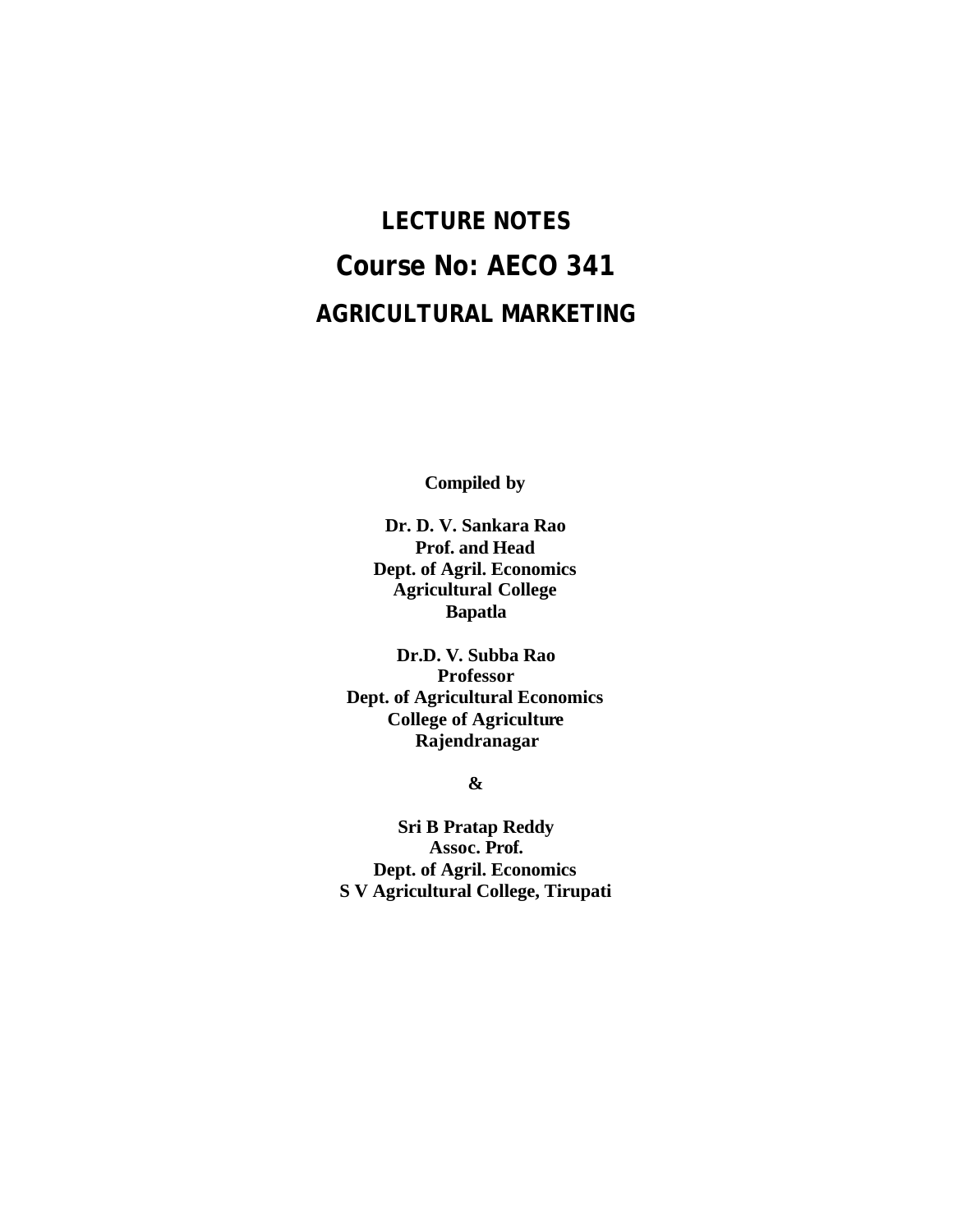## **Contents**

- 1. Market and Marketing Meaning Definitions Components of market – Market structure – Meaning – Components – Market conduct – Market performance
- 2. Agricultural Marketing Meaning Definition Scope Subject matter – Importance of Agricultural Marketing in economic development.
- 3. Classification of markets On the basis of location, Area of coverage, time span, volume of transaction, nature of transaction, number of commodities, degree of competition, nature of commodities, stage of marketing, extent of public intervention, type of population served, accrual of marketing margins
- 4. Marketing functions Meaning Assembling Grading and standardization – Transportation – Storage – Processing – Packing – Distribution – Buying and Selling – Financing – Risk bearing – Marketing intelligence
- 5. Market functionaries Producers Middlemen (Merchant middlemen, Agent middlemen, Speculative middlemen, Processors, Facilitative middlemen)- problems in marketing of agricultural commodities
- 6. Remedial measures-Regulated markets-definition-important features of regulated markets, functions, progress and defects
- 7. Cooperative marketing- meaning-structure- Functions of cooperative marketing societies-National Agricultural Cooperative Marketing Federation (NAFED) and State Agricultural Cooperative Marketing Federations (MARKFED)- State Trading-objectives-Types of state trading.
- 8. Warehousing-meaning- warehousing in India- Central Warehousing Corporation(CWC)- working of warehouses -advantages- State Warehousing Corporations (SWC)- Food Corporation of India(FCI) objectives- functions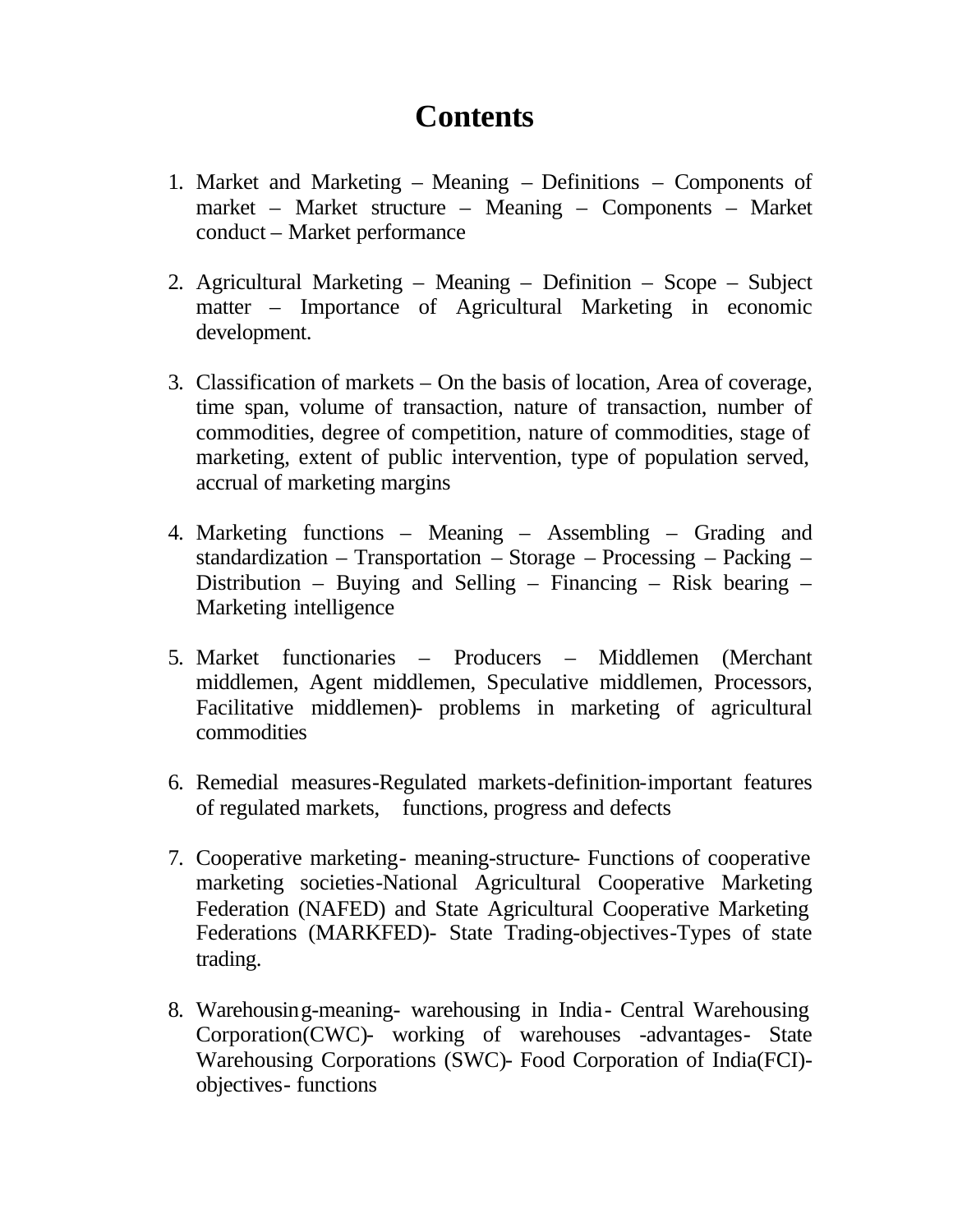- 9. Quality control-Agricultural products-AGMARK-CODEX Need of CODEX certification- Relevance
- 10.Producers surplus- Meaning- Marketable surplus- Marketed surplusimportnace- factors influencing marketable surplus- Marketing channels- Definition
- 11.Market integration-definition-types of market integration-horizontal, vertical and conglomeration-making efficiency-meaning-definitionstechnical or physical or operational efficiency-pricing or allocative efficiency
- 12.Marketing cost-margins-price spreads-factors affecting the costs of marketing-reasons for higher marketing costs of agricultural commodities- ways of reducing marketing costs for farm products.
- 13.Characteristics of agricultural product prices-agricultural price stabilization-need for agricultural price policy- commission for Agricultural cost and Prices (CACP)- administered prices- minimum support price, procurement price and issue price.
- 14.Risks on marketing-meaning-types of risks- measures to minimize risks- speculation-hedging-future trading-meaning-commodities for future trading-services rendered by a forward market-dangers of forward markets-contract farming/contract farming-Price forecasting
- 15.International trade-definition-difference between international and inter-regional trade- free trade vs protection
- 16.The General Agreement on Trade and Tariffs(GATT)- World Trade Organization (WTO) Agreement on Agriculture (AOA)-Market access –Aggregate Measures of support (AMS)- export subsidies-Sanitary and Phyto-sanitary measures(SPS)-Trade Related Intellectual Property Rights(TRIPS)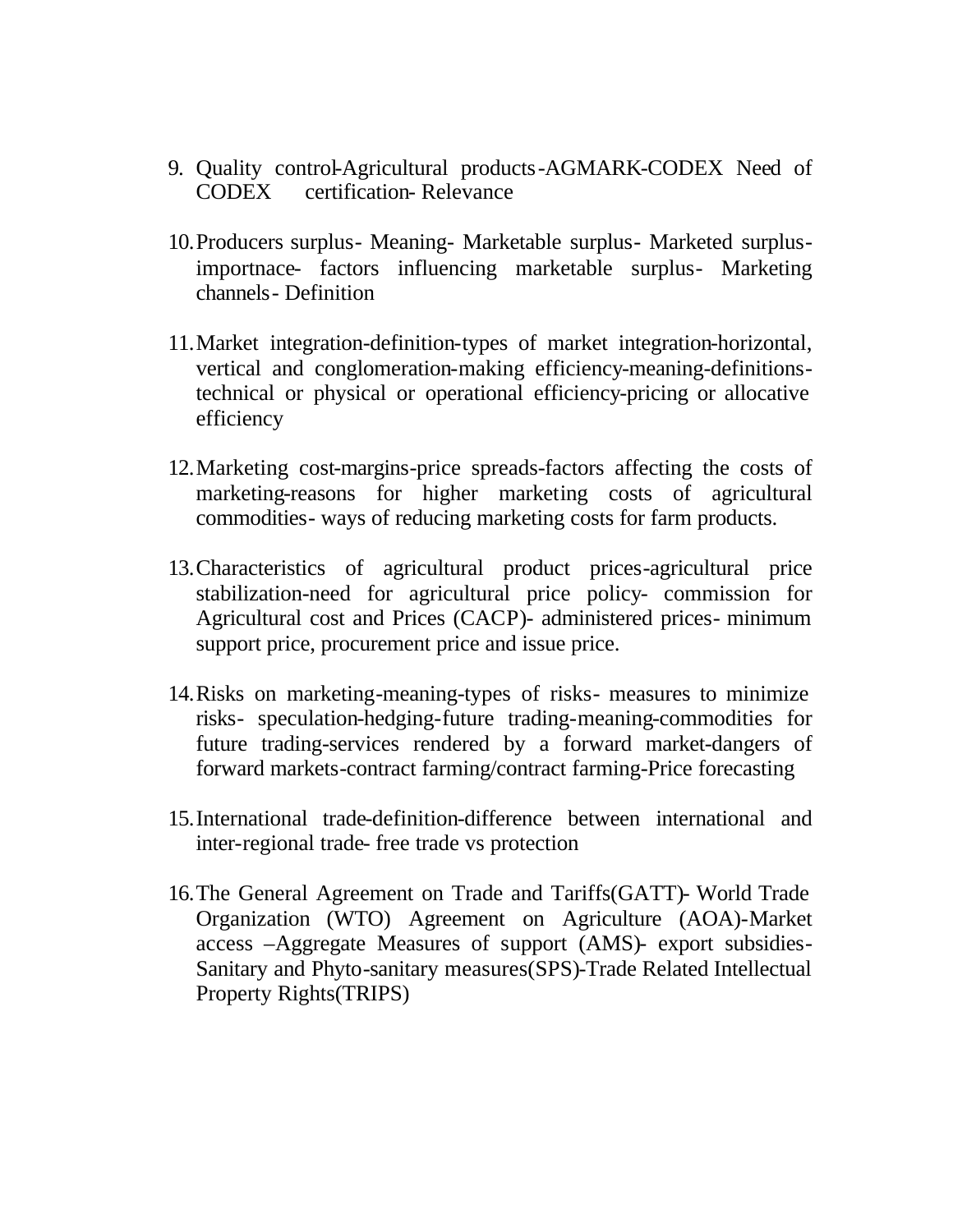#### **Lecture No-1**

**Market and Marketing – Meaning – Definitions – Components of market – Market structure – Meaning – Components – Market conduct – Market performance**

#### **MARKET:**

#### **Meaning:**

The word market comes from the latin word 'marcatus' which means merchandise or trade or a place where business is conducted.

Word 'market' has been widely and variedly used to mean (a) a place or a building where commodities are bought and sold, e.g., super market; (b) potential buyers and sellers of a product, e.g., wheat market and cotton market; (c) potential buyers and sellers of a country or region, e.g., Indian market and Asian market; (d) and organization which provides facilities for exchange of commodities, e.g., Bombay stock exchange; and (e) a phase or a course of commercial activity, e.g., a dull market or bright market.

There is an old English saying that two women and a goose may make a market. However, in common parlance, a market includes any place where persons assemble for the sale or purchase of commodities intended for satisfying human wants. Other terms used for describing markets in India are Haats, Painths, Shandies and Bazar.

The word market in the economic sense carries a broad meaning. Some of the definitions of market are given as follows:

- 1. A market is the sphere within which price determining forces operate.
- 2. A market is the area within which the forces of demand and supply converge to establish a single price.
- 3. The term market means not a particular market place in which things are bought and sold but the whole of any region in which buyers and sellers are in such a free intercourse with one another that the prices of the same goods tend to equality, easily and quickly.
- 4. Market means a social institution which performs activities and provides facilities for exchanging commodities between buyers and sellers.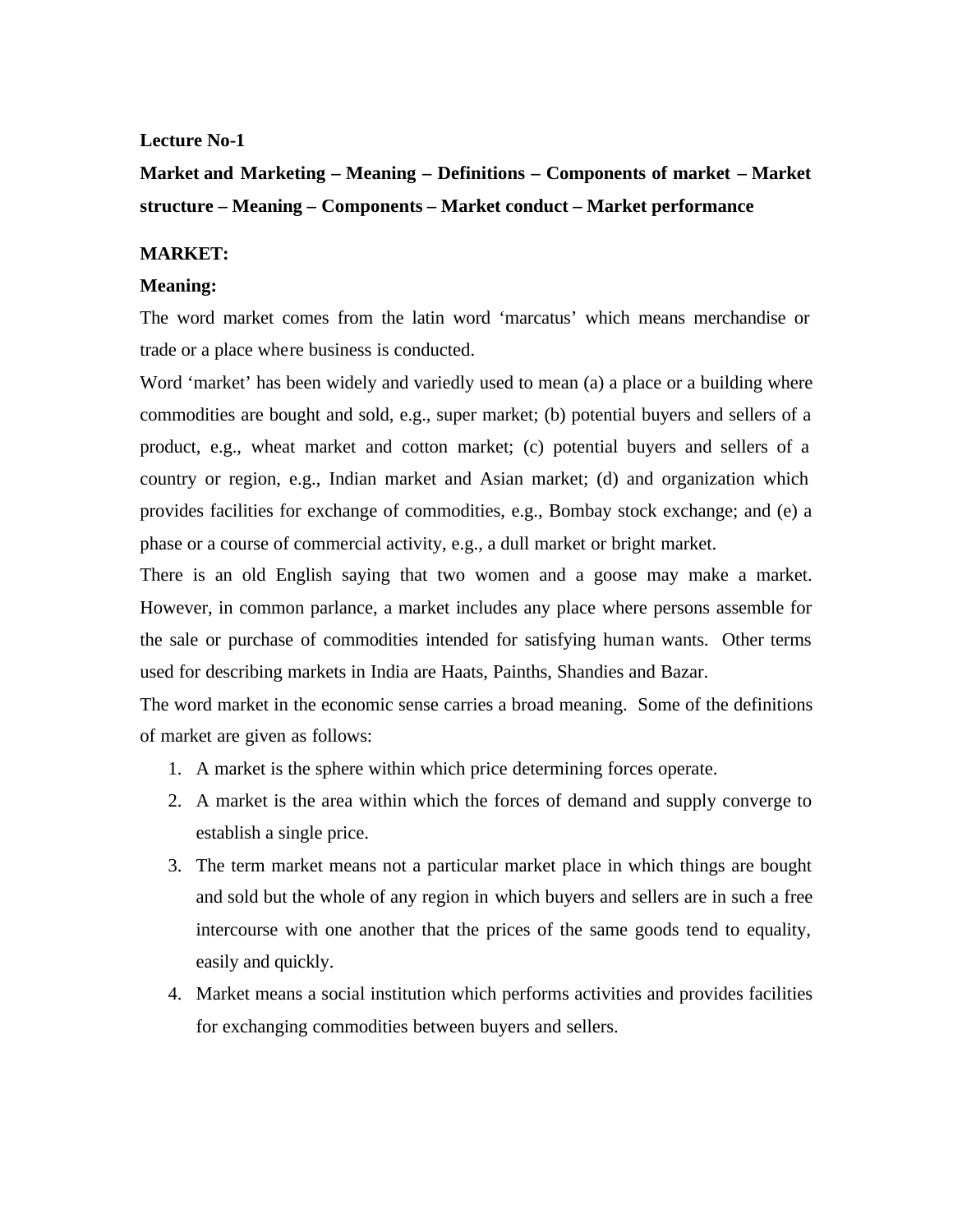5. Economically interpreted, the term market refers, not to a place but to a acommodity or commodities and buyers and sellers who are in free intercourse with one another.

A market exists when buyers wishing to exchange the money for a good or service are in contact with the sellers who are willing to exchange goods or services for money. Thus, a market is defined in terms of the existence of fundamental forces of supply and demand and is not necessarily confined to a particular geographical location. The concept of a market is basic to most of the contemporary economies, since in a free market economy, this is the mechanism by which resources are allocated.

## **Components of a Market:**

For a market to exist, certain conditions must be satisfied. These conditions should be both necessary and sufficient. They may also be termed as the components of a market.

- 1. The existence of a good or commodity for transactions(physical existence is, however, not necessary);
- 2. The existence of buyers and sellers;
- 3. Business relationship or intercourse between buyers and sellers; and
- 4. Demarcation of area such as place, region, country or the whole world. The existence of perfect competition or a uniform price is not necessary.

## **Dimensions of a Market:**

There are various dimensions of any specified market. These dimensions are:

- 1. Location
- 2. Area or coverage
- 3. Time span
- 4. Volume of transactions
- 5. Nature of transactions
- 6. Number of commodities
- 7. Degree of competition
- 8. Nature of commodities
- 9. Stage of marketing
- 10. Extent of public intervention
- 11. Type of population served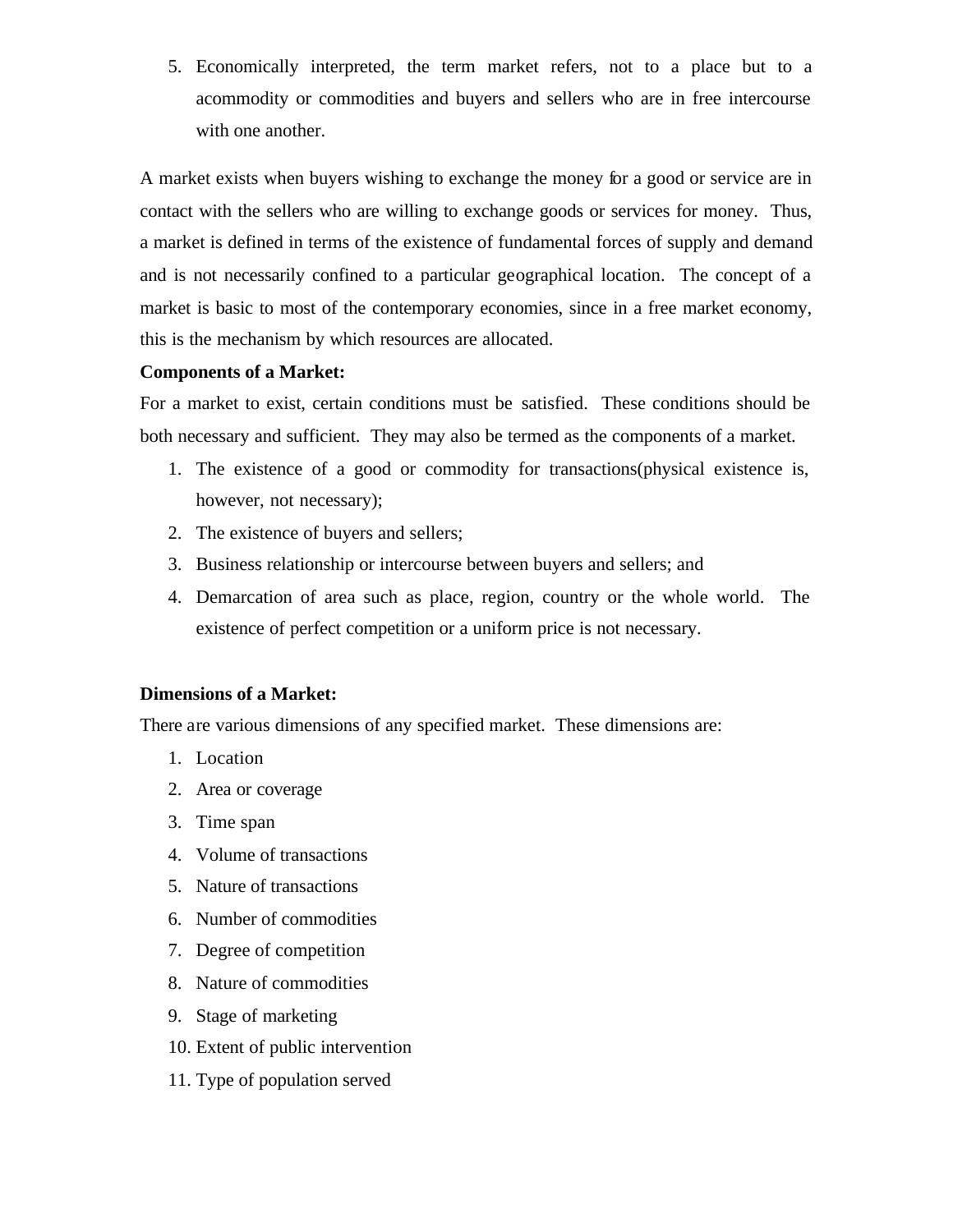## 12. Accrual of marketing margins

Any individual market may be classified in a twelve-dimensional space.

## **MARKET STRUCTURE**

#### **Meaning:**

The term structure refers to something that has organization and dimension – shape, size and design; and which is evolved for the purpose of performing a function. A function modifies the structure, and the nature of the existing structure limits the performance of functions.

By the term market structure we refer to the size and design of the market. It also includes the manner of the operation of the market. Some of the expressions describing the market structure are:

- 1. Market structure refers to those organizational characteristics of a market which influence the nature of competition and pricing, and affect the conduct of business firms;
- 2. Market structure refers to those characteristics of the market which affect the traders' behavior and their performances;
- 3. Market structure is the formal organization of the functional activity of a marketing institution.

An understanding and knowledge of the market structure is essential for identifying the imperfections in the performance of a market.

#### **Components of Market Structure:**

The components of the market structure, which together determine the conduct and performance of the market, are:

## **1. Concentration of Market Power:**

The concentration of market power is an important element determining the nature of competition and consequently of market conduct and performance. This is measured by the number and size of firms existing in the market. The extent of concentration represents the control of an individual firm or a group of firms over the buying and selling of the produce. A high degree of market concentration restricts the movement of goods between buyers and sellers at fair and competitive prices, and creates an oligopoly or oligopsony situation in the market.

## **2. Degree of Product Differentiation:**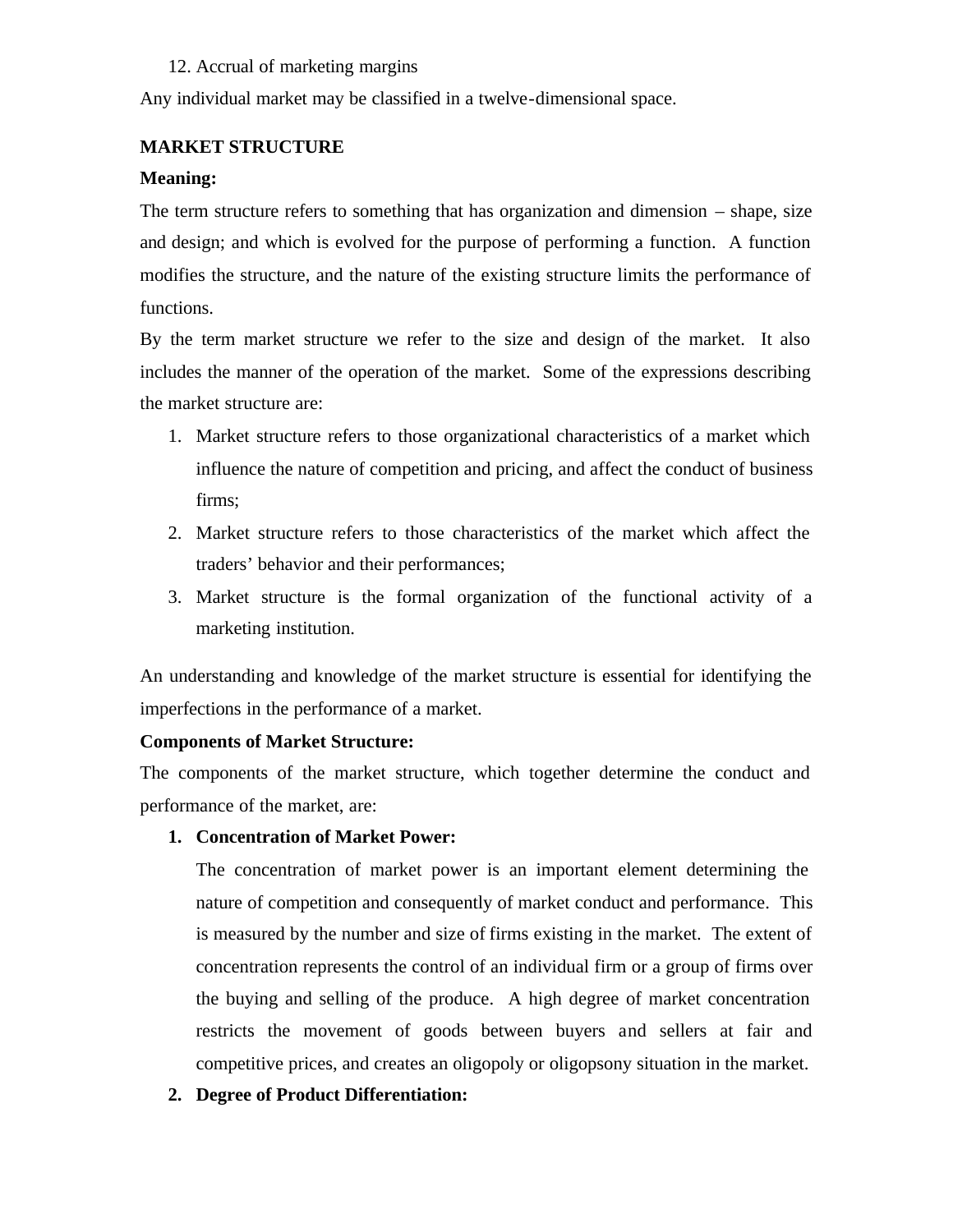Whether or not the products are homogeneous affects the market structure. If products are homogeneous, the price variations in the market will not be wide. When products are heterogeneous, firms have the tendency to charge different prices for their products. Everyone tries to prove that his product is superior to the products of others.

#### **3. Conditions for Entry of Firms in the Market:**

Another dimension of the market structure is the restriction, if any, on the entry of firms in the market. Sometimes, a few big firms do not allow new firms to enter the market or make their entry difficult by their dominance in the market. There may also be some government restrictions on the entry of firms.

## **4. Flow of Market Information:**

A well-organized market intelligence information system helps all the buyers and sellers to freely interact with one another in arriving at prices and striking deals.

#### **5. Degree of Integration:**

The behavior of an integrated market will be different from that of a market where there is no integration either among the firms or of their activities

Firms plan their strategies in respect of the methods to be employed in determining prices, increasing sales, co-ordinating with competing firms and adopting predatory practices against rivals or potential entrants. The structural characteristics of the market govern the behavior of the firms in planning strategies for their selling and buying operations.

#### **Dynamics of Market Structure – Conduct and performance:**

The market structure determines the market conduct and performance. The term market conduct refers to the patterns of behavior of firms, specially in relation to pricing and their practices in adapting and adjusting to the market in which they function. Specifically, market conduct includes:

- (a) Market sharing and price setting policies;
- (b) Policies aimed at coercing rivals; and
- (c) Policies towards setting the quality of products.

The term market performance refers to the economic results that flow from the industry as each firm pursues its particular line of conduct. Society has to decide the criteria for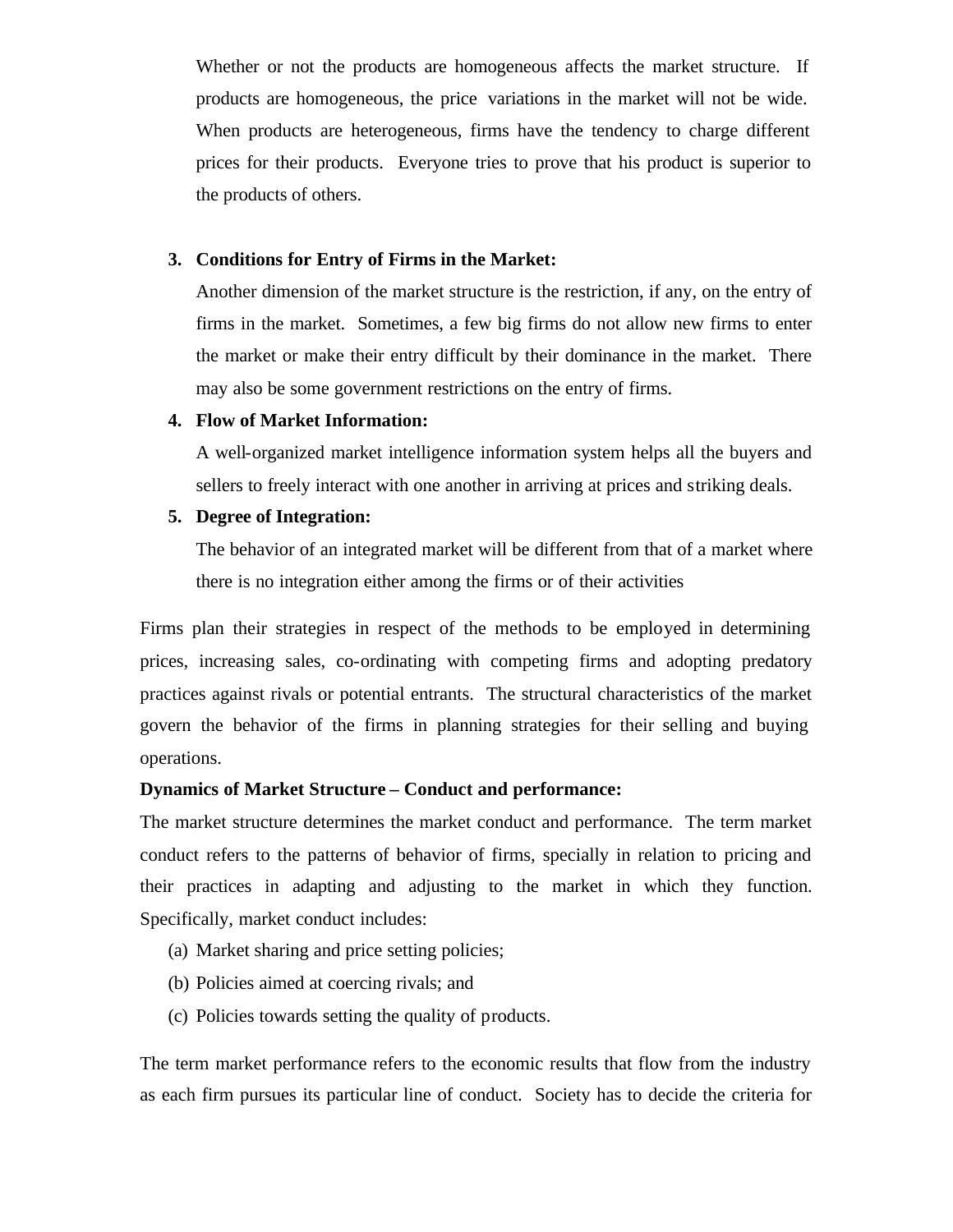satisfactory market performance. Some of the criteria for measuring market performance and of the efficiency of the market structure are:

- 1. Efficiency in the use of resources, including real cost of performing various functions;
- 2. The existence of monopoly or monopoly profits, including the relationship of margins with the average cost of performing various functions;
- 3. Dynamic progressiveness of the system in adjusting the size and number of firms in relation to the volume of business, in adopting technological innovations and in finding and/or inventing new forms of products so as to maximize general social welfare.
- 4. Whether or not the system aggravates the problem of inequalities in interpersonal, inter-regional or inter-group incomes. For example, inequalities increase under the following situations:
	- (a) A market intermediary may pocket a return greater than its real contribution to the national product;
	- (b) Small farmers are discriminated against when they are offered a lower return because of the low quantum of surplus;
	- (c) Inter-product price parity is substantially disturbed by new uses for some products and wide variations and rigidities in the production pattern between regions.

The market structure, therefore, has always to keep on adjusting to changing environment if it has to satisfy the social goals. A static market structure soon becomes obsolete becase of the changes in the physical, economic, institutional and technological factors. For a satisfactory market performance, the market structure should keep pace with the following changes:

#### **1. Production Pattern:**

Significant changes occur in the production pattern because of technological, economic and institutional factors. The market structure should be re-oriented to keep pace with such changes.

#### **2. Demand Pattern:**

The demand for various products, specially in terms of form and quality, keeps on changing because of change in incomes, the pattern of distribution among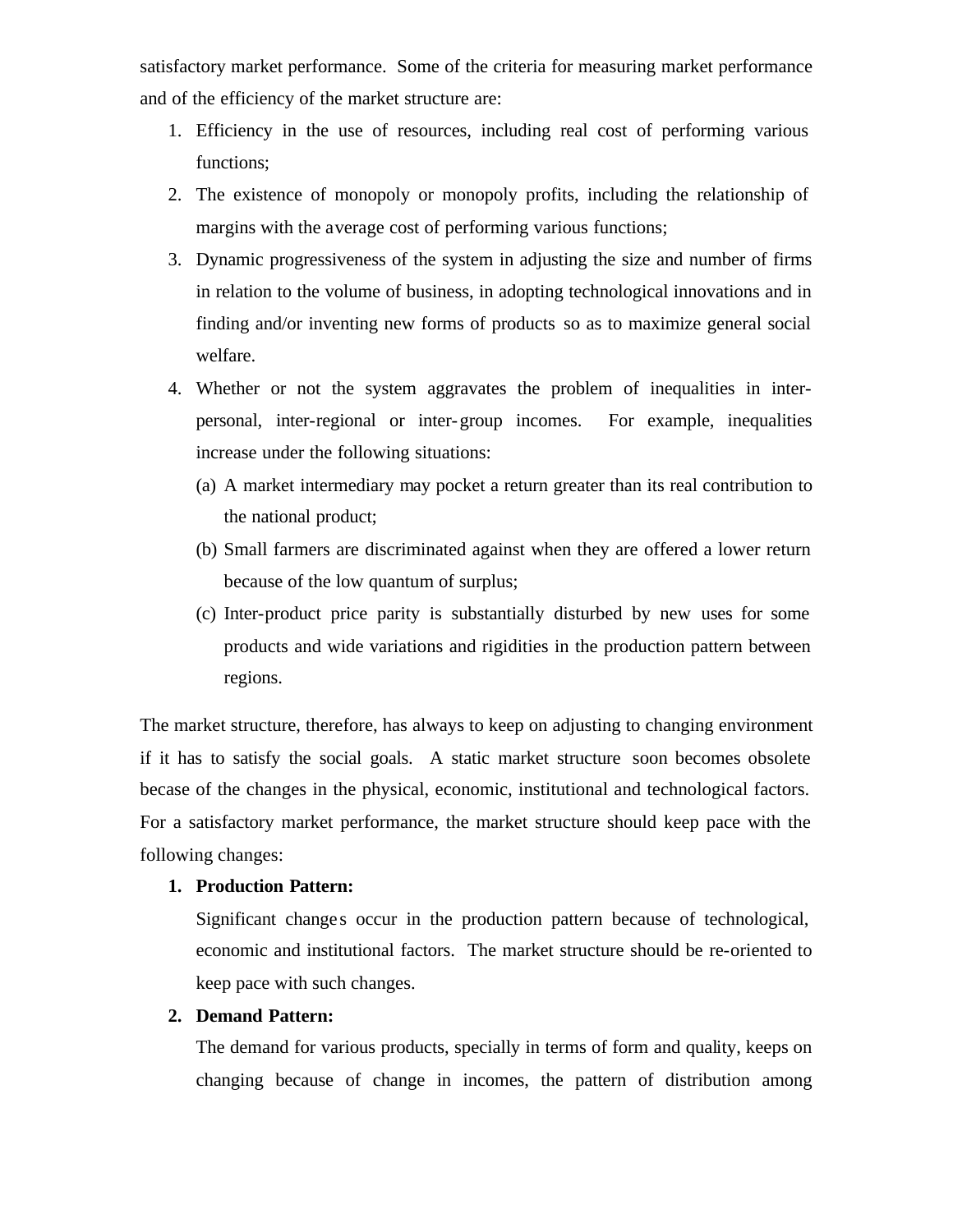consumers, and changes in their tastes and habits. The market structure should be re-oriented to keep it in harmony with the changes in demand.

## **3. Costs and Patterns of Marketing Functions:**

Marketing functions such as transportation, storage, financing and dissemination of market information, have a great bearing on the type of market structure. Government policies with regard to purchases, sales and subsidies affect the performance of market functions. The market structure should keep on adjusting to the changes in costs and government policy.

## **4. Technological Change in Industry:**

Technological changes necessitate changes in the market structure through adjustments in the scale of business, the number of firms, and in their financial requirements.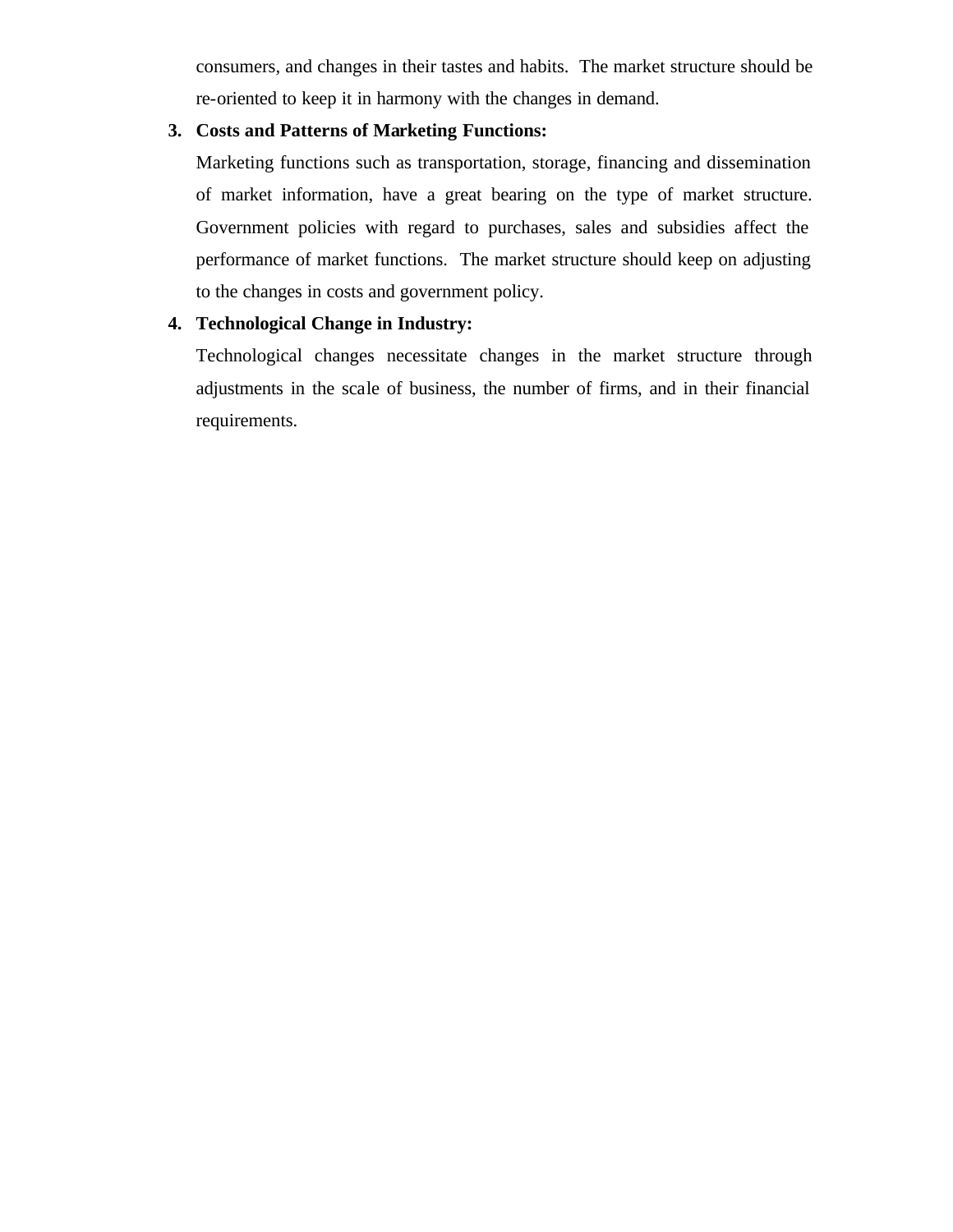#### **Lecture No. 2**

**Agricultural Marketing – Meaning – Definition – Scope – Subject matter – Importance of Agricultural Marketing in economic development.**

#### **AGRICULTURAL MARKETING:**

#### **Concept and Definition:**

The term agricultural marketing is composed of two words-agriculture and marketing. Agriculture, in the broadest sense, means activities aimed at the use of natural resources for human welfare, i.e., it includes all the primary activities of production. But, generally, it is used to mean growing and/or raising crops and livestock. Marketing connotes a series of activities involved in moving the goods from the point of production to the point of consumption. It includes all the activities involved in the creation of time, place, form and possession utility.

According to Thomsen, the study of agricultural marketing, comprises all the operations, and the agencies conducting them, involved in the movement of farm-produced foods, raw materials and their derivatives, such as textiles, from the farms to the final consumers, and the effects of such operations on farmers, middlemen and consumers. This definition does not include the input side of agriculture.

Agricultural marketing is the study of all the activities, agencies and policies involved in the procurement of farm inputs by the farmers and the movement of agricultural products from the farms to the consumers. The agricultural marketing system is a link between the farm and the non – farm sectors. It includes the organization of agricultural raw materials supply to processing industries, the assessment of demand for farm inputs and raw materials, and the policy relating to the marketing of farm products and inputs.

According to the National Commission on Agriculture (XII Report), agricultural marketing is a process which starts with a decision to produce a saleable farm commodity, and it involves all the aspects of market structure or system, both functional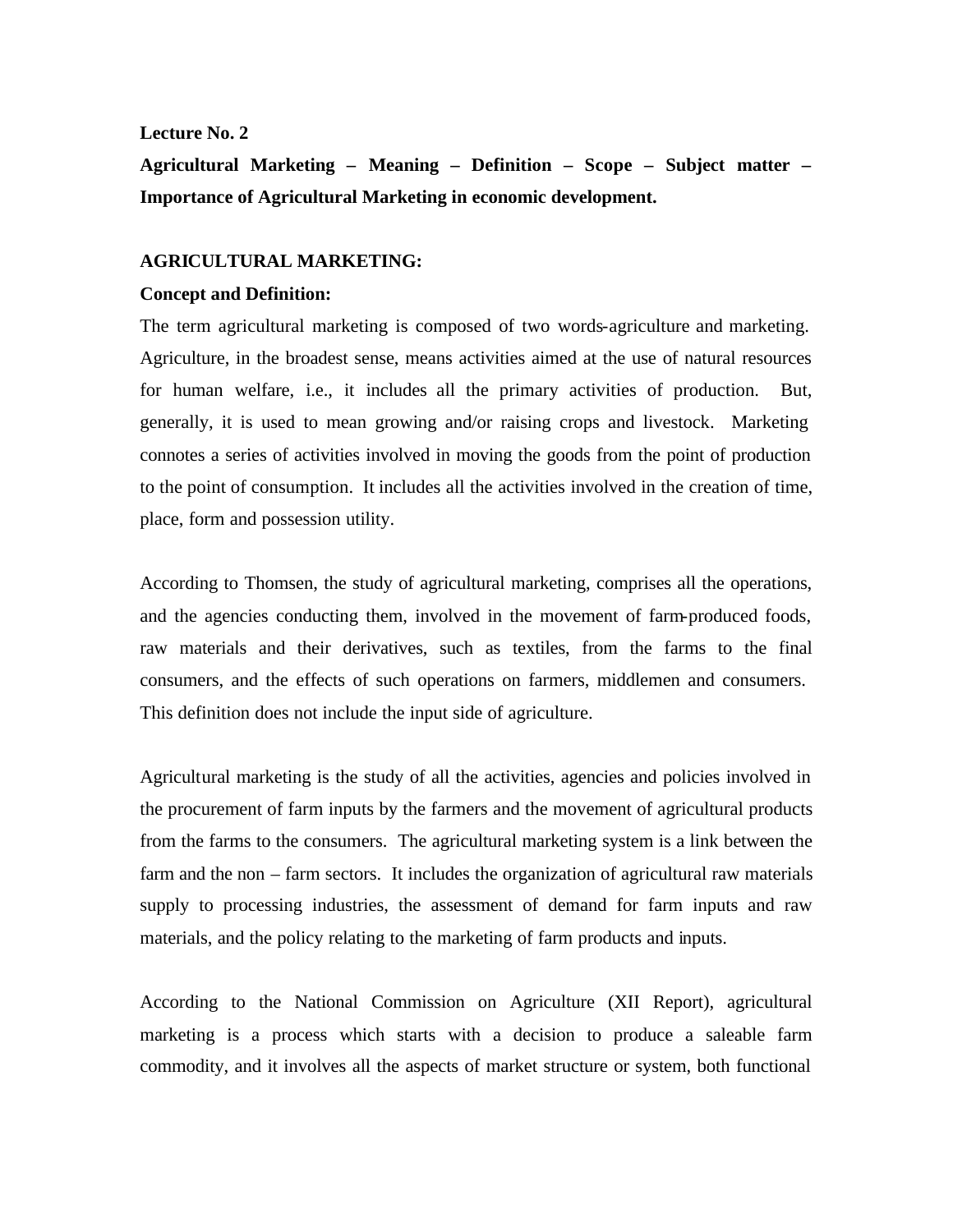and institutional, based on technical and economic considerations, and includes pre-and post-harvest operations, assembling, grading, storage, transportation and distribution.

## **Objectives of the Study:**

A study of the agricultural marketing system is necessary to an understanding of the complexities involved and the identification of bottlenecks with a view to providing efficient services in the transfer of farm products and inputs from producers to consumers. An efficient marketing system minimizes costs, and benefits all the sections of the society.

The expectations from the system vary from group to group; and, generally, the objectives are in conflict. The efficiency and success of the system depends on how best these conflicting objectives are reconciled.

#### **Producers:**

Producer-farmers want the marketing system to purchase their produce without loss of time and provide the maximum share in the consumer's rupee. They want the maximum possible price for their surplus produce from the system. Similarly, they want the system to syupply them the inputs at the lowest possible price.

#### **Consumers:**

The consumers of agricultural products are interested in a marketing system that can provide food and other items in the quantity and of the quality required by them at the lowest possible price. However, this objective of marketing for consumers is contrary to the objective of marketing for the farmer – producers.

#### **Market Middlemen and Traders:**

Market middlemen and traders are interested in a marketing system which provides them a steady and increasing income from the purchase and sale of agricultural commodities. This objective of market middlemen may be achieved by purchasing the agricultural products from the farmers at low prices and selling them to consumers at high prices.

#### **Government:**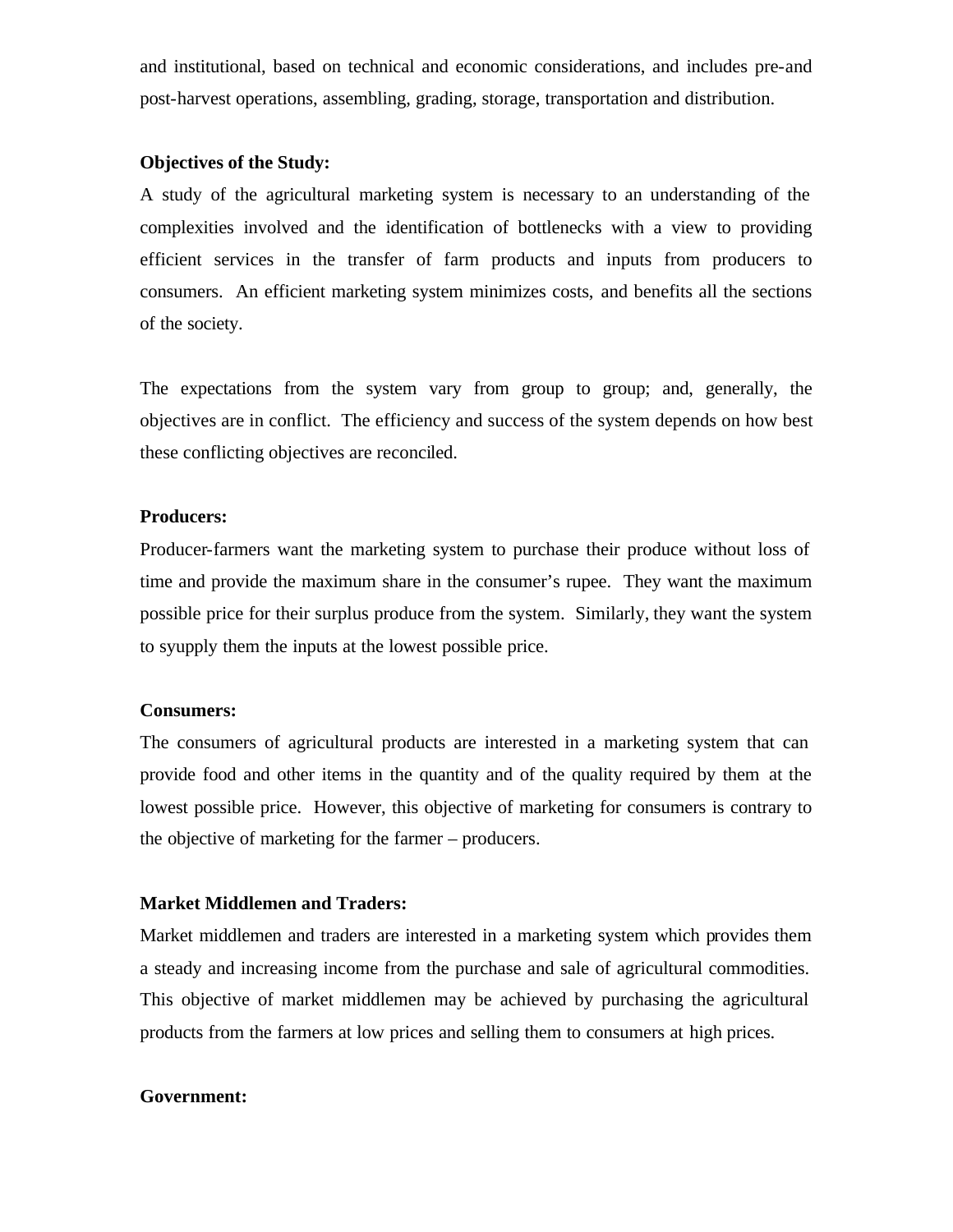The objectives and expectations of all the three groups of society-producers, consumers and market middlemen – conflict with one another. All the three groups are indispensable to society. The government has to act as a watch-dog to safeguard the interests of all the groups associated in marketing. It tries to provide the maximum share to the producer in the consumer's rupee; food of the required quality to consumers at the lowest possible price; and enough margin to market middlemen so that they may remain in the trade and not think of going out of trade and jeopardize the whole marketing mechanism. Thus, the government wants that the marketing system should be such as may bring about the overall welfare to all the segments of society.

## **Scope and Subject Matter of Agricultural Marketing:**

Agricultural marketing in a broader sense is concerned with the marketing of farm products produced by farmers and of farm inputs required by them in the production of these farm products. Thus, the subject of agricultural marketing includes product marketing as well as input marketing.

The subject of output marketing is as old as civilization itself. The importance of output marketing has become more conspicuous in the recent past with the increased marketable surplus of the crops following the technological breakthrough. The farmers produce their products for the markets. Farming becomes market-oriented. Input marketing is a comparatively new subject. Farmers in the past used such farm sector inputs as local seeds and farmyard manure. These inputs were available with them; the purchase of inputs for production of crops from the market by the farmers was almost negligible. The importance of farm inputs-improved seeds, fertilizers, insecticides and pesticides, farm machinery, implements and credit-in the production of farm products has increased in recent years. The new agricultural technology is input-responsive. Thus, the scope of agricultural marketing must include both product marketing and input marketing. In this book, the subject matter of agricultural marketing has been dealt with; both from the theoretical and practical points of view. It covers what the system is, how it functions, and how the given method or techniques may be modified to get the maximum benefits.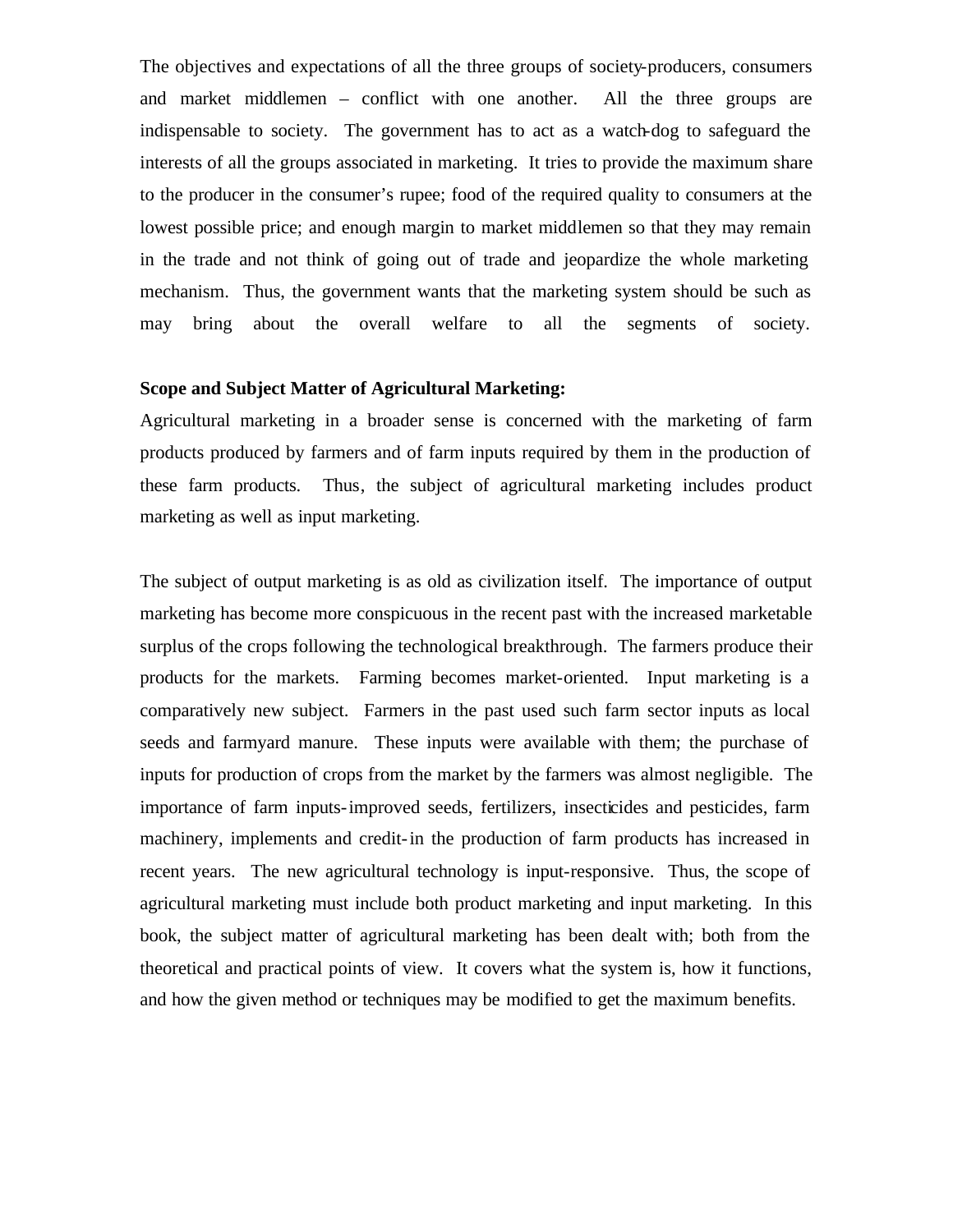Specially, the subject of agricultural marketing includes marketing functions, agencies, channels, efficiency and costs, price spread and market integration, producer's surplus, government policy and research, training and statistics on agricultural marketing.

#### **Difference in Marketing of Agricultural and Manufactured Goods:**

The marketing of agricultural commodities is different from the marketing of manufactured commodities because of the special characteristics of the agricultural sector (demand and supply) which have a bearing on marketing. Because of these characteristics, the subject of agricultural marketing has been treated as a separate discipline – and this fact makes the subject somewhat complicated. These special characteristics of the agricultural sector affect the supply and demand of agricultural products in a manner different from that governing the supply and demand of manufactured commodities. The special characteristics which the agricultural sector possesses, and which are different from those of the manufactured sector, are:

## **1. Perishability of the Product:**

Most farm products are perishable in nature; but the period of their perishability varies from a few hours to a few months. To a large extent, the marketing of farm products is virtually a race with death and decay. Their perishability makes it almost impossible for producers to fix the reserve price for their farm-grown products. The extent of perishability of farm products may be reduced by the processing function; but they cannot be made non-perishable like manufactured products. Nor can their supply be made regular.

## **2. Seasonality of Production:**

Farm products are produced in a particular season; they cannot be produced throughout the year. In the harvest season, prices fall. But the supply of manufactured products can be adjusted or made uniform throughout the year. Their prices therefore remain almost the same throughout the year.

#### **3. Bulkiness of Products:**

The characteristic of bulkiness of most farm products makes their transportation and storage difficult and expensive. This fact also restricts the location of production to somewhere near the place of consumption or processing. The price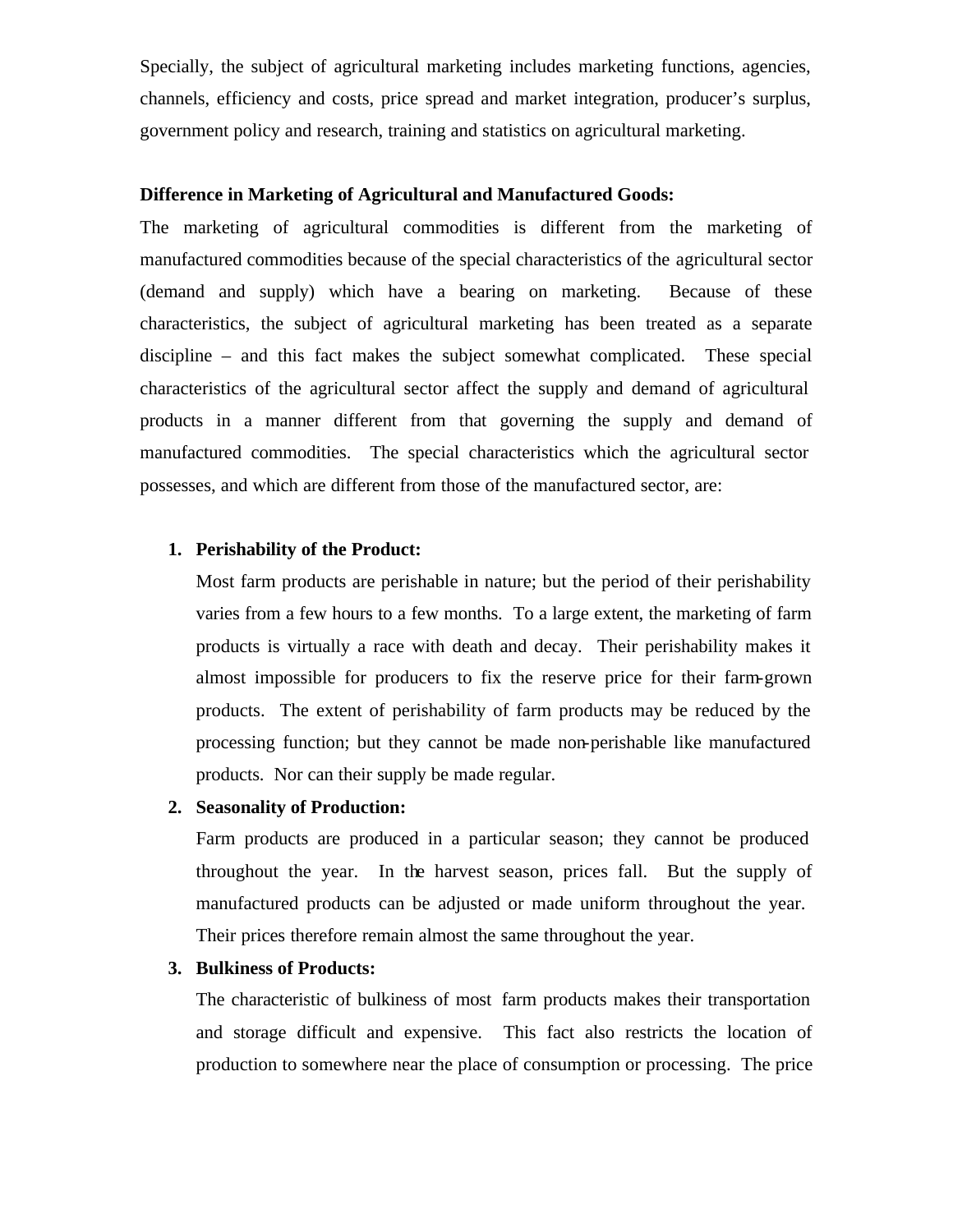spread in bulky products is higher because of the higher costs of transportation and storage.

## **4. Variation in Quality of Products:**

There is a large variation in the quality of agricultural products, which makes their grading and standardization somewhat difficult. There is no such problem in manufactured goods, for they are products of uniform quality.

## **5. Irregular Supply of Agricultural Products:**

The supply of agricultural products is uncertain and irregular because of the dependence of agricultural production on natural conditions. With the varying supply, the demand remaining almost constant, the prices of agricultural products fluctuate substantially.

## **6. Small Size of Holdings and Scattered Production:**

Farm products are produced throughout the length and breadth of the country and most of the producers are of small size. This makes the estimation of supply difficult and creates problems in marketing.

## **7. Processing:**

Most of the farm products have to be processed before their consumption by the ultimate consumers. This processing function increases the price spread of agricultural commodities. Processing firms enjoy the advantage of monopsony, oligopsony or duopsony in the market. This situation creates disincentives for the producers and may have an adverse effect on production in the next year.

## **IMPORTANCE OF AGRICULTURAL MARKETING**

Agricultural marketing plays an important role not only in stimulating production and consumption, but in accelerating the pace of economic development. Its dynamic functions are of primary importance in promoting economic development. For this reason, it has been described as the most important multiplier of agricultural development.

The importance of agricultural marketing in economic development has been indicated in the paragraphs that follow.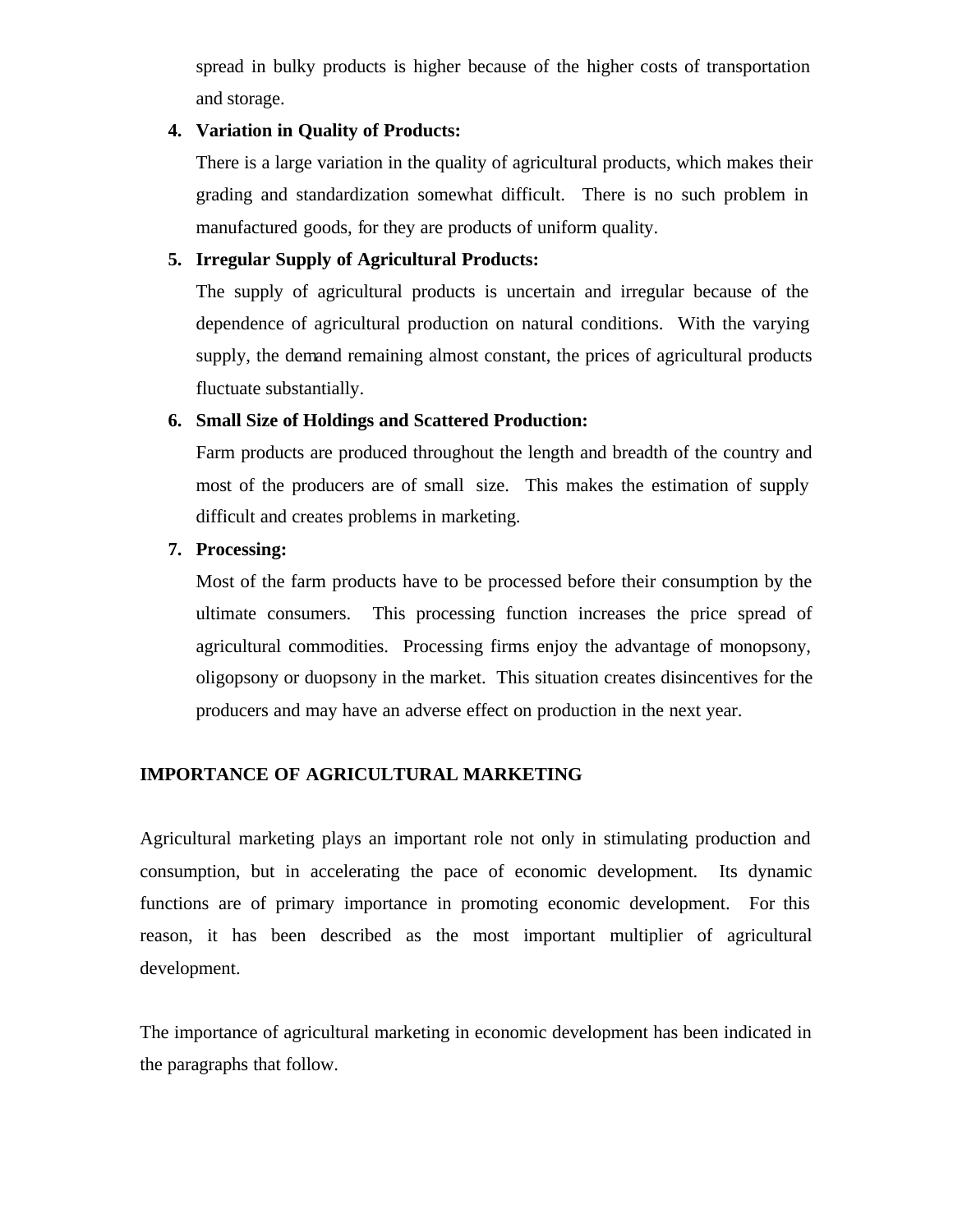#### **Optimization of Resource use and Output Management:**

An efficient agricultural marketing system leads to the optimization of resource use and output management. An efficient marketing system can also contribute to an increase in the marketable surplus by scaling down the losses arising out of inefficient processing, storage and transportation. A well-designed system of marketing can effectively distribute the available stock of modern inputs, and thereby sustain a faster rate of growth in the agricultural sector.

#### **Increase in Farm Income**

An efficient marketing system ensures higher levels of income for the farmers by reducing the number of middlemen or by restricting the commission on marketing services and the malpractices adopted by them in the marketing of farm products. An efficient system guarantees the farmers better prices for farm products and induces them to invest their surpluses in the purchase of modern inputs so that productivity and production may increase. This again results in an increase in the marketed surplus and income of the farmers. If the producer does not have an easily accessible market-outlet where he can sell his surplus produce, he has little incentive to produce more. The need for providing adequate incentives for increased production is, therefore, very important, and this can be made possible only by streamlining the marketing system.

## **Widening of Markets:**

A well-knit marketing system widens the market for the products by taking them to remote corners both within and outside the country, i.e., to areas far away from the production points. The widening of the market helps in increasing the demand on a continuous basis, and thereby guarantees a higher income to the producer.

## **Growth of Agro-based Industries:**

An improved and efficient system of agricultural marketing helps in the growth of agrobased industries and stimulates the overall development process of the economy. Many industries depend on agriculture for the supply of raw materials.

## **Price Signals:**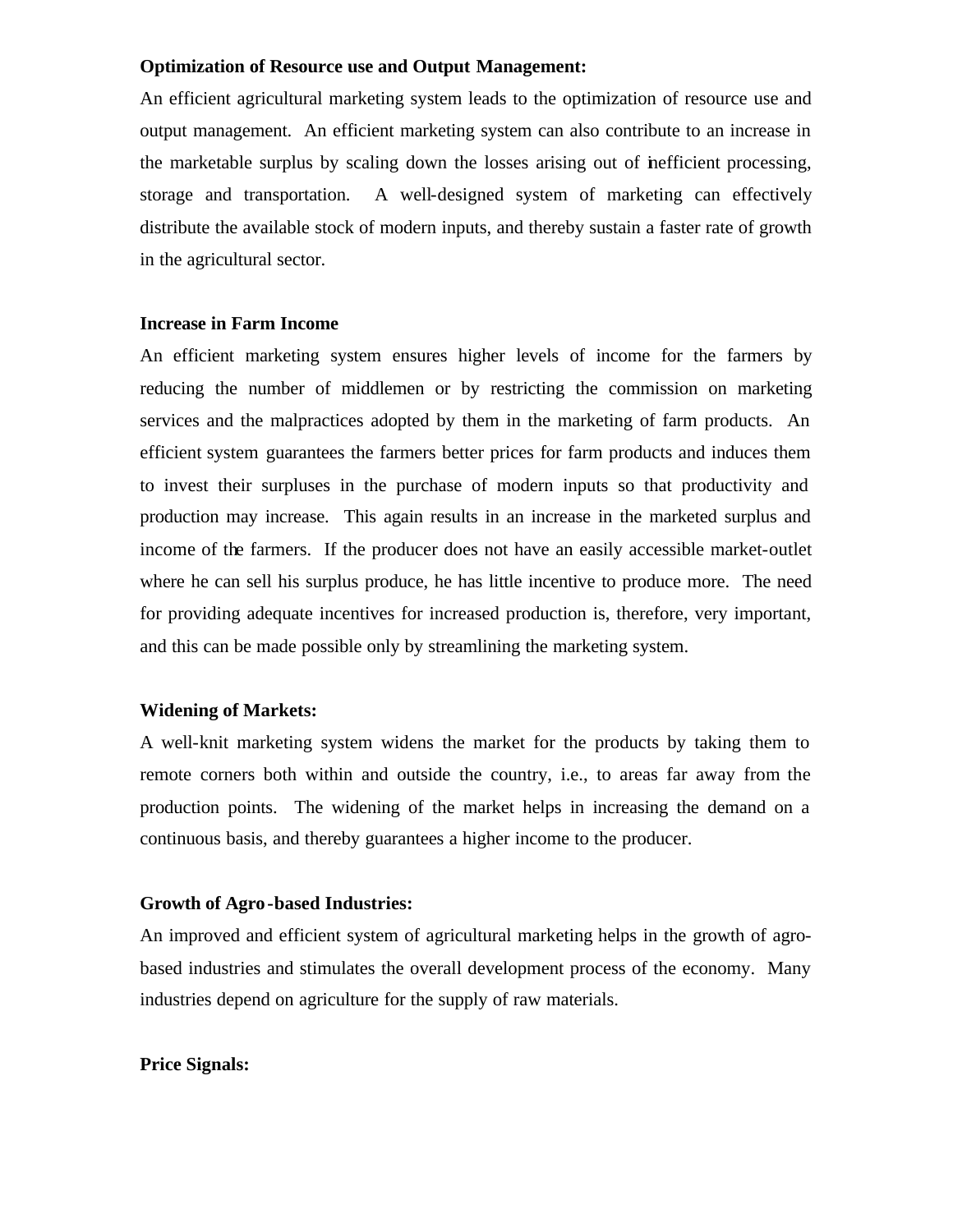An efficient marketing system helps the farmers in planning their production in accordance with the needs of the economy. This work is carried out through price signals.

#### **Adoption and Spread of New Technology**

The marketing system helps the farmers in the adoption of new scientific and technical knowledge. New technology requires higher investment and farmers would invest only if they are assured of market clearance.

#### **Employment:**

The marketing system provides employment to millions of persons engaged in various activities, such as packaging, transportation, storage and processing. Persons like commission agents, brokers, traders, retailers, weighmen, hamals, packagers and regulating staff are directly employed in the marketing system. This apart, several others find employment in supplying goods and services required by the marketing system.

## **Addition to National Income:**

Marketing activities add value to the product thereby increasing the nation's gross national product and net national product.

## **Better Living:**

The marketing system is essential for the success of the development programmes which are designed to uplift the population as a whole. Any plan of economic development that aims at diminishing the poverty of the agricultural population, reducing consumer food prices, earning more foreign exchange or eliminating economic waste has, therefore, to pay special attention to the development of an efficient marketing for food and agricultural products.

## **Creation of Utility:**

Marketing is productive, and is as necessary as the farm production. It is , in fact, a part of production itself, for production is complete only when the product reaches a place in the form and at the time required by the consumers. Marketing adds cost to the product;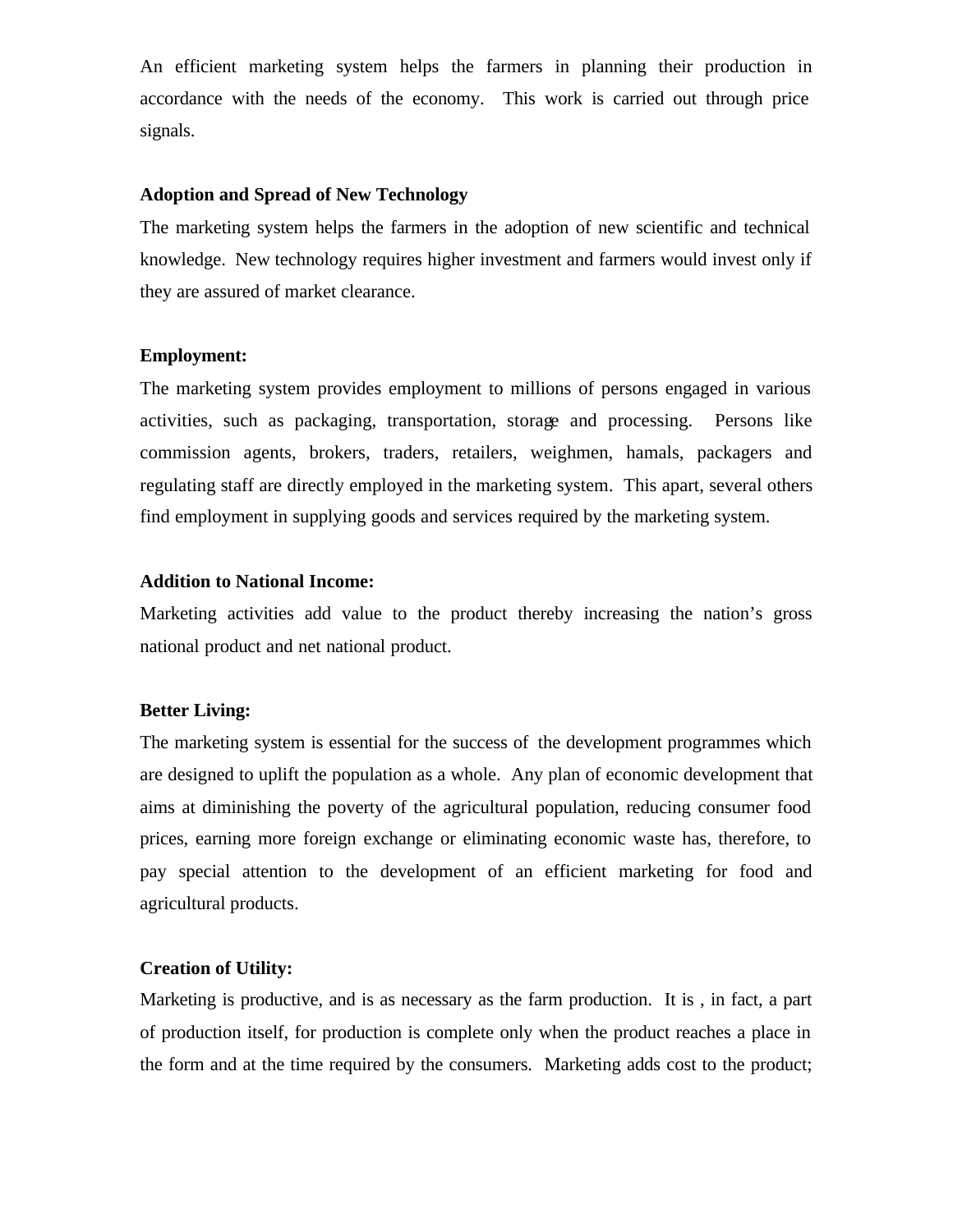but, at the same time, it adds utilities to the product. The following four types of utilities of the product are created by marketing:

- **(a) Form Utility:** The processing function adds form utility to the product by changing the raw material into a finished form. With this change, the product becomes more useful than it is in the form in which it is produced by the farmer. For example, through processing, oilseeds are converted into oil, sugarcane into sugar, cotton into cloth and wheat into flour and bread. The processed forms are more useful than the original raw materials.
- **(b) Place Utility:** The transportation function adds place utility to products by shifting them to a place of need from the place of plenty. Products command higher prices at the place of need than at the place of production because of the increased utility of the product.
- **(c) Time Utility:** The storage function adds time utility to the products by making them available at the time when they are needed.
- **(d) Possession Utility:** The marketing function of buying and selling helps in the transfer of ownership from one person to another. Products are transferred through marketing to persons having a higher utility from persons having a low utility.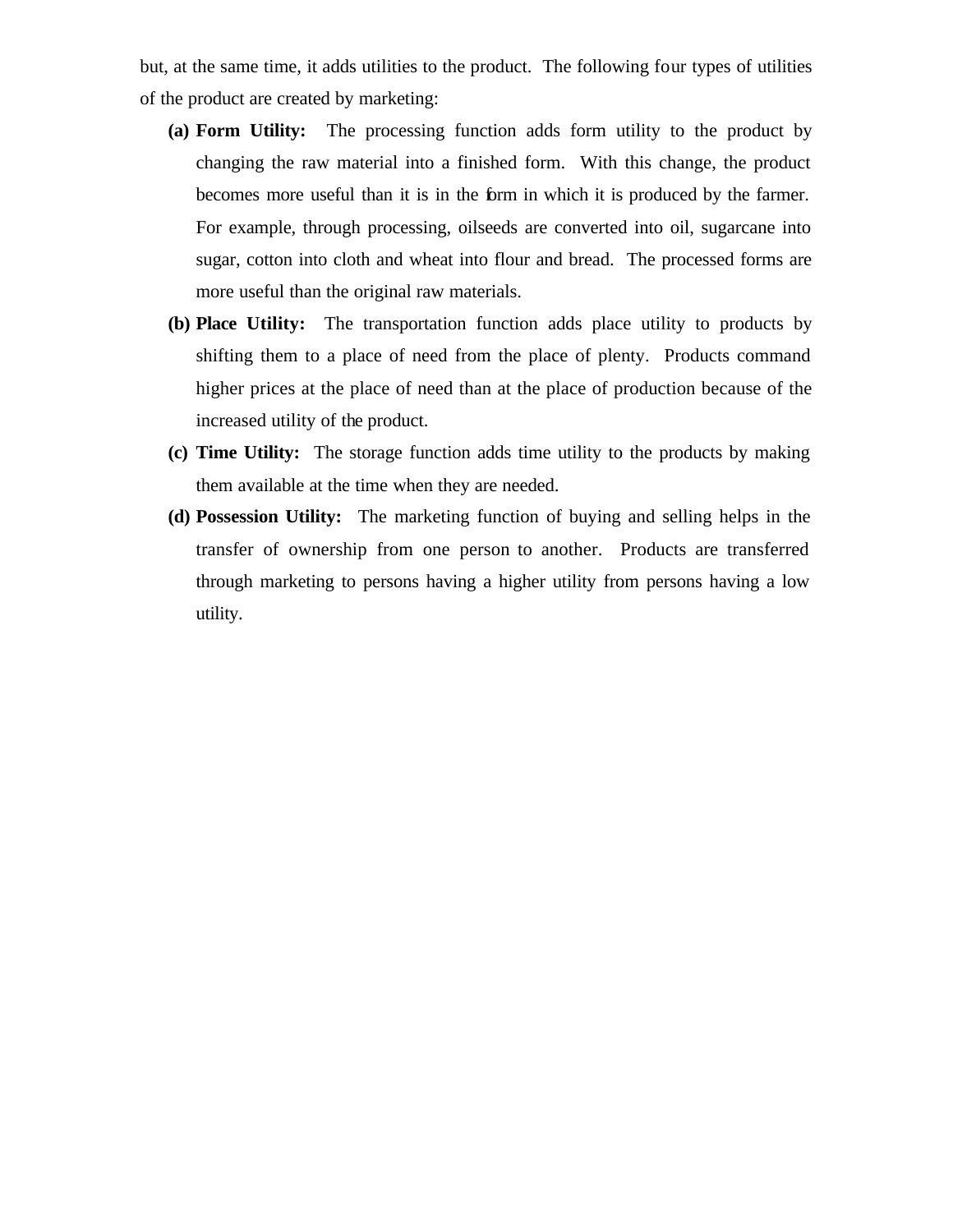#### **Lecture No.3**

**Classification of markets – On the basis of location, Area of coverage, time span, volume of transaction, nature of transaction, number of commodities, degree of competition, nature of commodities, stage of marketing, extent of public intervention, type of population served, accrual of marketing margins**

## **CLASSIFICATION OF MARKETS:**

Markets may be classified on the basis of each of the twelve dimensions mentioned below.

#### **1. On the basis of Location:**

On the basis of the place of location or operation, markets are of the following types:

- a) **Village Markets:** A market which is located in a small village, where major transactions take place among the buyers and sellers of a village is called a village market.
- b) **Primary wholesale Markets:** These markets are located in big towns near the centers of production of agricultural commodities. In these markets, a major part of the produce is brought for sale by the producer-farmers themselves. Transactions in these markets usually take place between the farmers and traders.
- c) **Secondary wholesale Markets:** These markets are located generally in district headquarters or important trade centers or near railway junctions. The major transactions in commodities take place between the village traders and wholesalers. The bulk of the arrivals in these markets is from other markets. The produce in these markets is handled in large quantities. There are, therefore, specialized marketing agencies performing different marketing functions, such as those of commission agents, brokers, weigh men, etc.
- d) **Terminal Markets:** A terminal market is one where the produce is either finally disposed of to the consumers or processors, or assembled for export. Merchants are well organized and use modern methods of marketing.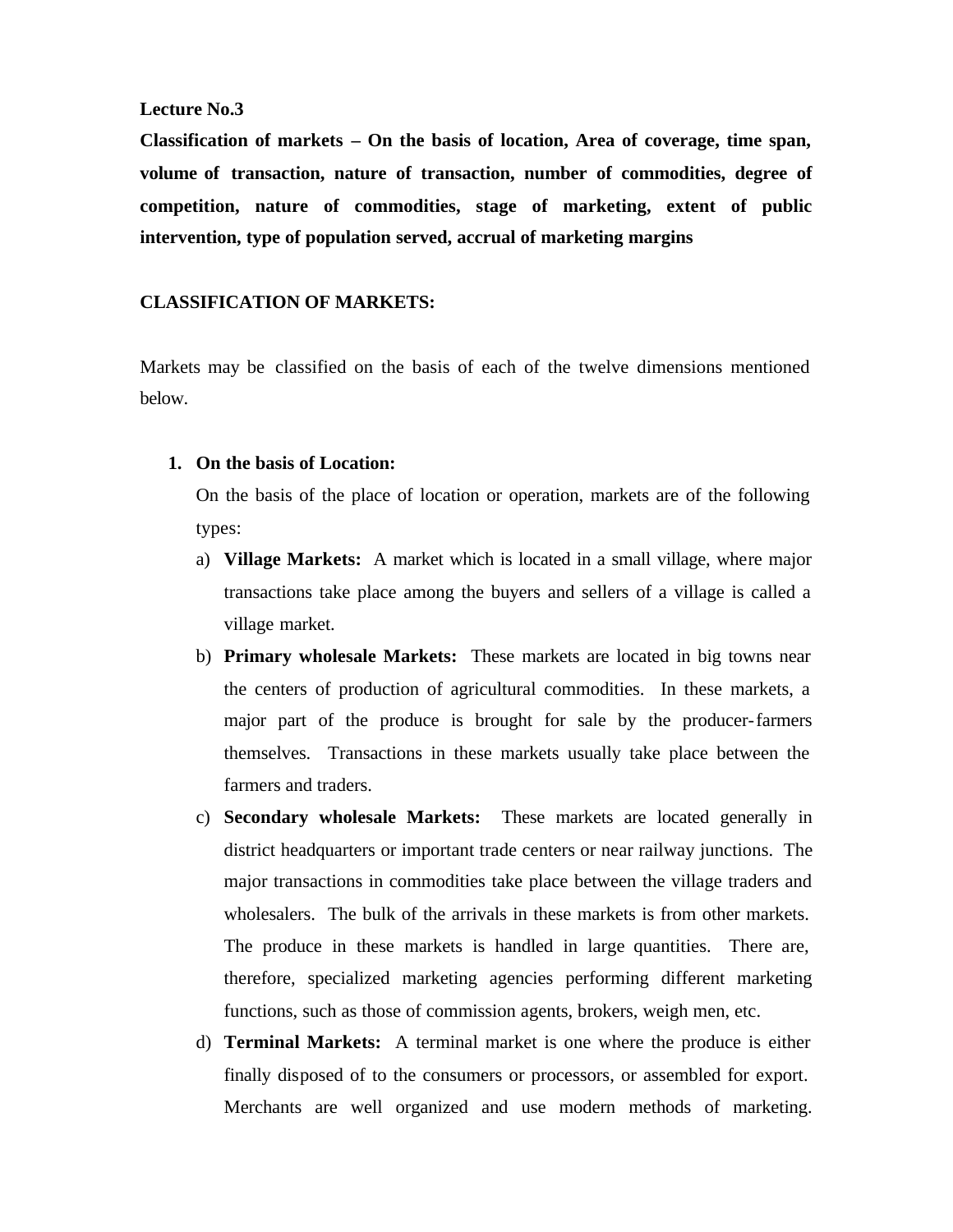Commodity exchanges exist in these markets, which provide facilities, for forward trading in specific commodities. Such markets are located either in metropolitan cities or in sea-ports – in Bombay, Madras, Calcutta and Delhi.

e) **Seaboard Markets:** Markets which are located near the seashore and are meant mainly for the import and/or export of goods are known as seaboard markets. Examples of these markets in India are Bombay, Madras, Calcutta.

#### **2. On the Basis of Area/Coverage:**

On the basis of the area from which buyers and sellers usually come for transactions, markets may be classified into the following four classes:

- a) **Local or Village Markets:** A market in which the buying and selling activities are confined among the buyers and sellers drawn from the same village or nearby villages. The village markets exist mostly for perishable commodities in small lots, e.g., local milk market or vegetable market.
- b) **Regional Markets:** A market in which buyers and sellers for a commodity are drawn from a larger area than the local markets. Regional markets in India usually exist for food grains.
- c) **National Markets:** A market in which buyers and sellers are at the national level. National markets are found for durable goods like jute and tea.
- d) **World Market:** A market in which the buyers and sellers are drawn from the whole world. These are the biggest markets from the area point of view. These markets exist in the commodities which have a world-wide demand and/or supply, such as coffee, machinery, gold, silver, etc. In recent years many countries are moving towards a regime of liberal international trade in agricultural products like raw cotton, sugar, rice and wheat.

#### **3. On the Basis of Time Span:**

On this basis, markets are of the following types:

- a) **Short-period Markets:** The markets which are held only for a few hours are called short-period markets. The products dealt within these markets are of highly perishable nature, such as fish, fresh vegetables, and liquid milk. In these markets, the prices of commodities are governed mainly by the extent of demand for, rather than by the supply of, the commodity.
- b) **Long-period Markets:** These markets are held for a long period than the short-period markets. The commodities traded in these markets are less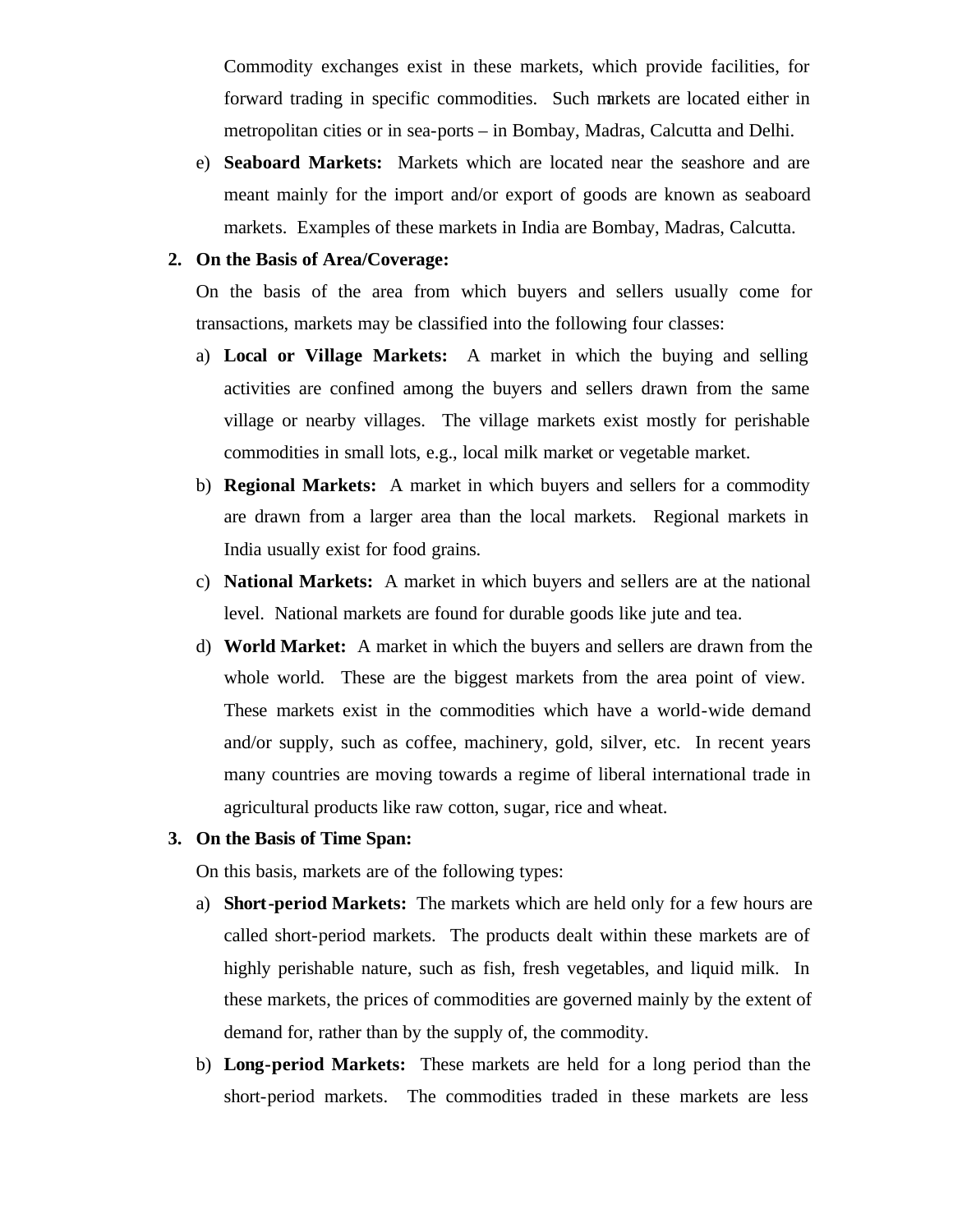perishable and can be stored for some time; these are food grains and oilseeds. The prices are governed both by the supply and demand forces.

c) **Secular Markets:** These are markets of permanent nature. The commodities traded in these markets are durable in nature and can be stored for many years. Examples are markets for machinery and manufactured goods.

## **4. On the Basis of Volume of Transactions:**

There are two types of markets on the basis of volume of transactions at a time.

- a) **Wholesale Markets:** A wholesale market is one in which commodities are bought and sold in large lots or in bulk. Transactions in these markets take place mainly between traders.
- b) **Retail Markets:** A retail market is one in which commodities are bought by and sold to the consumers as per their requirements. Transactions in these markets take place between retailers and consumers. The retailers purchase in wholesale market and sell in small bts to the consumers. These markets are very near to the consumers.

## **5. On the Basis of Nature of Transactions:**

The markets which are based on the types of transactions in which people are engaged are of two types:

- a) **Spot or Cash Markets:** A market in which goods are exchanged for money immediately after the sale is called the spot or cash market.
- b) **Forward Markets:** A market in which the purchase and sale of a commodity takes place at time 't' but the exchange of the commodity takes place on some specified date in future i.e., time  $t + 1$ . Sometimes even on the specified date in the future( $t+1$ ), there may not be any exchange of the commodity. Instead, the differences in the purchase and sale prices are paid or taken.
- **6. On the Basis of Number of Commodities in which Transaction Takes place:** A market may be general or specialized on the basis of the number of commodities in which transactions are completed:
	- a) **General Markets:** A market in which all types of commodities, such as food grains, oilseeds, fiber crops, gur, etc., are bought and sold is known as general market. These markets deal in a large number of commodities.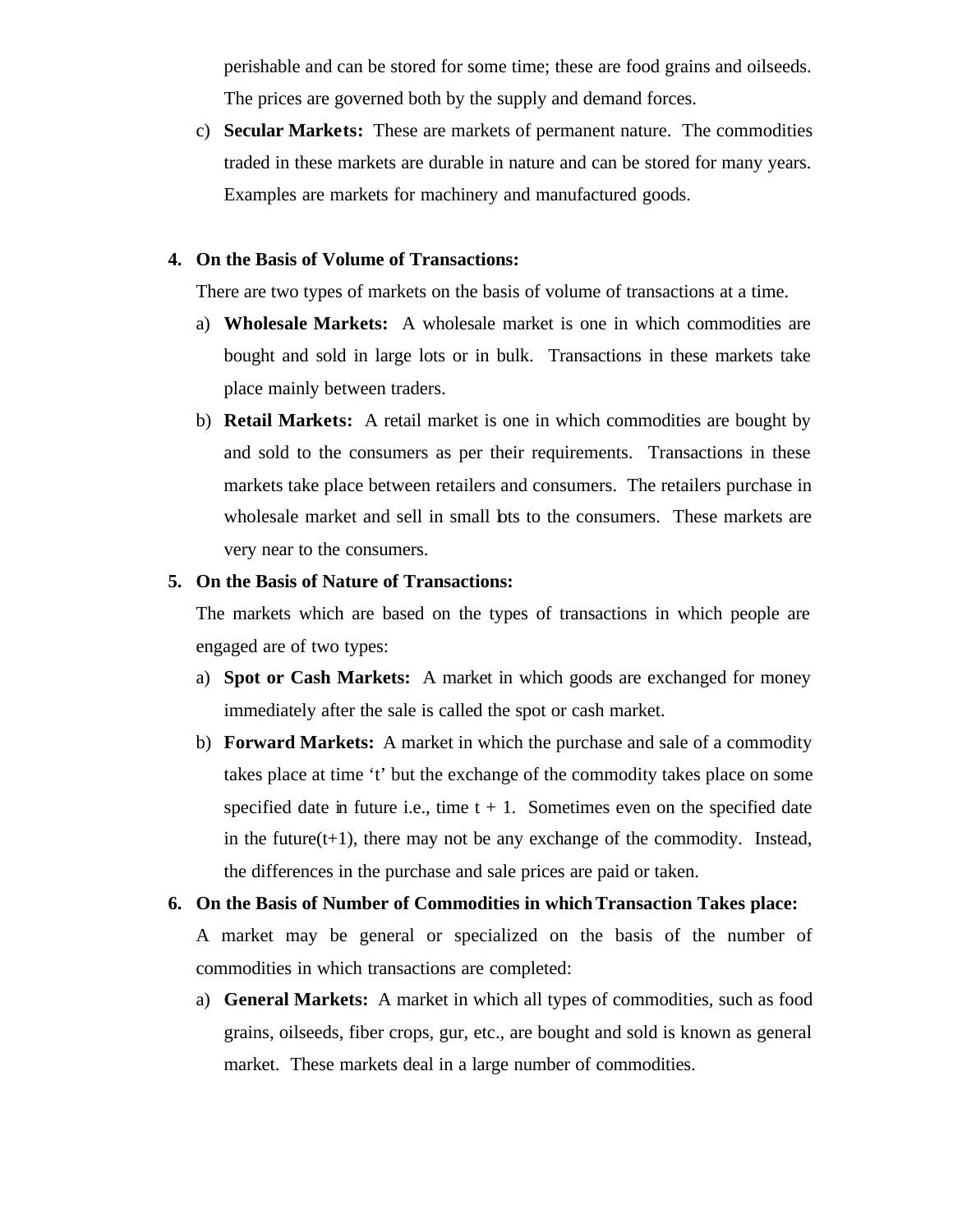b) **Specialized Markets:** A market in which transactions take place only in one or two commodities is known as a specialized market. For every group of commodities, separate markets exist. The examples are food grain markets, vegetable markets, wool market and cotton market.

## **7. On the Basis of Degree of Competition:**

Each market can be placed on a continuous scale, starting from a perfectly competitive point to a pure monopoly or monopsony situation. Extreme forms are almost non-existent. Nevertheless, it is useful to know their characteristics. In addition to these two extremes, various midpoints of this continuum have been identified. On the basis of competition, markets may be classified into the following categories:

Perfect Markets: A perfect market is one in which the following conditions hold good:

- a) There is a large number of buyers and sellers;
- b) All the buyers and sellers in the market have perfect knowledge of demand, supply and prices;
- c) Prices at any one time are uniform over a geographical area, plus or minus the cost of getting supplies from surplus to deficit areas;
- d) The prices are uniform at any one place over periods of time, plus or minus the cost of storage from one period to another;
- e) The prices of different forms of a product are uniform, plus or minus the cost of converting the product from one form to another.

**Imperfect Markets:** The markets in which the conditions of perfect competition are lacking are characterized as imperfect markets. The following situations, each based on the degree of imperfection, may be identified:

a) **Monopoly Market:** Monopoly is a market situation in which there is only one seller of a commodity. He exercises sole control over the quantity or price of the commodity. In this market, the price of commodity is generally higher than in other markets. Indian farmers operate in a monopoly market when purchasing electricity for irrigation. When there is only one buyer of a product the market is termed as a monopsony market.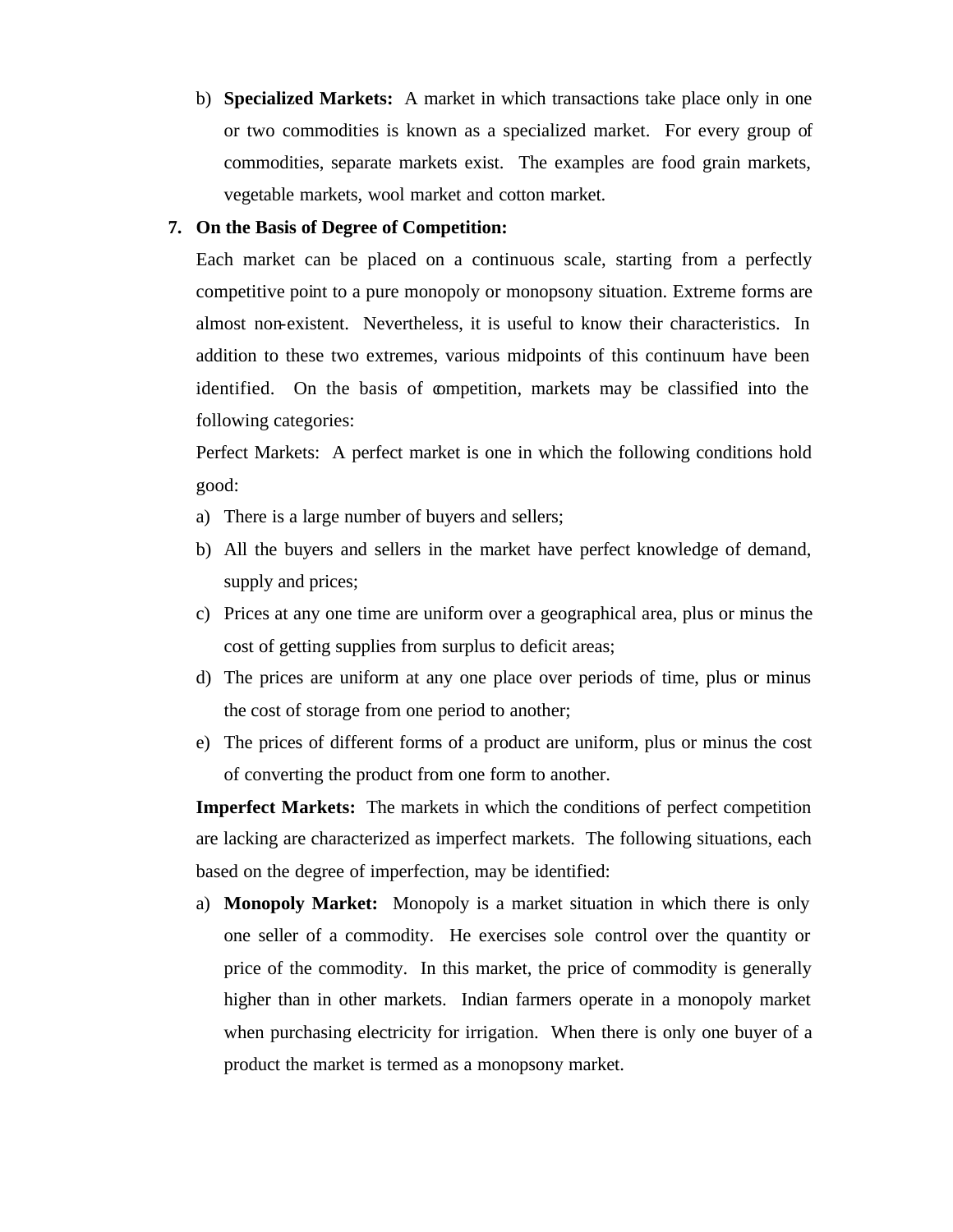- b) **Duopoly Market:** A duopoly market is one which has only two sellers of a commodity. They may mutually agree to charge a common price which is higher than the hypothetical price in a common market. The market situation in which there are only two buyers of a commodity is known as the duopsony market.
- c) **Oligopoly Market:** A market in which there are more than two but still a few sellers of a commodity is termed as an oligopoly market. A market having a few (more than two) buyers is known as oligopsony market.
- d) **Monopolistic competition:** When a large number of sellers deal in heterogeneous and differentiated form of a commodity, the situation is called monopolistic competition. The difference is made conspicuous by different trade marks on the product. Different prices prevail for the same basic product. Examples of monopolistic competition faced by farmers may be drawn from the input markets. For example, they have to choose between various makes of insecticides, pumpsets, fertilizers and equipments.

#### **8. On the Basis of Nature of Commodities:**

On the basis of the type of goods dealt in, markets may be classified into the following categories:

- a) **Commodity Markets:** A market which deals in goods and raw materials, such as wheat, barley, cotton, fertilizer, seed, etc., are termed as commodity markets.
- b) **Capital Markets:** The market in which bonds, shares and securities are bought and sold are called capital markets; for example, money markets and share markets.

## **9. On the Basis of Stage of Marketing:**

On the basis of the stage of marketing, markets may be classified into two categories:

- a) **Producing Markets:** Those markets which mainly assemble the commodity for further distribution to other markets are termed as producing markets. Such markets are located in producing areas.
- b) **Consuming Markets:** Markets which collect the produce for final disposal to the consuming population are called consumer markets. Such markets are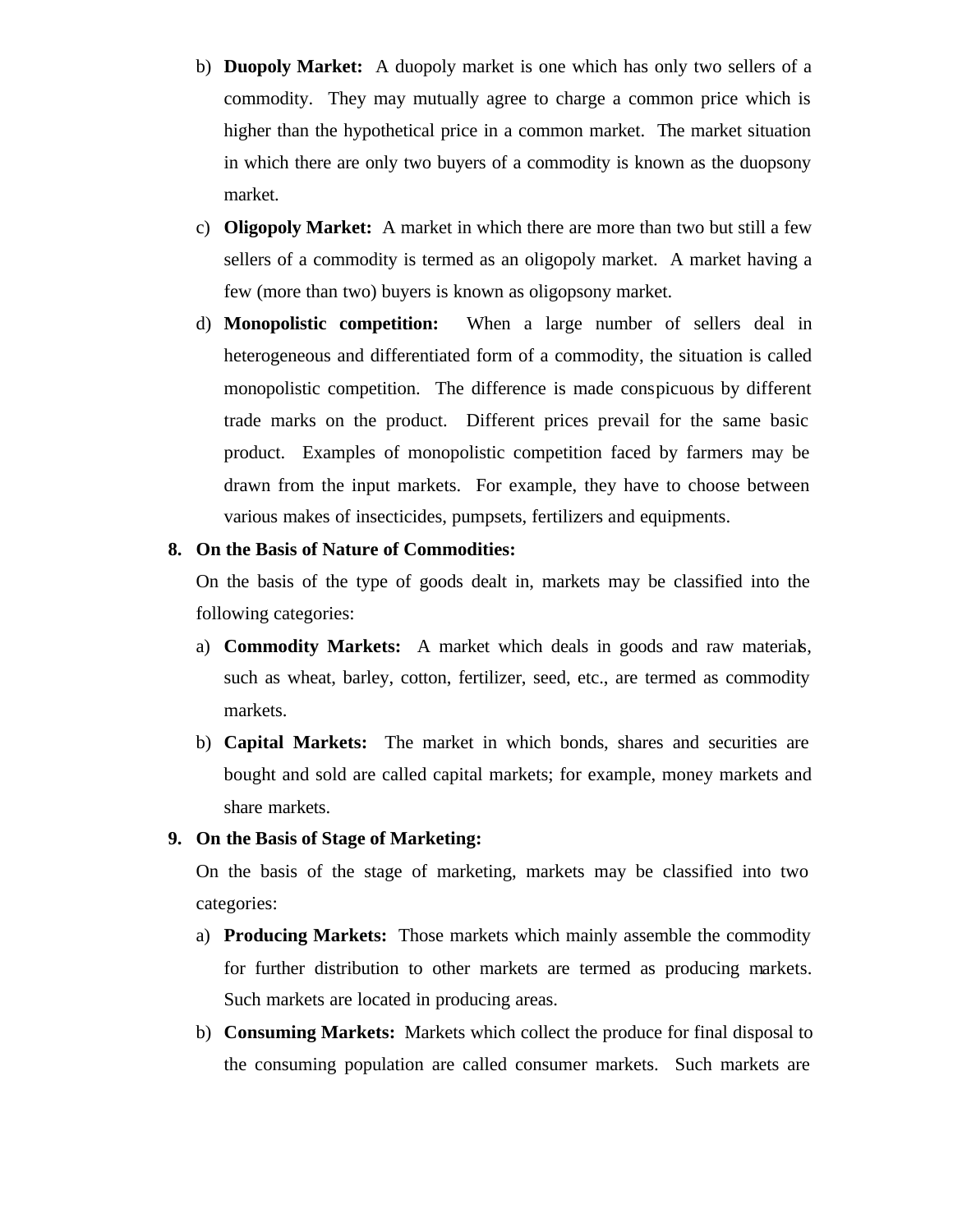generally located in areas where production is inadequate, or in thickly populated urban centres.

## **10. On the Basis of Extent of Public Intervention:**

Based on the extent of public intervention, markets may be placed in any one of the following two classes:

- a) **Regulated Markets:** Markets in which business is done in accordance with the rules and regulations framed by the statutory market organization representing different sections involved in markets. The marketing costs in such markets are standardized and practices are regulated.
- b) **Unregulated Markets:** These are the markets in which business is conducted without any set rules and regulations. Traders frame the rules for the conduct of the business and run the market. These markets suffer from many ills, ranging from unstandardised charges for marketing functions to imperfections in the determination of prices.

#### **11. On the Basis of Type of Population Served:**

On the basis of population served by a market, it can be classified as either urban or rural market:

- a) **Urban Market:** A market which serves mainly the population residing in an urban area is called an urban market. The nature and quantum of demand for agricultural products arising from the urban population is characterized as urban market for farm products.
- b) **Rural Market:** The word rural market usually refers to the demand originating from the rural population. There is considerable difference in the nature of embedded services required with a farm product between urban and rural demands.

## **12. On the Basis of Accrual of Marketing Margins:**

Markets can also be classified on the basis of as to whom the marketing margins accrue. Over the years, there has been a considerable increase in the producers or consumers co-operatives or other organizations handling marketing of various products. Though private trade still handles bulk of the trade in farm products, the co-operative marketing has increased its share in the trade of some agricultural commodities like milk, fertilizers, sugarcane and sugar. In the case of marketing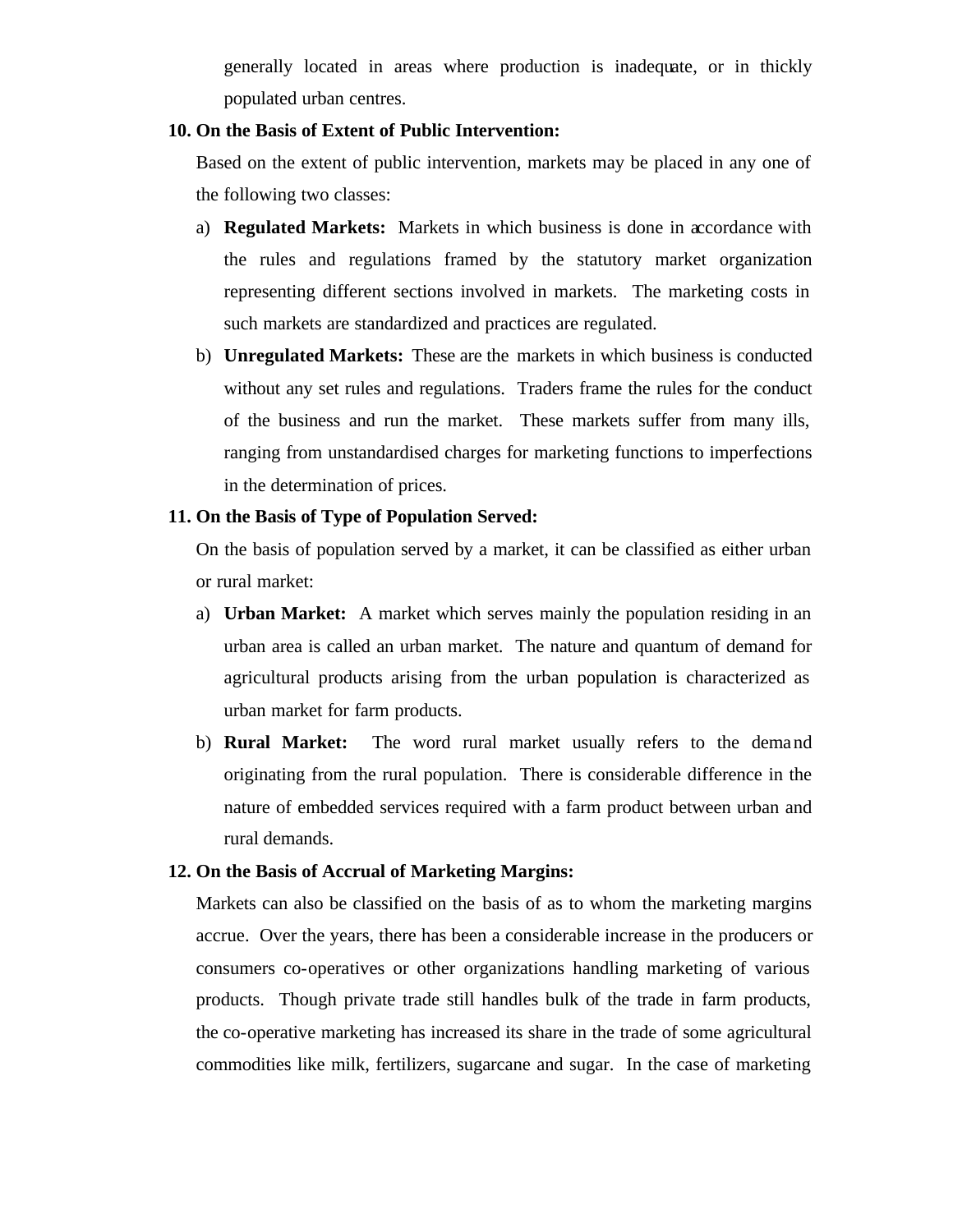activities undertaken by producers or consumers co-operatives, the marketing margins are either negligible or shared amongst their members.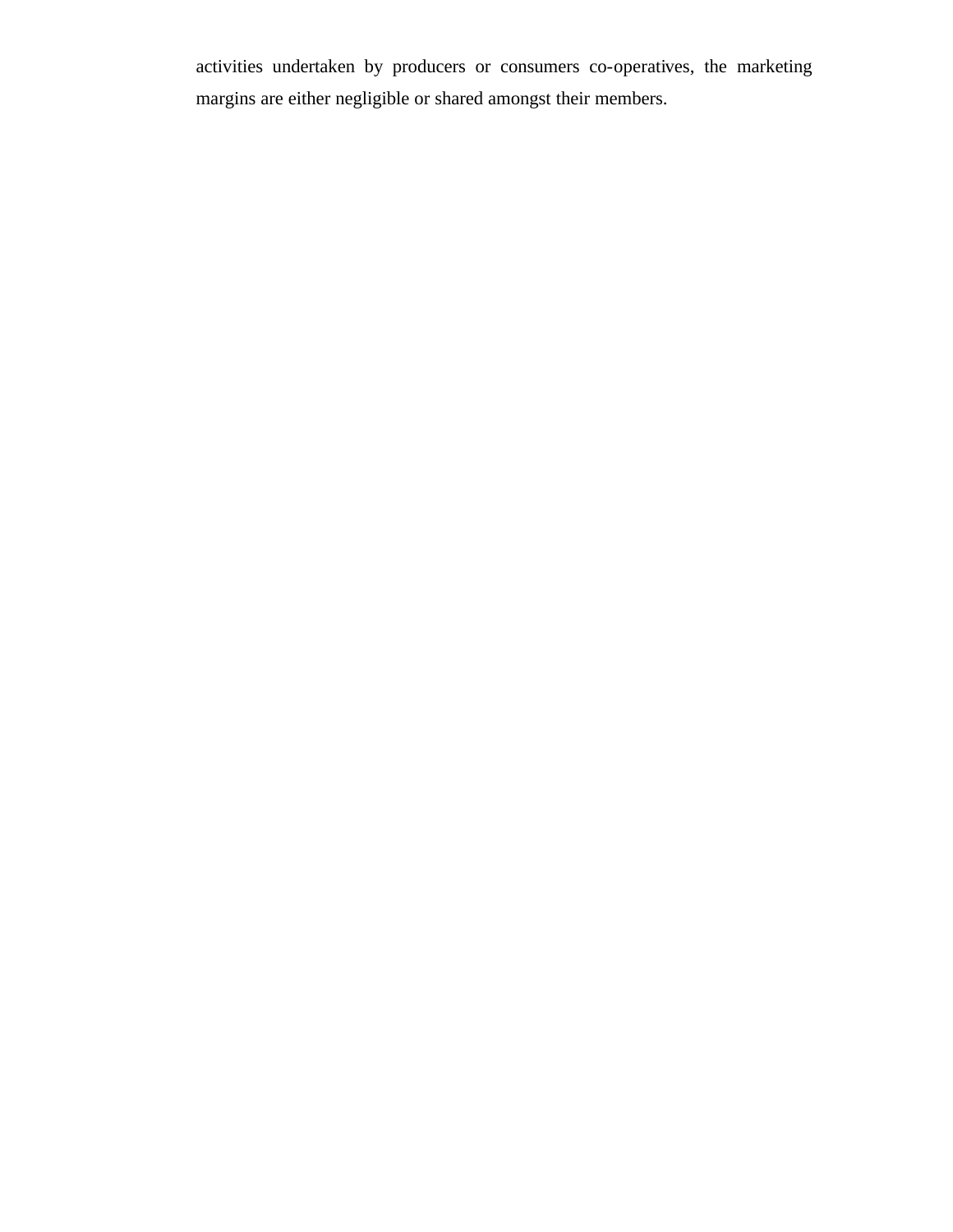#### **Lecture No. 4**

**Marketing functions – Meaning – Assembling – Grading and standardization – Transportation – Storage – Processing – Packing – Distribution – Buying and Selling – Financing – Risk bearing – Marketing intelligence**

## **MARKETING FUNCTIONS**

Any single activity performed in carrying a product from the point of its production to the ultimate consumer may be termed as a marketing function. A marketing function may have anyone or combination of three dimensions, viz., time, space and form.

The marketing functions involved in the movement of goods from the producer to its ultimate consumer vary from commodity to commodity, market to market, the level of economic development of the country or region, and the final form of the consumption. The marketing functions may be classified in various ways. For example, Thomsen has classified the marketing functions into three broad groups. These are:

| 1. Primary Functions             |                | Assembling or procurement        |  |  |
|----------------------------------|----------------|----------------------------------|--|--|
|                                  |                | Processing                       |  |  |
|                                  |                | Dispersion or Distribution       |  |  |
| <b>Secondary Functions</b><br>2. | $\ddot{\cdot}$ | Packing or Packaging             |  |  |
|                                  |                | Transportation                   |  |  |
|                                  |                | Grading, Standardization and     |  |  |
|                                  |                | <b>Quality Control</b>           |  |  |
|                                  |                | Storage and Warehousing          |  |  |
|                                  |                | Price Determination or Discovery |  |  |
|                                  |                | <b>Risk Taking</b>               |  |  |
|                                  |                | Financing                        |  |  |
|                                  |                | Buying and Selling               |  |  |
|                                  |                | <b>Demand Creation</b>           |  |  |
|                                  |                | Dissemination<br>of<br>Market    |  |  |
|                                  |                | Information                      |  |  |
| 3. Tertiary Functions            |                | <b>Banking</b>                   |  |  |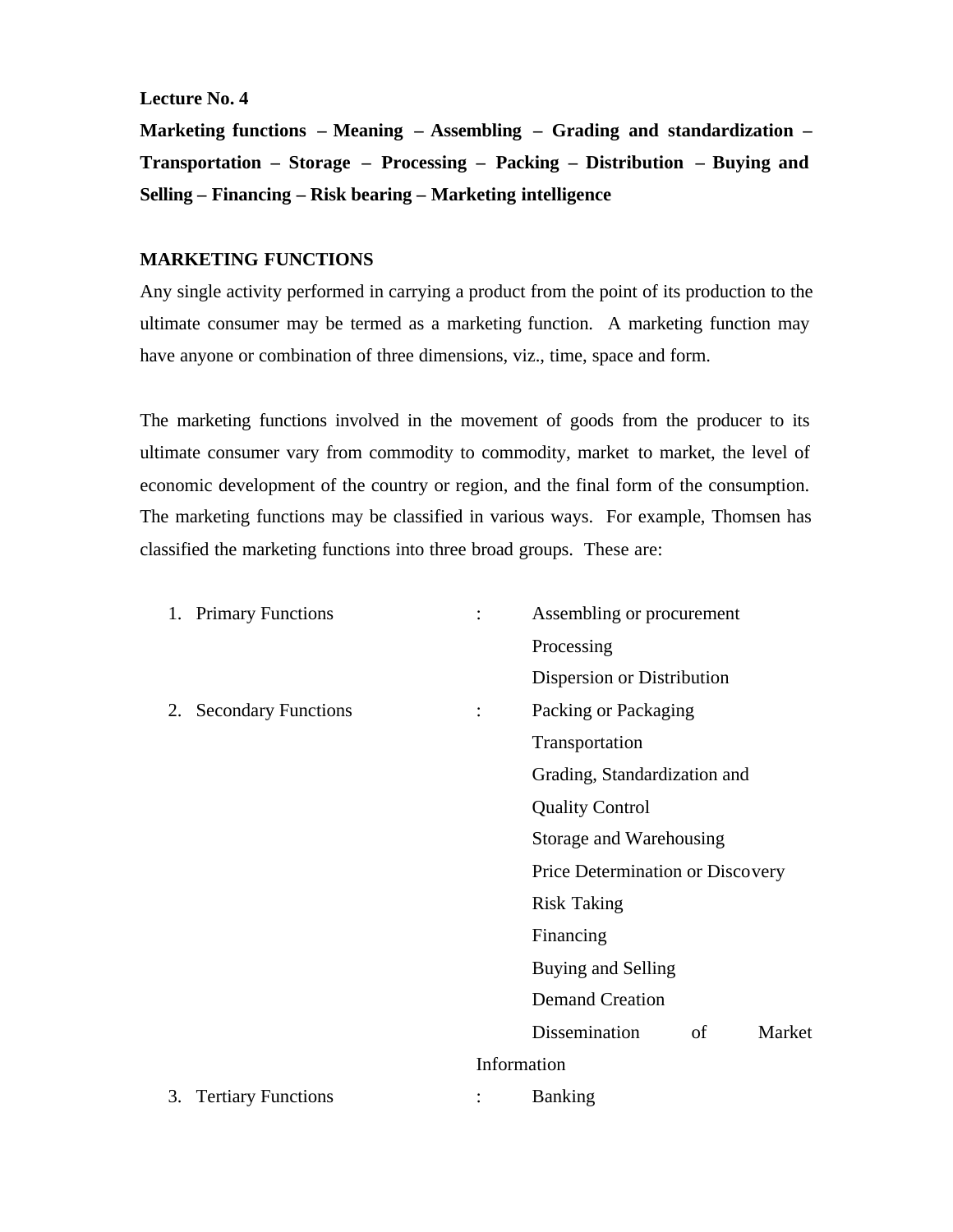## Insurance

## Communications – posts &

Telegraphs

Supply of Energy – Electricity

Kohls and Uhl have classified marketing functions as follows:

|             | 1. Physical Functions     | $\ddot{\cdot}$       | Storage and Warehousing   |    |        |
|-------------|---------------------------|----------------------|---------------------------|----|--------|
|             |                           |                      | Grading                   |    |        |
|             |                           |                      | Processing                |    |        |
|             |                           |                      | Transportation            |    |        |
|             | 2. Exchange Functions     | $\ddot{\cdot}$       | <b>Buying</b>             |    |        |
|             |                           |                      | Selling                   |    |        |
|             | 3. Facilitative Functions | $\ddot{\phantom{a}}$ | Standardization of grades |    |        |
|             |                           |                      | Financing                 |    |        |
|             |                           |                      | <b>Risk Taking</b>        |    |        |
|             |                           |                      | Dissemination             | of | Market |
| Information |                           |                      |                           |    |        |

Huegy and Mitchell have classified marketing functions in a different way. According to them, the classification is as follows:

| 1. Physical Movement Functions  | Storage                           |
|---------------------------------|-----------------------------------|
|                                 | Packing                           |
|                                 | Transportation                    |
|                                 | Grading                           |
|                                 | Distribution                      |
| 2. Ownership Movement Functions | Determining Need                  |
|                                 | <b>Creating Demand</b>            |
|                                 | <b>Finding Buyers and Sellers</b> |
|                                 | <b>Negotiation of Price</b>       |
|                                 | Rendering Advice                  |
|                                 | Transferring the Title to Goods   |
| 3. Market Management Functions  | <b>Formulating Policies</b>       |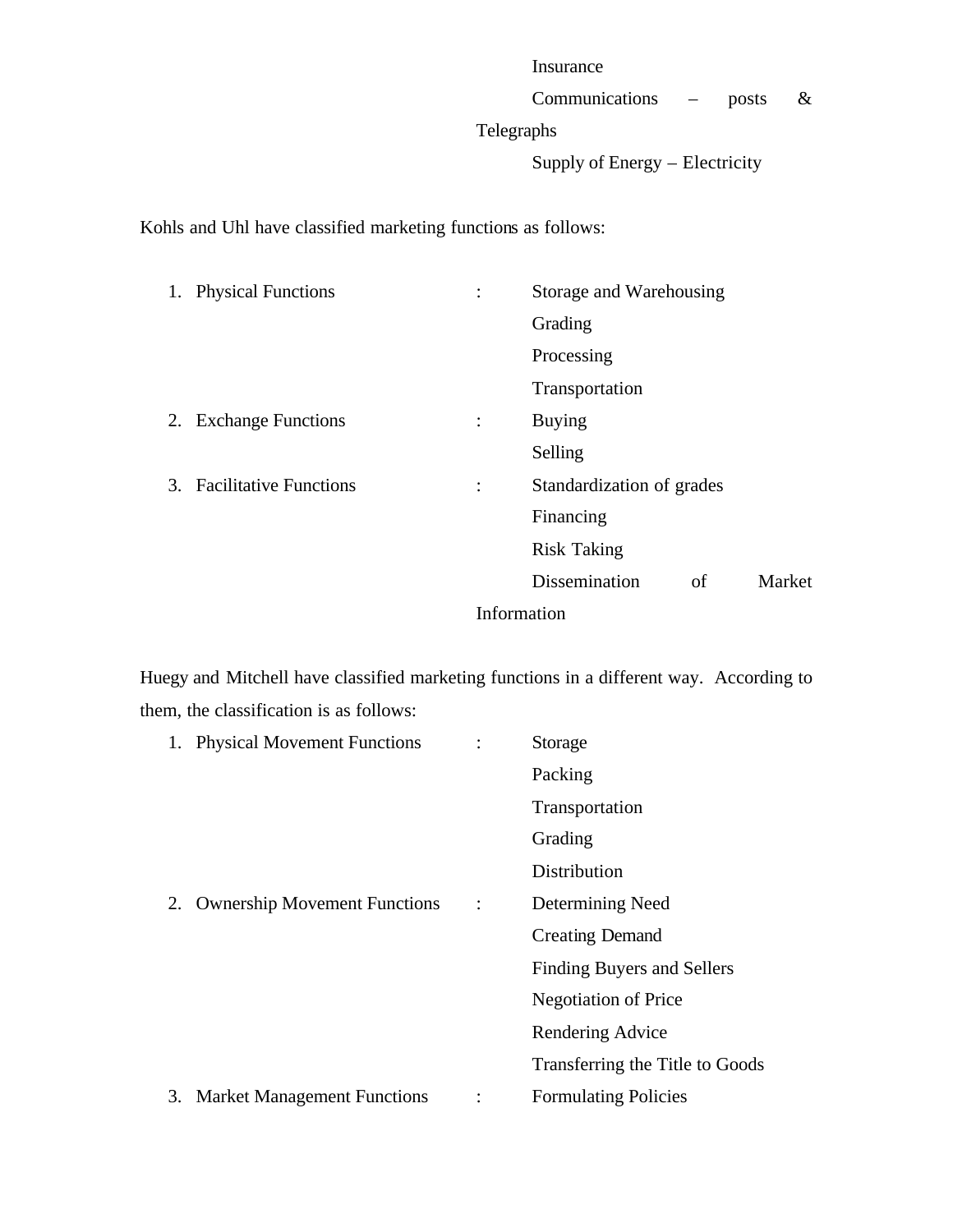Financing Providing organization Supervision Accounting Securing Information

## **Packaging**

Packaging is the first function performed in the marketing of agricultural commodities. It is required for nearly all farm products at every stage of the marketing process. The type of the container used in the packing of commodities varies with the type of the commodity as well as with the stage of marketing. For example, gunny bags are used for cereals, pulses and oilseeds when they are taken from the farm to the market. For packing milk or milk products, plastic, polythene, tin or glass containers are used. Wooden boxes or straw baskets are used for packing fruits and vegetables.

## **Meaning of Packing and Packaging:**

Packing means, the wrapping and crating of goods before they are transported. Goods have to be packed either to preserve them or for delivery to buyers. Packaging is a part of packing, which means placing the goods in small packages like bags, boxes, bottles or parcels for sale to the ultimate consumers. In other words, it means putting goods on the market in the size and pack which are convenient for the buyers.

## **Advantages of Packing and Packaging:**

Packaging is a very useful function in the marketing process of agricultural commodities. Most of the commodities are packed with a view to preserving and protecting their quality and quantity during the period of transit and storage. For some commodities, packing acts as a powerful selling tool. The chief advantages of packing and packaging are:

- 1. It protects the goods against breakage, spoilage, leakage or pilferage during their movement from the production to the consumption point.
- 2. The packaging of some commodities involves compression, which reduces the bulk like cotton, jute and wool.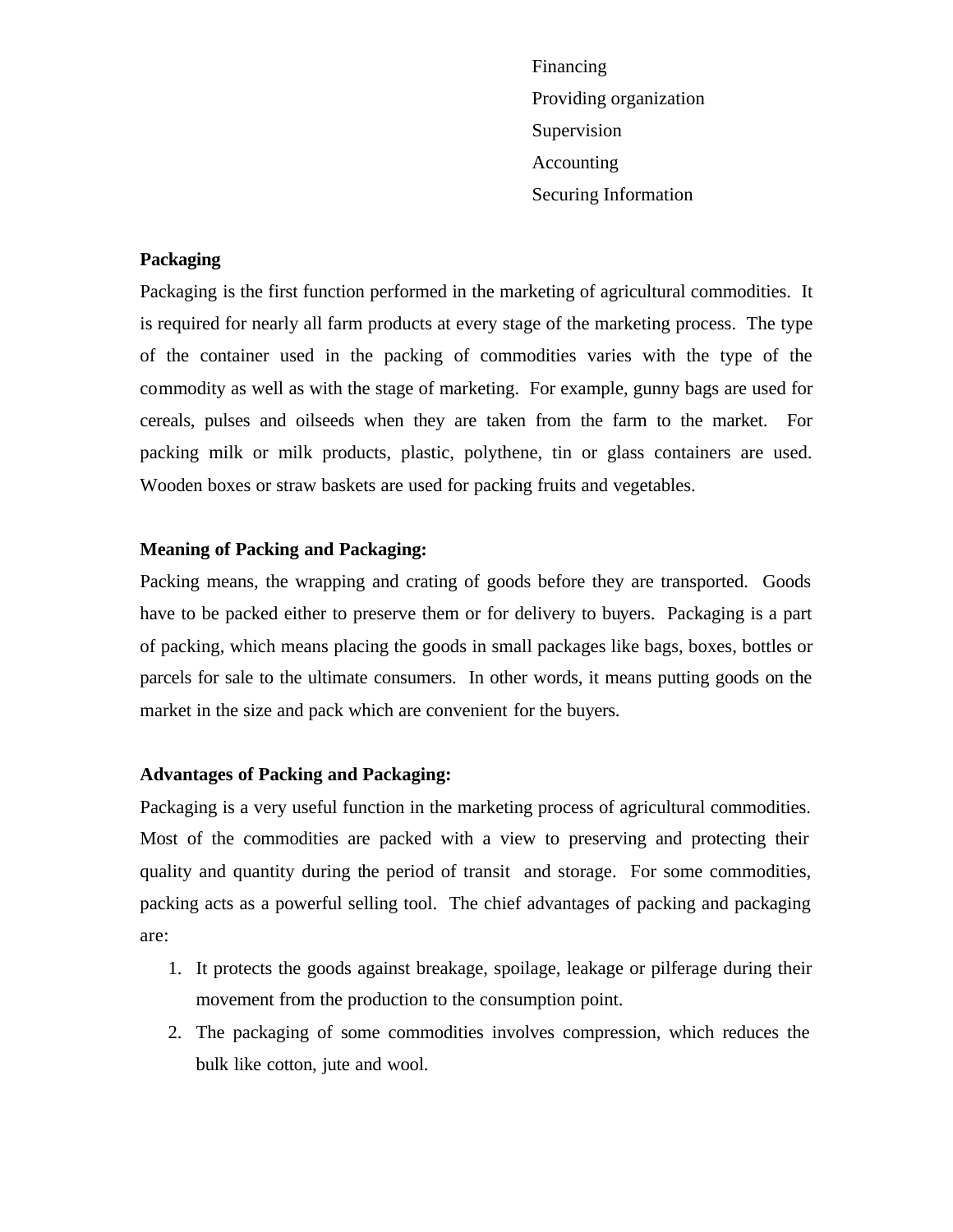- 3. It facilitates the handling of the commodity, specially such fruits as apples, mangoes, etc., during storage and transportation.
- 4. It helps in quality-identification, product differentiation, branding and advertisement of the product, e.g., Hima peas and Amul butter.
- 5. Packaging helps in reducing the marketing costs by reducing the handling and retailing costs.
- 6. It helps in checking adulteration.
- 7. Packaging ensures cleanliness of the product.
- 8. Packaging with labeling facilitates the conveying of instructions to the buyers as to how to use or preserve the commodity. The label shows the composition of the product.
- 9. Packaging prolongs the storage quality of the products by providing protection from the ill effects of weather, specially for fruits, vegetables and other perishable goods.

## **TRANSPORTATION:**

Transportation or the movement of products between places is one of the most important marketing functions at every stage, i.e., right from the threshing floor to the point of consumption. Most of the goods are not consumed where they are produced. All agricultural commodities have to be brought from the farm to the local market and from there to primary wholesale markets, secondary wholesale markets, retail markets and ultimately to the consumers. The inputs from the factories must be taken to the warehouses and from the warehouses to the wholesalers, retailers and finally to the consumers(farmers). Transportation adds the place utility to goods.

Transport is an indispensable marketing function. Its importance has increased with urbanization. For the development of trade in any commodity or in any area transport is a sine qua non. Trade and transport go side by side; the one reinforces and strengthens the other.

#### **Advantages of Transport Function:**

The main advantages of the transport function are:

**1. Widening of the Market:** Transport helps in the development or widening of markets by bridging the gap between the producers and consumers located in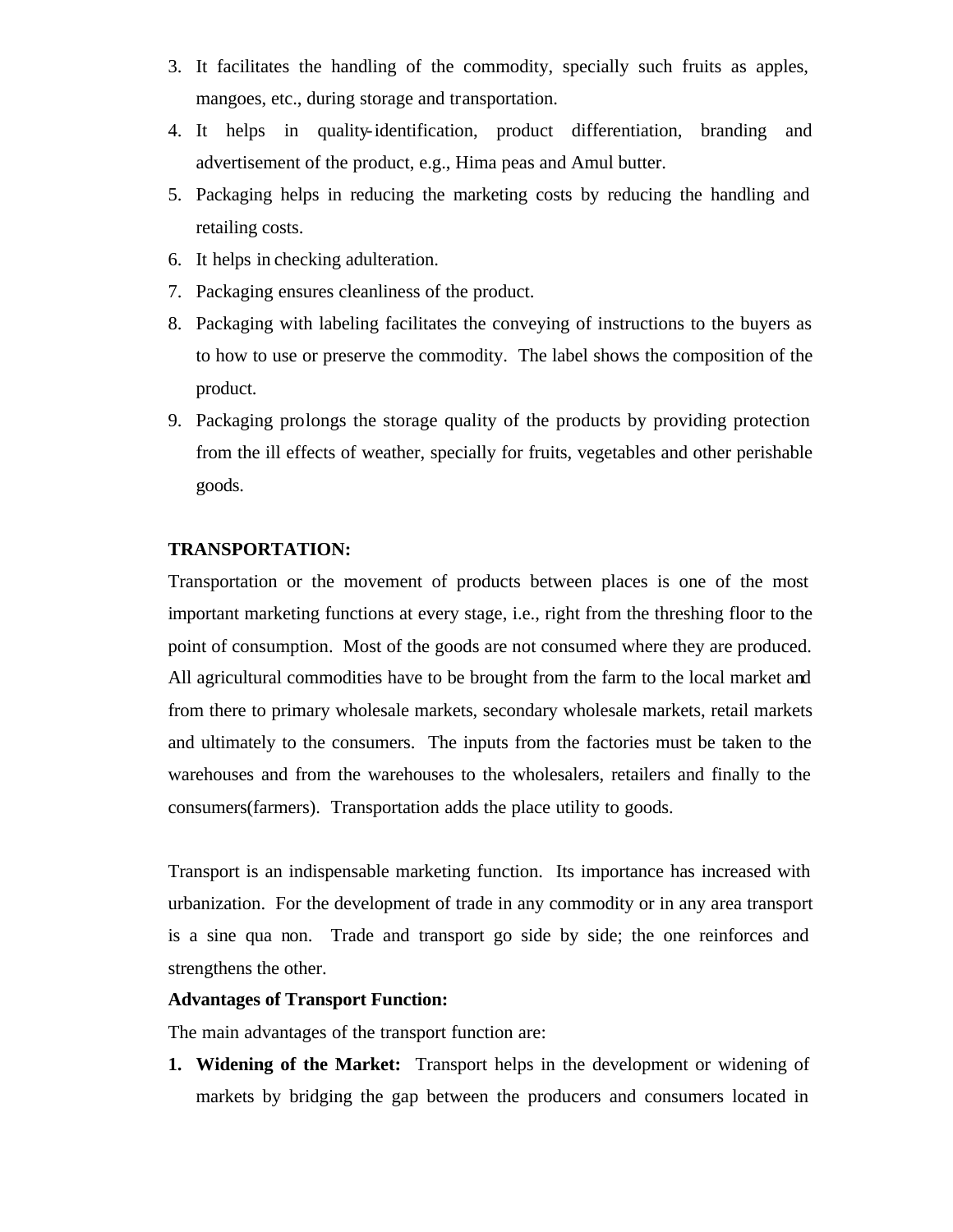different areas. Without transport, the markets would have mainly been local markets. The exchange of goods between different districts, regions or countries would be impossible in the absence of this function. The example is the market for Himachal or Kashmir apples. The producers are located mainly in Himachal Pradesh and Jammu & Kashmir; but apples are consumed throughout the country.

- **2. Narrowing Price Difference Over Space:** The transportation of goods from surplus areas to the places of scarcity helps in checking price rises in the scarcity areas and price falls in surplus areas thus reduces the spatial differences in prices.
- **3. Creation of Employment:** The transport function provides employment to a large number of persons through the construction of roads, loading and unloading, plying of the means of transportation, etc.
- **4. Facilitation of Specialized Farming:** Different areas of the country are suitable for different crops, depending on their soil and agroclimatic conditions. Farmers can go in for specialization in the commodity most suitable to their area, and exchange the goods required by them from other areas at a cheaper price than their own production cost.
- **5. Transformation of the Economy:** Transportation helps in the transformation of the economy from the subsistence stage to the developed commercial stage. Industrial growth is stimulated by being fed with the raw material produced in rural areas. Manufactured goods from industries to village or rural areas, too, can be moved.
- **6. Mobility of the Factors of Production:** Transport helps in increasing the mobility of capital and labour from one area to another. Entrepreneurs get opportunities for the investment of their capital in newly opened areas of the country, where the prospects of profit are very bright. Moreover, transportation helps in the migration of people in search of better remunerative jobs.

#### **Transportation Cost:**

The transportation cost accounts for about 50 percent of the total cost of marketing. It is higher when the produce is transported by bullock carts than when it is carried by other means. The efficiency of transportation depends on the speed and the care with which goods move from one place to another, the extent of the facilities provided, and the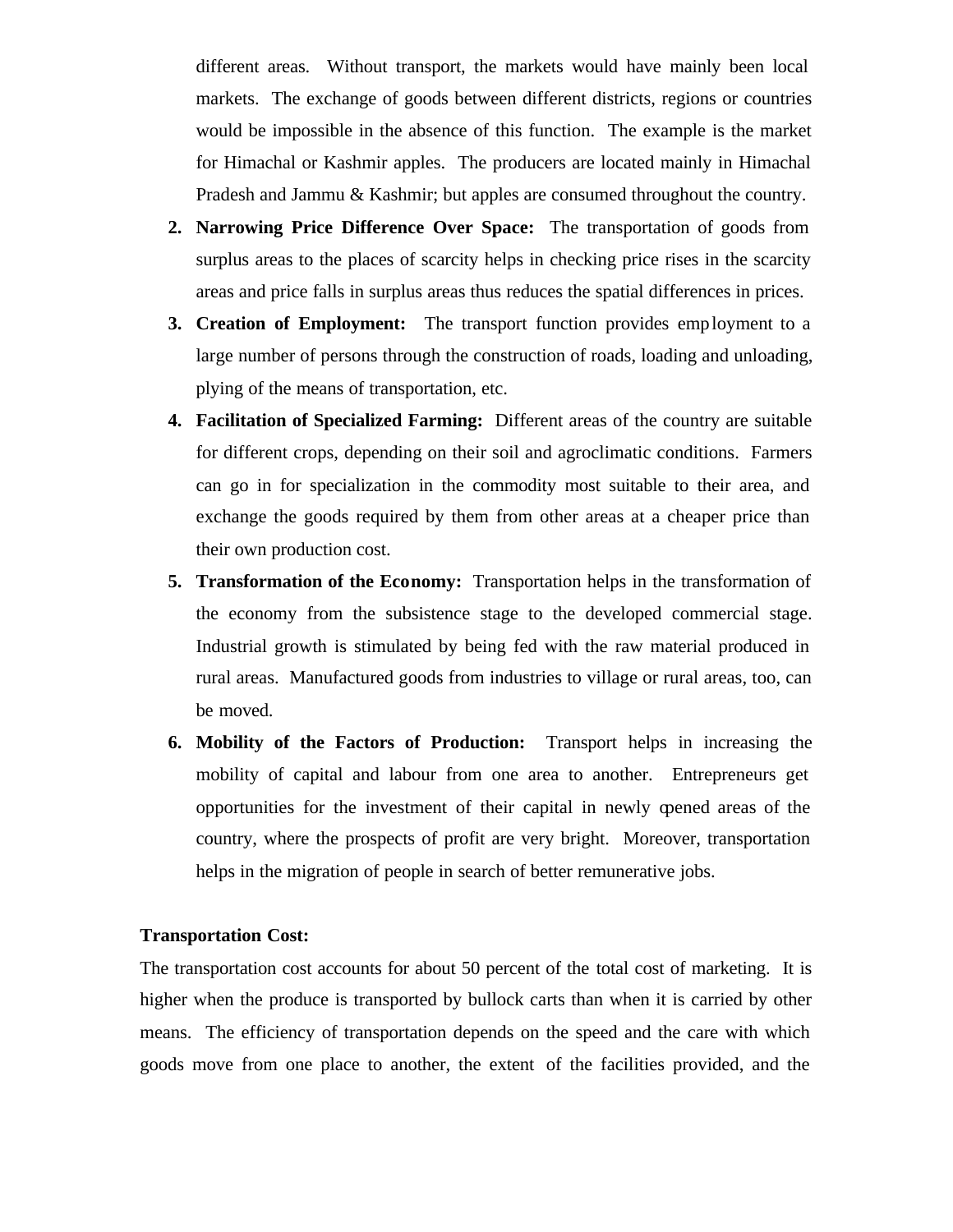degree of care with which goods are handled en route and at terminal stations. However, there is a need for reducing the cost of transportation.

## **Factors affecting the cost of transportation:**

Other things remaining the same, the transportation cost of a commodity depends on the following factors:

- **1. Distance:** With an increase in the distance over which a commodity is transported, the total transportation cost increases; but the transportation cost per unit quantity of the produce decreases after a certain distance.
- **2. Quantity of the Product:** The transportation cost per unit quantity of a commodity decreases with the increase in the volume. It will be less if a full truckload is available than it would be if only a few quintals are transported.
- **3. Mode of Transportation:** The cost of transportation varies with the mode of transportation, e.g., bullock cart, tractor, truck, railway etc.
- **4. Condition of Road:** The cost of transportation is less where metalled or tar roads have been constructed than in places where graveled roads exist or where there are no roads at all.
- **5. Nature of Products:** The cost of transportation per unit is higher for the products having the following characters:
	- a) Perishability (e.g., Vegetables);
	- b) Bulkinesss (e.g., straw);
	- c) Fragility (e.g. tomatoes);
	- d) Inflammability (e.g., Petrol);
	- e) Requirement of a special type of facility (for example, for livestock and milk).
- **6. Availability of Return Journey consignment:** If goods are also available for transportation when a truck is to return to its starting place, the per unit cost of transportation is less.
- **7. Risk Associated:** The transportation cost is less if the produce is transported at the owner's/sender's risk than when the risk is on the agency transporting the produce.

## **Problems in Transportation of Agricultural Commodities:**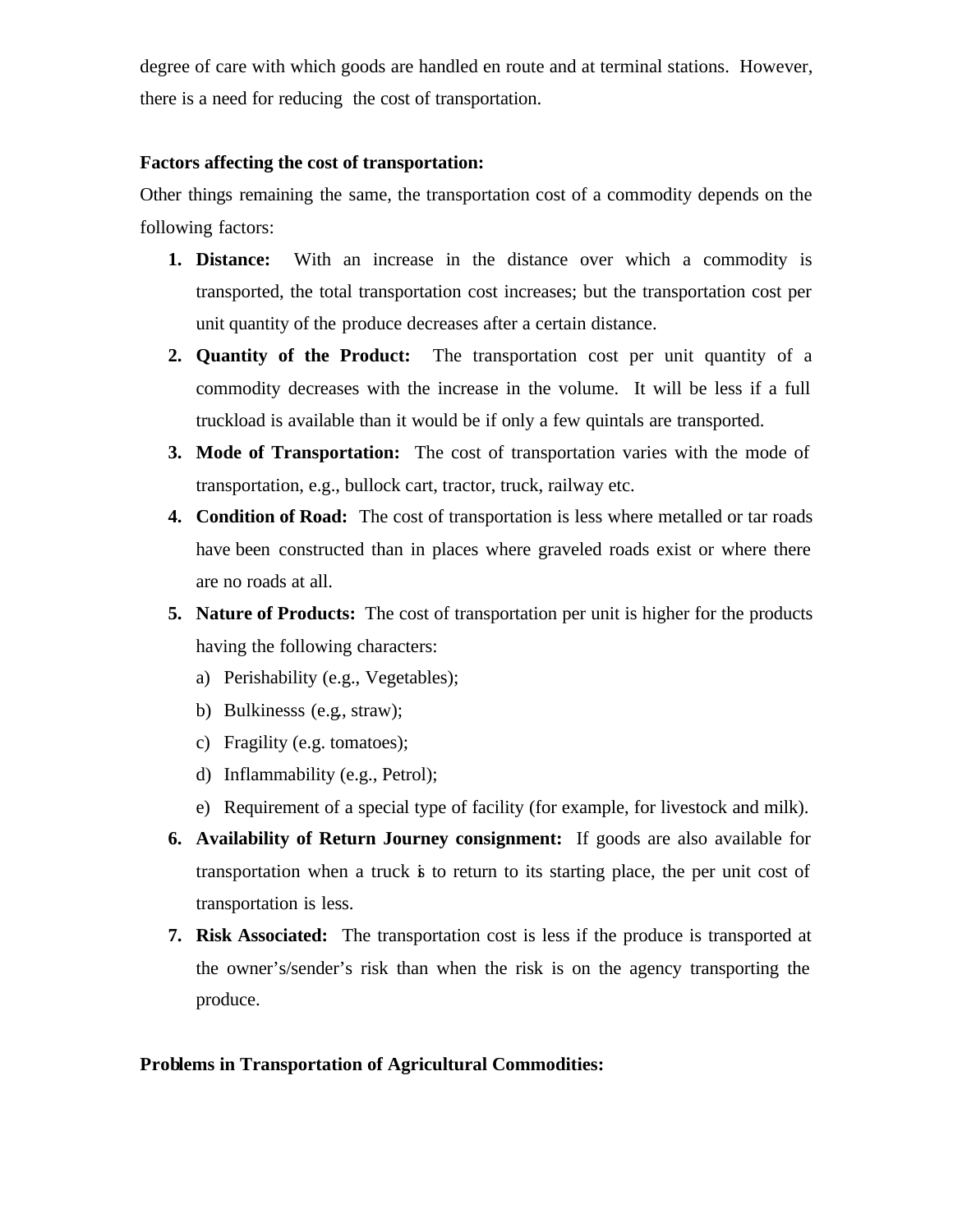The problems in the transportation of agricultural commodities are very serious because of the special factors associated with them; for example, the perishability of the produce, its bulkiness, the small quantity in which it is available, and a large number of suppliers and purchasers. The following are some of the important problems arising out of the transportation of agricultural commodities:

- 1. The means of transportation used are slow moving;
- 2. There are more losses/damages in transportation because of the use of poor packaging material, overloading of the produce and poor handling, specially of fruits and vegetables, at the time of loading and unloading;
- 3. The transportation cost per 100 rupees worth of the farm produce is higher than that for other goods. This is so because of its bulky character and the prevailing practice of fixing charges on the basis of weight or volume rather than on the basis of its value;
- 4. There is lack of co-ordination between different transportation agencies, e.g., the railways and truck companies. Some of the places are not connected by railway. The produce is often transported for a part of the distance by rail and a part by trucks or other means of transportation.
- 5. The multi-guage system of railways was also a serious problem in transportation of goods by railways. However, now the country is moving towards a uni-guage system which augurs well for marketing of farm products.

## **Suggestions for Improvement:**

The following are some of the suggestions for effecting improvements in the transport function and reducing transport costs:

- 1. There must be full utilization of the capacity of the transportation facility in terms of the load. This would reduce the per quintal cost of transportation.
- 2. The transportation cost per quintal can be reduced by fixing the rate of transportation for different means. At present, each agency charges what it likes and not on the basis of any rational computation of the cost factor.
- 3. There should be a reduc tion in spoilage, damage, breakage and pilferage during the period of movement as a result of better handling, packing and the use of the proper types of wagons.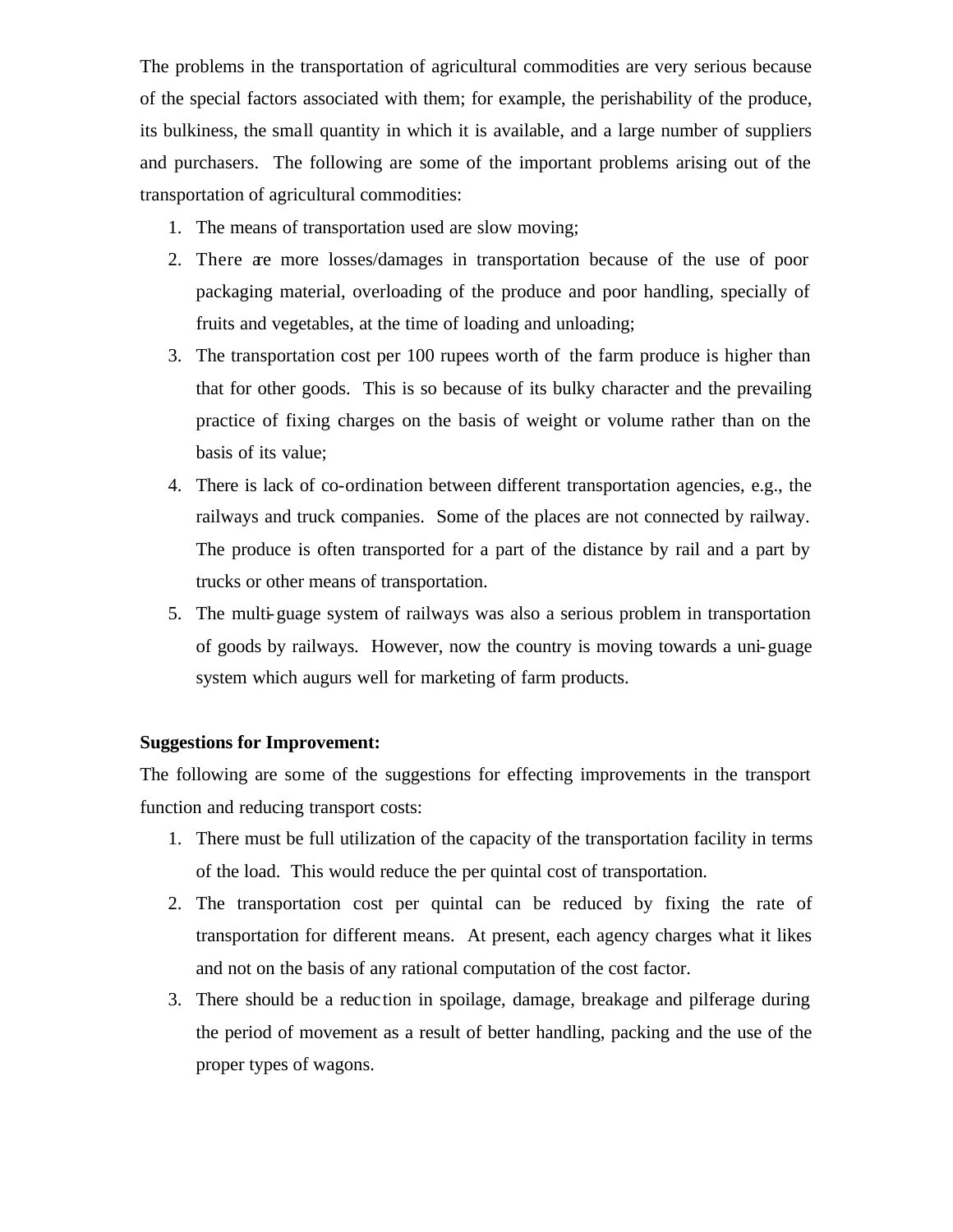- 4. There should be a reduction in the barriers to inter-state movement of the produce. If this happens, the time taken in transportation and the quantity of the fuel consumed would be reduced.
- 5. A reduction in the bulk of the produce by processing it can help in minimizing the transport cost. For example, milk may be processed into condensed milk, butter or ghee and fruits into juices.
- 6. The speed and capacity of the vehicles used in transportation should be increased. This can be done by research in respective areas. The speed and capacity of bullock carts can be increased by:
	- a) The use of pneumatic tyres instead of the existing wooden and iron wheels;
	- b) The use of springs in the axle of the cart;
	- c) The development of atleast good all-weather roads in the areas.
- 7. It must be recogninsed that roads and railways are important components of infrastructure; therefore, more public initiative in their expansion is called for. Nearly 50 percent of the villages in the country are still not connected by roads. This apart, there are sharp differences among the states. For example, in states like Orissa, Rajasthan and Madhya Pradesh more than half of the villages are still to be connected by link roads. The rail transport, though capable of transporting agricultural commodities to longer distances in larger quantities with greater speed but it also suffers from multi-guage system, shortages of wagon capacity and congestion on trunk routes. Therefore, in the overall scheme of public investment, development of this infrastructure should receive more allocation.

## **GRADING AND STANDARDIZATION**

Grading and standardization is a marketing function which facilitates the movement of produce. Without standardization the rule of caveat emptor (let the buyer beware) prevails; and there is confusion and unfairness as well. Standardization is a term used in a broader sense. Grade standards for commodities are laid down first and then the commodities are sorted out according to the accepted standards.

Products are graded according to quality specifications. But if these quality specifications vary from seller to seller, there would be a lot of confusion about its grade. The top grade of one seller may be inferior to the second grade of another. This is why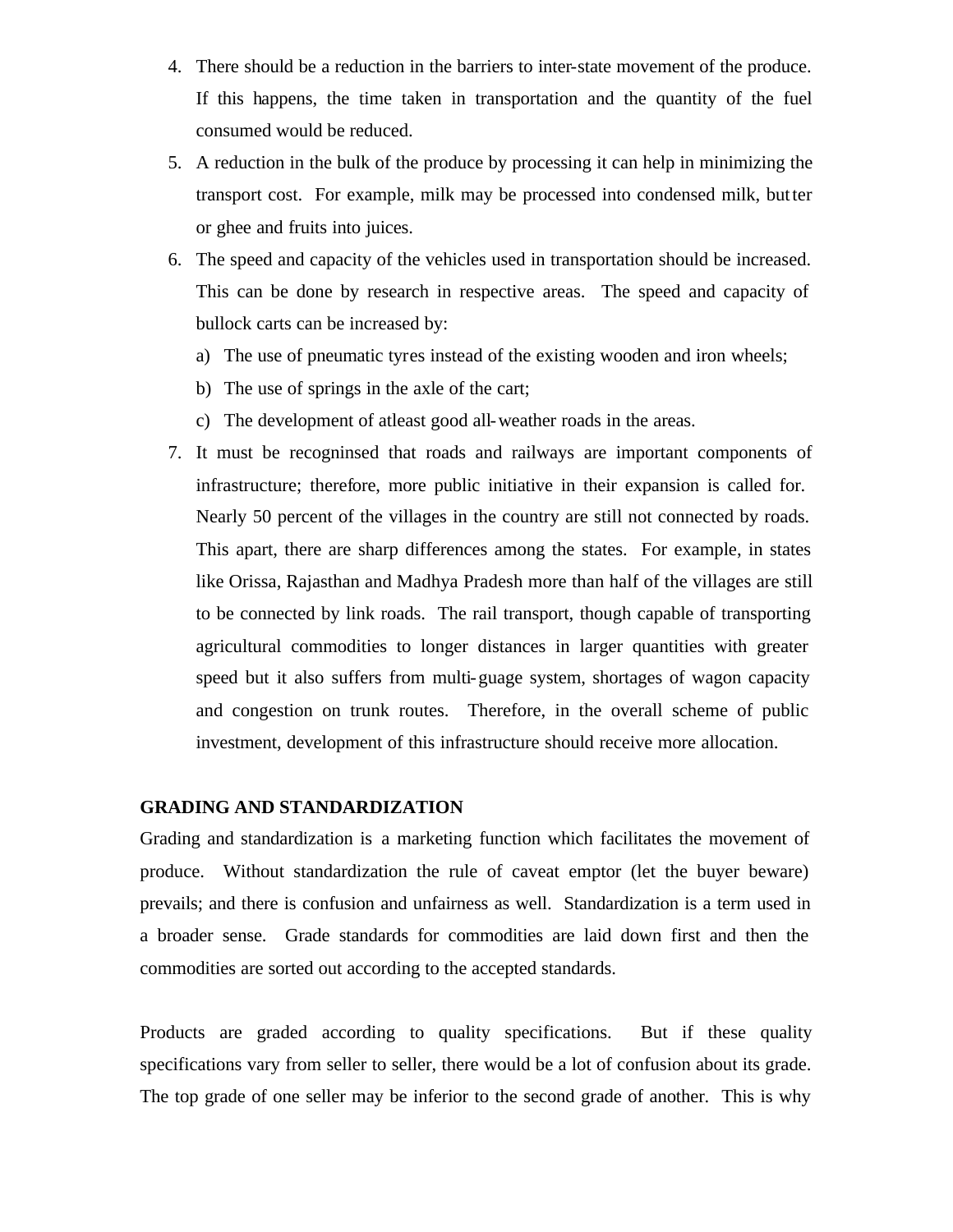buyers lose confidence in grading. To avoid this eventuality, it is necessary to have fixed grade standards which are universally accepted and followed by all in the trade.

**Meaning:** Standardization means the determination of the standards to be established for different commodities. Pyle has defined standardization as the determination of the basic limits on grades or the establishment of model processes and methods of producing, handling and selling goods and services.

Standards are established on the basis of certain characteristics-such as weight, size, colour, appearance, texture, moisture content, staple length, amount of foreign matter, ripeness, sweetness, taste, chemical content, etc. These characteristics, on the basis of which products are standardized, are termed grade standards. Thus, standardization means making the quality specifications of the grades uniform among buyers and sellers over space and over time.

Grading means the sorting of the unlike lots of the produce into different lots according to the quality specifications laid down. Each lot has substantially the same characteristics in so far as quality is concerned. It is a method of dividing products into certain groups or lots in accordance with predetermined standards. Grading follows standardization. It is a sub-function of standardization.

#### **Types of Grading**

Grading may be done on the basis of fixed standards or variable standards. It is of three types:

- **1. Fixed Grading / Mandatory Grading:** This means sorting out of goods according to the size, quality and other characteristics which are of fixed standards. These do not vary over time and space. It is obligatory for a person to follow these grade standards if he wants to sell graded products. For a number of agricultural commodities, grade standards have been fixed by the Agricultural Marketing Advisor, Government of India, and it is compulsory to grade the produce according to these grade specifications. Individuals are not free to change these standards. The use of mandatory standards is compulsory for the export of the agricultural commodities to various countries.
- **2. Permissive / Variable Grading:** The goods are graded under this method according to standards, which vary over time. The grade specifications in this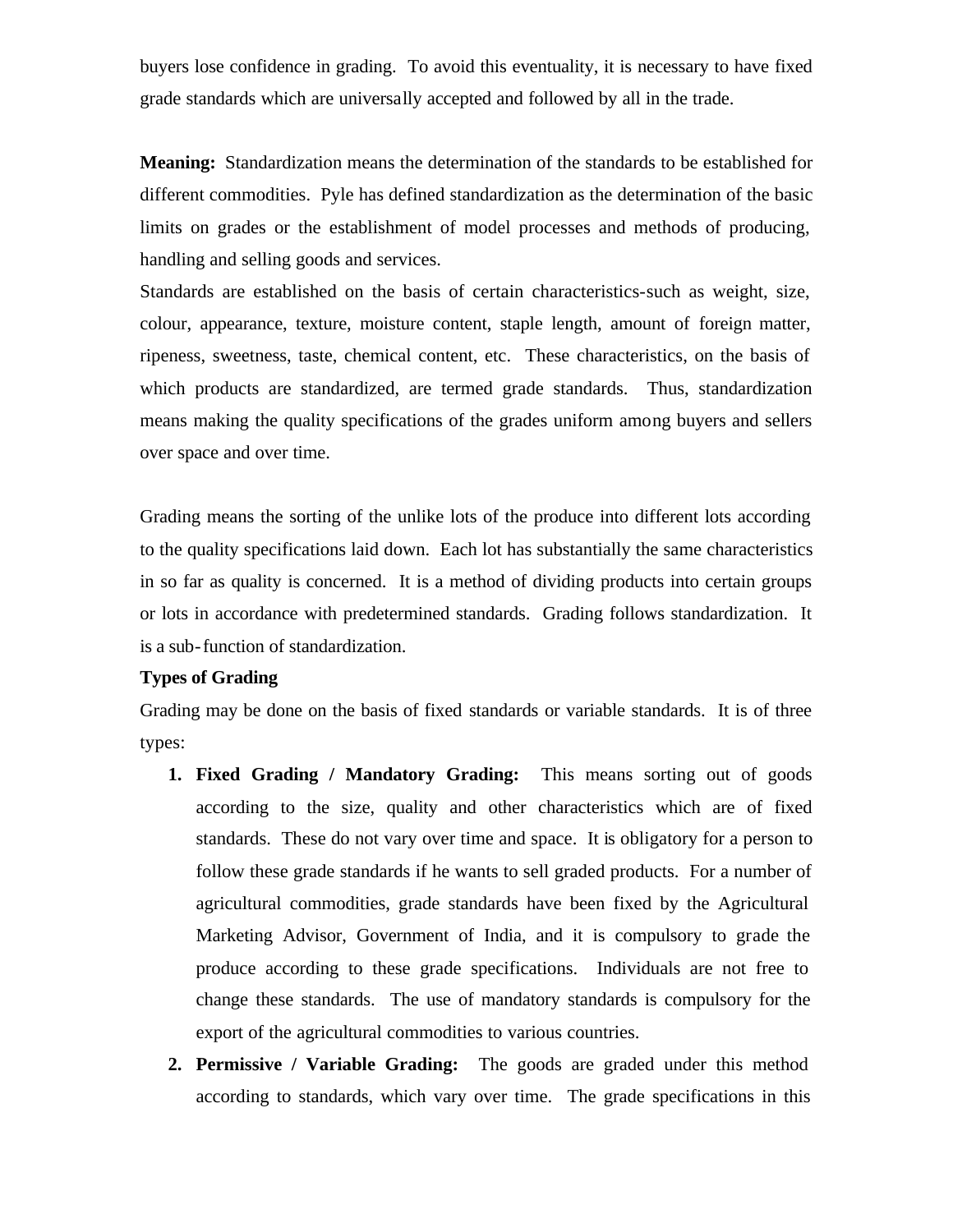case are fixed over time and space, but changed every year according to the quality of the produce in that year. Under this method, individual choice for grading is permitted. In India, grading by this method is not permissible.

**3. Centralized / Decentralized Grading:** Based on the degree of supervision exercised by the government agencies on grading of various farm products, the programme can be categorized into centralized and decentralized grading.

Under the centralized grading system, an authorized packer either sets up his own laboratory manned by qualified chemists or seeks access to an approved grading laboratory set up for the purpose by the state authorities / co-operatives / associations / private agencies. Grading in respect of commodities such as ghee, butter and vegetable oils where elaborate testing facilities are needed for checking purity and assessing quality has been placed under centralized grading system. In this system, the Directorate of Marketing and Inspection exercises close supervision on grading work of approved chemists through periodical inspection of the grading stations and the quality of the graded produce.

The decentralized grading system is implemented by State Marketing Authorities under the overall supervision and guidance of the Directorate of Marketing and Inspection. This is followed in those commodities which do not require elaborate testing arrangements for quality assessment. The examples are fruits, vegetables, eggs, cereals and pulses. For these commodities, the grade of the produce is determined on the basis of physical characteristics.

## **Advantages of Grading;**

Grading offers the following advantages to different groups of persons:

1. Grading before sale enables farmers to get a higher price for their produce. Studies during sixties and seventies revealed that on an average, the producers obtained a premium of 12 paise per kg of tobacco at Ongloe (AP) and Rs. 9.40 per quintal of kapas at Hubli (Karnataka). Graded apple fetched a premium price of 11.27 per cent over that of ungraded apples. Graded dasheri and desi mango fetched a premium of Rs.31.50 and Rs.32.50 per quintal over the price of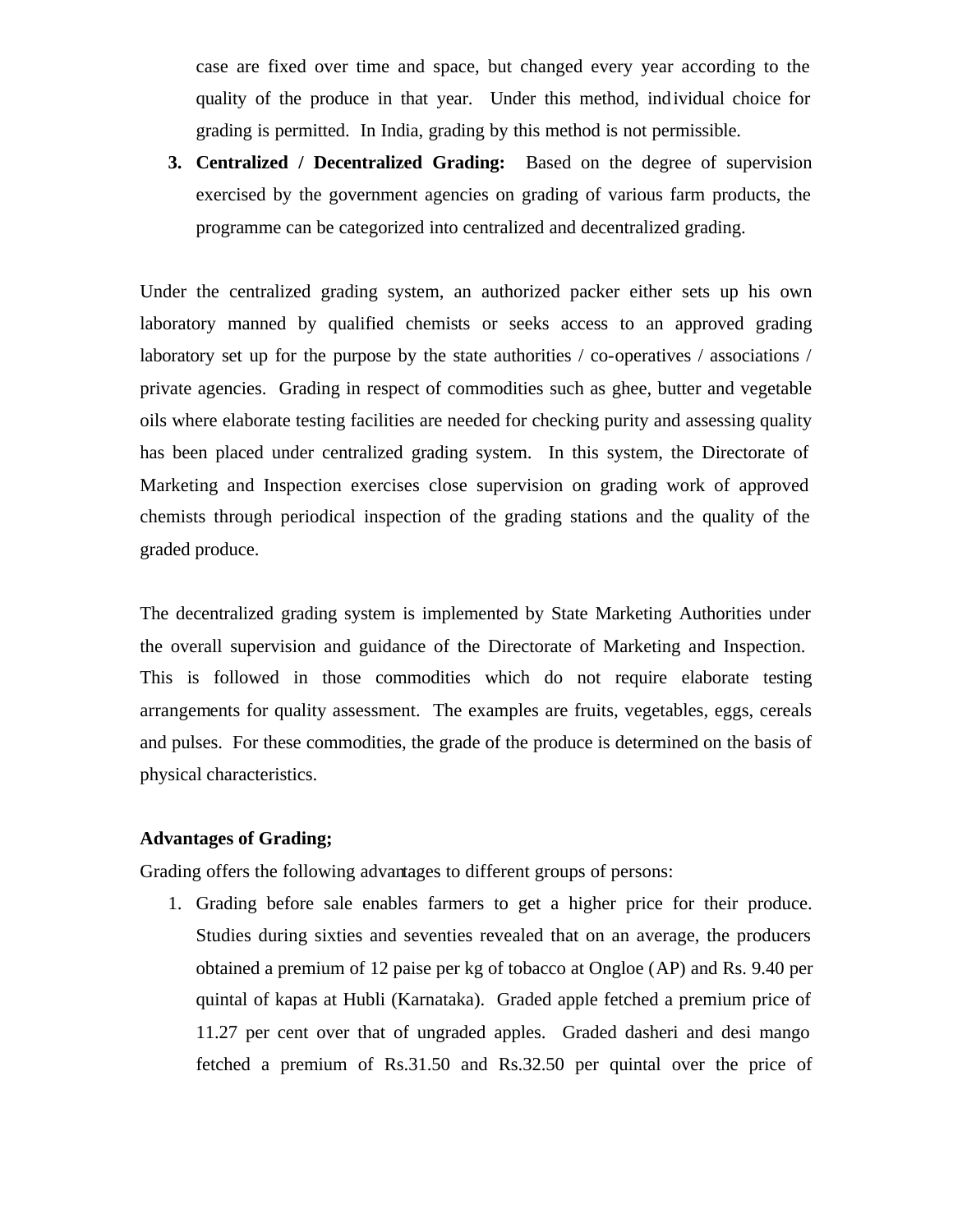ungraded mangoes. Grading also serves as an incentive to producers to market the produce of better quality.

- 2. Grading facilitates marketing, for the size, color, qualities and other grade designations of the product are well known to both the parties, and there is no need on the part of the seller to give any assurance about the quality of the product.
- 3. Grading widens the market for the product, for buying can take place between the parties located at distant places on the telephone without any inspection of the quality of the product.
- 4. Grading reduces the cost of marketing by minimizing the expenses on the physical inspection of the produce, minimizing storage loses, reducing its bulk, minimizing advertisement expenses and eliminating the cost of handling and weighing at ever stage.
- 5. Grading makes it possible for the farmer
	- a) To get easy finance when commodities are stored;
	- b) To get the claims settled by the railways and insurance companies;
	- c) To get storage place for the produce;
	- d) To get market information;
	- e) To pool the produce of different farmers;
	- f) To improve the "keeping" quality of the stored products by removing the inferior goods from the good lot; and
	- g) To facilitate futures trading in a commodity.
- 6. Grading helps consumers to get standard quality products at fair prices. It is easier for them to compare the prices of different qualities of a product in the market. It minimizes their purchasing risk, for they will not get a lower quality product at the given price.
- 7. Grading contributes to market competition and pricing efficiency. The product homogeneity resulting from grading can bring the market closer to perfect competition, encourages price competition among sellers, and reduces extraordinary profits.

Thus, the grading of product is beneficial to all the sections of society; i.e., the producers, traders and consumers of the product.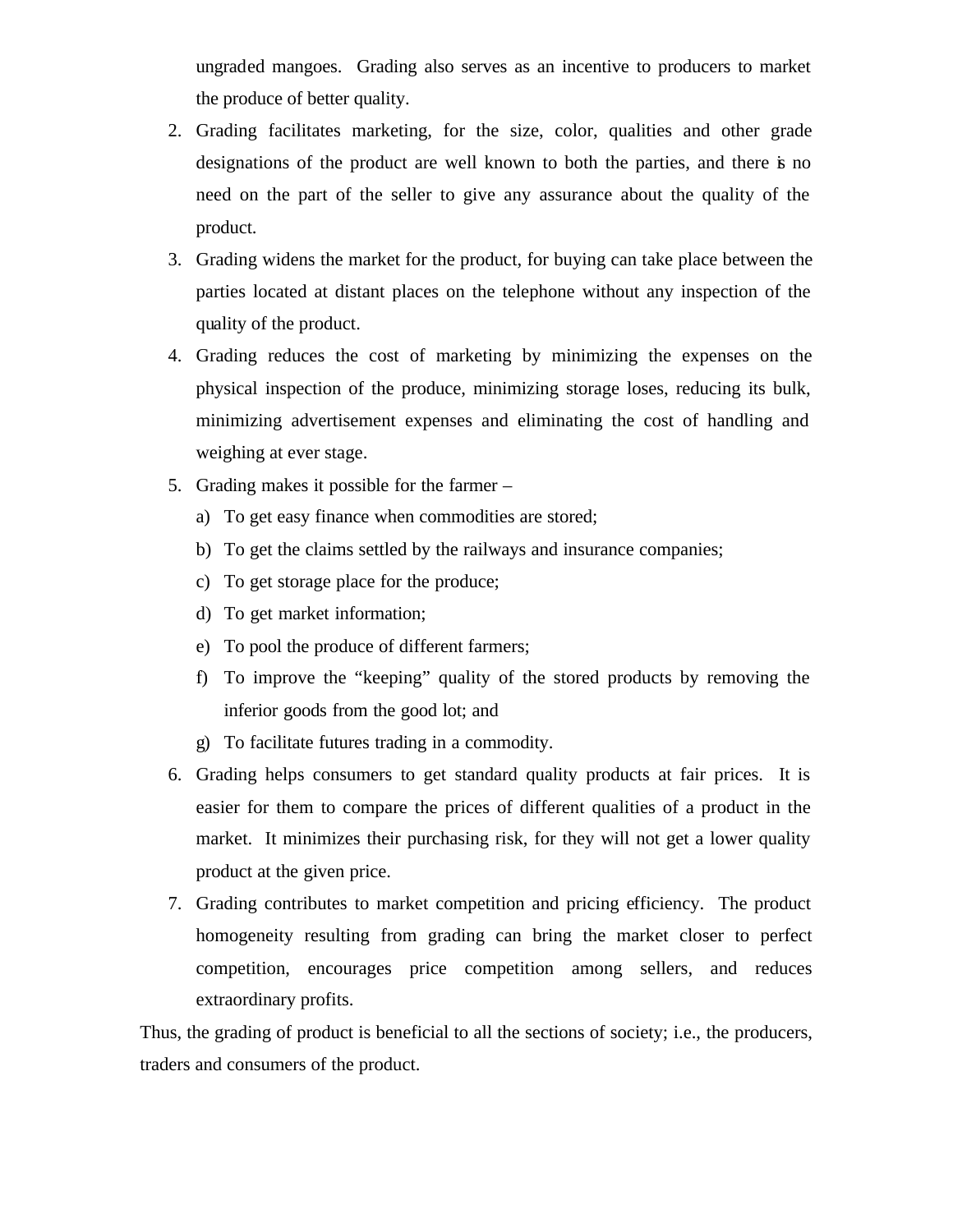#### **Progress in India**

To improve the quality of agricultural products in India, grading and marking were introduced under an Act – The Agricultural Produce (Grading and Marking) Act, 1937. The act authorizes the Central Government to frame rules relating to the fixing of grade standards and the procedure to be adopted to grade the agricultural commodities included in the schedule. The Act of 1937 was amended from time to time to widen its scope, so that a number of commodities may be included under the changed circumstances. Initially, only 19 commodities were included for grading purposes; but now there are 153 commodities in the schedule for which grade standards are available. The commodities included in the schedule are foodgrains, fruits and vegetables, dairy products, tobacco, coffee, oilseeds, edible oils, oilcakes, fruit products, cotton, sannhemp, edible nuts, jiggery, lac, spices and condiments, essential oils, honey, besan, suji and maida.

The Agricultural Marketing Advisor to the Government of India (AMA) is the authority empowered to implement the provisions of the Act, and suggest suitable modifications. The Central Agricultural Marketing Department (Directorate of Marketing and Inspection) maintains some staff for the inspection of the grading premises and the collection of the samples of graded products from different points in the marketing process. The collected samples are examined and analyzed either at the central Agmark laboratory or at other laboratories set up in different parts of the country to test whether the graded products conform to the standards of quality laid down in the Act. If the sample is below standard, the necessary legal action against the party is taken, and the graded product is removed from the market. The licence of the party, too, is cancelled.

## **STORAGE:**

## **Meaning and Need:**

Storage is an important marketing function, which involves holding and preserving goods from the time they are produced until they are needed for consumption. Storage is an exercise of human foresight by means of which commodities are protected from deterioration, and surplus supplies in times of plenty are carried over to the season of scarcity. The storage function, therefore, adds the time utility to products.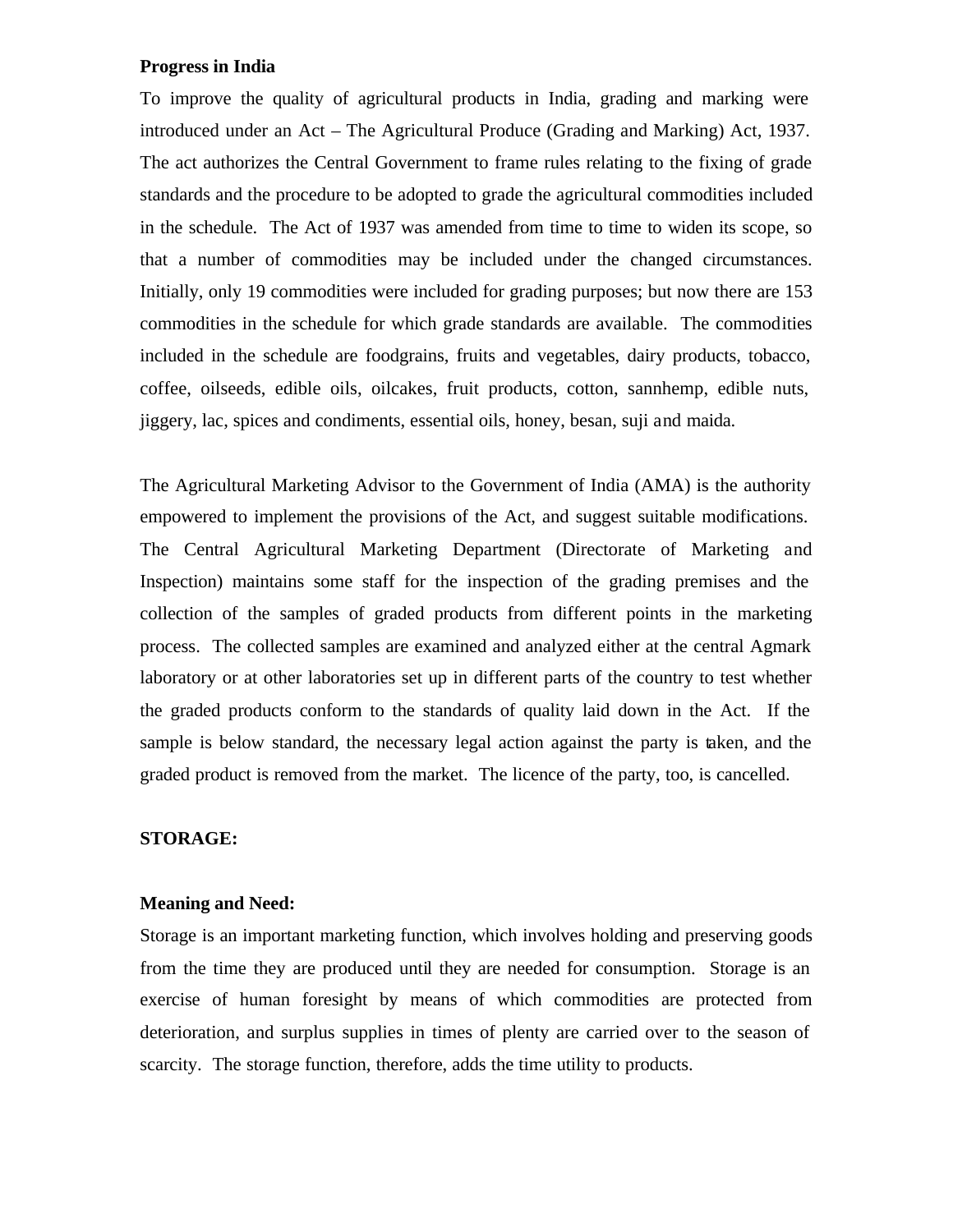Agriculture is characterized by relatively large and irregular seasonal and year – to – year fluctuations in production. The consumption of most farm products, on the other hand, is relatively stable. These conflicting behaviors of demand and supply make it necessary that large quantities of farm produce should be held for a considerable period of time.

The storage function is as old as man himself, and is performed at all levels in the trade. Producers hold a part of their output on the farm. Traders store it to take price advantage. Processing plants hold a reserve stock of their raw materials to run their plants on a continuous basis. Retailers store various commodities to satisfy the consumers day  $-$  to  $$ day needs. Consumers, too, store foodgrains, depending on their financial status.

The storage of agricultural products is necessary for the following reasons:

- 1. Agricultural products are seasonally produced, but are required for consumption throughout the year. The storage of goods, therefore, from the time of production to the time of consumption, ensures a continuous flow of goods in the market;
- 2. Storage protects the quality of perishable and semi perishable products from deterioration;
- 3. Some of the goods, e.g., woolen garments, have a seasonal demand. To cope with this demand, production on a continuous basis and storage become necessary;
- 4. It helps in the stabilization of prices by adjusting demand and supply;
- 5. Storage is necessary for some period for the performance of other marketing functions. For example, the produce has to be stored till arrangements for its transportation are made, or during the process of buying and selling, or the weighment of the produce after sale, and during its processing by the processor;
- 6. The storage of some farm commodities is necessary either for their ripening (e.g., banana, mango, etc.) or for improvement in their quality (e.g., rice, pickles, cheese, tobacco, etc.); and
- 7. Storage provides employment and income through price advantages. For example, middlemen store foodgrains by purchasing them at low prices in the peak season and sell them in the other seasons when prices are higher.

## **Risks in Storage:**

The storage of agricultural commodities involves three major types of risks. These are: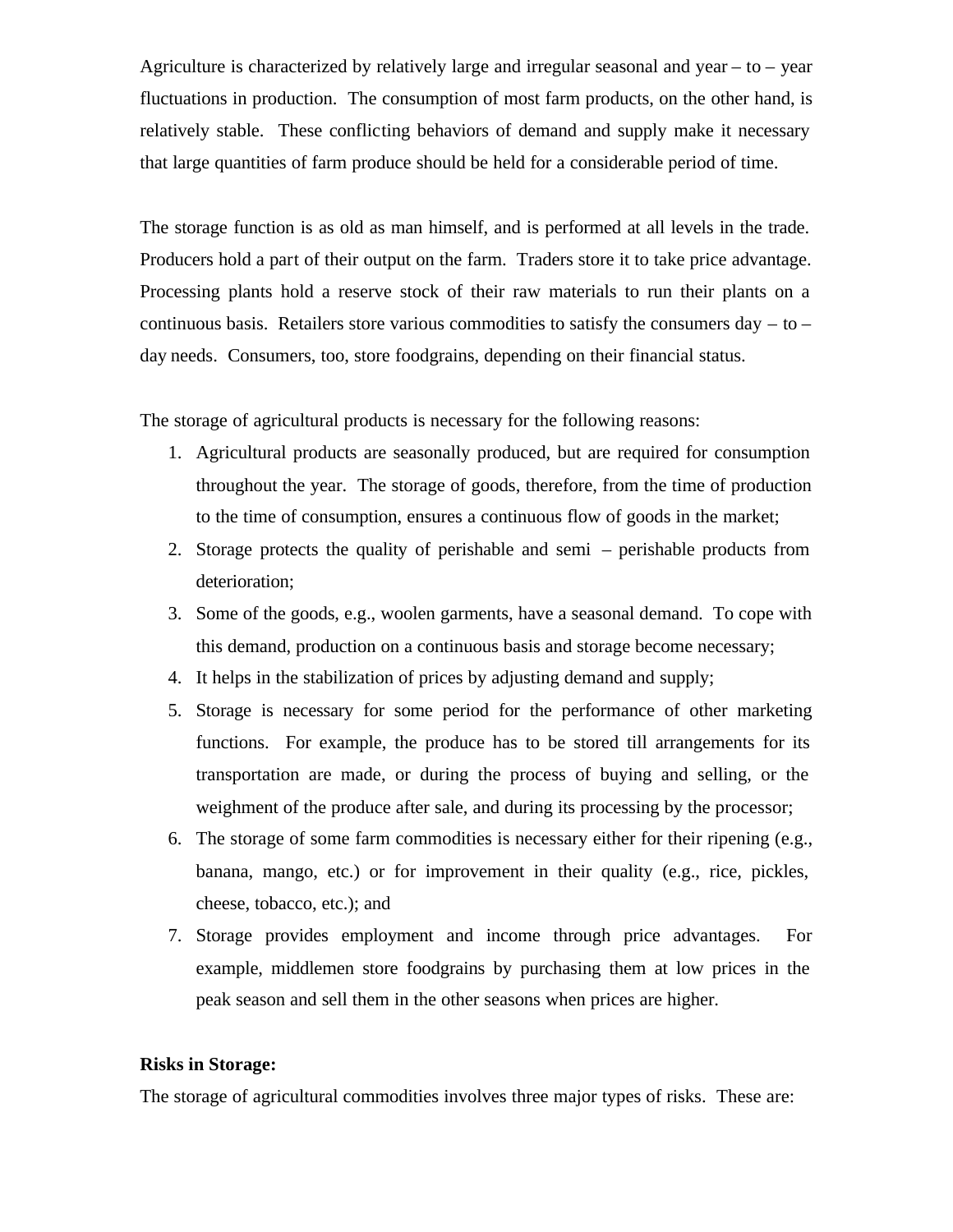- **1. Quantity Loss:** The risks of loss in quantity may arise during storage as a result of the presence of rodents, insects and pests, theft, fire, etc. Dehydration too, brings about an unavoidable loss in weight. It has been estimated that about 10 million tones of foodgrains are lost every year because of poor and faulty storage.
- **2. Quality Deterioration:** The second important risk involved in the storage of farm products is the deterioration in quality, which reduces the value of the stored products. These losses may arise as a result of attack by insects and pests, the presence of excessive moisture and temperature, or as a result of chemical reaction during the period of storage. Dehydration of fruits, vegetables and meat during storage may bwer their sale value. Butter, if not properly stored, may become rancid, which reduces its sale value. The loss in the quality of farm products varies with their quality at the time of storage, the method of storage and the period of storage.
- **3. Price Risk:** This, too, is an important risk involved in the storage of farm products. Prices do not always rise enough during the storage period to cover the storage costs. At times they fall steeply, involving the owner in a substantial loss. Farmers and traders generally store their products in anticipation of price rise and they suffer when prices fall.

### **PROCESSING:**

Processing is an important marketing function in the present-day marketing of agricultural commodities. A little more than 100 years ago, it was a relatively unimportant function in marketing. A large proportion of farm products was sold in an unprocessed form, and a great deal of the processing was done by the consumers themselves. At present, consumers are dependent upon processing for most of their requirements. Many technological changes have occurred in the recent past, such as the introduction of refrigeration, modern methods of milling and baking food grains, new processing methods for dairy products, and modern methods of packing and preservation. These technological changes have had a significant impact on the standard of living of the consumers, on the economic and social organizations of society, and on the growth of trade in the country.

### **Meaning:**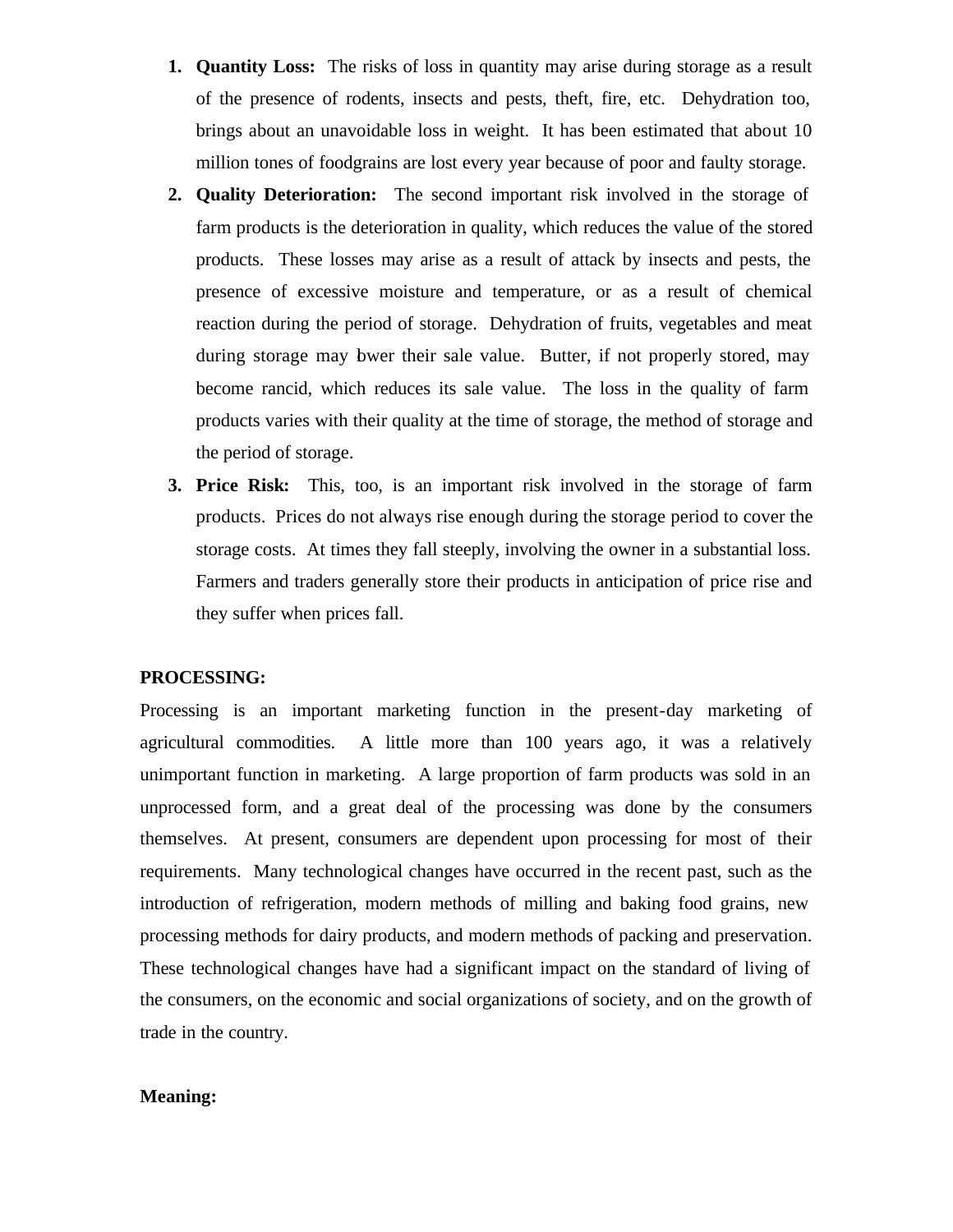The processing activity involves a change in the form of the commodity. This function includes all of those essentially manufacturing activities which change the basic form of the product. Processing converts the raw material and brings the products nearer to human consumption. It is concerned with the addition of value to the product by changing its form.

### **Advantages:**

The processing of agricultural products is essential because very few farm products – milk, eggs, fruits and vegetables – are consumed directly in the form in which they are obtained by the producer – farmer. All other products have to be processed into a consumable form. Processing is important, both for the producer – sellers and for consumers. It increases the total revenue of the producer by regulating the supply against the prevailing demand. It makes it possible for the consumer to have articles in the form liked by him. The specific advantages of the processing function are:

- 1. It changes raw food and other farm products into edible, usable and palatable forms. The value added by processing to the total value produced at the farm level varies from product to product. It is nearly 7 percent for rice and wheat, about 79 percent for cotton and 86 percent for tea. It is generally higher for commercial crops than for food crops. Examples of the products in this group are: the processing of sugarcane to make sugar, gur, khandsari; oilseeds processing to make oil; grinding of food grains to make flour; processing of paddy into rice; and conversion of raw mango into pickles.
- 2. The processing function makes it possible for us to store perishable and semi perishable agricultural commodities which otherwise would be wasted and facilitates the use of the surplus produce of one season in another season or year. Examples of the processing of the products in this group are: drying, canning and pickling of fruits and vegetables, frozen goods, conversion of milk into butter, ghee and cheese and curing of meat with salting / smoking.
- 3. The processing activity generates employment. The baking industry, the canning industry, the brewing and distilling industry, the confectionary industry, the sugar industry, oil mills and rice mills provide employment to a large section of society.
- 4. Processing satisfies the needs of consumers at a lower cost. If it is done at the door of the consumer, it is more costly than if it is done by a firm on large scale.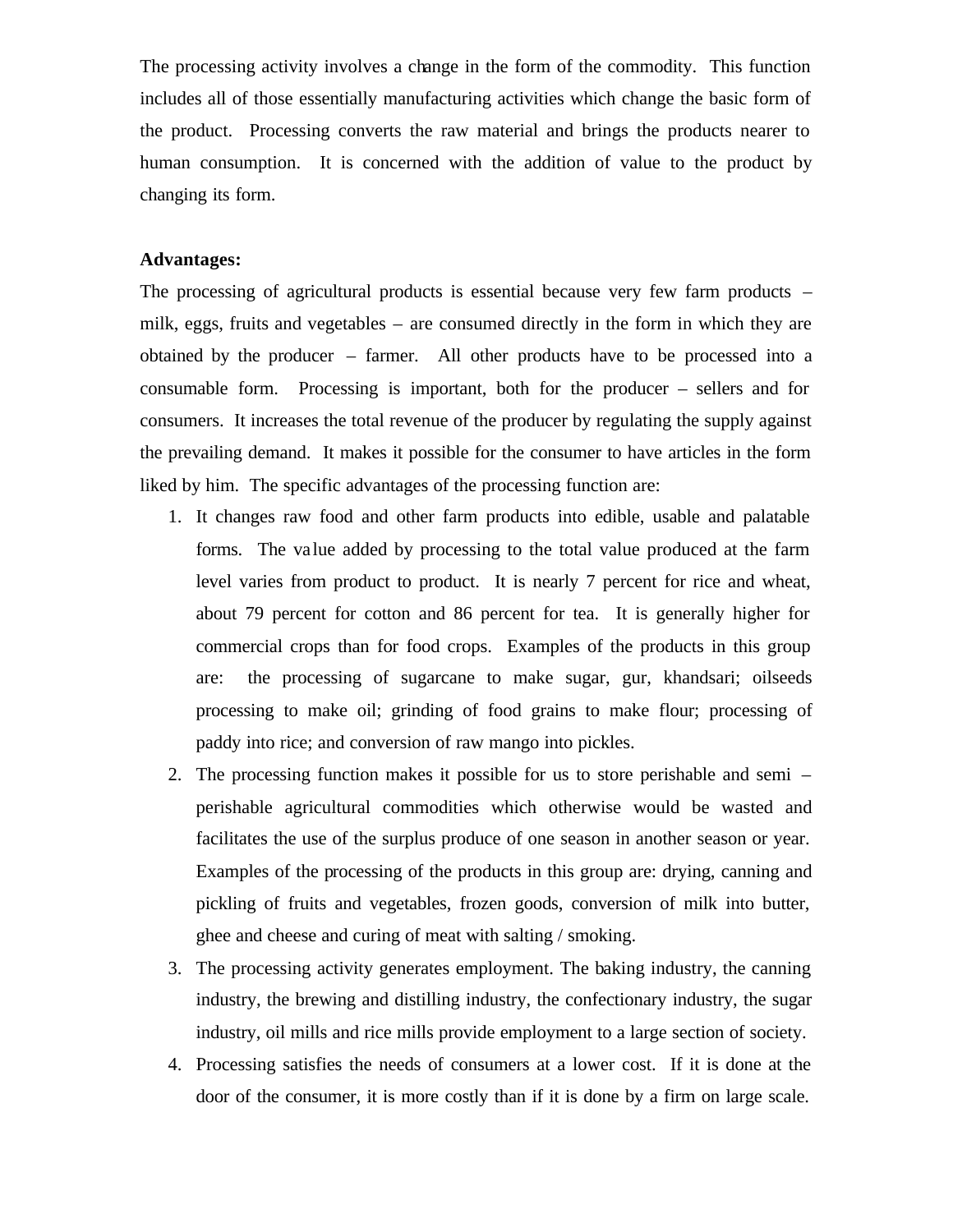Processing saves the time of the consumers and relieves them of the difficulties and botherations experienced in processing.

- 5. Processing serves as an adjunct to other marketing functions, such as transportation, storage and merchandising.
- 6. Processing widens the market. Processed products can be taken to distant and overseas markets at a lower cost.

## **BUYING AND SELLING:**

## **Meaning:**

Buying and selling is the most important activity in the marketing process. At every stage, buyers and sellers come together, goods are transferred from seller to buyer, and the possession utility is added to the commodities.

The number of times the selling-and-buying activity is performed depends on the length of the marketing channel. In the shortest channel where no middleman is involved, this activity takes place only once, i.e., the producer or farmer sells and the consumer purchases. But, usually, in the case of farm commodities, selling/buying activities are undertaken each time when the produce moves from the farmer to the primary wholesaler, from the wholesaler to the retailer, and from the retailer to the consumer.

The buying activity involves the purchase of the right goods at the right place, at the right time, in the right quantities and at the right price. It involves the problems of what to buy, when to buy, from where to buy, how to buy and how to settle the prices and the terms of purchase.

The selling activity involves personal or impersonal assistance to or persuasion of, a prospective buyer to buy a commodity. The objective of selling is to dispose of the goods at a satisfactory price. The prices of products, particularly of agricultural commodities vary from place to place, from time to time, and with the quantity to be sold. Selling, therefore, involves the problems of when to sell, where to sell, through whom to sell, and whether to sell in one lot or in parts.

## **Methods:**

The following methods of buying and selling of farm products are prevalent in Indian markets:

(i) Under Cover of a Cloth (Hatha System)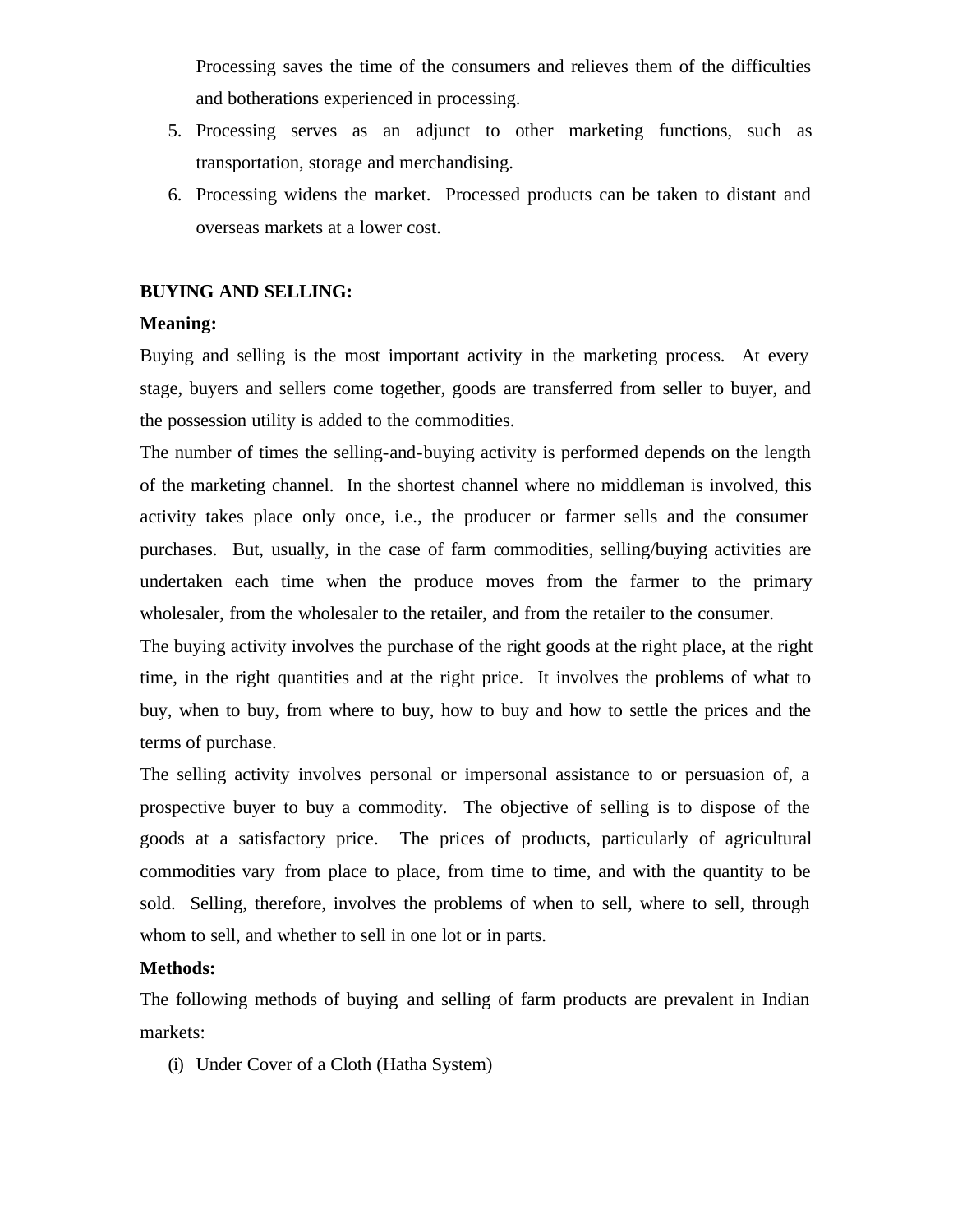By this method, the prices of the produce are settled by the buyer and the commission agents of the seller by pressing/twisting the fingers of each other under cover of a piece of cloth. Code symbols are associated with the twisting of the fingers, and traders are familiar with these. The negotiations in this manner continue till a final price is settled. When all the buyers have given their offers, the name and offer price of the highest bidder is announced to the seller by the commission agent.

This system provides opportunities for cheating the seller, for the seller is not aware of the price that has been offered by other buyers; the commission agent may not communicate the various prices to the seller, and may strike a deal in favour of one who offers a somewhat lower price. This method has been banned by the government because of the possibility of cheating, though it continues to be used in some markets.

(ii) Private Negotiations:

By this method, prices are fixed by mutual agreement. This method is common in unregulated markets or village markets.

Under this method, the individual buyer come to the shops of commission agents at a time convenient to the latter and offer prices for the produce which, they think, are appropriate after the inspection of the sample. If the price is accepted, the commission agent conveys the decision to the seller, and the produce is given, after it has been weighed, to the buyer.

In villages, too, private negotiations take place directly between buyer and seller. The sellers takes the sample to the buyer and asks him to quote the price. If it is acceptable to the buyer, a contract is executed. This however, is a slow and time-consuming process and is not suitable when either large quantities have to be sold or a large number of buyers exist in the market. The advantage of this method is that the seller gets a good price, for buyers are not aware of the price offered by other buyers. Each buyer, therefore, tries to bid the highest to get the produce.

(iii)Quotations on Samples taken by Commission Agent:

By this method the commission agent takes the sample of the produce to the shops of the buyer instead of the buyer going to the shop of the commission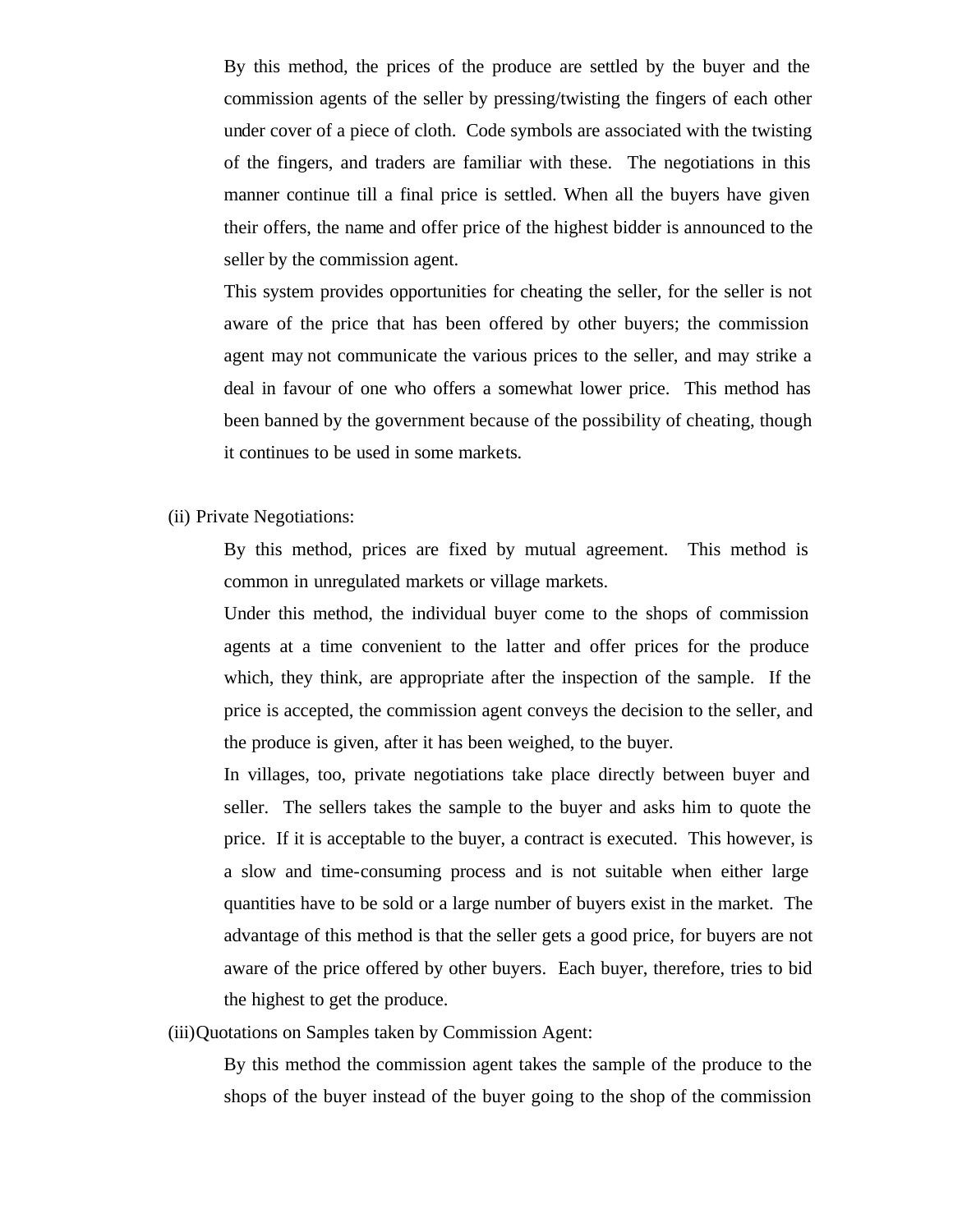agent. The price is offered, based on the sample, by the prospective buyers. The commission agent makes a number of rounds of prospective buyers until none is ready to bid a price higher than the one offered by a particular buyer. The produce is given to the one whose bid has been the highest.

(iv) Dara Sale Method

By this method, the produce in different lots is mixed and then sold as one lot. The advantages of this method is that, within a short time, a large number of lots are sold off. The disadvantage is that the produce of a good quality and one of a poor quality fetch the same price. There is, therefore, a loss of incentive to the farmer to cultivate good quality products. This method is common for such crops as zeera in many markets of the country.

(v) Moghum Sale Method:

By this method, the sale of produce is effected on the basis of a verbal understanding between buyers and sellers without any pre-settlement of price, but on the distinct understanding that the price of the produce to be paid by the buyer to the seller will be the one as prevailing in the market on that day, or at the rate at which other sellers of the village sold the produce. This method is common in villages, for farmers are indebted to the local money lenders. Often the buyer pays less than the prevailing market rate on the plea of the poor quality of the produce.

(vi)Open Auction Method:

By this method, the prospective buyers gather at the shop of the commission agent around the heap of the produce, examine it and offer bids loudly. The produce is given to the highest bidder after taking the consent of the seller farmer. This method is preferred to any other method because it ensures fair dealing to all parties, and because the farmers with a superior quality of produce receive a higher price. In most regulated markets, the sale of the produce is permissible only by the open auction method.

The following are the merits of the open auction method:

- a) A sale by this method inspires confidence among the buyers and sellers. The seller is able to follow the bidding easily.
- b) The auction serves as a meeting place for the supply of, and demand for, goods.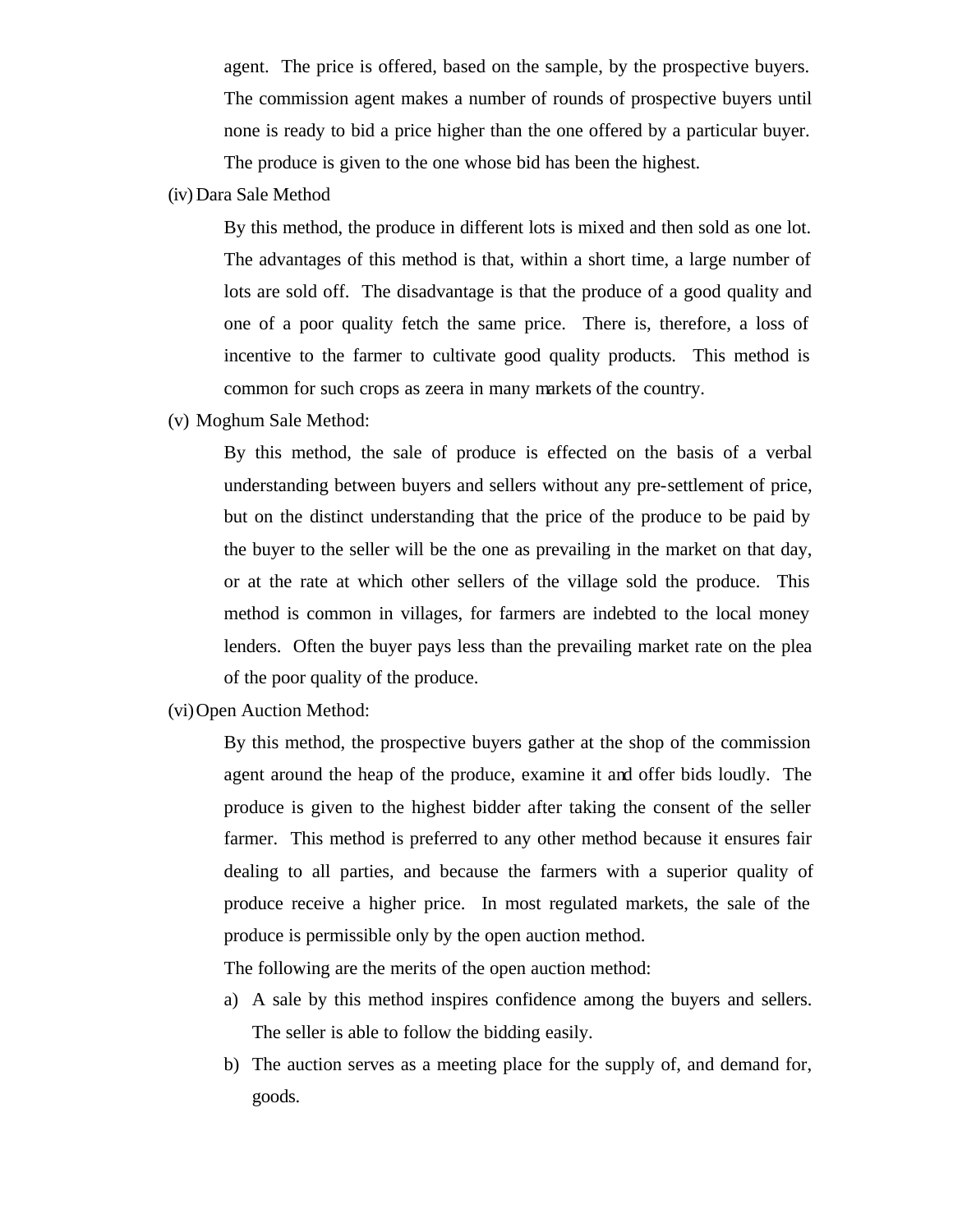- c) It disposes of the market supply promptly.
- d) A wide variety of goods are available to buyers for selection.
- e) The auction me thod reduces the number of salesmen needed in the process.
- f) The buyers of small lots are not put to a disadvantage against the buyers of large lots.
- g) All the sections interested in the sale and purchase are well informed about the prevailing prices and can take judicious decisions about the sale and purchase of agricultural commodities.
- h) The payment of the price of the goods is made immediately after the sale if an auction has been completed.

The disadvantages of the open auction method are:

- a) The auction method requires more time on the part of both the buyer and the seller, for they have to wait for the day and time of the auction. An open auction is a very time-consuming process because of the variation in the quality of the various lots.
- b) In big market centers, specially in the peak marketing season, the time allotted for auction is short. Both the buyers and the sellers are in a hurry. As a result, sellers may receive a low price.
- c) In an open auction, buyers sometimes join hands. Active participation in it is then reduced.
- d) The auction leads to a "buyers' market", for buyers have full information about the supply of, and demand for, the product.

Some of the problems arising out of the open auction method may be overcome if the grading of agricultural produce is adopted by the cultivators. This will reduce the time involved in inspection and bidding for each lot separately, and will result in increasing the overall efficiency of the marketing system.

Three types of open auctions are prevalent in different markets. These are:

a) Phar System of Open Auction: By this method, one bid is given for all the lots in a particular shop and all the lots are sold at that price. One extreme case of this method is when one bid is given for the product in the whole market.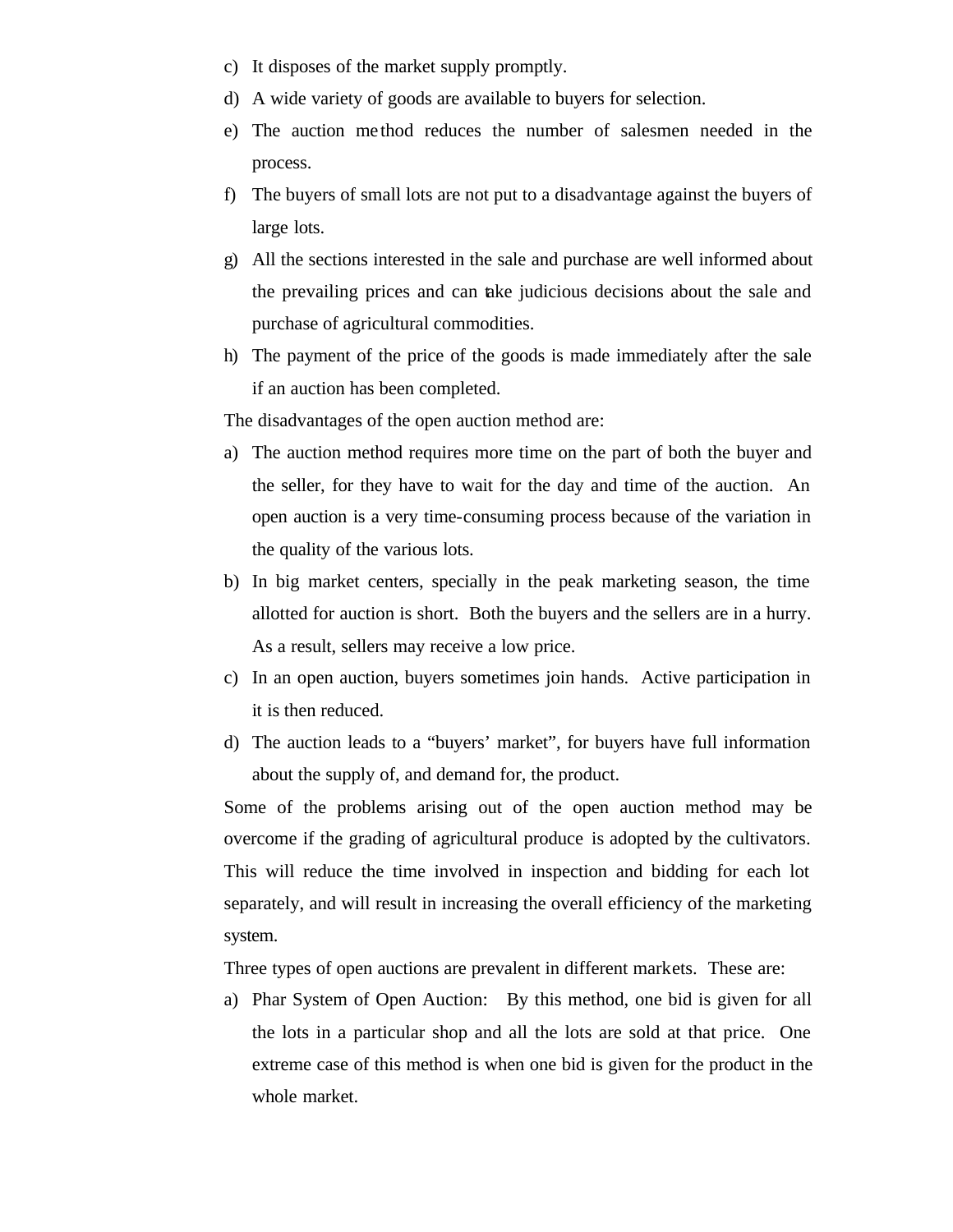- b) Random Bid System of Open Auction: By this method, the commission agent invites a few buyers when the produce is brought to his shop for sale. All the prospective buyers are not informed. As a result, the competition is poor. Sometimes, the commission agent informs only those buyers who are either his relatives or whom he wants to oblige. Bidding may continue simultaneously at a number of places to reduce competition.
- c) Roster Bid System of Open Auction: This is a systematic method of open auction. Bidding starts from a point in the market at a notified time about which the prospective buyers are given information in advance. This overcomes the defects existing in the previous two methods of open auction. The bidding party, after the auction of the produce at one shop, moves to the next in a clock-wise or anti-clockwise direction till the auction of the produce at all shops is over, or the scheduled auction time expires. On the following day, the auction starts from the next point, and so on. This method is in vogue in most of the regulated markets. The auction is supervised by the auction clerk or the person nominated by the market committee.

### (vii) Close Tender System:

This method is similar to the open auction method, except that bids are invited in the form of a close tender rather than by open announcement. The produce displayed at the shop of the commission agent is allotted lot numbers. The prospective buyers visit the shops, inspect the lots, offer a price for the lot which they want to purchase on a slip of paper, and deposit the slip in a sealed box lying at the commission agent's shop. When the auction time is over, the slips are arranged according to the lot number, and the highest bidder is informed by the commission agent that his bid has been accepted and that he should take delivery of the produce.

Some of the regulated markets have adopted this method of sale, which is time-saving and involves the minimum physical labour. There is no possibility of collusion among the buyers because each has quoted the price on the basis of his individual assessment of profit margins, taking into consideration the price prevailing in terminal and other secondary markets.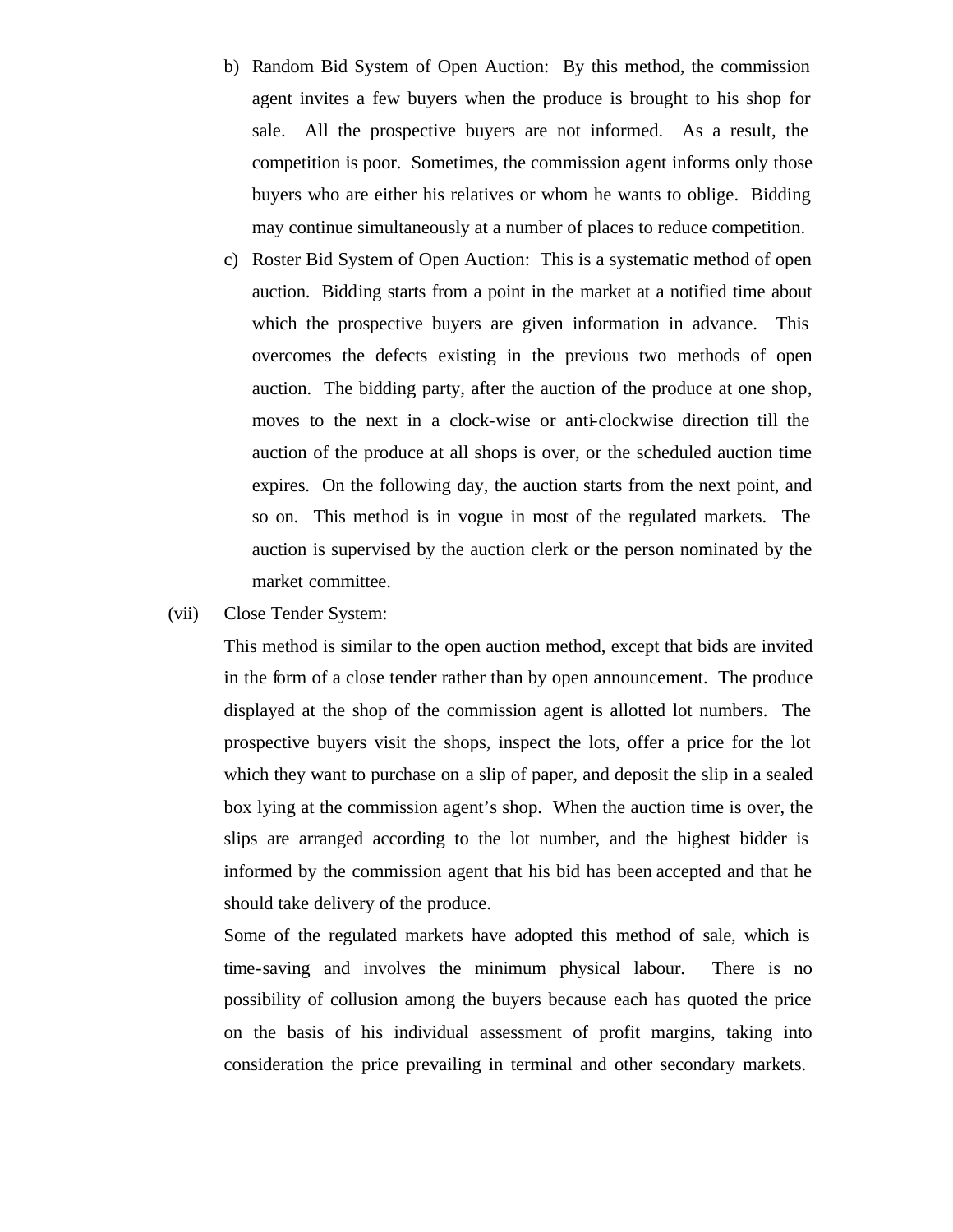The smooth functioning of this method depends on the efficiency of, and the supervision exercised by, the market committee officials.

The methods employed for the sale of agricultural commodities in Indian markets differ from market to market and also from commodity to commodity. However, in regulated markets, either the open auction or the close tender system is prevalent. In Tamil Nadu the buyers have adopted the close tender system which, it is claimed, is quicker and tends to give a higher price to the farmer than in the open auction system.

### **MARKET INFORMATION:**

Market information is an important marketing function which ensures the smooth and efficient operation of the marketing system. Accurate, adequate and timely availability of market information facilitates decision about when and where to market products. Market information creates a competitive market process and checks the growth of monopoly or profiteering by individuals. It is the lifeblood of a market.

Everyone engaged in production, and in the buying and selling of products is continually in need of market information. This is more true where agricultural products are concerned, for their prices fluctuate more widely than those of the products of other sectors. Market information is essential for the government, for a smooth conduct of the marketing business, and for the protection of all the groups of persons associated with this. It is essential at all the stages of marketing, from the sale of the produce at the farm until the goods reach the last consumer.

**Meaning:** Market information may be broadly defined as a communication or reception of knowledge or intelligence. It includes all the facts, estimates, opinions and other information which affect the marketing of goods and services.

Importance: Market information is useful for all sections of society which are concerned with marketing. Its importance may be judged from the point of view of individual groups. These groups are:

a) Farmer-Producers: Market information helps in improving the decision-making power of the farmer. A farmer is required to decide when, where and through whom he should sell his produce and buy his inputs. Price information helps him to take these decisions.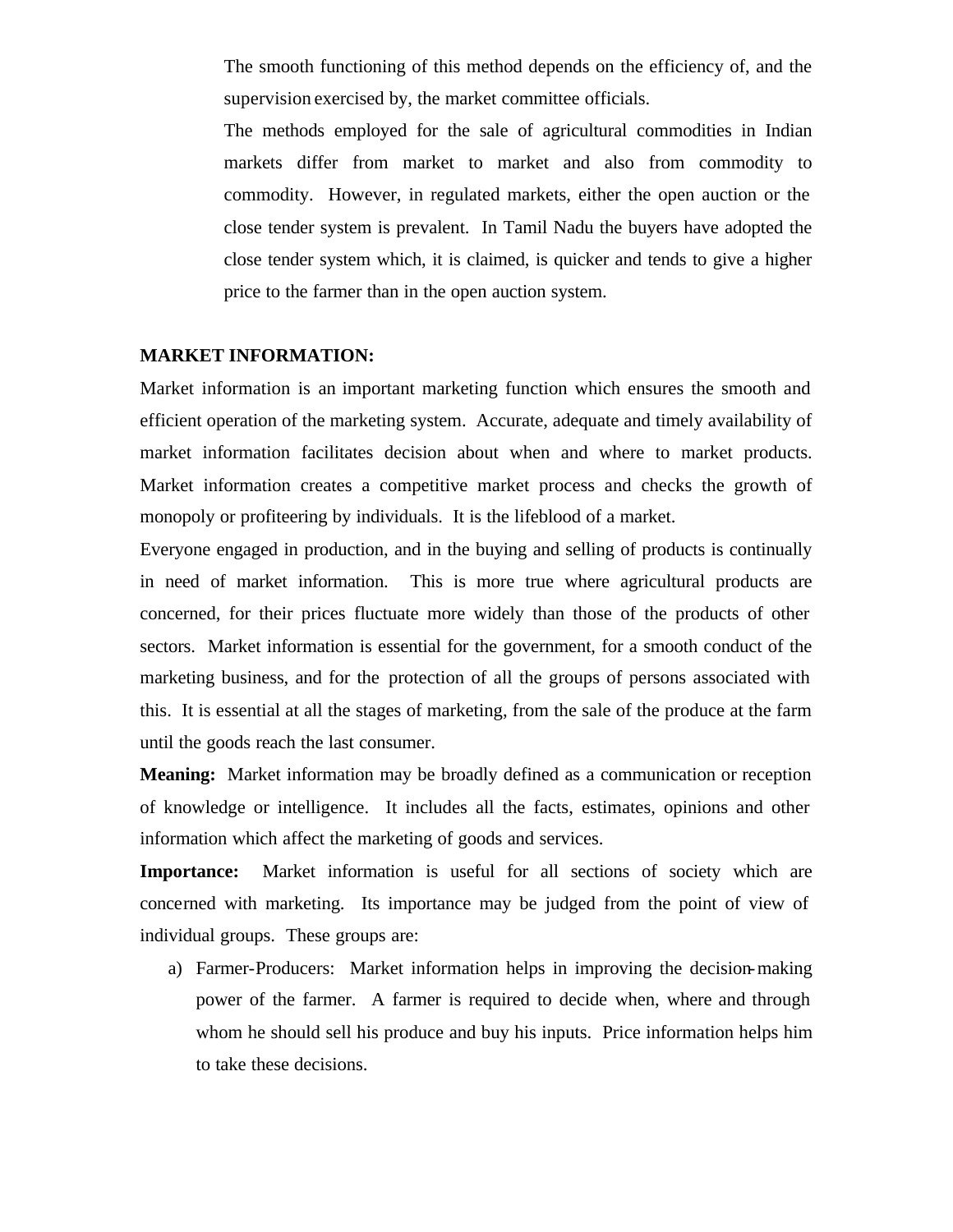- b) Market Middlemen: Market middlemen need market information to plan the purchase, storage and sale of goods. On the basis of this information, they are able to know the pulse of the market, i.e., whether the market is active or sluggish, the temperature of the market (whether prices are rising or falling), and market pressure (whether supply is adequate, scarce or abundant). On the basis of these data, they project their estimates and take decisions about whether to sell immediately or to stock goods for some time, whether to sell into the local market or to go in for import or export, whether to sell in their original form or process them and then sell, and so on. The failure of a business may partly be attributed to either the non-availability of market information or its inadequate availability and interpretation. Co-operative marketing societies operating as commission agents make use of market information for advising their members so that they may take decisions about when to sell their product. Processors make use of market information to plan their purchases so that they may run their plant continuously and profitably.
- c) General Economy: Market information is also beneficial for the economy as a whole. In a developed economy, there is need for a competitive market process for a commodity, which regulates the prices of the product. The competitive process contributes to the operational efficiency of the industry. However, a perfectly competitive system is difficult to obtain; but the availability of market information leads towards the competitive situation. In the absence of this system, different prices will prevail, leading to the profiteering by specialized agencies. The business of forward trading is based on the availability of market information.
- d) Government: Market information is essential for the government in framing its agricultural policy relating to the regulation of markets, buffer stocking, importexport, and administererd prices.

### **Types of Market Information:**

Market information is of two types

a) Market Intellignece: This includes information relating to such facts as the prices that prevailed in the past and market arrivals over time. These are essentially a record of what has happened in the past. Market intelligence is therefore, of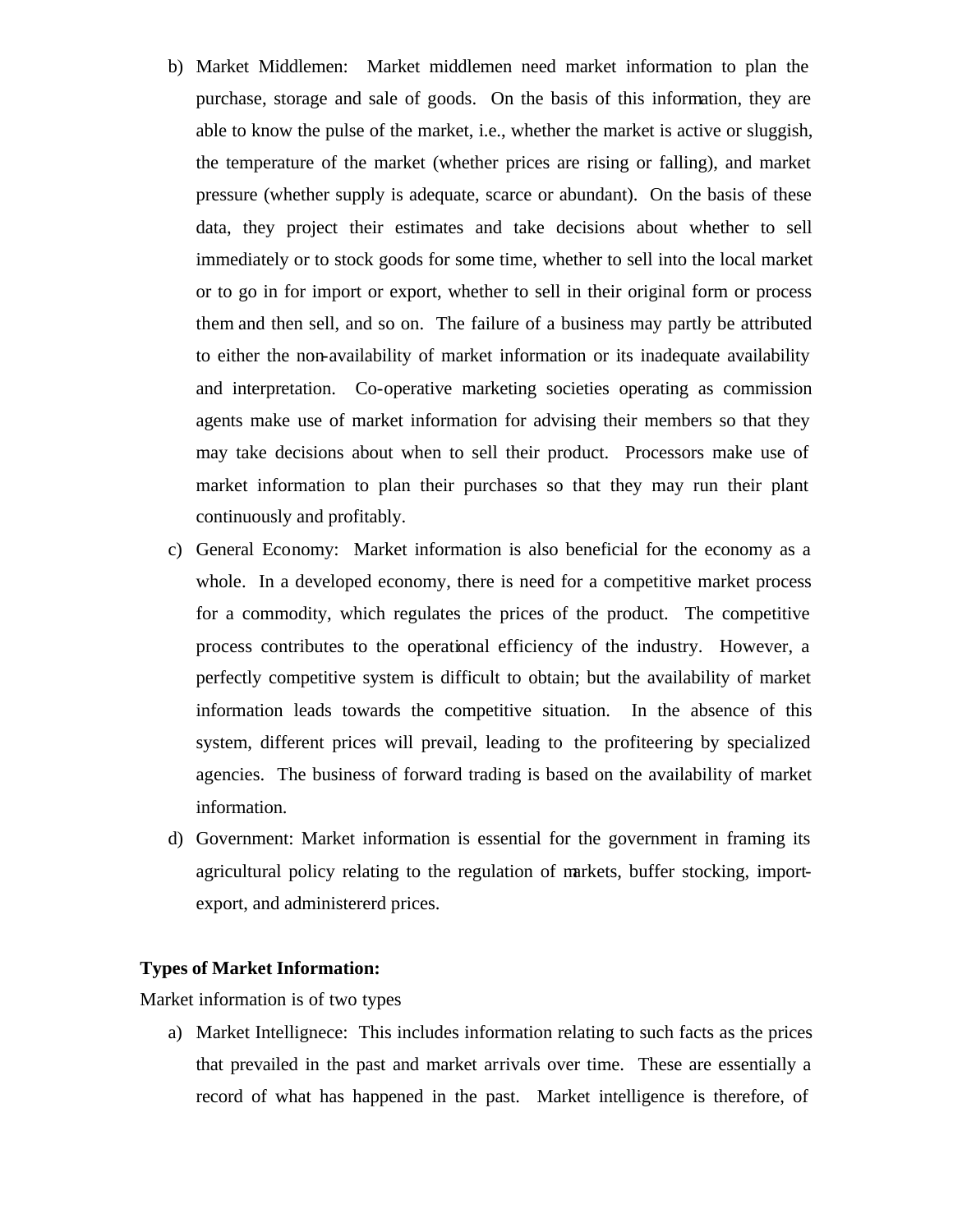historical nature. An analysis of the past helps us to take decision about the future.

b) Market News: This term refers to current information about prices, arrivals and changes in market conditions. This information helps the farmer in taking decisions about when and where to sell his produce. The availability of market news in time and with speed is of the utmost value. Sometimes, a person who gets the first market news gains a substantial advantage over his fellow-traders who receive it late. Market news quickly becomes obsolete and requires frequent updating.

### **Criteria for Good Market Information:**

Good market information must meet the following criteria so that it may be of maximum advantage to the users:

- a) Comprehensive: Market information must be complete and comprehensive. It must cover all the agricultural commodities and their varieties, and all the geographical regions. It must cover prices, production, supply movements, stocks and demand conditions.
- b) Accuracy: The accuracy of market information is essential. The collection of accurate market information is a tedious and expensive task under changing market situations. There must be honesty in the collection of the information. Constant efforts should be made to improve its accuracy. The information reporter must be thoroughly acquainted with the market and the product so that he may collect accurate information about them.
- c) Relevance: Market information must be relevant in the sense that it must be collected, arranged and disseminated, keeping in view the user's interest. Generally, a lot of information that is collected is not used; the time and energy spent on its collection, therefore, become a colossal waste. It is not enough to simply collect a mass of data and report them through various media; the data must be accurate and useful.
- d) Confidentiality: There must be a sense of confidentiality among the firms for whom the information has been collected. The information revealed under this situation of confidentiality will be more correct and may assist in drawing policy implications. The names of firms should not be leaked out.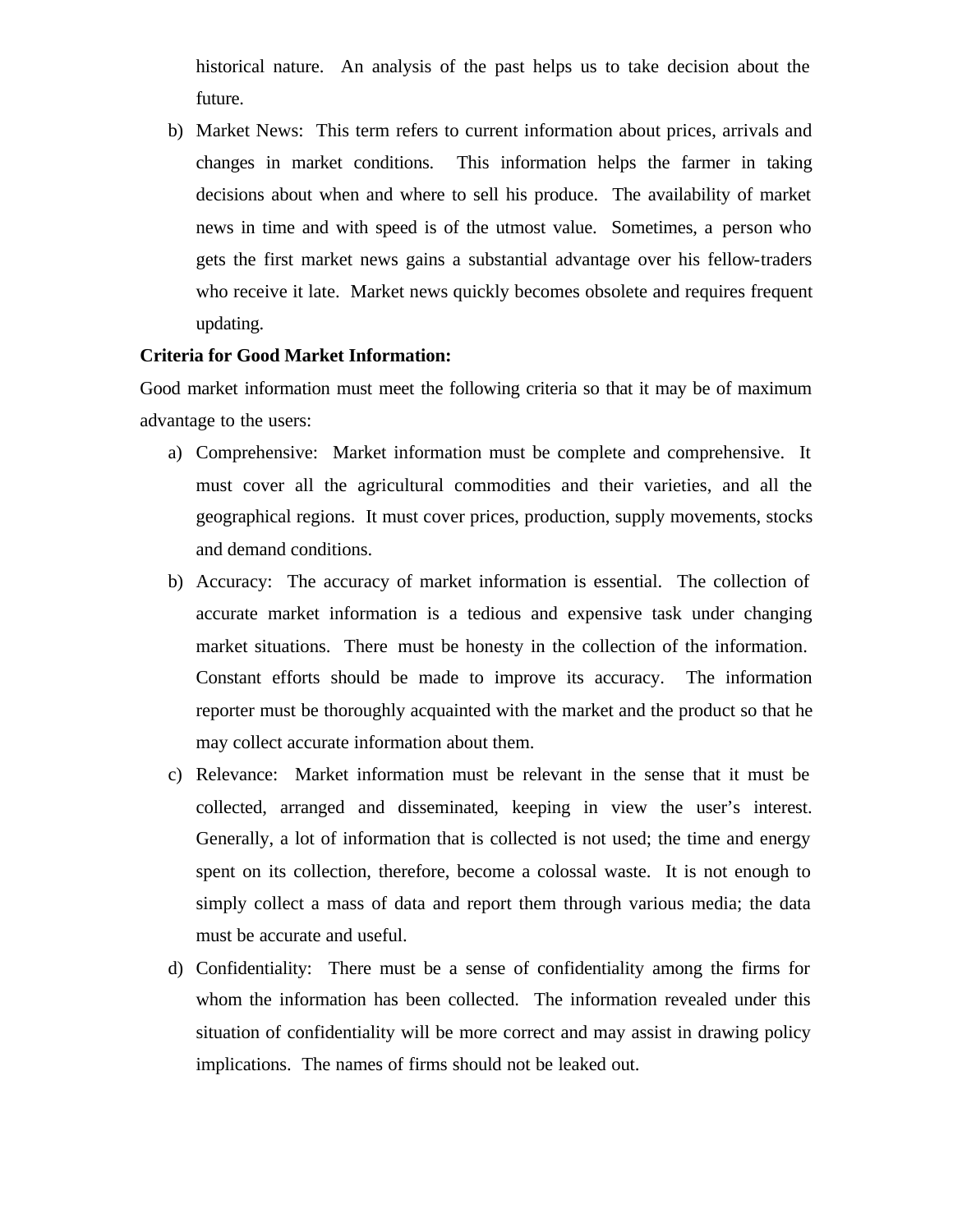- e) Trustworthiness: Trustworthiness is another criterion of good market information. The agency that collects it must create faith, and the users must trust the organization which is making this information available to them.
- f) Equal and Easy Accessibility: Every person engaged in marketing, whether big or small, wholesaler, retailer, government or a private agency, must have equal and easy access to the available information. There should not be any sort of restriction on individuals in the use of this information.
- g) Timeliness: Market information must be made available in time. For this purpose, a speedy transmission is necessary. Late dissemination of market information is of no use. Often, this information becomes stale, particularly when it is disseminated too late to be of any use. A system for speedy dissemination of information should be devised.

### **FINANCING:**

There is a long interval between the time of production and consumption. Between these two points, the ownership of commodities shifts many times – a fact which necessitates financial arrangements. Middlemen need finance not only for the purchase of stocks, but for the performance of various marketing functions, such as processing, storage, packaging, transport and grading. The financing function of marketing involves the use of capital to meet the financial requirements of the agencies engaged in various marketing activities.

No business is possible nowadays without the financial support of other agencies because the owned funds available with the producers and market middlemen (such as wholesalers, retailers and processors) are not sufficient. The financial requirements increase with the increase in the price of the produce and the cost of performing various marketing services. In the words of Pyle: "Money or credit is the lubricant that facilitates the marketing machine."

### **Factors affecting Capital Requirements of an Agricultural Marketing Firm:**

The capital requirements of a marketing agency for its marketing business varies with the following factors: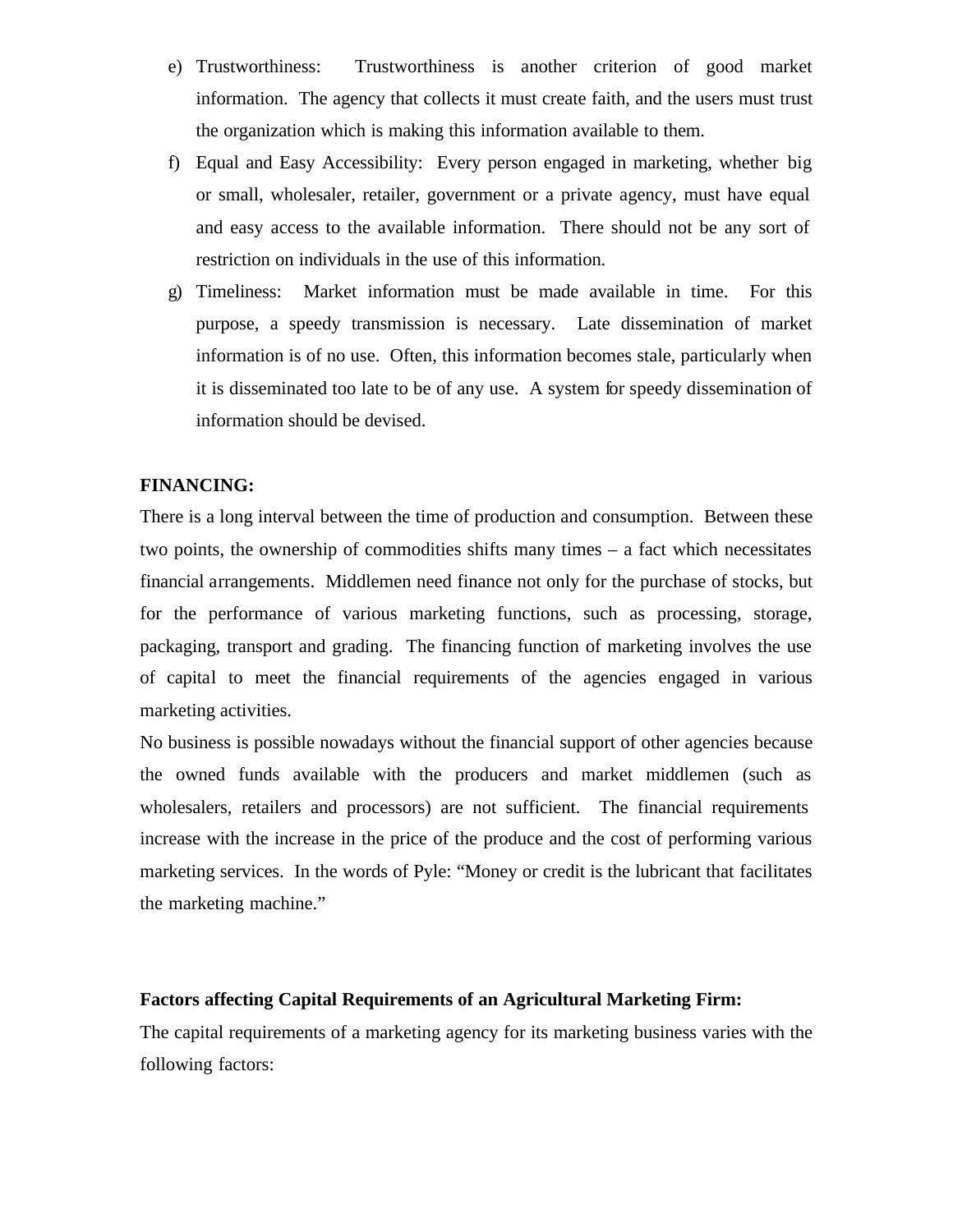- (i) Nature and Volume of Business: Financial requirements for trading in high value crops like cumin, chillies, cotton and oilseeds are higher than for trading in foodgrains. For the wholesale business too, financial requirements are higher than for retail business.
- (ii) Necessity of Carrying Large Stocks: It is essential to carry over large stocks throughout the year, of goods which are seasonally produced and marketed on a wholesale basis.
- (iii) Continuity of Business during Various Seasons: If business is continuous throughout the year, the financial requirements will be greater than if business is conducted only during a particular season.
- (iv) Time Required between Production and Sale: Some goods are sold immediately after production – perishables, for example – while others are diposed for after a certain time – rice and cheese, for example. Financial requirements in the marketing of the latter goods are, therefore higher.
- (v) Terms of Payment for Purchase and Sale: The terms of transactions whether payment will be in cash, on credit or by instalments – affect the financial requirements of the marketing middlemen.
- (vi) Fluctuations in Prices: Financial requirements are higher for goods which suffer frequent price fluctuations than for goods that are subject to less frequent price fluctuations.
- (vii) Risk-taking Capacity: The financial needs of the market middlemen vary with their risk-taking capacity. A middleman with a low risk-taking capacity often resorts to hedging, and needs less finance than a middleman who takes risks.
- (viii) General Conditions in the Economy: During the period of price fall or recession, the financial requirements increase. The marketing agency has to hold stocks for a longer period in anticipation of a price rise. Moreover, the recovery of old bills tends to be slow. Whenever, therefore, a new product is introduced, the dealer needs more finance temporarily till the demand for it picks up in the economy.

The marketing finance required by the marketing middlemen is of two types – fixed capital for land, buildings (shops and godowns), equipment and machinery (weighbridge, grading equipment, etc.), and working capital which is required to meet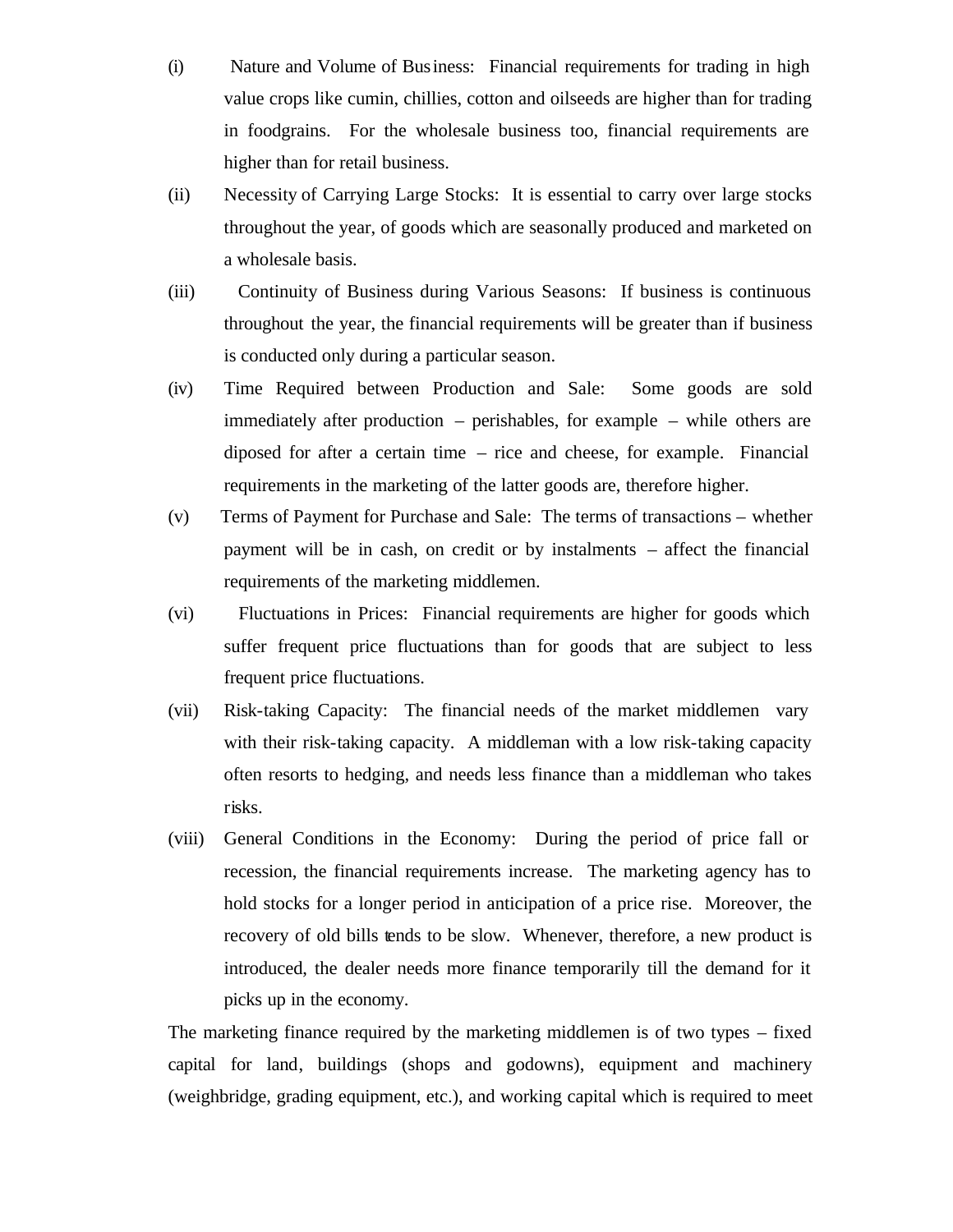the marketing costs, purchase value, and salaries of the employees. The proportion of working capital is higher than that of fixed capital. It is also necessary to make arrangements for financing the farmers during the period between the production and sale of their produce. This is necessary to improve their holding capacity and to avoid the post-harvest sale of the produce when prices are low in the market. Because of their acute financial needs, many farmers market their standing crops – of fruits, for example – or borrow money in advance from local traders/commission agents against their crops, and bind themselves to sell the crop through the trader/commission agent. This checks their freedom to sell the produce in the open market.

To improve the financial position of the farmers and to strengthen their holding capacity, the following steps have been taken by the government.

- (i) Since July 1969, with the nationalization, commercial banks have started financing the agricultural sector in a big way and meeting the increasing needs of the farmers for production purposes.
- (ii) The co-operatives, too, have developed and entered the field of agricultural financing. An integrated scheme of credit and marketing has been introduced. Under this scheme, co-operative credit societies can realize their credit, together with the interest due on it, by the sale proceeds of the produce directly by intimation to Co-operative Marketing Societies. These may make the payments for the produce to the farmer after deducting their dues. A rapid progress has been made in this area.
- (iii) With the development of warehousing facilities in the country, farmers can now meet 70 to 80 percent of their credit needs by placing the produce in the warehouses. Banks extend the financing facility to farmers against the mortgage of the warehouse receipt. This scheme has lessened the financial problems of the farmers and of market middlemen. As a result, the tendency to sell the produce immediately after the harvest should have been checked. However, it has met with only limited success. So long as the interest rate continues to be more than the intra-year rise in prices, storage cannot be a profitable proposition.

### **NABARD in Agricultural Marketing Finance:**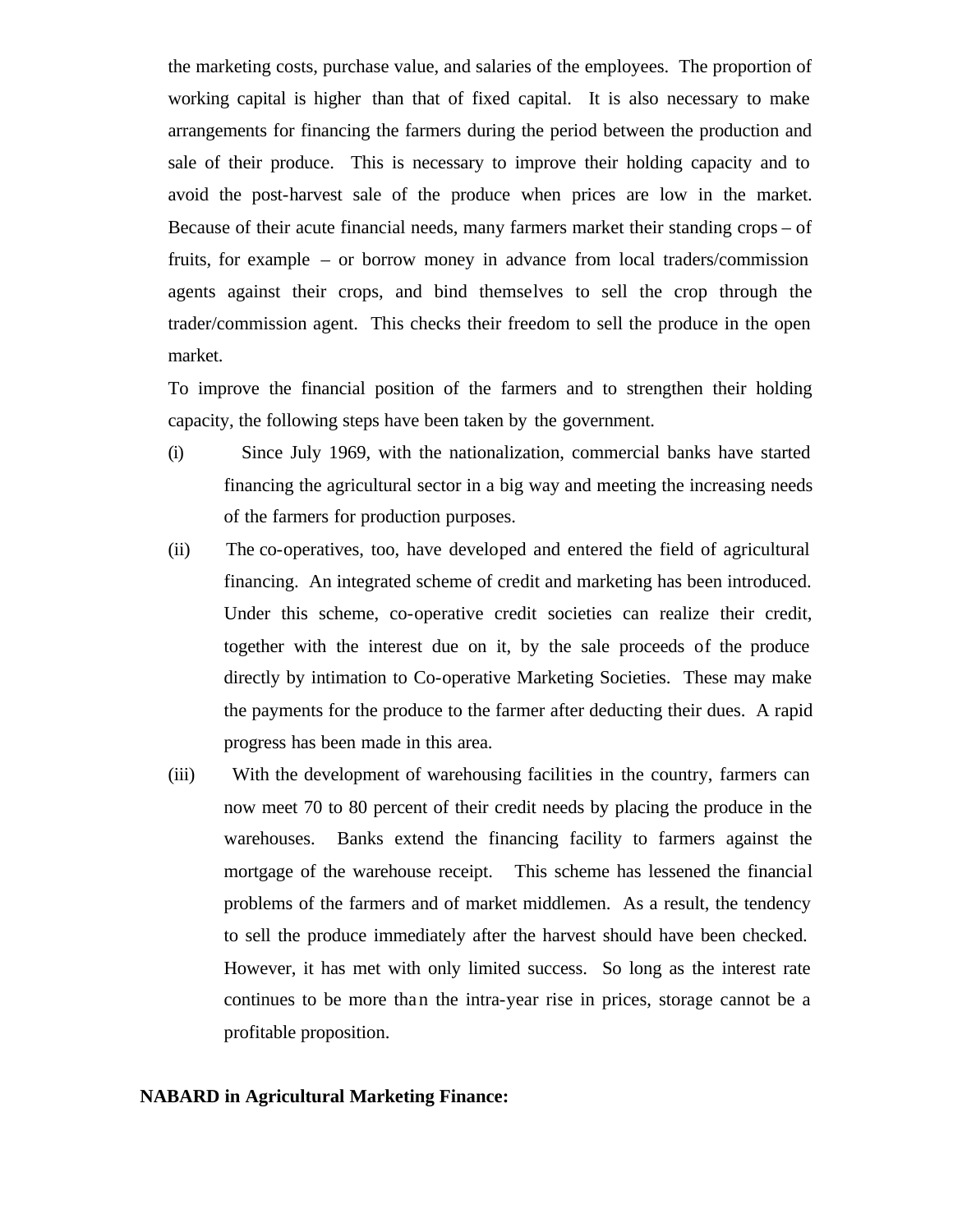The National Bank for Agriculture and Rural Development (NABARD) was set up as an apex organization in the sphere of rural finance. It provides refinancing support to financial institutions for financing wide range of activities pertaining to agriculture and rural development. NABARD in addition to providing refinance facilities for agricultural production, also provides refinance facilities to financial institutions for development of infrastructure, co-operative marketing, construction of warehouses and cold storages, creation of transportation facilities, construction of market yards and processing of farm products.

The refinance facilities available from NABARD in the sphere of agricultural marketing are:

- (i) Marketing of Produce NABARD provides refinance support to the state cooperative banks by way of short-term credit limits for assisting the cooperative marketing societies to help the members in marketing of their produce at remunerative prices and also to enabling them to repay their dues to primary co-operative credit societies.
- (ii) Construction of Godowns and Storage Facilities NABARD provides refinance support for financing of godowns and cold storages.
- (iii) Construction of Market Yards NABARD provides refinance support for construction of market yards to co-operative and other banks. This also includes construction of various amenities in the market yards like construction of shops, platform, rest houses, canteen, bank and post-office premises.
- (iv) For Means of Transportation NABARD makes available the refinance facilities for financing bullock carts, hand carts and other means for transportation of marketable surplus and inputs from fields to the markets.
- (v) Establishing of processing Units NABARD makes available the refinance facilities for financing agro-based processing units such as rice mills, flour mills, oil crushing, canning of fruits and vegetable s and gur and khandsari units.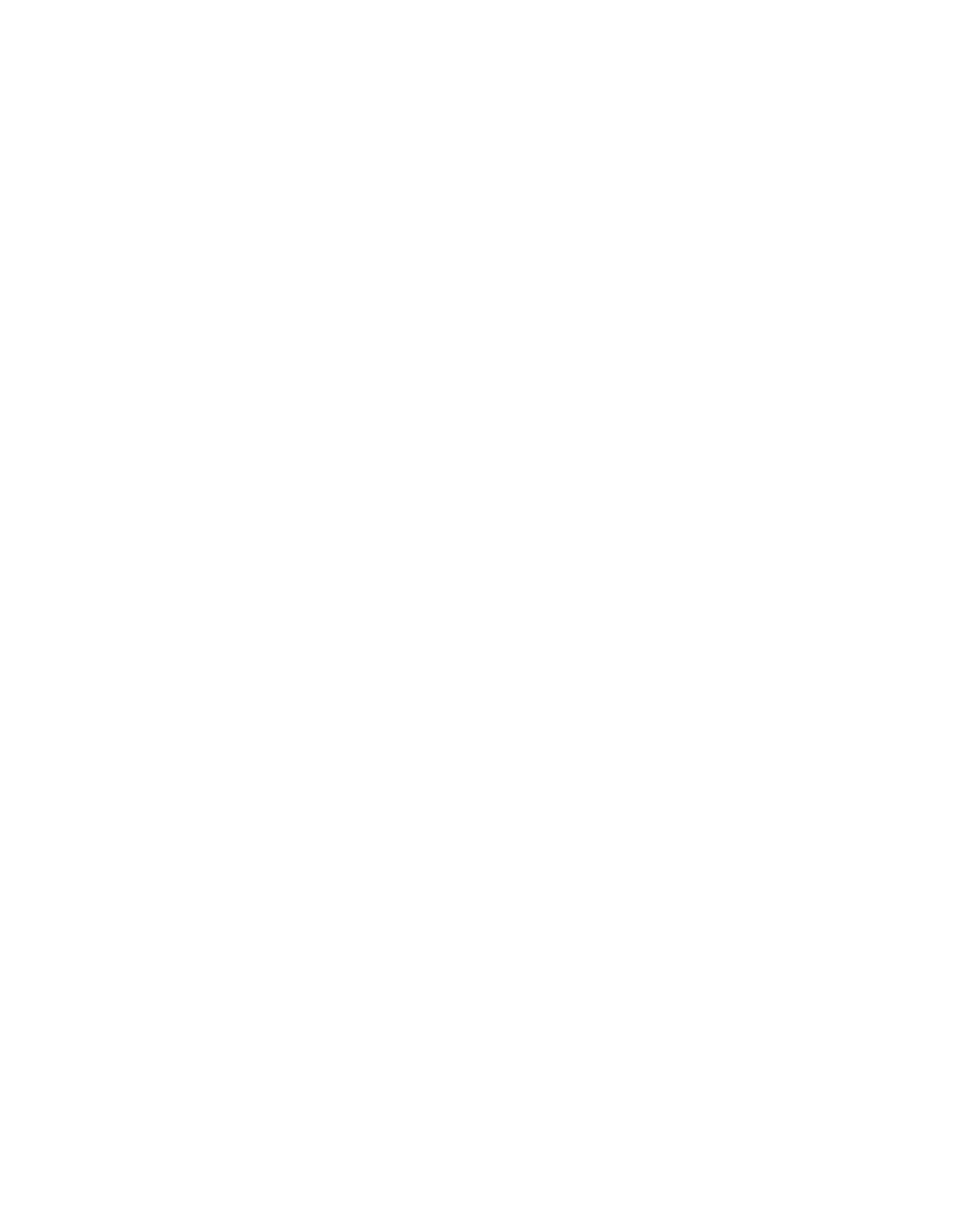### **Lecture No.5**

**Market functionaries – Producers – Middlemen (Merchant middlemen, Agent middlemen, Speculative middlemen, Processors, Facilitative middlemen)-problem in marketing of agricultural commodities**

### **MARKET FUNCTIONARIES:**

In the marketing of agricultural commodities, the following market functionaries/marketing agencies are involved:

### **(i) PRODUCERS:**

Most farmers or producers, perform one or more marketing functions. They sell the surplus either in the village or in the market. Some farmers, especially the large ones, assemble the produce of small farmers, transport it to the nearby market, sell it there and make a profit. This activity helps these farmers to supplement their incomes. Frequent visits to markets and constant touch with market functionaries, bring home to them a fair knowledge of market practices. They have, thus, an access to market information, and are able to perform the functions of market middlemen.

### **(ii) MIDDLEMEN**

Middlemen are those individuals or business concerns which specialize in performing the various marketing functions and rendering such services as are involved in the marketing of goods. They do this at different stages in the marketing process. The middlemen in foodgrain marketing may, therefore, be classified as follows:

**(a) Merchant Middlemen:** Merchant middlemen are those individuals who take title to the goods they handle. They buy and sell on their own and gain or lose, depending on the difference in the sale and purchase prices. They may, moreover, suffer loss with a fall in the price of the product. Merchant middlemen are of two types: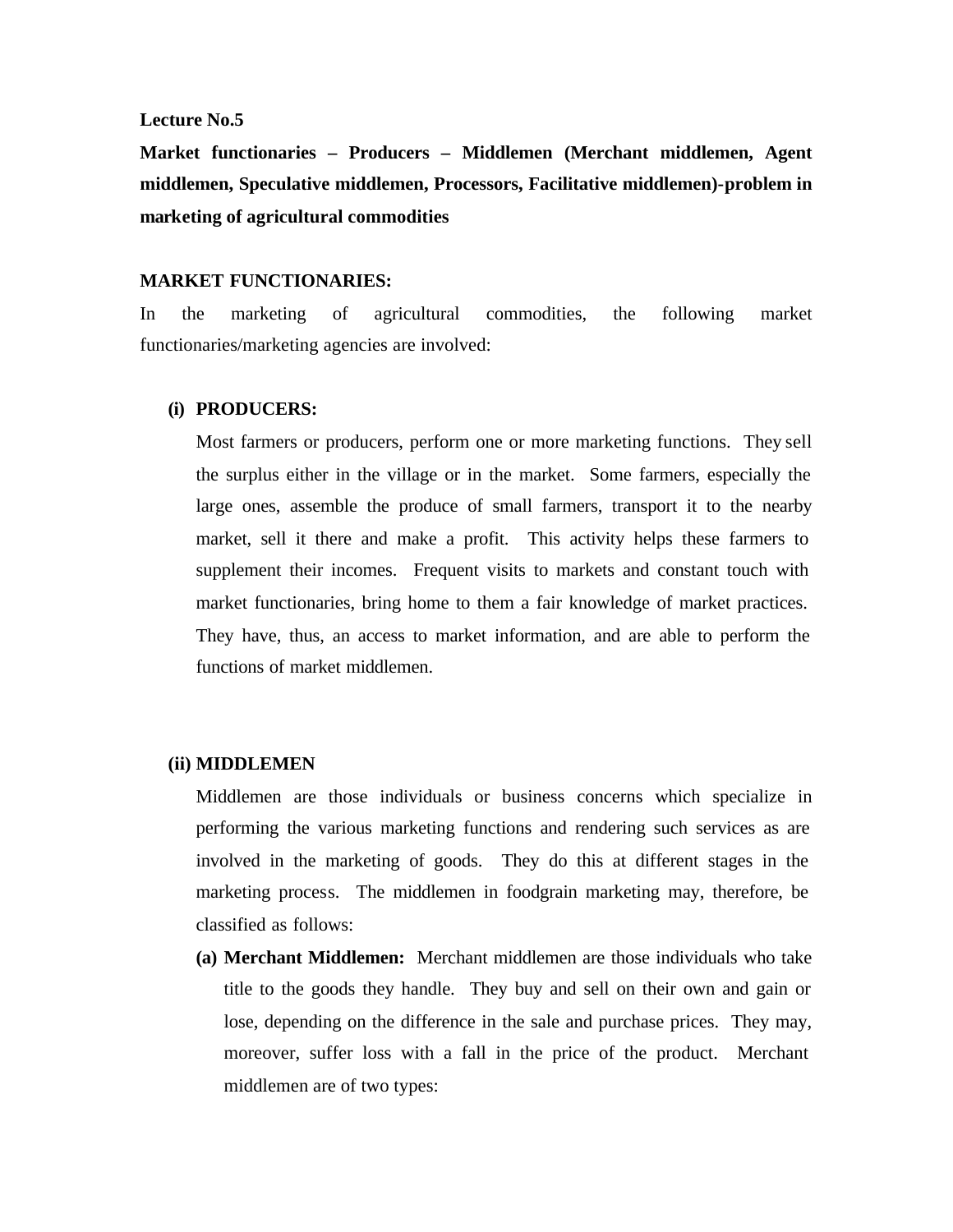*Wholesalers:* Wholesalers are those merchant middlemen who buy and sell foodgrains in large quantities. They may buy either directly from farmers or from other wholesalers. They sell foodgrains either in the same market or in other markets. They sell to retailers, other wholesalers and processors. They do not sell significant quantities to ultimate consumers. They own godowns for the storage of the produce.

The wholesalers perform the following functions in marketing:

- (a) They assemble the goods from various localities and areas to meet the demands of buyers;
- (b) they sort out the goods in different lots according to their quality and prepare them for the market;
- (c) They equalize the flow of goods by storing them in the peak arrival season and releasing them in the off-season;
- (d) They regulate the flow of goods by trading with buyers and sellers in various markets;
- (e) They finance the farmers so that the latter may meet their requirements of production inputs; and
- (f) They assess the demand of prospective buyers and processors from time to time, and plan the movement of the goods over space and time.

*Retailers:* Retailers buy goods from wholesalers and sell them to the consumers in small quantities. They are producers' personal representatives to consumers. Retailers are the closest to consumers in the marketing channel.

Itinerant Traders and Village Merchants: Itinerant traders are petty merchants who move from village to village, and directly purchase the produce from the cultivators. They transport it to the nearby primary or secondary market and sell it there. Village merchants have their small establishments in villages. They purchase the produce of those farmers who have either taken finance from them or those who are not able to go to the market. Village merchants also supply essential consumption goods to the farmers. They act as financers of poor farmers. They often visit nearby markets and keep in touch with the prevailing prices. They either sell the collected produce in the nearby market or retain it for sale at a later date in the village itself.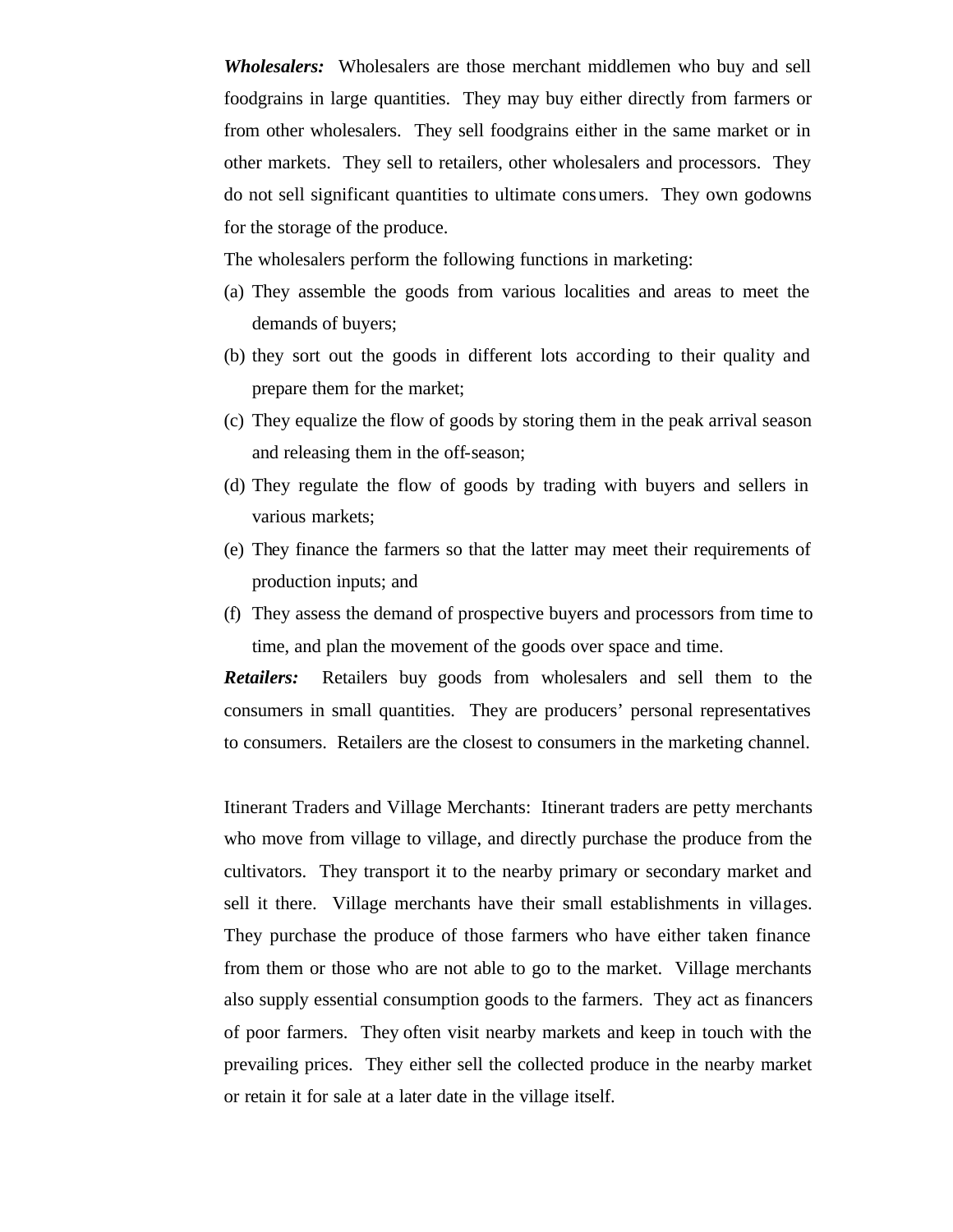#### **(a) Agent Middlemen:**

Agent middlemen act as representatives of their clients. They do not take title to the produce and, therefore, do not own it. They merely negotiate the purchase and/or sale. They sell services to their principals and not the goods or commodities. They receive income in the form of commission or brokerage. They serve as buyers or sellers in effective bargaining. Agent middlemen are of two types

*Commission Agents or Arhatias:* A commission agent is a person operating in the wholesale market who acts as the representative of either a seller or a buyer. He is usually granted broad powers by those who consign goods or who order the purchase. A commission agent takes over the physical handling of the produce, arranges for its sale, collects the price from the buyer, deducts his expenses and commission, and remits the balance to the seller. All these facilities are extended to buyer-firms as well, if asked for.

Commission Agents or Arhatias in unregulated markets are of two types,

Kaccha arhatias and pacca arhatias. Kaccha arhatias primarily act for the sellers, including farmers. They sometimes provide advance money to farmers and intinerant traders on the condition that the produce will be disposed of through them. Kaccha arhatias charge arhat or commission in addition to the normal rate of interest on the money they advance. A pacca arhatia acts on behalf of the traders in the consuming market. The processors (rice millers, oil millers and cotton or jute dealers) and big wholesalers in the consuming markets employ pacca arhatias as their agents for the purchase of a specified quantity of goods within a given price range.

In regulated markets, only one category of commission agent exists under the name of 'A' class trader. The commission agent keeps an establishment – a shop, a godown and a rest house for his clients. He renders all facilities to his clients. He is, therefore, preferred by the farmers to the co-operative marketing society for the purpose of the sale of the farmer's produce. Commission agents extend the following facilities to their clients:

(a) They advance 40 to 50 percent of the expected value of the crop as a loan to farmers to enable them to meet their production expenses;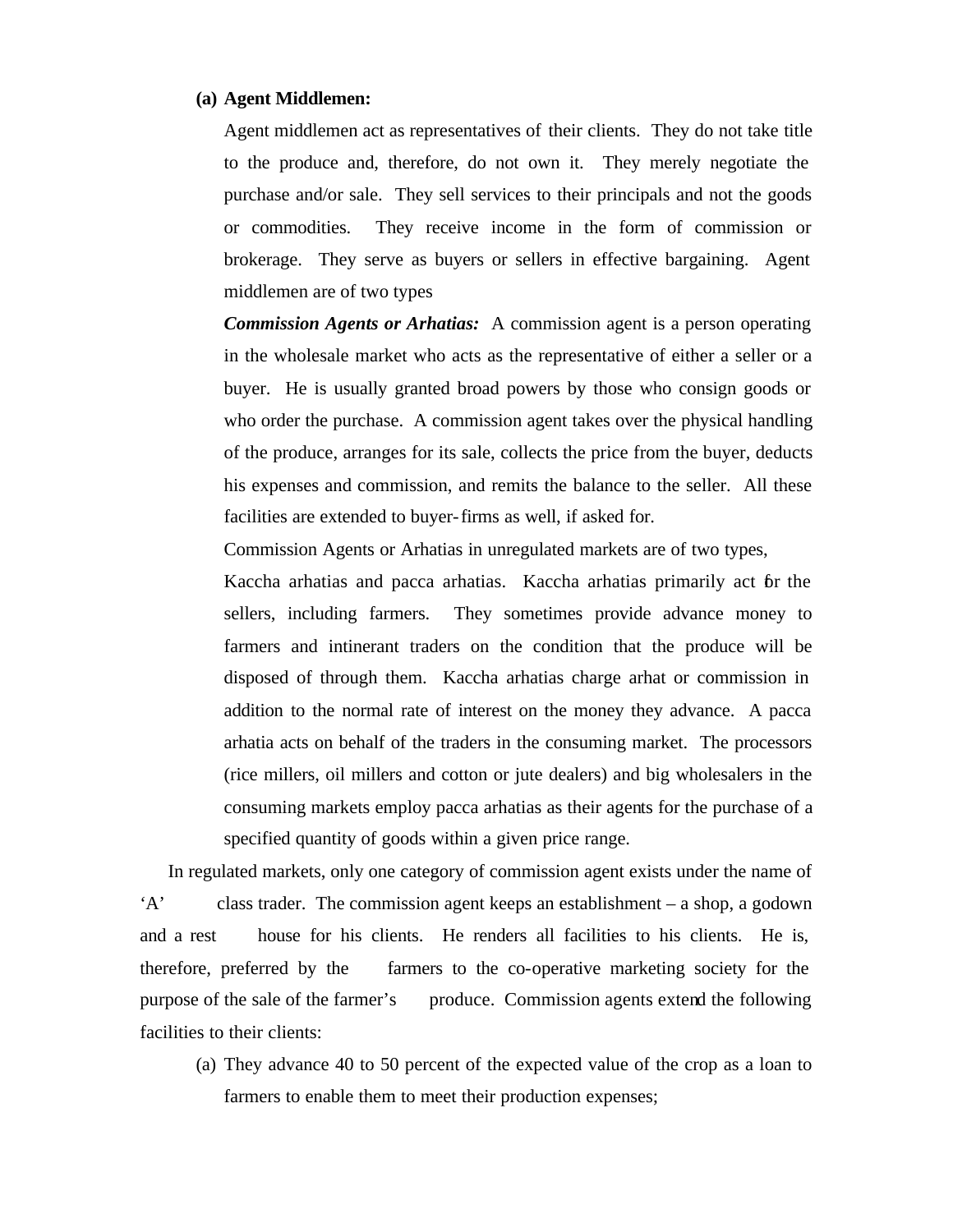- (b) They act as bankers of the farmers. They retain the sale proceeds, and pay to the farmers as and when the latter require the money;
- (c) They offer advice to farmers for purchase of inputs and sale of products;
- (d) They provide empty bags to enable the farmers to bring their produce to the market;
- (e) They provide food and accommodation to the farmers and their animals when the latter come to the market for the sale of their produce;
- (f) They provide storage facility and advance loans against the stored product up to 75 percent of its value;
- (g) They arrange, if required by the farmer, for the transportation of the produce from the village to the market; and
- (h) They help the farmers in times of personal difficulties.

*Brokers:* Brokers render personal services to their clients in the market; but unlike the commission agents, they do not have physical control of the product. The main function of a broker is to bring together buyers and sellers on the same platform for negotiations. Their charge is called brokerage. They may claim brokerage from the buyer, the seller or both, depending on the market situation and the service rendered. They render valuable service to the prospective buyers and sellers, for they have complete knowledge of the market  $-$  of the quantity available and the prevailing prices.

Brokers have no establishment in the market. They simply wander about in the market and render services to clients. There is no risk to them. They do not render any other service except to bring the buyers and sellers on the same platform. In most regulated markets, brokers do not play any role because goods are sold by open auction. Their number in foodgrain marketing trade is decreasing. But they still pay a valuable role in the marketing

of other agricultural commodities, such as gur, sugar, oil, cottonseed and chillies.

### **(c)Speculative Middlemen**

Those middlemen who take title to the product with a view to making a profit on it are called speculative middlemen. They are not regular buyers or sellers of produce. They specialize in risk – taking. They buy at low prices when arrivals are substantial and sell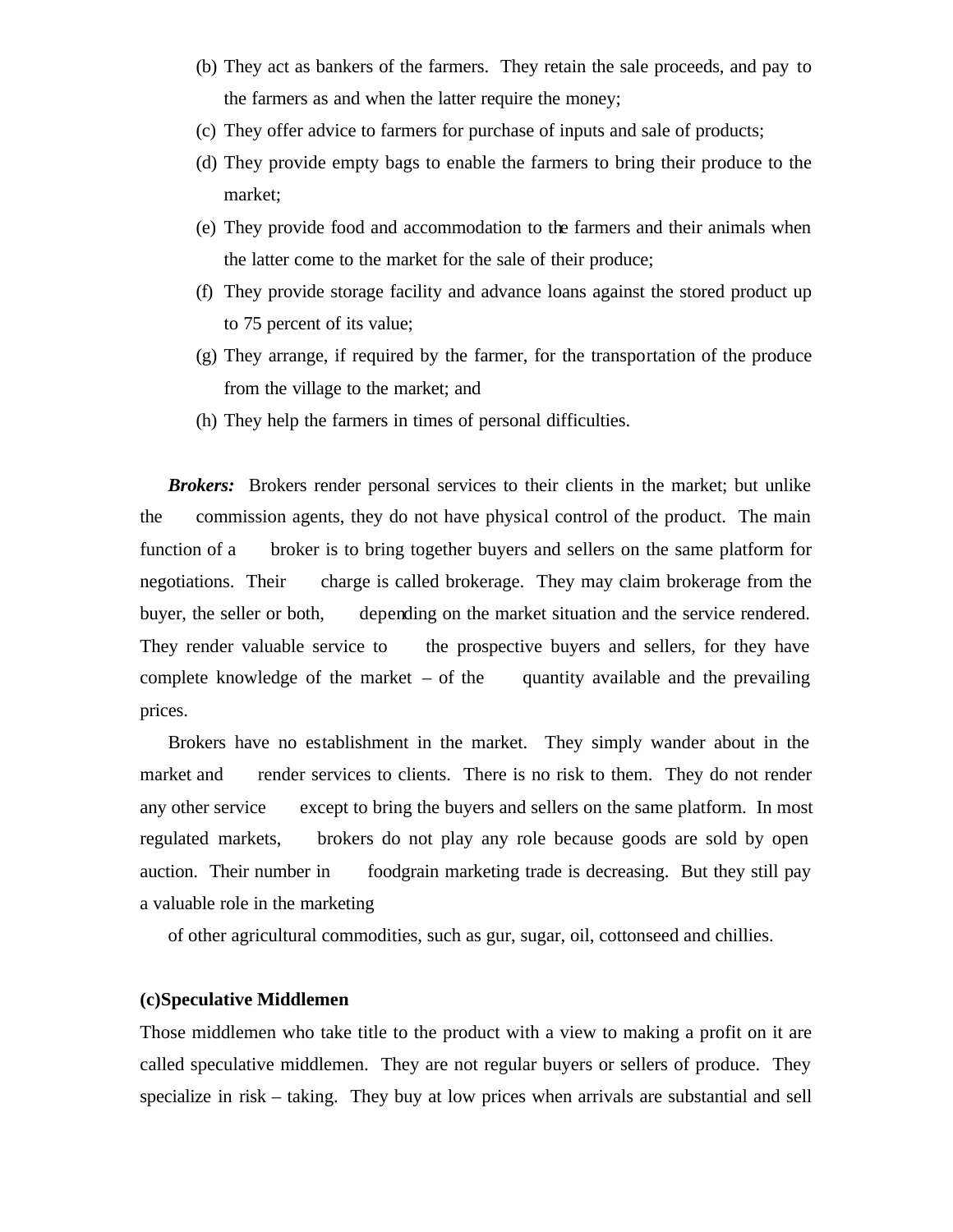in the off – season when prices are high. They do the minimum handling of goods. They make profit from short-run as well as long-run price fluctuations.

Processors carry on their business either on their own or on custom basis. Some processors employ agents to buy for them in the producing areas, store the produce and process it throughout the year on continuous basis. They also engage in advertising activity to create a demand for their processed products.

### **(d)Facilitative Middlemen**

Some middlemen do not buy and sell directly but assist in the marketing process. Marketing can take place even if they are not active. But the efficiency of the system increases when they engage in business. These middlemen receive their income in the form of fees or service charges from those who use their services. The important facilitative middlemen are:

*Hamals or Labourers:* They physically move the goods in marketplace. They do unloading from and the loading on to bullock carts or trucks. They assist in weighting the bags. They perform cleaning, sieving, and refilling jobs and stitch the bags. Hamals are the hub of the marketing wheel. Without their active co-operation, the marketing system would not function smoothly.

*Weighmen:* They facilitate the correct weighment of the produce. They use a pan balance when the quantity is small. Generally, the scalebeam balance is used. They get payment for their services through the commission agent. The weighbridge system of weighing also exists in big markets.

*Graders:* These middlemen sort out the product into different grades, based on some defined characteristics, and arrange them for sale. They facilitate the process of prices settlement between the buyer and the seller.

*Transport Agency:* This agency assists in the movement of the produce from one market to another. The main transport means are the railways and trucks. Bullock carts or camel carts or tractor trolleys are also used in villages for the transportation of food grains.

*Communication Agency:* It helps in the communication of the information about the prices prevailing, and quantity available, in the market. Sometimes, the transactions take place on the telephone. The post and telegraph, telephone, newspapers, the radio,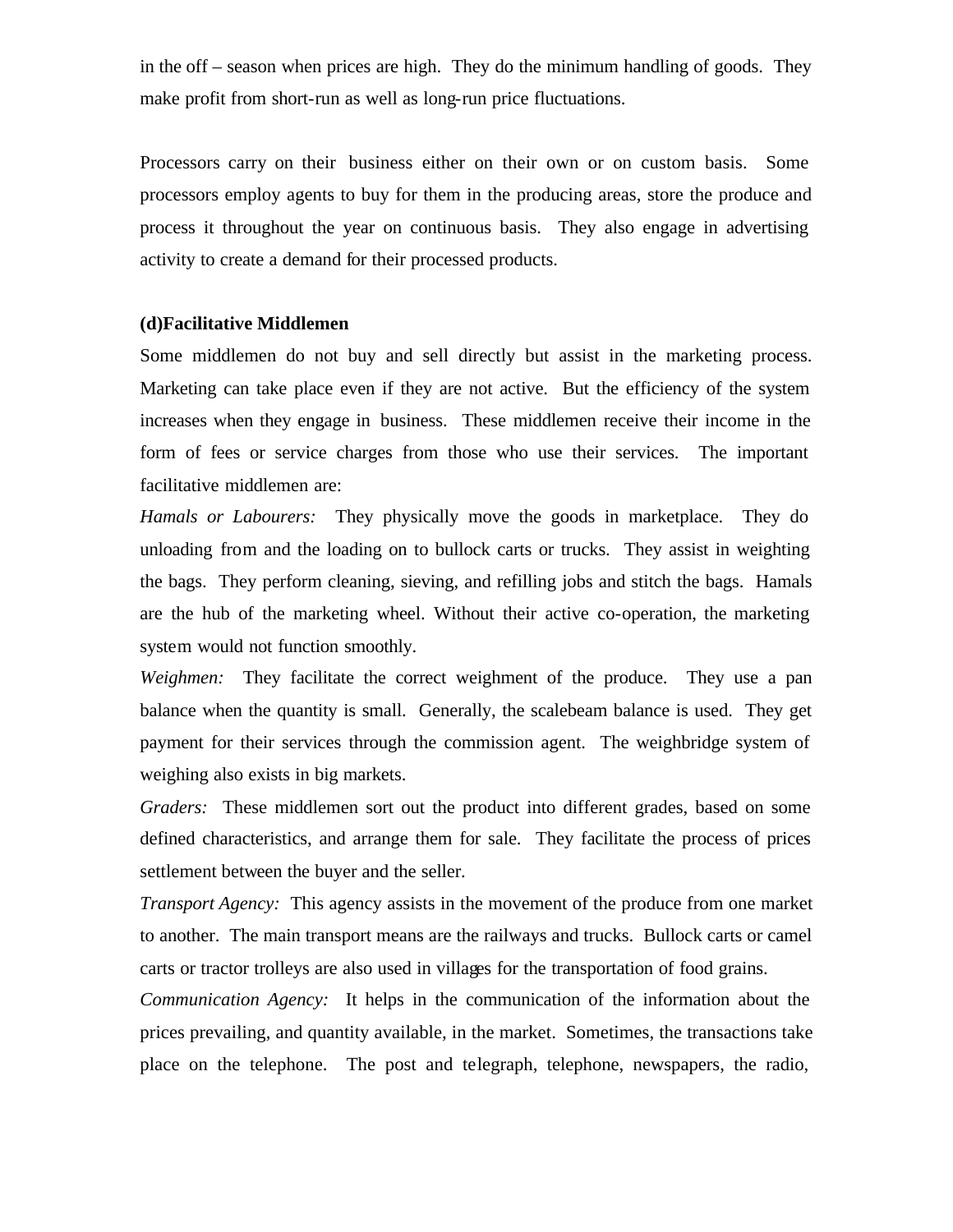Television, Internet and informal links are the main communication channels in agricultural marketing.

*Advertising Agency:* It enables prospective buyers to know the quality of the product and decide about the purchase of commodities. Newspapers, the radio, cinema slides, television and Internet are the main media for advertisements.

*Auctioners:* They help in exchange function by putting the produce for auction and bidding by the buyers.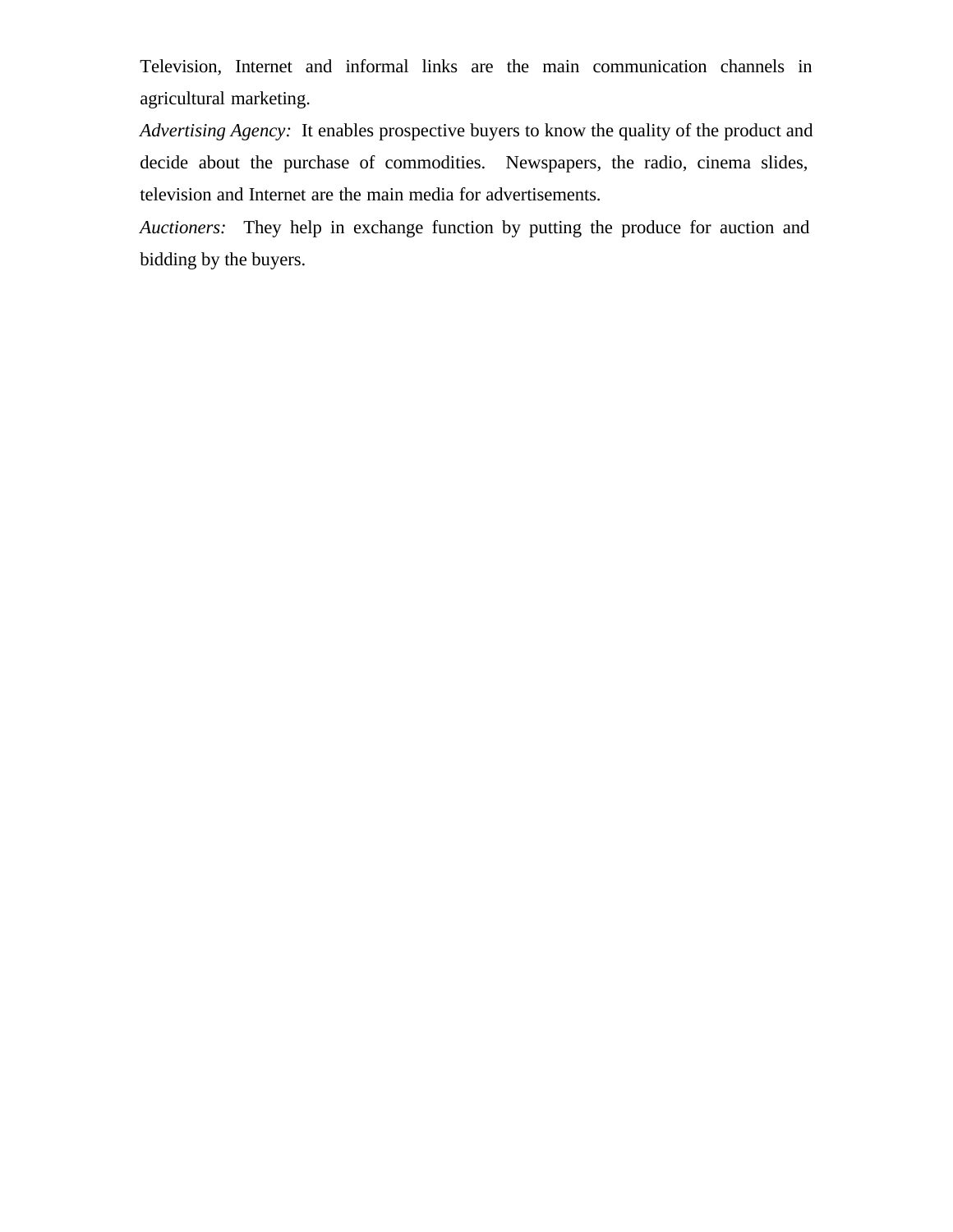### **Lecture No-6:**

## **Remedial measures-Regulated markets-definition-important features of regulated markets, functions, progress and defects**

Agricultural Marketing is a process which starts with a decision to produce a saleable farm

product and involves all aspects of market structure or system, both functional and institutional, based on technical and economic consideration. Forms of government intervention in agricultural marketing system consists of framing rules and regulation, promote infrastructure development,administration of prices and influence supply and demand. The remedial measures for the problems of marketing are classified into the following types:

- 1. Reduction and regulation of market charges.
- 2. Organisation of cooperative marketing, and
- 3. Government legislations.

 Though agricultural marketing is a State subject, the Government of India has an important role to play in laying down general policy framework, framing of quality standards, conducting survey and research studies and in providing guidance, technical and financial support to the State Governments. The Central Government is aided and advised by two organisations under its control, namely, the Directorate of Marketing and Inspection (DMI) and the National Institute of Agricultural Marketing (NIAM), Jaipur.

### **Directorate of Marketing and Inspection:**

It is an attached office of the Ministry and is headed by the Agricultural Marketing Adviser to the Government of India. The organisation setup of the DMI is as under:- Head Office : Faridabad Branch Head Office : Nagpur Regional Office : Chennai, Delhi, Guntur, and Mumbai.

Central Agmark Laboratory is located at Nagpur. Besides, there are 57 sub-offices and 22 Regional Agmark Laboratories spread all over the country.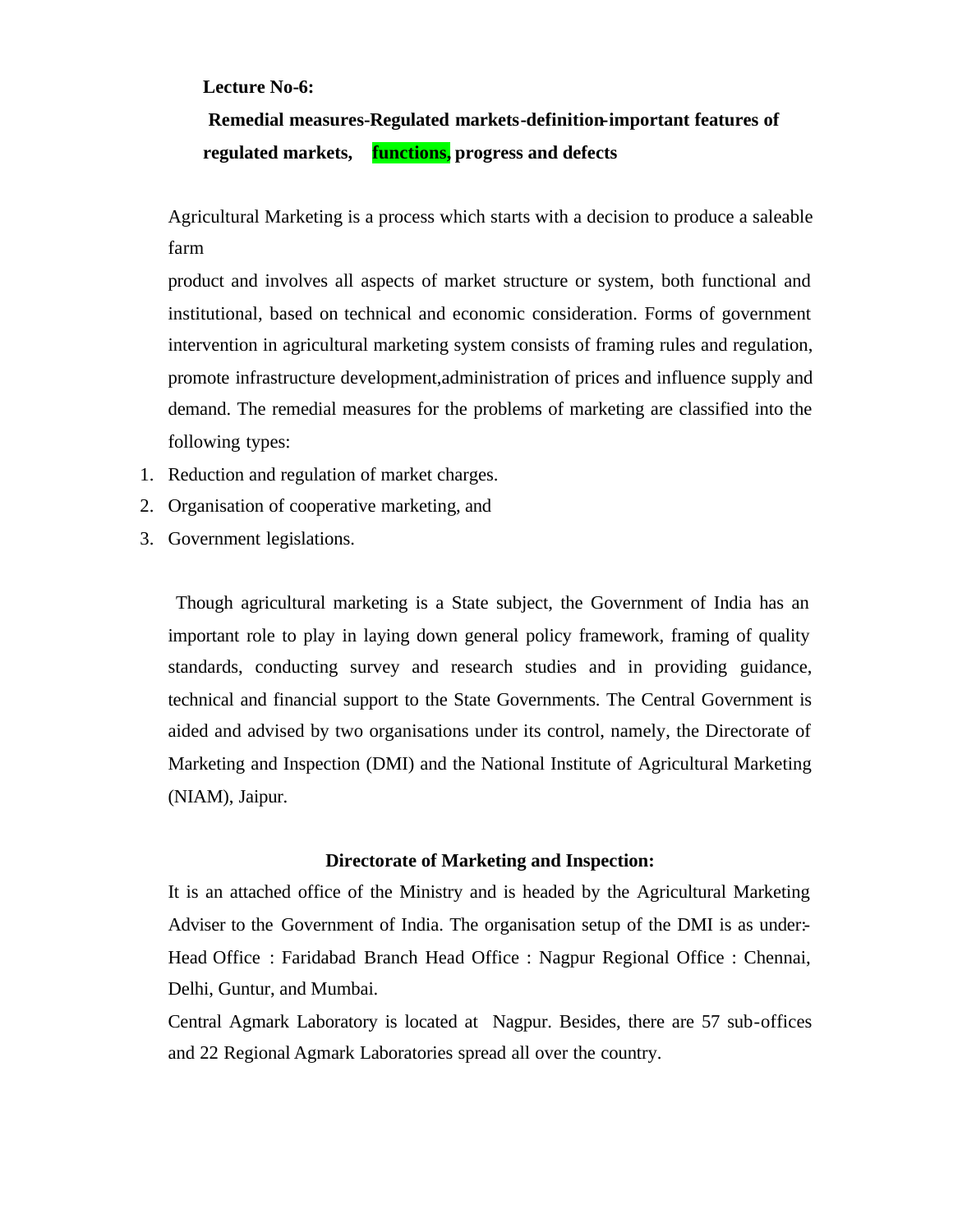The main functions of the Directorate of Marketing and Inspection are :

Rendering Advice on Statutory Regulation, Development and management of agricultural produce markets to the States/Union Territories; Promotion of grading and standardization of agricultural and allied products under the Agricultural Produce (Grading & Marketing) Act. 1937; Market Research, survey and Planning; Training of personnel in agricultural marketing; and Administration of Cold Storage Order, 1980 (except regulatory functions) and Meat Food Products Order, 1973.

**National Institute of Agricultural Marketing** has started functioning at Jaipur

(Rajasthan)

with effect from 8th August, 1988. to augment the agricultural marketing infrastructure of the country through programmes of teaching, research and consultancy services; to design and conduct training courses appropriate to the specific identified needs of the personnel and enterprises and institutions that they serve; to undertake research to demonstrate and replicate better management techniques in the field of agricultural marketing; to provide consultancy services for formulating investment projects and for problem solving advice; and l To offer educational programmes in agricultural marketing for upplementing the existing facilities.

### **Regulation and Management of Agricultural Produce Marketing**

The DMI, as a central advisory organisation, has been providing technical assistance and advice to the States in framing suitable market legislation. For this purpose, the DMI has framed a "Model Act" which not only provides guidelines for framing of legislation but also intends to bring about uniformity in State legislations. Due to constant endeavour of DMI, all States and UTs except Manipur, Kerala, Andaman & Nicobar Island, Lakshadweep and Dadra & Nagar Haveli have enacted legislation. The Jammu & Kashmir Assembly has passed the Bill on Market Regulation in its State. The DMI is pursuing with remaining States/UTs for enactment of necessary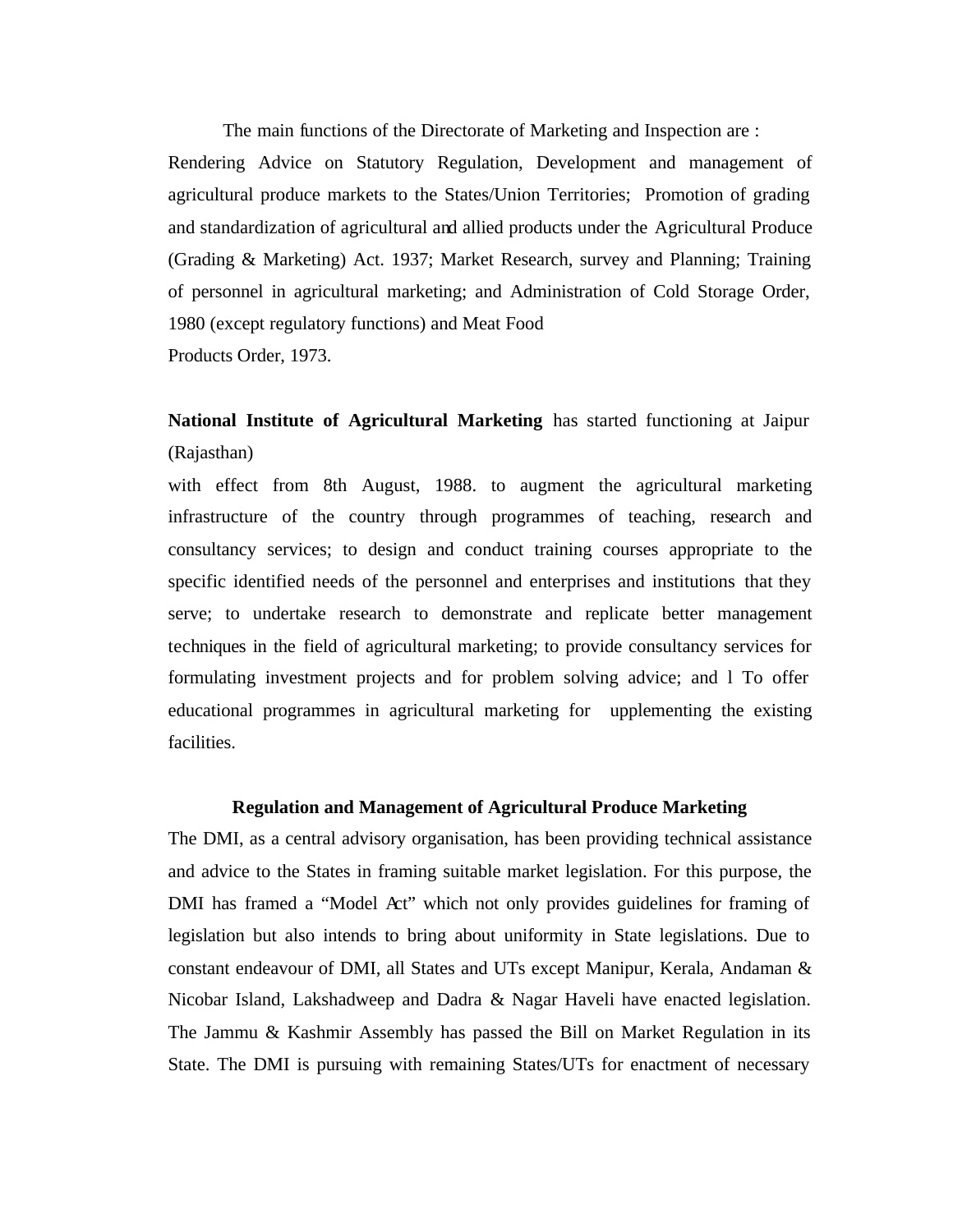legislation. Out of 7245 wholesale assembling markets in the country, 7062 markets have been brought under the ambit of regulation as on 31st March 1998.

### **Market Research, Survey and Planning:**

The DMI is presently conducting 20 market surveys for various commodities. The NIAM has also taken up the formulation of State Master Plans for the Development of agricultural

produce markets for Goa, Himachal Pradesh, Andhra Pradesh, Jammu and Kashmir and Sikkim. Further,the Institute has taken up case studies on post-harvest management of various commodities.

### **Grading and Standardisation:**

The Agricultural Produce (Grading & Marking) Act,1937 empowers the Central Government to fix quality standards, known as 'AGMARK' standards and to prescribe terms and conditions for using the seal of'AGMARK'. So far, grade standards have been notified for 159 agricultural and allied commodities. During the year 1997-98, new grade standards have been formulated for five commodities viz. Caraway seeds, Vermicelli, Macaroni and Spaghetti, Cloves, Mace and Large Cardamom. As a result of special efforts initiated to increase grading under 'AGMARK', 271 new packers have been enrolled during 1998-99 up to September, 1998.

### **Cold Storage Order and Meat Food Products Order:**

The Cold Storage Order, 1980 which was uniformly applicable throughout the country except in the States of Haryana, Punjab, Uttar Pradesh and West Bengal. It was promulgated under Section 3 of Essential Commodities Act, 1955 to ensure hygienic and proper refrigeration conditions in the cold storages all over the country. This has been repealed with effect from 27th May, 1997 with a view to remove the controls laid down in the said Order in the areas of licensing,price control and requisitioning of cold storage space etc. and allow functioning of free market mechanism for demand based growth of cold storage industry in the country free from all kinds of administrative interference.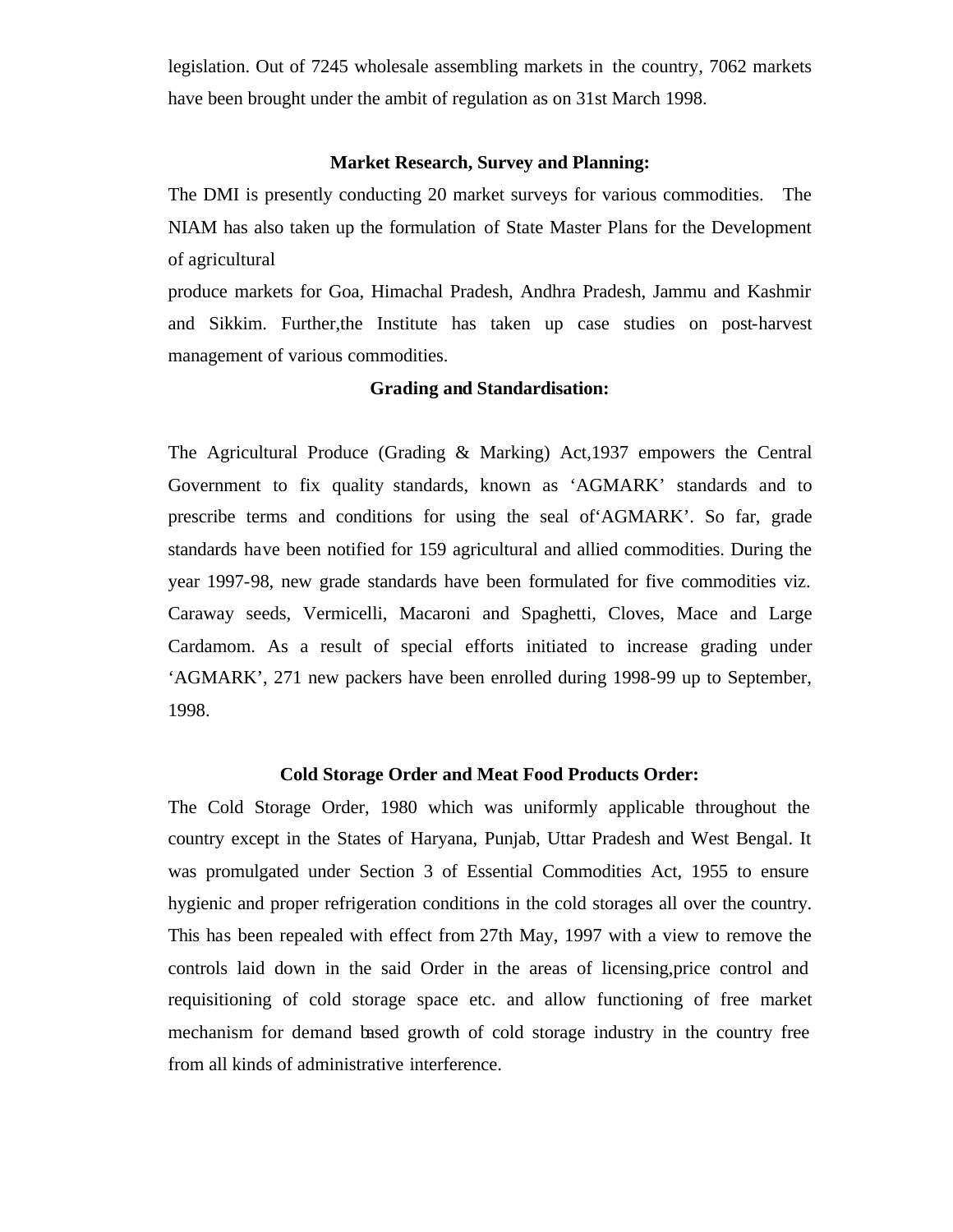The objective of the Meat Food Products Order, 1973 is to ensure quality control and hygienic manufacturing conditions of meat food products for domestic consumption and the Order is applicable all over the country. A total of 128 licenses have been issued to the manufacturers operating under the Order upto Decemeber, 1997.

## **Publicity and Extension:**

The DMI participated in 'AGMARK' exhibitions during 1998-99 at Bangalore in the India International Trade Fair, 1998. Talks on 'AGMARK' were also organised by AIR, Hyderabad during the year 1997-98.

## **High Power Committee on Agricultural Marketing:**

A High Power Committee on Agricultural Marketing was constituted in January, 1992 under the

chairmanship of Shri Shankarlal Guru, The recommendations have been discussed in the first meeting of Ministers-incharge of Agricultural Marketing of all States/UTs held on 30th January, 1997 at New Delhi. The State/UTs have been directed to implement the recommendations of the High Power Committee as early as possible.

## **Transfer of the Subject of Agricultural Marketing:**

The Subject of Agricultural Marketing has been transferred to the Department of Agriculture and

Cooperation, Ministry of Agriculture, Government of India with effect from 19th December, 1998.

Working group on agricultural marketing infrastructure and policy required for internal and external trade for the xi five year plan 2007-12, Planning Commission, GOI, 2007

As the challenges facing the marketing system are quite different than what these used to be about two decades before, the Working Group identified the bottlenecks in the domestic marketing system, assessed the size of agricultural markets and supply chain for different farm products and reviewed the working of agricultural markets and wholesale mandies.

 It reviewed the present status of marketing infrastructure at village haats, assembly centres and terminal markets and projected the infrastructure requirements based on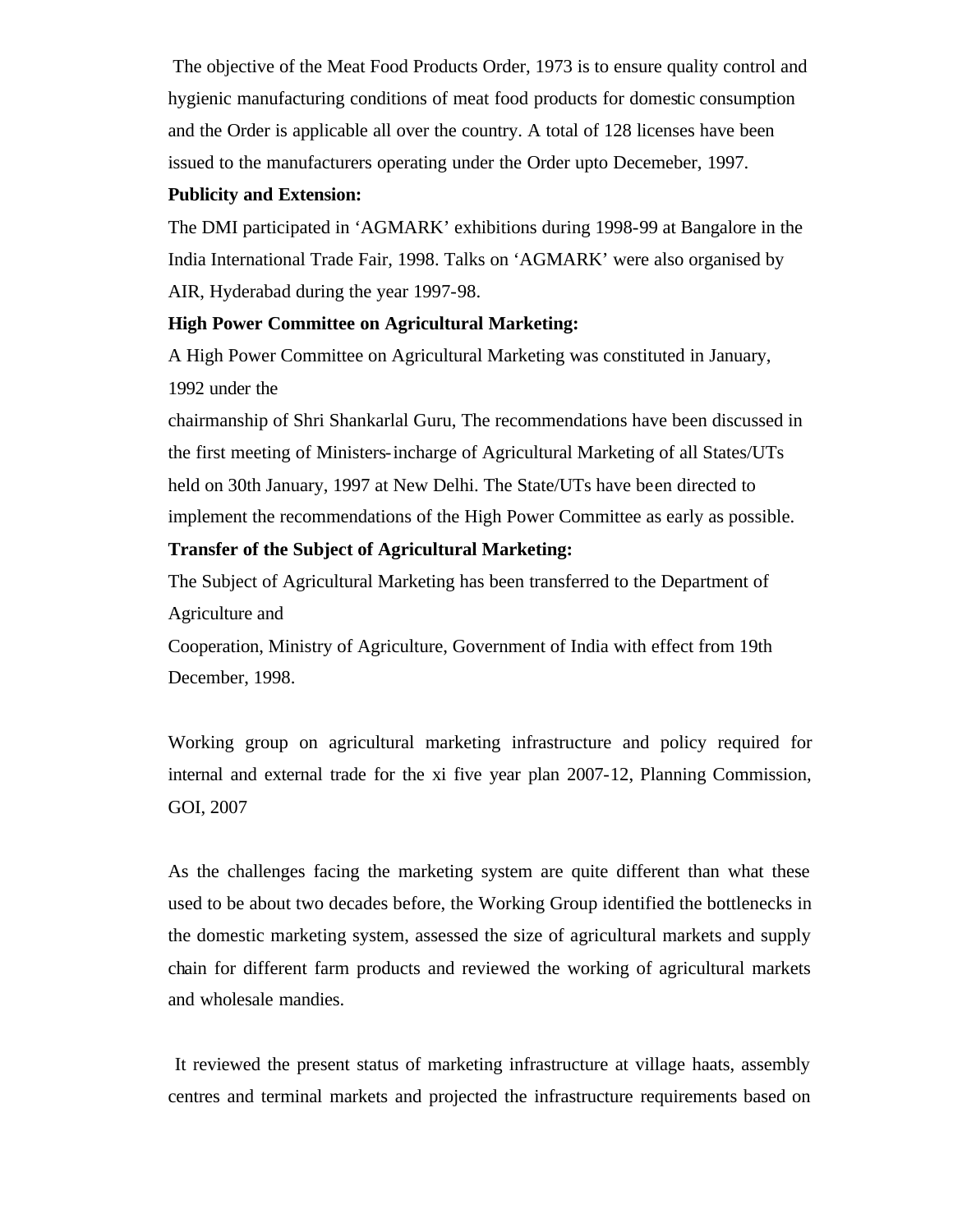the increases expected in marketed surplus of agricultural commodities. Based on the comprehensive analysis of existing marketing and external trade system, current policies and experience of implementation of various schemes during the past and the X Five Year Plan period, the Group has come out with several recommendations.

The main focus of the Working Group in identifying its recommendations had been

on

(a) improving the efficiency of the marketing system and reducing the costs of marketing, particularly the avoidable waste in the marketing chain; (b) to help value addition at the farm and village level as well as at the secondary level for creating employment in rural areas/small towns and for expansion of the demand for farm

products; (c) to develop markets but with less regulation; and (d) to segregate

### products

according to quality and increase quality consciousness both among the farmers and actors along the value-chain.

 The Working Group, while framing its recommendations, recognized that there are three essential/necessary requirements for evolving an efficient agricultural marketing system in India. These are (a) continuous evolution, perfection and transfer of science and technological inputs in agricultural marketing; (b) introduction of 'scale' in agricultural marketing for reaping the benefits of economies of scale; and (c) continuously refining and putting in place a conducive policy and regulatory framework, including withdrawal of the state in many areas.

The recommendations include those relating to marketing system improvement, strengthening of marketing infrastructure, investment needs, possible sources of funds including that from the private sector, improvement in marketing information system using ICT, human resource development in agricultural marketing, and measures needed for promotion of exports. The Group has also suggested for reorientation of the policy paradigm for boosting agricultural marketing and trade.

## **Regulated market**

Under the traditional system of marketing of the agricultural products, producer-sellers incurred a high marketing cost, and suffered from unauthorized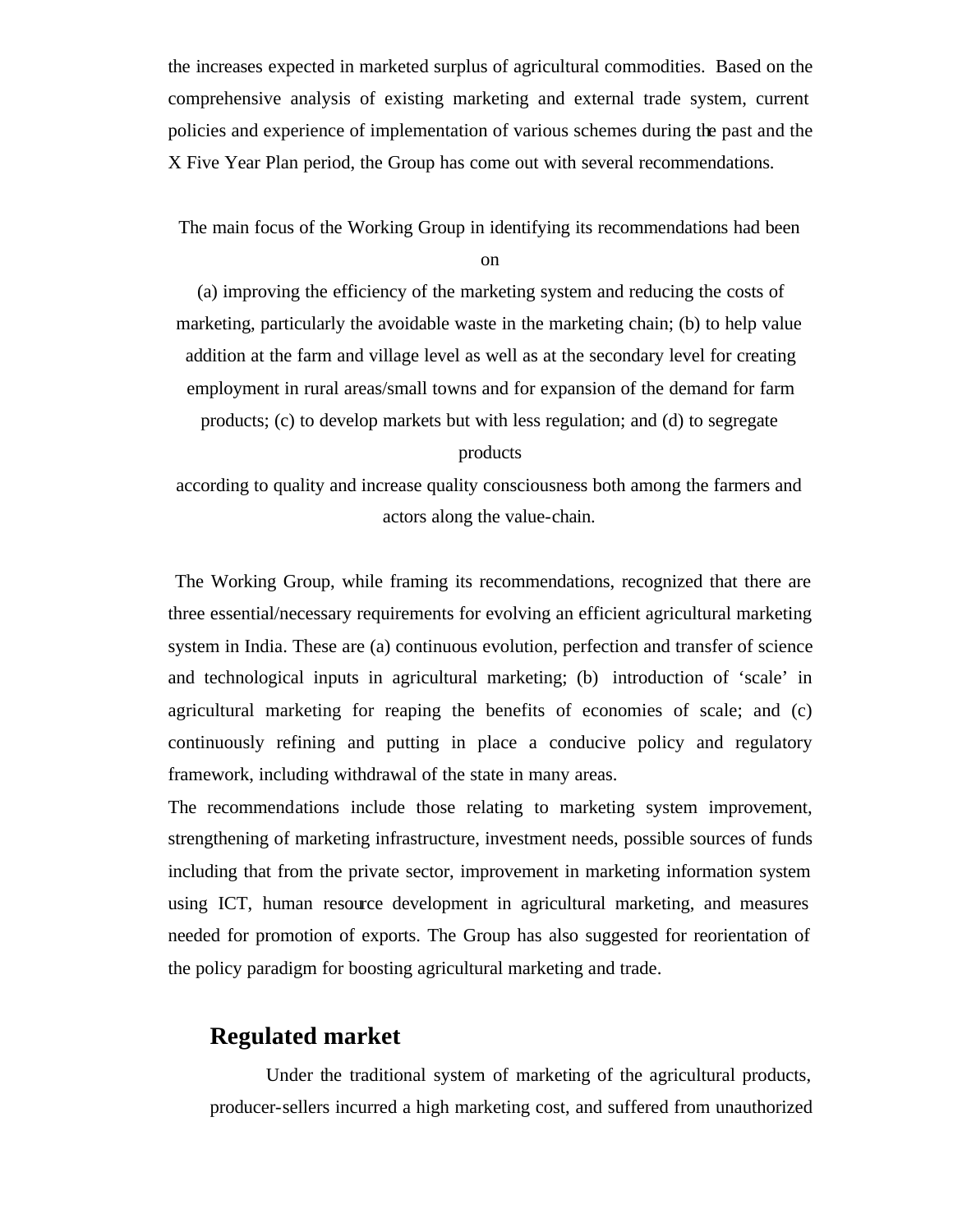deductions of marketing charges and the prevalence of various malpractices. To improve marketing conditions and with a view to creating fair competitive conditions, the increase in the bargaining power of producer-sellers was considered to be the most important prerequisite of orderly marketing. Most of the defects and malpractices under, the then existing marketing system of agricultural products have been more or less removed by the exercise of public control over markets, i.e., by the establishment of regulated markets in country.

## **DEFINITION**

A regulated market is one which aims at the elimination of the unhealthy and unscrupulous practices, reducing marketing charges and providing facilities to producer-sellers in the market. Any legislative measure designed to regulate the marketing of agricultural produce in order to establish, improve and enforce standard marketing practices and charges may be termed as one which aims at the establishment of regulated markets. Regulated markets have been established by State Governments and rules and regulations have been framed for the conduct of their business

The establishment of regulated market is not intended at creating an alternative marketing system. The basic objective has been to create conditions for efficient performance of the private trade, through facilitating free and informal competition. In regulated markets, the farmer is able to sell his marketed surplus in the presence of several buyers through open and competitive bidding. The legislation for the establishment of regulated markets does not make it compulsory for the farmer to sell his produce in the regula ted market make it compulsory for the farmer to sell his produce in the regulated market yard.Instead, voluntary action on the part of the farmers to take advantage of such a market is assumed. The basic philosophy of the establishment regulated markets is the elimination of malpractices in the system and assignment of dominating power to the farmers or their representatives in the function of the markets.

### **Objectives**

**The specific objectives of regulated markets are** :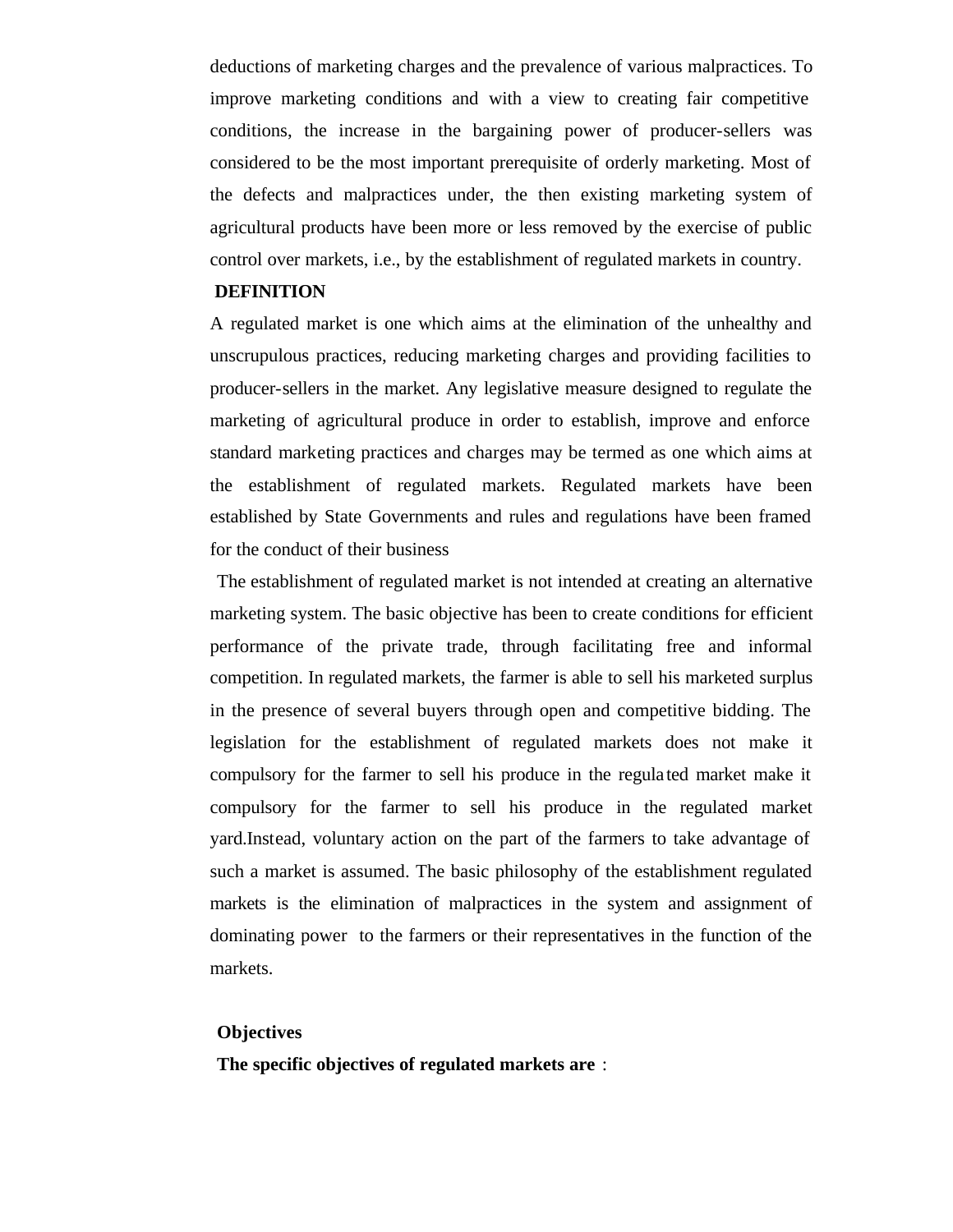1. to prevent the exploitation of farmers by overcoming the handicaps in the marketing of their products ;

2. to make the marketing system most effective and efficient so that farmers may get better prices for their produce, and the goods are made available to consumers at reasonable prices ;

3. to provide incentive prices to farmers for inducing them to increase the production both in quantitative and qualitative terms ;and

4. to promote an orderly marketing of agricultural produce by improving the infrastructural facilities .

### **Important features of regulated markets**

Under the provisions of the agricultural produce market act, the state government gives its intention to bring a particular area under regulation by notifying market areas, market yard, main assembling market and sub market yard, if any, under the principle regulated market. the meaning of these terms is explained in the following paragraph.

**1. Market area:** The area from which the produce naturally and abundantly flows to a commercial centre, i.e., the market, and which assures adequate business and income to the market committee

**2. Principle assembling market**: It is the main market which is declared as a principal market yard on the basis of transactions and income generated for the market committee

**3. Sub market yard**: It is sub yard of the principle assembling market. This is a small market and does not generate sufficient income to declare as a principal assembling market

**4. Market yard**: This is a specified portion of the market area where the sale, purchase, storage and processing of any of the specified agricultural commodities are carried out.

**THE ANDHRA PRADESH (AGRICULTURAL PRODUCE AND LIVESTOCK) MARKETS ACT, 1966. As per this act no: persons shall, within a notified area , set up, establish or use, or continue are allow to be continued, any place for the purchase, sale, storage, weighment, curing, pressing or processing of any notified agricultural produce or products of livestock or for the purchase or sale of livestock**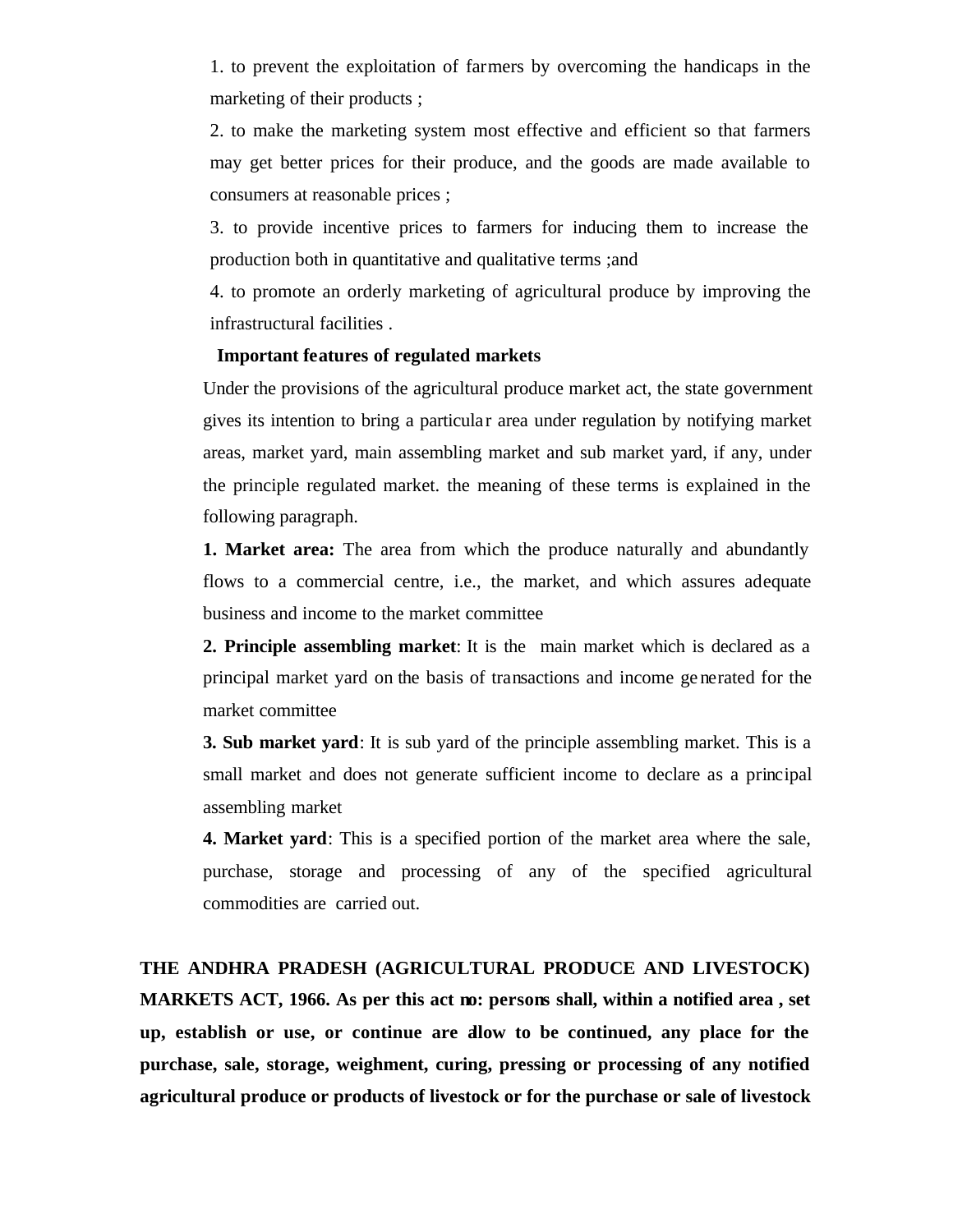**except under and in accordance with the conditions of a license granted to him by the market committee**

# **MODEL ACT:The StateAgricultural Produce Marketing**(Development & Regulation Act, 2003) **9th September 2003**

## **Salient Features of the Model Act on Agricultural Marketing**

### **Background**

Agricultural Markets in most parts of the Country are established and regulated under the State APMC Acts. The whole geographical area in the State is divided and declared as a market area wherein the markets are managed by the Market Committees constituted by the State Governments. Once a particular area is declared as a market area and falls under the jurisdiction of a Market Committee, no person or agency is allowed freely to carry on wholesale marketing activities.

An efficient agricultural marketing is essential for the development of the agricultural sector as it provides outlets and incentives for increased production, the marketing system contributes greatly to the commercialization of subsistence farmers. Worldwide Governments have recognized the importance of liberalized agricultural markets. Task Force on Agricultural Marketing Reforms set up by the Ministry has suggested promotion of new and competitive Agricultural Markets in private and cooperative sectors to encourage direct marketing and contract farming programmes, facilitate industries and large trading companies to undertake procurement of agricultural commodities directly from the farmer's fields and to establish effective linkages between the farm production and retail chains. There is a necessity to integrate farm production with national and international markets to enable farmers to undertake market driven production plan and adoption of modern marketing practices.

If agricultural markets are to be developed in private and cooperative sectors and to be provided a level competitive environment vis-à-vis regulated markets, the existing framework of State APMC Acts will have to undergo a change. The State has to facilitate varying models of ownership of markets to accelerate investment in the area and enable private investment in owning, establishing and operating markets. Working of existing Government regulated markets also needs to be professionalized by promoting public private partnership in their management. Appropriate legal framework is also required to promote direct marketing and contract farming arrangements as alternative marketing mechanism. Therefore, there is a need to formulate a new model law for agricultural market.

• Agricultural marketing is witnessing major changes world over, owing to liberalization of trade in agricultural commodities. To benefit farming community for the new global market access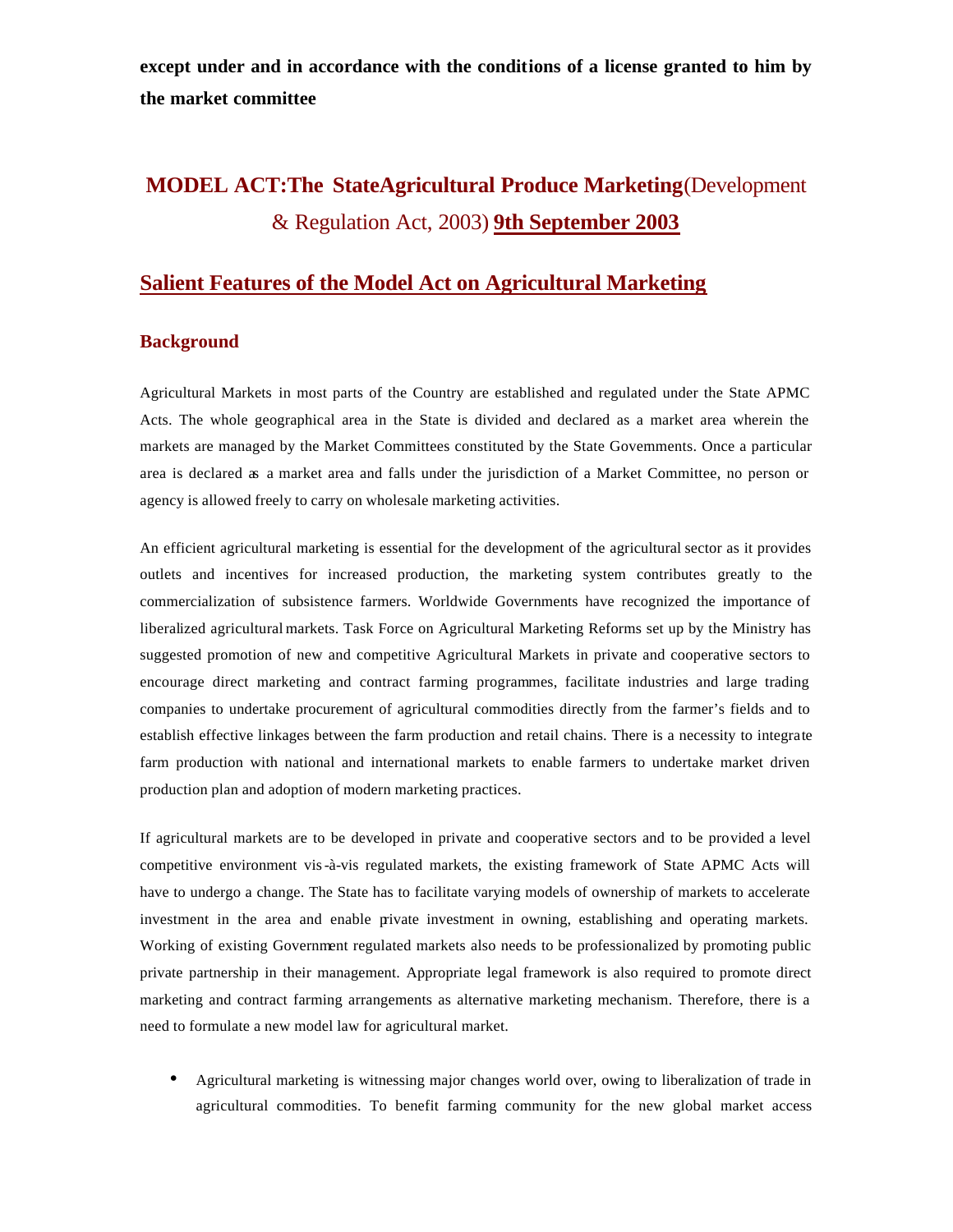opportunities, the internal agricultural marketing system in the country needs to be integrated and strengthened. In this context, Government of India in the Ministry of Agriculture appointed an Expert Committee on 19<sup>th</sup> December 2000 followed by an Inter Ministerial Task Force to review the present system of agricultural marketing in the country and to recommend measures to make the system more efficient and competitive. The Committee and the Task Force in their Reports of June 2001 and May 2002 respectively, have suggested various reforms relating to agricultural marketing system as well as in policies and programs for development and strengthening of agricultural marketing in the country. The reports have noted that the situation of control over agricultural markets by the State has to be eased to facilitate greater participation of the private sector, particularly to engender massive investments required for the development of marketing infrastrure and supporting services.

- The recommendations contained in these Reports were discussed at the National Conference of State Ministers organized by the Ministry of Agriculture, Govt. of India at Vigyan Bhavan, New Delhi on 27<sup>th</sup> September 2002 and later by a Standing Committee of State Ministers constituted for the purpose under the chairmanship of Sri Hukumdeo Narayan Yadav, Union Minister of State for Agriculture on  $29<sup>th</sup>$  January 2003. In the Conference as well as the Standing Committee, State Governments expressed the view that reforms in the agricultural marketing sector were necessary to move away from a regime of controls to one of regulation and competition. In view of liberalization of trade and emergence of global markets, it was necessary to promote development of a competitive marketing infrastructure in the country and to bring about professionalism in the management of existing market yards and market fee structure. While promoting the alternative marketing structure, however, Government needs to put in place adequate safeguards to avoid any exploitation of farmers by the private trade and industries. For this, there was a need to formulate model legislation on agricultural marketing.
- The draft model egislation titled the State Agricultural Produce Marketing (Development and Regulation) Act, 2003, provides for establishment of Private Markets/ yards, Direct Purchase Centres, Consumer/Farmers Markets for direct sale and promotion of Public Private Partnership in the management and development of agricultural markets in the country. It also provides for separate constitution for Special Markets for commodities like Onions, Fruits, Vegetables, Flowers etc. A separate chapter has been included in the legislation to regulate and promote contract-farming arrangements in the country. It provides for prohibition of commission agency in any transaction of agricultural commodities with the producers. It redefines the role of present Agricultural Produce Market Committee to promote alternative marketing system, contract farming, direct marketing and farmers/consumers markets. It also redefines the role of State Agricultural Marketing Boards to promote standardization, grading, quality certification, market led extension and training of farmers and market functionaries in marketing related areas. Provision has also been made in the Act for constitution of State Agricultural Produce Marketing Standards Bureau for promotion of Grading, Standardization and Quality Certification of Agricultural Produce. This would facilitate pledge financing, E-trading, direct purchasing, export,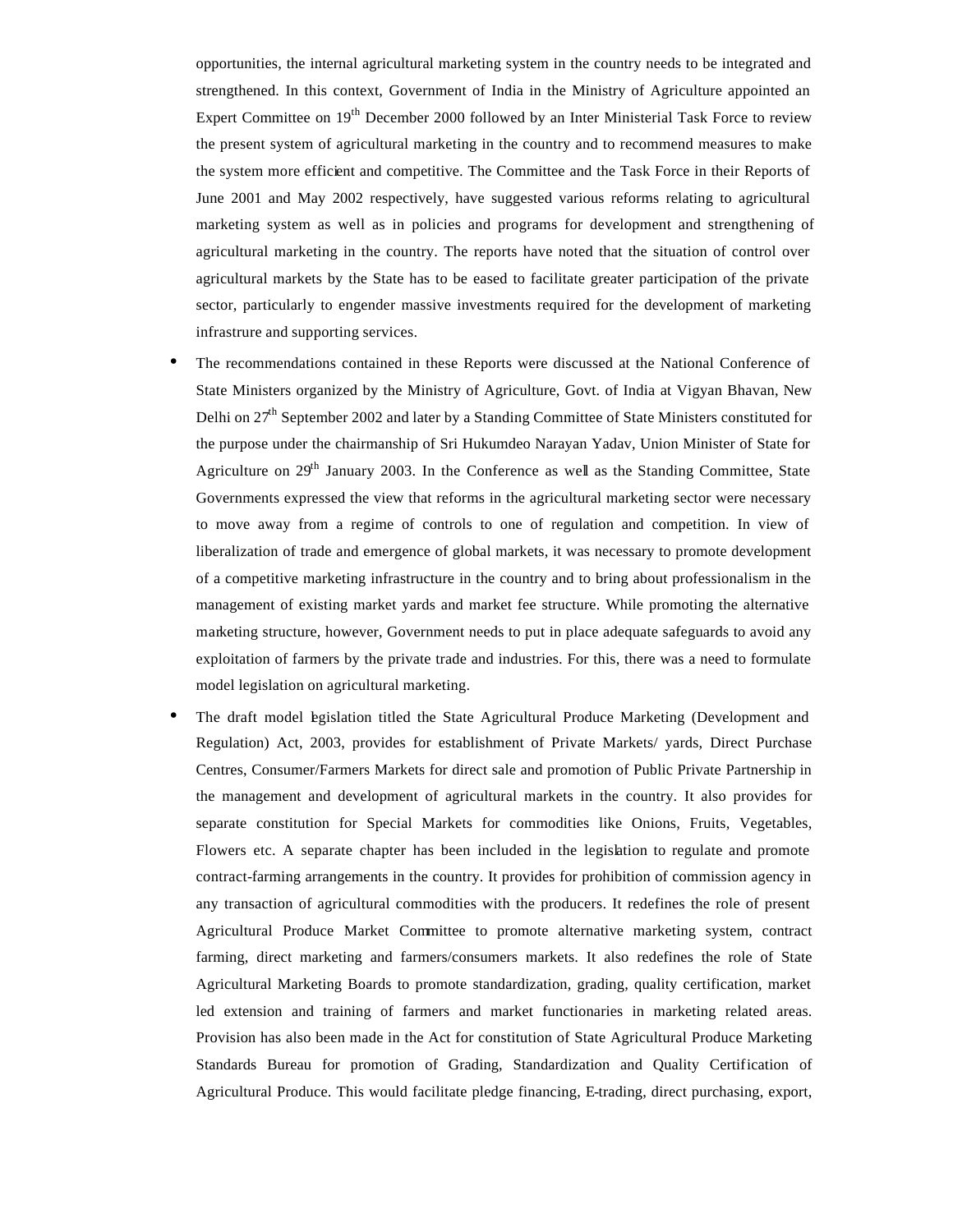forward/future trading and introduction of negotiable warehousing receipt system in respect of agricultural commodities.

• The Committee hopes that the model legislation will enable nationwide integration of agricultural markets, facilitate emergence of competitive agricultural markets in private and cooperative sectors, create environment conducive to massive investments in marketing related infrastructure and lead to modernization and strengthening of existing markets.

### **Salient Features**

1.The Title of the Act is changed to highlight the objective of development of agricultural marketing in addition to its regulation under the Act. Accordingly, the Preamble of the Act is redrafted to provide for development of efficient marketing system, promotion of agri-processing and agricultural exports and to lay down procedures and systems for putting in place an effective infrastructure for the marketing of agricultural produce.

2.Legal persons, growers and local authorities are permitted to apply for the establishment of new markets for agricultural produce in any area. Under the existing law, markets are set up at the initiative of State Governments alone. Consequently, in a market area, more than one market can be established by private persons, farmers and consumers.

3.There will be no compulsion on the growers to sell their produce through existing markets administered by the Agricultural Produce Market Committee (APMC). However, agriculturist who does not bring his produce to the market area for sale will not be eligible for election to the APMC.

4.Separate provision is made for notification of 'Special Markets' or 'Special Commodities Markets' in any market area for specified agricultural commodities to be operated in addition to existing markets.

5.The APMC have been made specifically responsible for:

- ensuring complete transparency in pricing system and transactions taking place in market area;
- providing market-led extension services to farmers;
- ensuring payment for agricultural produce sold by farmers on the same day;
- promoting agricultural processing including activities for value addition in agricultural produce; and
- publicizing data on arrivals and rates of agricultural produce brought into the market area for sale.
- Setup and promote public private partnership in the management of agricultural markets.

6.Provision made for the appointment of Chief Executive Officer of the Market Committee from among the professionals drawn from open market.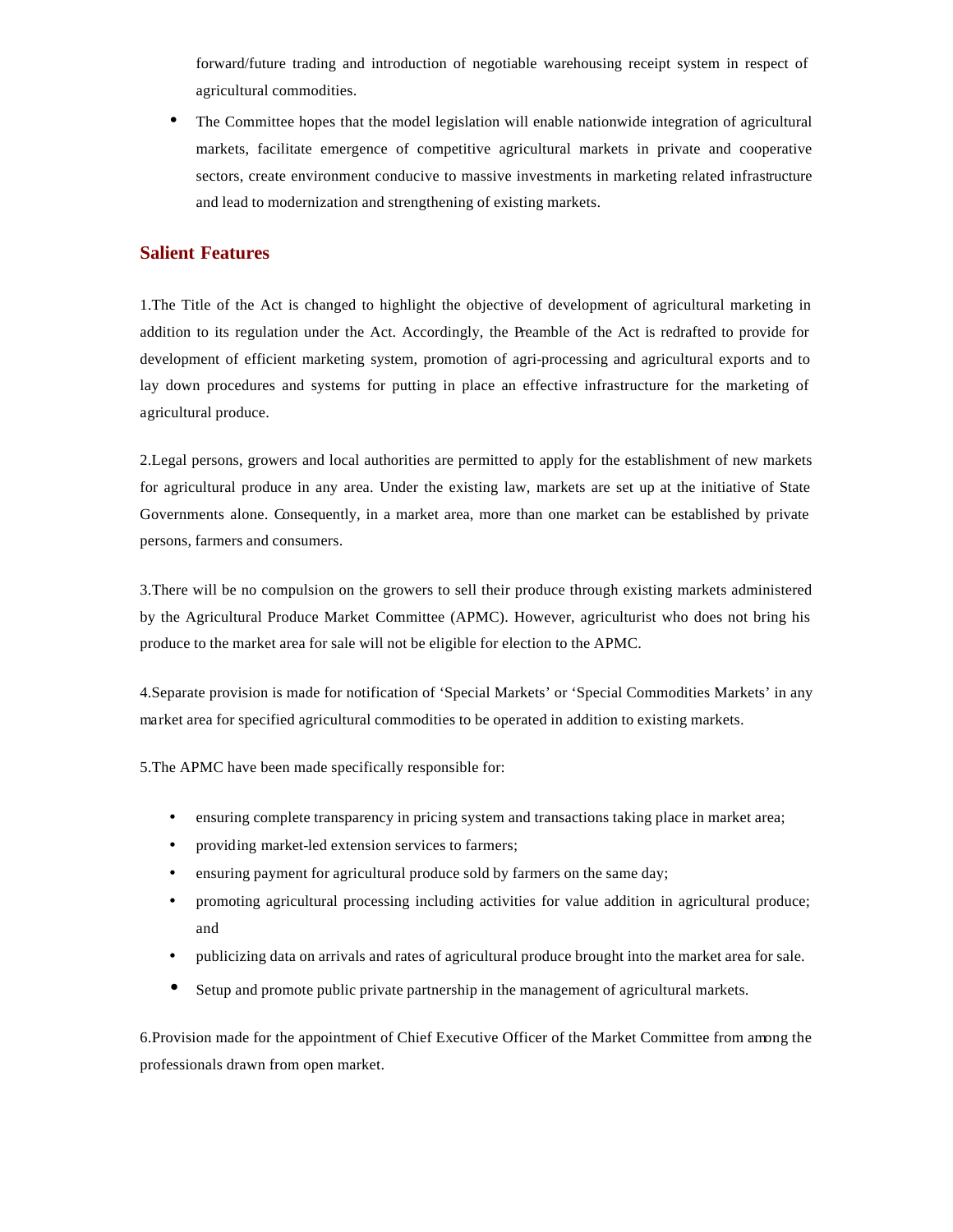7. A new Chapter on 'Contract Farming' added to provide for compulsory registration of all contract farming sponsors, recording of contract farming agreements, resolution of disputes, if any, arising out of such agreement, exemption from levy of market fee on produce covered by contract farming agreements and to provide for indemnity to producers' title/ possession over his land from any claim arising out of the agreement.

8.Model specification of contract farming agreements provided in the Addendum to the model law.

9.Provision made for direct sale of farm produce to contract farming sponsor from farmers' field without the necessity of routing it through notified markets.

 10.Provision made for imposition of single point levy of market fee on the sale of notified agricultural commodities in any market area and discretion provided to the State Government to fix graded levy of market fee on different types of sales.

11.Licensing of market functionaries is dispensed with and a time bound procedure for registration is laid down. Registration for market functionaries provided to operate in one or more than one market areas.

12.Commission agency in any transaction relating to notified agricultural produce involving an agriculturist is prohibited and there will be no deduction towards commission from the sale proceeds payable to agriculturist seller.

13.Provision made for the purchase of agricultural produce through private yards or directly from agriculturists in one or more than one market area.

14.Provision made for the establishment of consumers'/ farmers' market to facilitate direct sale of agricultural produce to consumers.

15.Provision made for resolving of disputes, if any, arising between private market/ consumer market and Market Committee.

16.State Governments conferred power to exempt any agricultural produce brought for sale in market area, from payment of market fee.

17.Market Committees permitted to use its funds among others to create facilities like grading, standardization and quality certification; to create infrastructure on its own or through public private partnership for post harvest handling of agricultural produce and development of modern marketing system.

18.For the Chairmanship of State Agricultural Marketing Board, two options provided namely Minister incharge of Agricultural Marketing as ex-officio or alternatively to be elected by the Chairman/ members of Market Committees.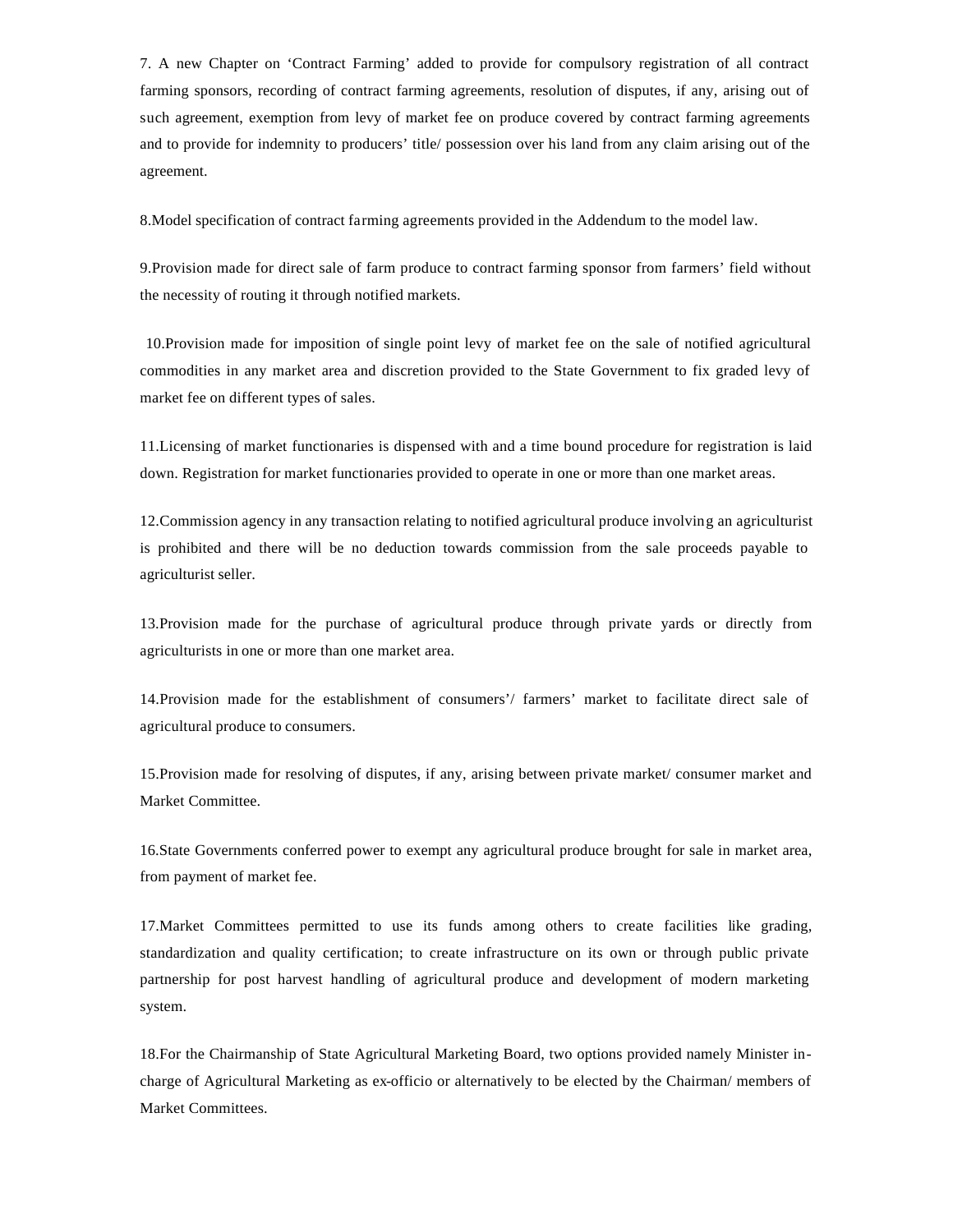19.The State Agricultural Marketing Board made specifically responsible for:

(i) setting up of a separate marketing extension cell in the Board to provide market-led extension services to farmers;

(ii) promoting grading, standardization and quality certification of notified agricultural produce and for the purpose to set up a separate Agricultural Produce Marketing Standards Bureau.

20.Funds of the State Agricultural Marketing Board permitted to be utilized for promoting either on its own or through public private partnership, for the following:

- market survey, research, grading, standardization, quality certification, etc.;
- Development of quality testing and communication infrastructure.
- Development of media, cyber and long distance infrastructure relevant to marketing of agricultural and allied commodities

### **Powers, duties and functions of the Market Committee**

.

(1) Subject to the provisions of this Act, it shall be the duty of the Market Committee

(i) to implement the provisions of this Act., the rules and the bye-laws made thereunder in the market area;

to provide such facilities for marketing of agricultural produce therein as the Director/Managing Director/Board or the State Government may from time to time direct;

to do such other acts as may be required in relation to the superintendence, direction and control of market or for regulating marketing of agricultural produce in any place in the market area, and for the purposes connected with the matters aforesaid, and for that purpose may exercise such powers and discharge such functions as may be provided by or under this Act.

and to do all such other acts to bring about complete transparency in pricing system and transactions taking place in market area.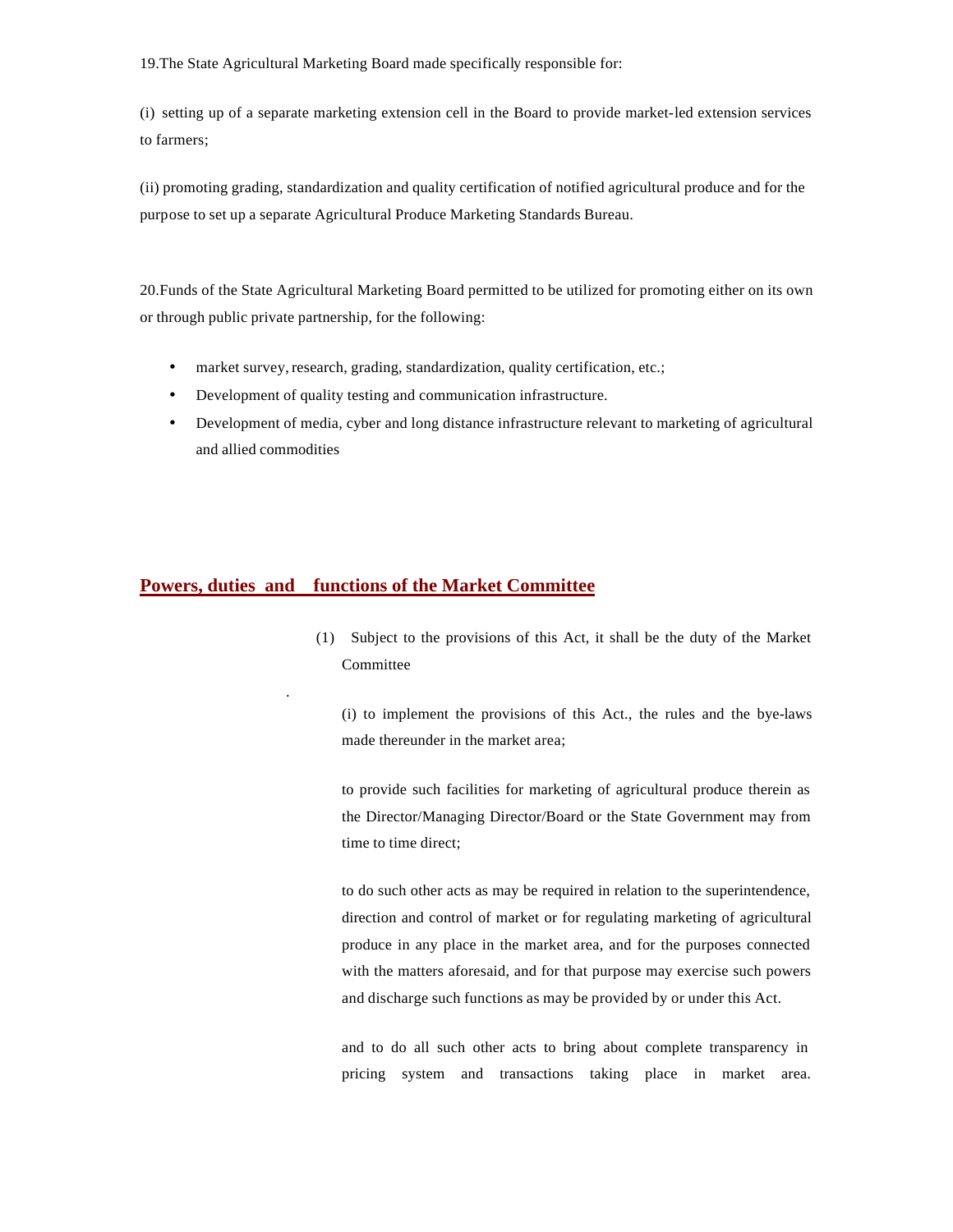(2) Without prejudice to the generality of the forgoing provisions :-

(a) Market Committee may

(i) maintain and manage the market yards and sub-market yards within the market area;

(ii) provide the necessary facilities for the marketing of agricultural produce within the market yards and outside the market yards and within the sub-market yards and outside the sub-market yards in the market area;

(iii) register or refuse registration to market functionaries and renew, suspend or cancel such registration, supervise the conduct of the market functionaries and enforce conditions of Registration;

(iv) regulate or supervise the auction of notified agricultural produce in accordance with the provision and procedure laid down under the rules made under this Act or bye-laws of the Market Committee ;

(v) conduct or supervise the auction of notified agricultural produce in accordance with the procedure 1aid down under the rules made under this Act or bye-laws of the Market Committee ;

(vi) regulate the making, carrying out and enforcement or cancellation of agreements of sales, Weighment, delivery, payment and all other matters relating to the market of notified agricultural produce in the manner prescribed;

(vii) provide for the settlement of all disputes between the seller and the buyer arising out on any kind of transaction connected with the marketing of notified agricultural produce and all matters ancillary thereto;

(viii) take all possible steps to prevent adulteration of notified agricultural produce;

- make arrangements for employing by rotation, Weighmen and hammals for weighing and transporting of goods in respect of transactions held in the market yard/ sub yards.
- Set up and promote public private partnership in management of the Agricultural Markets.
- To promote public private partnership for carrying out extension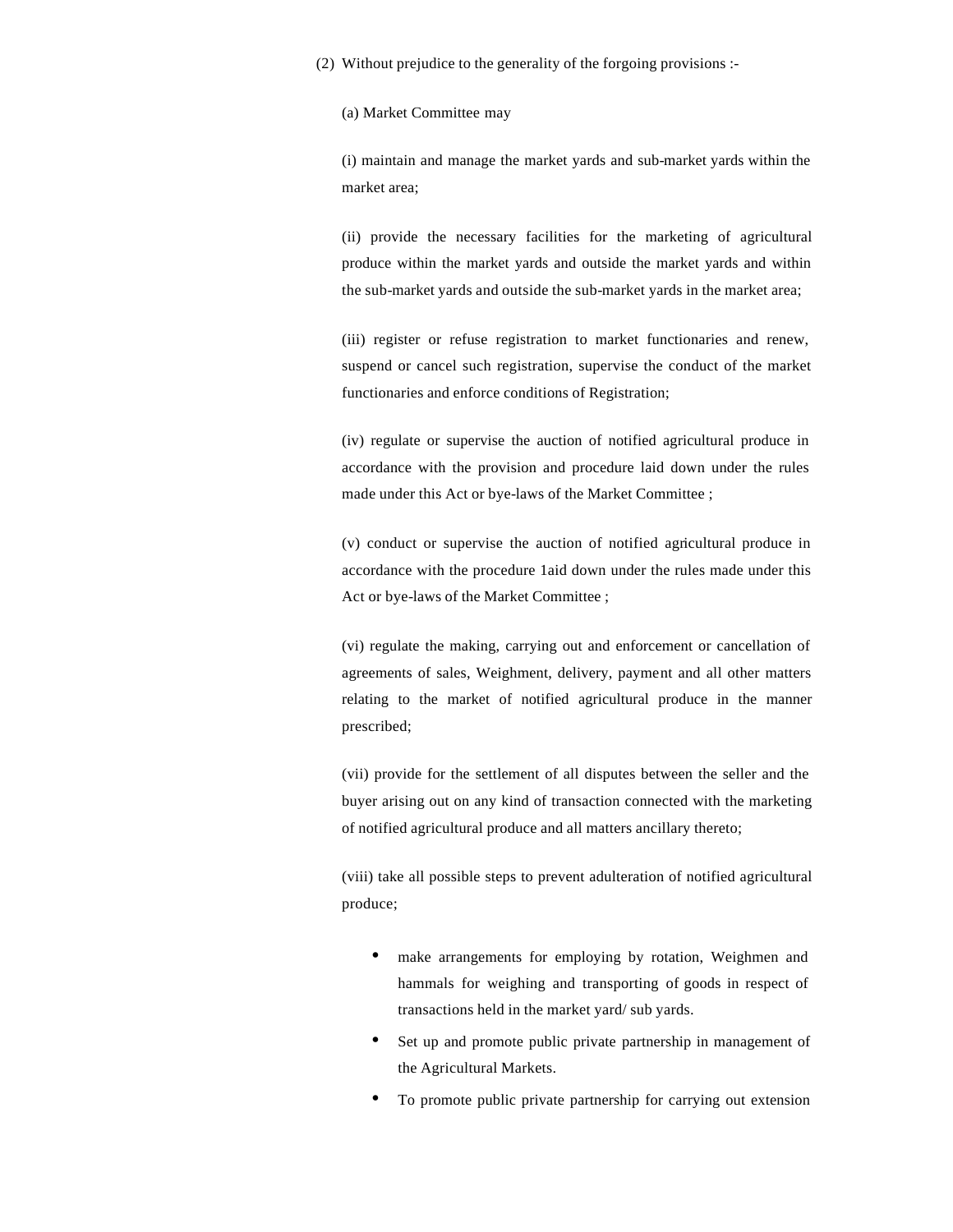activities in its area viz., collection, maintenance and dissemination of information in respect of production, sale storage, processing, prices and movement of notified agricultural produce;

- take measures for the prevention of purchases and sales below the minimum support prices as fixe d by the Government from time to time;
- levy, take, recover and receive rates, charges, fees and other sums of money to which the Market Committee is entitled;
- employ the necessary number of officers and servants for the efficient implementation of the provisions of this Act, the rules and the bye-laws as prescribed;
- regulate the entry of persons and vehicles, traffic into the market yard and sub-market yard vesting in the Market Committee;
- prosecute persons for violating the provisions of this Act, the rules and the bye-laws and compound such offences;
- acquire land and dispose of any movable or immovable property for the purpose of efficiently carrying out its duties;
- impose penalties on persons who contravenes the provisions of this Act, the rules or the bye-laws or the orders or directions issued under this Act, the rules or the bye-laws by the Market Committee , its Chairman or by any officer duly authorised in this behalf;
- institute or defend any suit, prosecution, action, proceeding, application or arbitration and compromise such suit, action proceeding, application or arbitration;
- Pay, pension, allowances, gratuities, contribution towards leave allowance, pensions or provident fund of the officers and servants employed by the Market Committee in the manner prescribed;
- administer Market Committee fund referred to in section-58 and maintain the account thereof in the prescribed manner;
- keep a set of standard weights and measure in each principal market yard and sub-market yard against which Weighment and measurement may be checked;
- inspect and verify scales, weights and measures in use in a market area and also the books of accounts and other documents maintained by the market functionaries in such manner as may be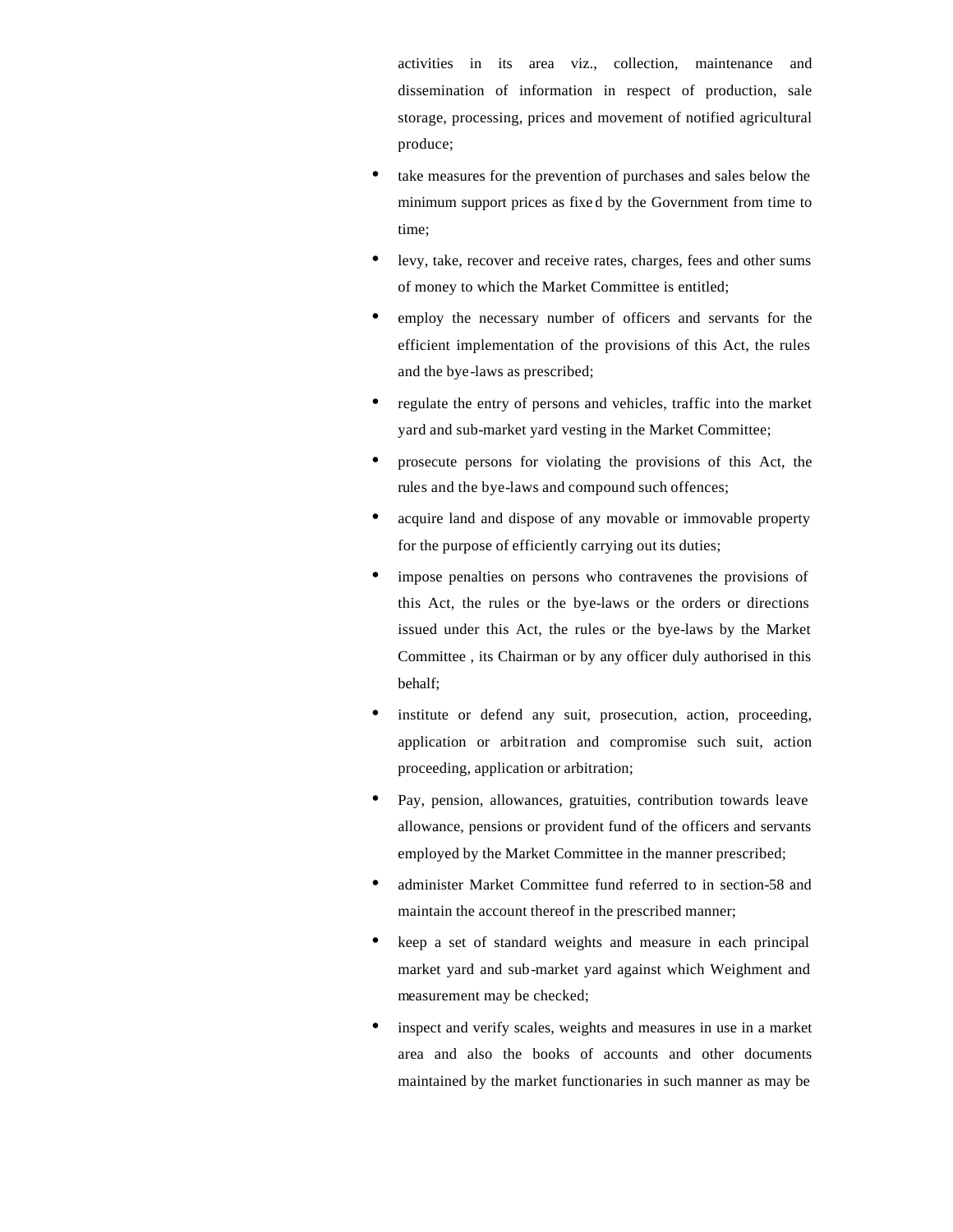prescribed;

- arrange to obtain fitness (health) certificate from veterinary doctor in respect of animals, cattle birds etc., which are bought or sold in the market yards/market area;.
- carry out publicity about the benefits of regulation, the system of transaction, facilities provided in the market yard etc. through such means as poster, pamphlets, hoardings, cinema slides, film shows, group meetings, electronic media etc., or through any other means considered more effective or necessary;
- ensure payment in respect of transactions which take place in the market yard to be made on the same day to the seller, and in default to seize the agricultural produce in question along with other property of the person concerned and to arrange for re-sale thereof and in the event of loss, to recover the same from the original buyer together with charges for recovery of the losses, if any, from the original buyer and effect payment of the price of the agricultural produce to the seller;
- recover the charges in respect of Weighmen and hammals and distribute the same to Weighmen and hammals if not paid by the purchaser/seller as the ease may be;
- with the prior sanction of the State Government/ Director/Managing Director undertake the constructions of godowns, roads and such other infrastructure in the market yard/sub yard and market area as may be required to facilitate movement of agricultural produce to the market for benefit of producer sellers and traders operating in the market area.
- collect and maintain information in respect of production, sale, storage, processing, prices and movement of notified agricultural produce and disseminate such information as directed by the Director;
- with a view to maintain stability in the market (a) take suitable measures to ensure that traders do not buy agricultural produce beyond their capacity and avoid risk to the sellers in disposing of the produce; and (b) grant licences only after obtaining necessary security in cash as bank guarantee according to the capacity of the buyers;
- to promote and undertake agricultural processing including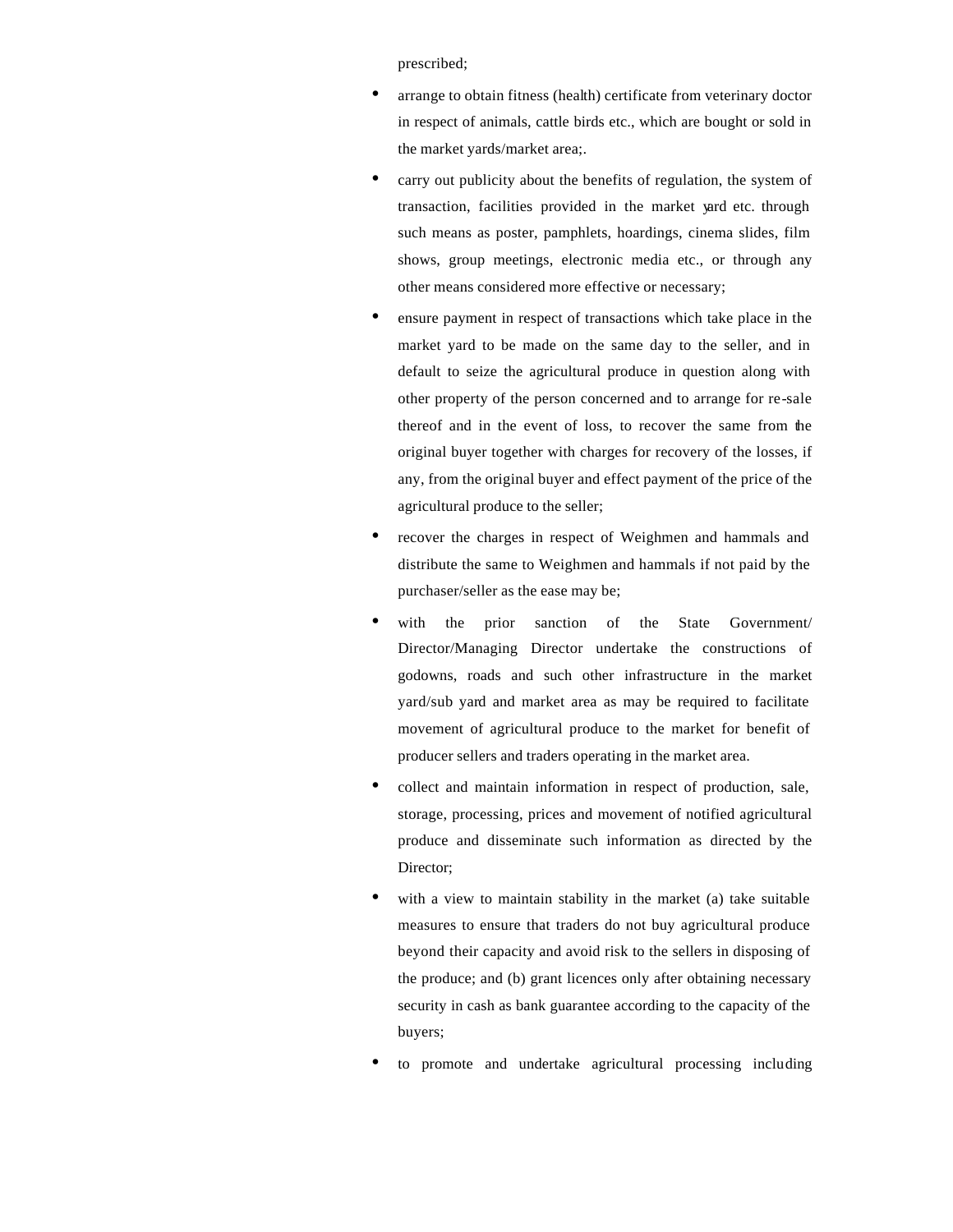activity for value addition in agriculture produce.

(3) With the prior sanction of the Director/Managing Director, the Market Committee may undertake the following:

(i) construction of roads, godowns and other infrastructure in the market area to facilitate marketing of agricultural produce and for the purpose give grant or advance funds to the Board, the Public Works Department or any other Department or undertaking of the State Government or any other agency authorized by the Director/ Managing Director.

(ii) maintain stocks of fertilizer, pesticides, improved seeds, agricultural equipments, inputs for sale.

(iii) to provide on rent storage facilities for stocking of agricultural produce to agriculturists.

(iv) to give grant for maintenance of the "Goshalas" recognized by the State Govt.

(4) In addition to above the Market Committee shall also be responsible for

(i) the maintenance of proper checks on all receipts and payment by its officers;

(ii) the proper execution of all works chargeable to the Market Committee fund

(iii) keeping a copy of this Act and of the rules and notifications issued thereunder and of its bye-laws, open to inspection free of charge at its office; and

(iv) arranging for preventive measures against spread of contagious cattle disease.

(5) To promote and encourage e-trading, market committee may establish regulatory system, create infrastructure and undertake other activities and steps needed thereto.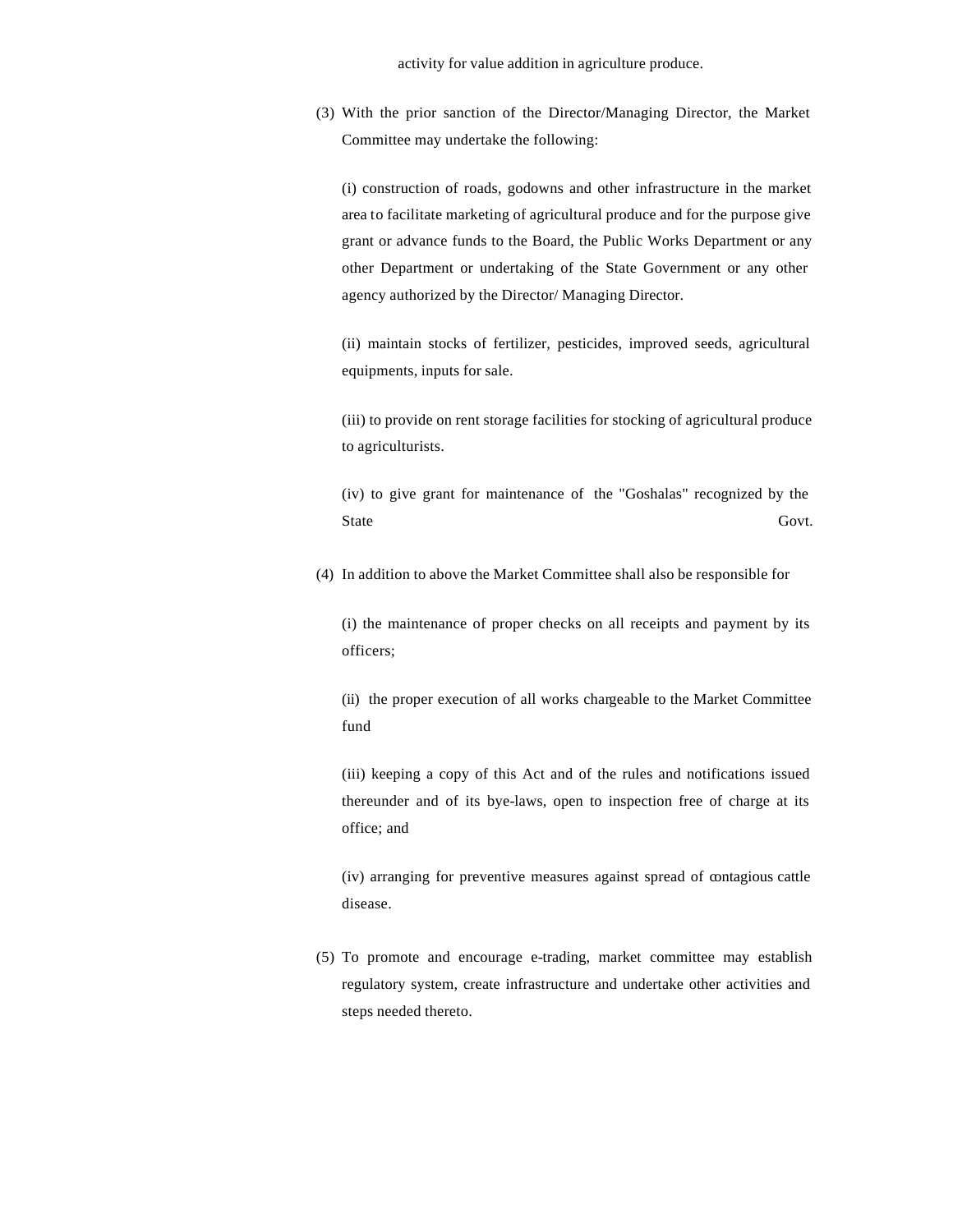Lecture no:7: Cooperative marketing- meaning-structure- Functions of **cooperative marketing societies-National Agricultural Cooperative Marketing Federation (NAFED) and State Agricultural Cooperative Marketing Federations(MARKFED)- State Trading-objectives-Types of state trading.**

**------------------------------------------------------------------------------------------------------------**

**---------**

## **Cooperative Marketing-meaning:**

Co operative marketing organizations are association of producers for the collective marketing of their produce and for securing for the members the advantages that result from large-scale business which an individual cultivator cannot secure because if his small marketable surplus.

In a co operative marketing society, the control of the organization is in the hands of the farmers, and each member has one vote irrespective of the number of shares purchased by him. The profit earned by the society is distributed among the members on the basis of the quantity of the produce marketed by him. In other words, co operative marketing societies are established for the purpose collectively marketing the products of the member farmers. It emphasizes the concept of commercialization. Its economic motives and character distinguish it from other associations. These societies resemble private business organization in the method of their operations: but they differ from the capitalistic system chiefly in their motives and organizations

## **Functions:**

The main functions of co operative marketing societies are:

- i) To market the produce of the members of the society at fair prices;
- ii) To safeguard the members for excessive marketing costs and malpractices;
- iii) To make credit facilities available to the members against the security of the produce brought for sale;
- iv) To make arrangements for the scientific storage of the members' produce;
- v) To provide facilities of the grading and market information which may help them to get a good price for their produce
- vi) To introduce the system of pooling so as to acquire a better bargaining power than the individual members having a small quantity of produce for marketing purposes;
- vii) To act as an agent of the government for the procurement of food grains and for the implementation of the price support policy
- viii) To arrange for the export of the produce of the members so that they may get better returns;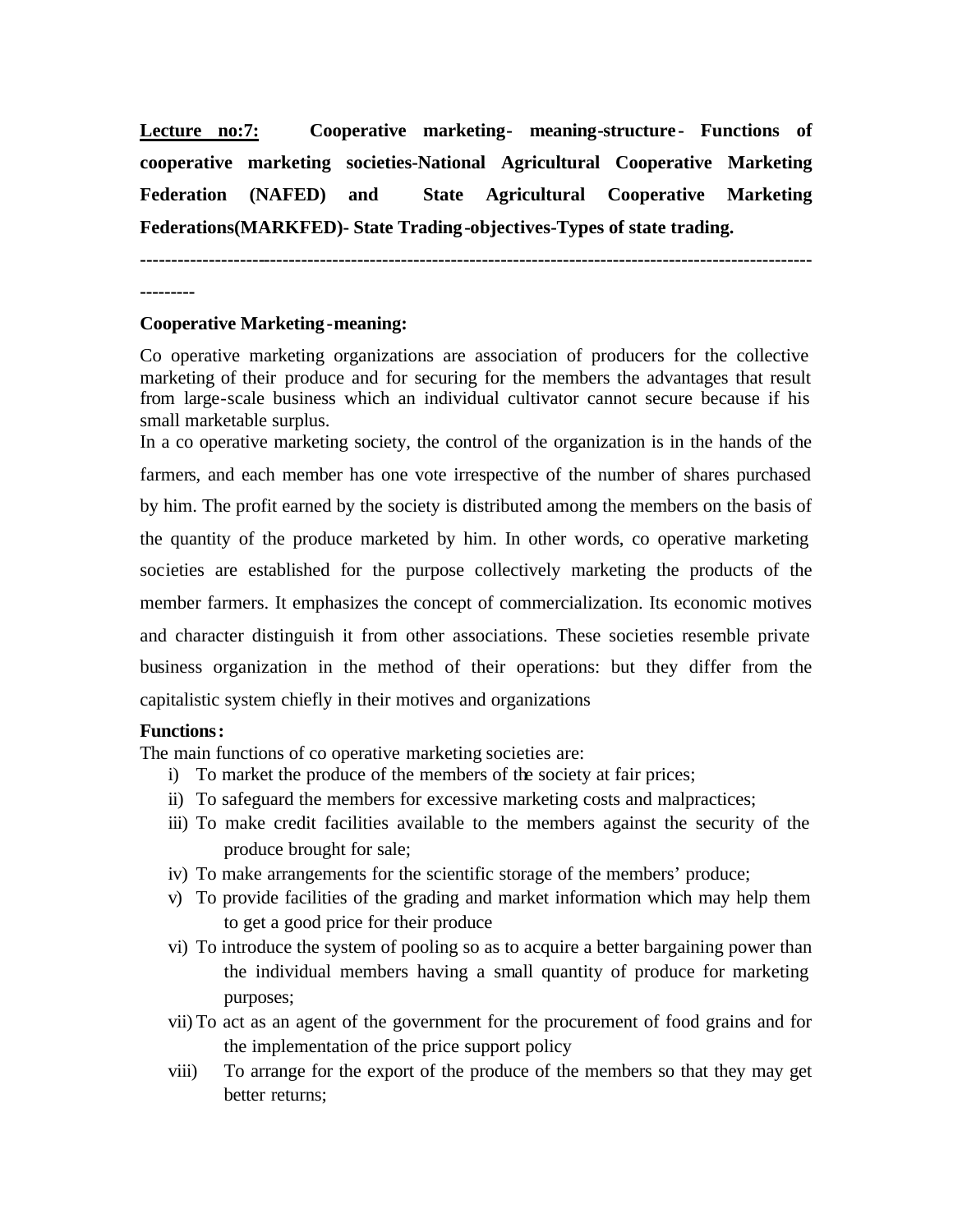- ix) To make arrangements for the transport of the produce of the members from the villages to the market on collective basis and bring about a reduction in the transportation; and
- x) To arrange for the supply of the inputs required by the farmers, such as improved seeds, fertilizers, insecticides and pesticides.

The **advantages that co-operative marketing** can confer on the farmer are multifarious, some of which are listed below.

# 1. *Increases bargaining strength of the farmers*

Many of the defects of the present agricultural marketing system arise because often one ignorant and illiterate farmer (as an individual) has to face well-organised mass of clever intermediaries. If the farmers join hands and for a co-operative, naturally they will be less prone to exploitation and malpractices. Instead of marketing their produce separately, they will market it together through one agency.

# 2. *Direct dealing with final buyers*

The co-operatives can altogether skip the intermediaries and enter into direct relations with the final buyers. This practice will eliminate exploiters and ensure fair prices to both the producers and the consumers.

# 3. *Provision of credit*

The marketing co-operative societies provide credit to the farmers to save them from the necessity of selling their produce immediately after harvesting. This ensures better returns to the farmers.

# 4. *Easier and cheaper transport*

Bulk transport of agricultural produce by the societies is often easier and cheaper. Sometimes the societies have their own means of transport.

# 5**.** *Storage facilities*

The co-operative marketing societies generally have storage facilities. Thus the farmers can wait for better prices.

# 6. *Grading and standardization*

This task can be done more easily for a co-operative agency than for an individual farmer. For this purpose, they can seek assistance from the government or can even evolve their own grading arrangements.

# **7.** *Market intelligence*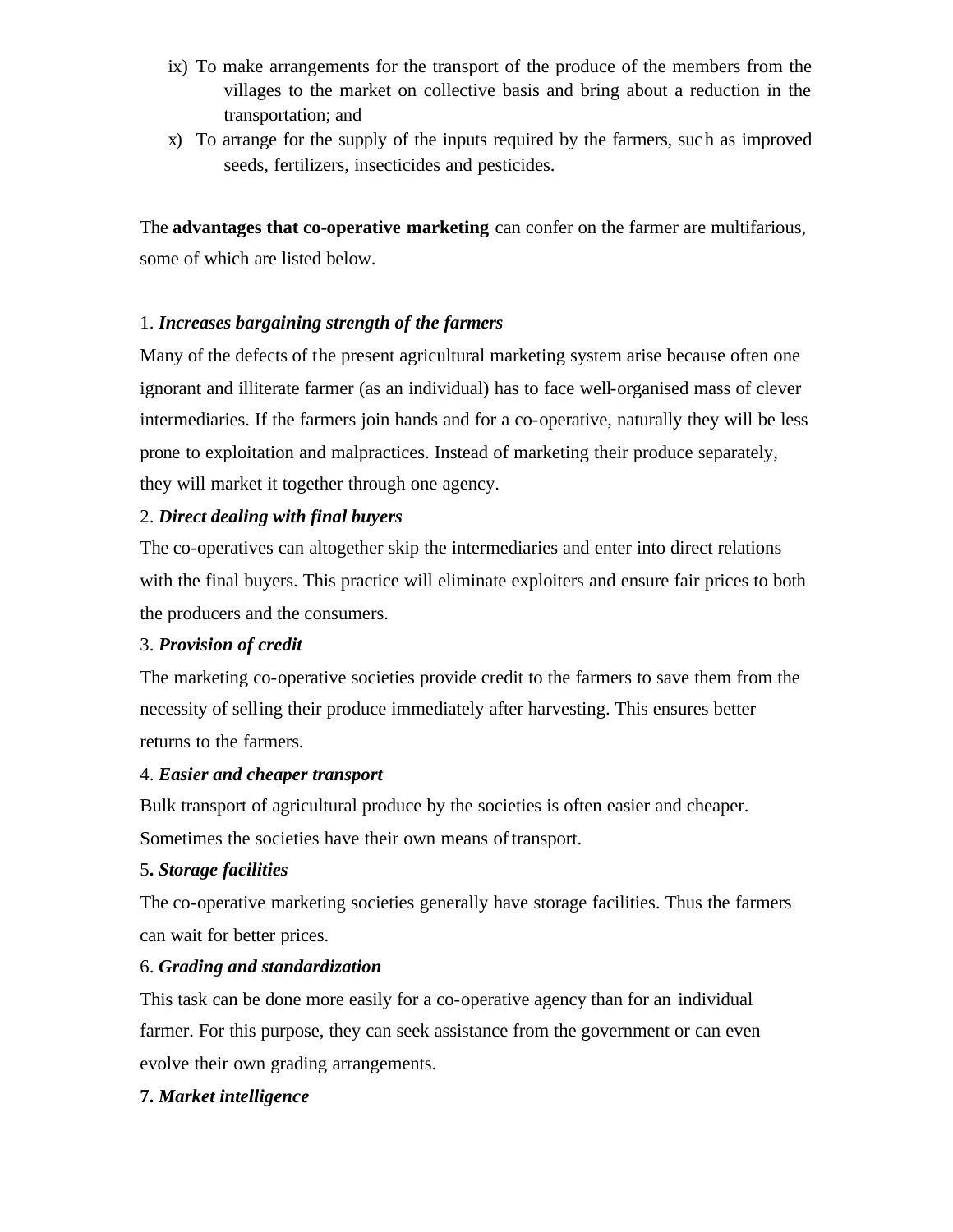The co-operatives can arrange to obtain data on market prices, demand and supply and other related information from the markets on a regular basis and can plan their activities accordingly.

# 8**.** *Influencing marketing prices*

 Wherever strong marketing co-operative are operative, they have bargained for and have achieved, better prices for their agricultural produce.

# 9. *Provision of inputs and consumer goods*

The co-operative marketing societies can easily arrange for bulk purchase of agricultural inputs, like seeds, manures fertilizers etc. and consumer goods at relatively lower price and can then distribute them to the members.

# 10. *Processing of agricultural produce*

The co-operative societies can undertake processing activities like crushing seeds, ginning 'and pressing of cotton, etc. In addition to all these advantages, the co-operative **marketing system** can arouse the spirit of self-confidence and collective action in the farmers without which the programme of agricultural development, howsoever well conceived and implemented, holds no promise to success.

# **Cooperative Marketing System in India**

Though the above measures have improved the system of agricultural marketing to some extent, a major part of the benefits has been derived by large farmers, who have adequate marketable surplus. However, the small and marginal farmers continue to sell a major part of their produce to moneylenders to meet their credit needs and these moneylenders offer them very low prices. Therefore it is essential to form cooperatives of the small and marginal farmers to enable them to obtain fair prices for their produce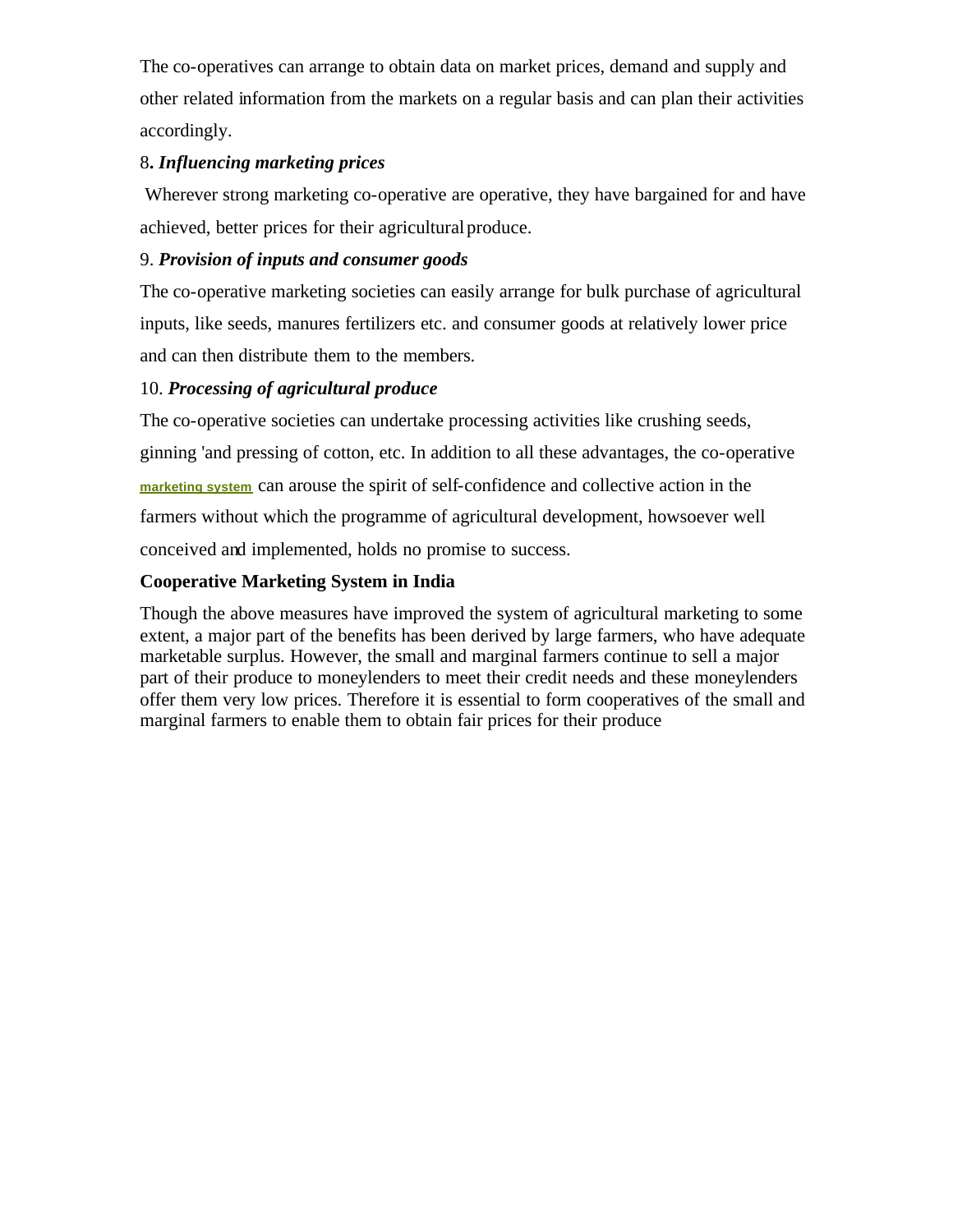$FIGURE N<sup>2</sup>$  2

#### DIFFERENT MODELS OF MARKETING COOPERATIVE

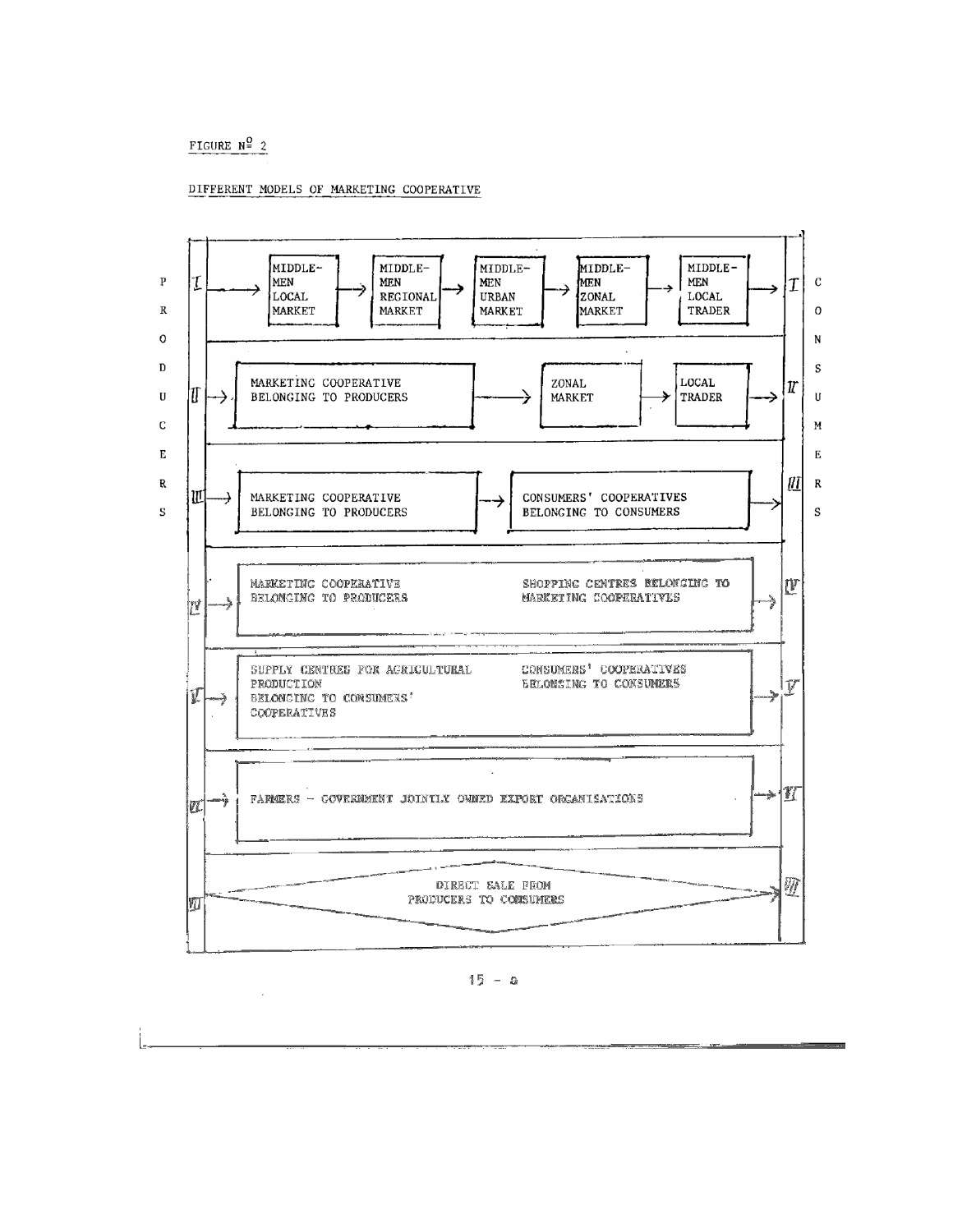## **National Agricultural Cooperative Marketing Federation (NAFED)**

## *Objectives of Nafed:*

The objectives of the NAFED shall be

- 1) to organise, promote and develop marketing, processing and storage of agricultural, horticultural and forest produce,
- 2) to distribute agricultural machinery, implements and other inputs,
- 3) undertake inter-State, import and export trade, wholesale or retail as the case may be and
- 4) to act and assist for technical advice in agricultural production for the promotion and the working of its members and cooperative marketing, processing and supply societies in India.

In furtherance of these objectives, the NAFED may undertake one or more of the following **functions/activities** :

- 1. to facilitate, coordinate and promote the marketing and trading activities of the cooperative institutions in agricultural and other commodities, articles and goods;
- 2. to undertake or promote on its own or on behalf of its member Institutions or the Government or Government Organisations, Inter-State and international trade and commerce and undertake, wherever necessary, sale, purchase, import, export and distribution of agricultural commodities, horticultural and forest produce.
- 3. to undertake purchase, sale and supply of agricultural products, marketing and processing requisites, such as manure, seeds, fertiliser, agricultural implements and machinery, packing machinery, construction requisites, processing machinery for agricultural commodities, forest produce, dairy, wool and other animal products;
- 4. to act as warehouseman under the Warehousing Act and own and construct its own godowns and cold storages;
- 5. to act as agent of any Government agency or cooperative institution, for the purchase, sale, storage and distribution of agricultural, horticultural, forest and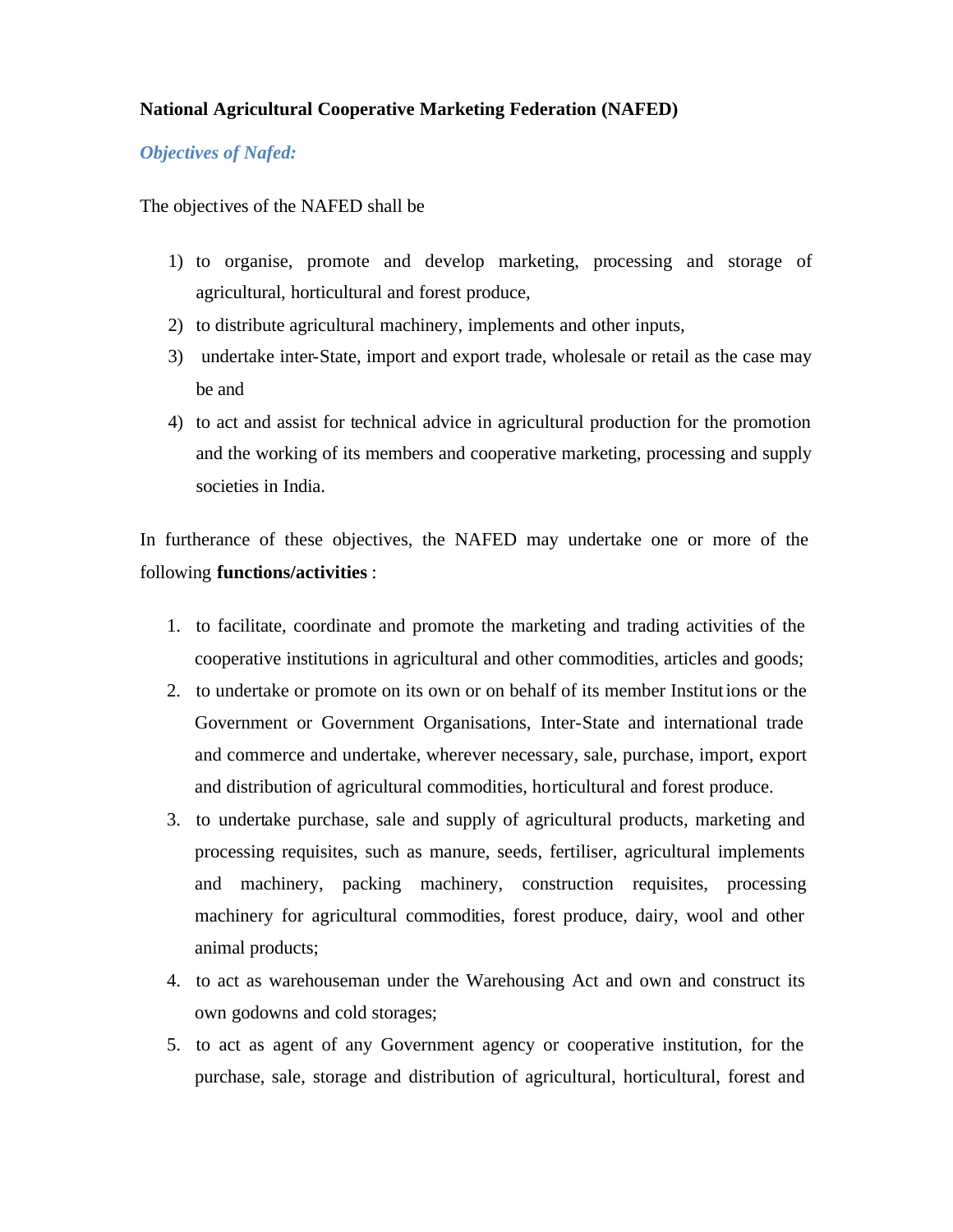animal husbandry produce, wool, agricultural requisites and other consumer goods;

- 6. to act as insurance agent and to undertake all such work which is incidental to the same;
- 7. to organise consultancy work in various fields for the benefit of the cooperative institutions in general and for its members in particular;
- 8. to undertake manufacture of agricultural machinery and implements, processing, packing, etc. and other production requisites and consumer articles.
- 9. to set up storage units for storing various commodities and goods, by itself or in collaboration with any other agency in India or abroad;
- 10. to maintain transport units of its own or in collaboration with any other organisation in India or abroad for movement of goods on land, sea, air etc.;
- 11. to collaborate with any international agency or a foreign body for development of cooperative marketing, processing and other activities for mutual advantage in India or abroad;
- 12. to undertake marketing research and dissemination of market intelligence;
- 13. to subscribe to the share capital of other cooperative institutions as well as other public, joint and private sector enterprises if and when considered necessary for fulfilling the objectives of NAFED.
- 14. to arrange for the training of employees of marketing/processing/supply cooperative societies;
- 15. to maintain common cadres/pools of managerial/technical personnel required by the marketing/processing/supply cooperative societies;
- 16. to establish processing units for processing of agricultural, horticultural and forest produce and wool;
- 17. to undertake grading, packing and standardisation of agricultural produce and other articles;
- 18. to acquire, take on lease or hire, lands, buildings, fixtures and vehic les and to sell, give on lease or hire them for the business of NAFED.
- 19. to advance loans to its members and other cooperative institutions on the security of goods or otherwise;
- 20. to guarantee loans or advances or give undertakings to any Society or Company in which the Federation has a shareholding or financial involvement as a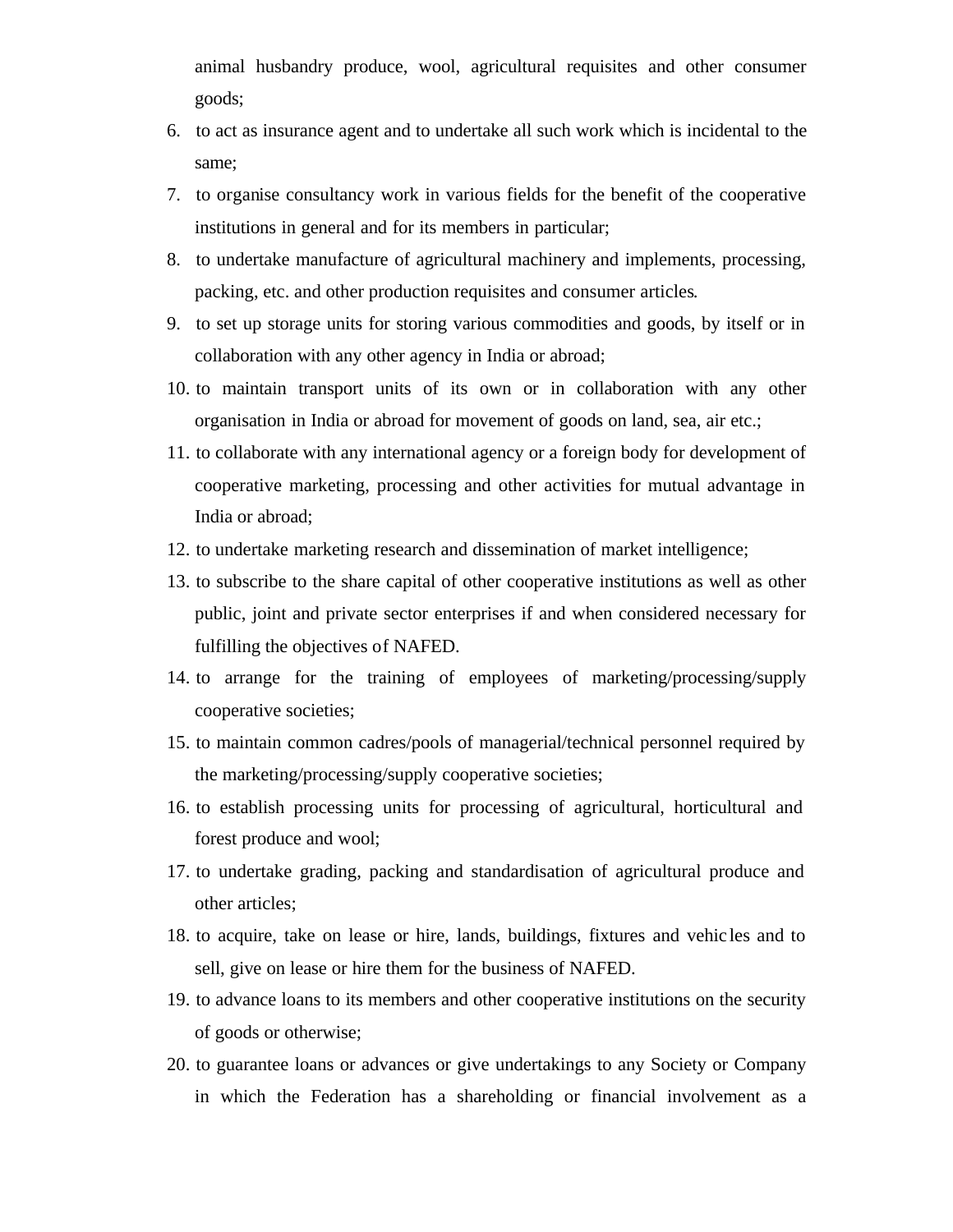promoter to be able to assist its development or expansion or for starting any industrial undertaking by such societies/companies;

- 21. to guarantee loans or advances or give undertakings on behalf of any such society or company as mentioned above to any financing institutions:
- 22. to do all such things or undertake such other business or activities as may be incidental or conducive to the attainment of any or all of the above objects.

# **Andhra Pradesh State Agricultural Cooperative Marketing Federation(APMARKFED )**

## **ORGANISATION:**

A.P. Markfed (Andhra Pradesh State Co-operative Marketing Federation Ltd ) was established in the year 1957 with head-quarters at Hyderabad. It is a federation of Marketing Co-operative Societies in A.P.

## **Main Objective :**

The main objective is of helping the farmers to secure better price for their produce by taking care of their market needs and providing agricultural inputs. Against this objective the Markfed's present activity consists of sale of farm inputs like chemical fertilizers, pesticides & seeds, maintenance of godowns & procurement of Agricultural commodities through its member societies.

### **MEMBER ORGANISATIONS**:

The total membership of the organisation at present is 1475. The break up of the

### membership is as follows:

| <b>Member Organisations</b>                      | No's |
|--------------------------------------------------|------|
| <b>District Co-operative Marketing Societies</b> | 22   |
| Primary Agricultural Co-operative Societies      | 1451 |
| Andhra Pradesh Co-operative bank                 |      |
| Government of Andhra Pradesh                     |      |
| Total                                            | 1475 |

District Co-operative Marketing Societies and Primary Agricultural Co-operative Societies help in the supply of inputs to the farmers and marketing the commodities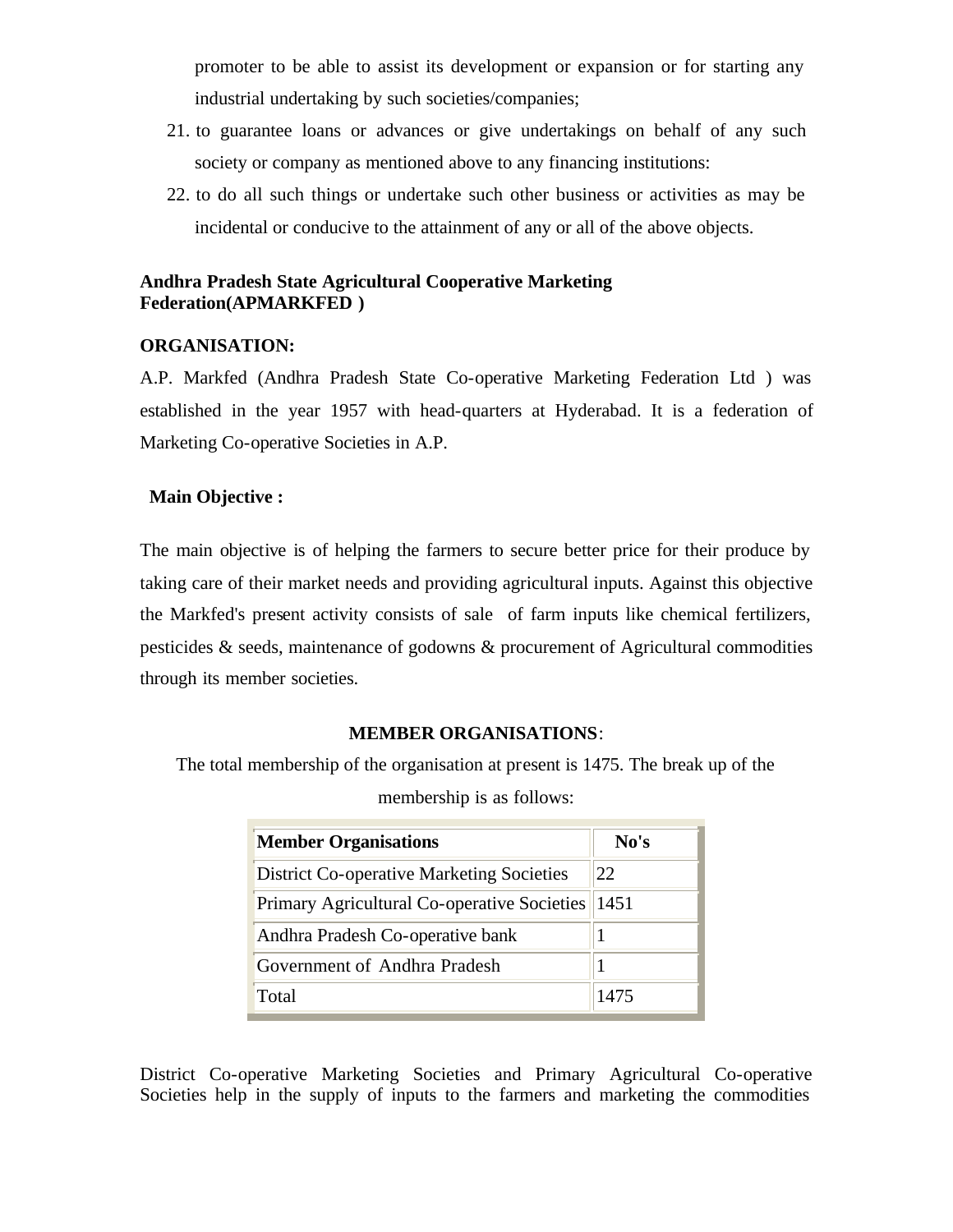produced by the farmers.

The Andhra Pradesh Co-operative bank help in financ ing the activities of the District Cooperative Marketing Societies and Primary Agricultural Co-operative Societies.

## **What is a State trading enterprise?**

State trading is a common feature of many economies where agriculture is an important sector of trade. Thus, State trading enterprises are found in developed countries with significant agricultural trading interests, as well as in agriculturally-based developing countries. The heavy emphasis on agriculture in State trading activities would seem to indicate governments' belief that State trading is an appropriate means of implementing agriculture-related policy objectives, such as providing price support for important agricultural products or ensuring food security. In the area of industrial goods, State trading may arise as a by-product of the nationalization of an ailing industry or as a means of pursuing government policies on products or industries considered to have strategic importance.

## **Objectives:**

The objectives of state trading are:

- i) To make available supplies of essential commodities to consumers at reasonable prices on a regular basis;
- ii) To ensure a fair price of the produce to the farmers so that there may be an adequate incentive to increase production;
- iii) To minimize violent price fluctuations occurring as a result of seasonal variations in supply and demand;
- iv) To arrange for the supply of such inputs as fertilizers and insecticides so that the tempo of increased production is maintained;
- v) To undertake the procurement and maintenance of buffer stock, and their distribution, whenever and wherever necessary;
- vi) To arrange for storage, transportation, packing and processing;
- vii) To conduct surveys and provide the required statistics to the government so that it may improve the conditions of the farmers; and
- viii) To check hoarding, black marketing and profiteering.

# **Types of state trading:**

State trading may be partial or complete, depending upon the extent of intervention desired by the government.

**i) Partial state trading**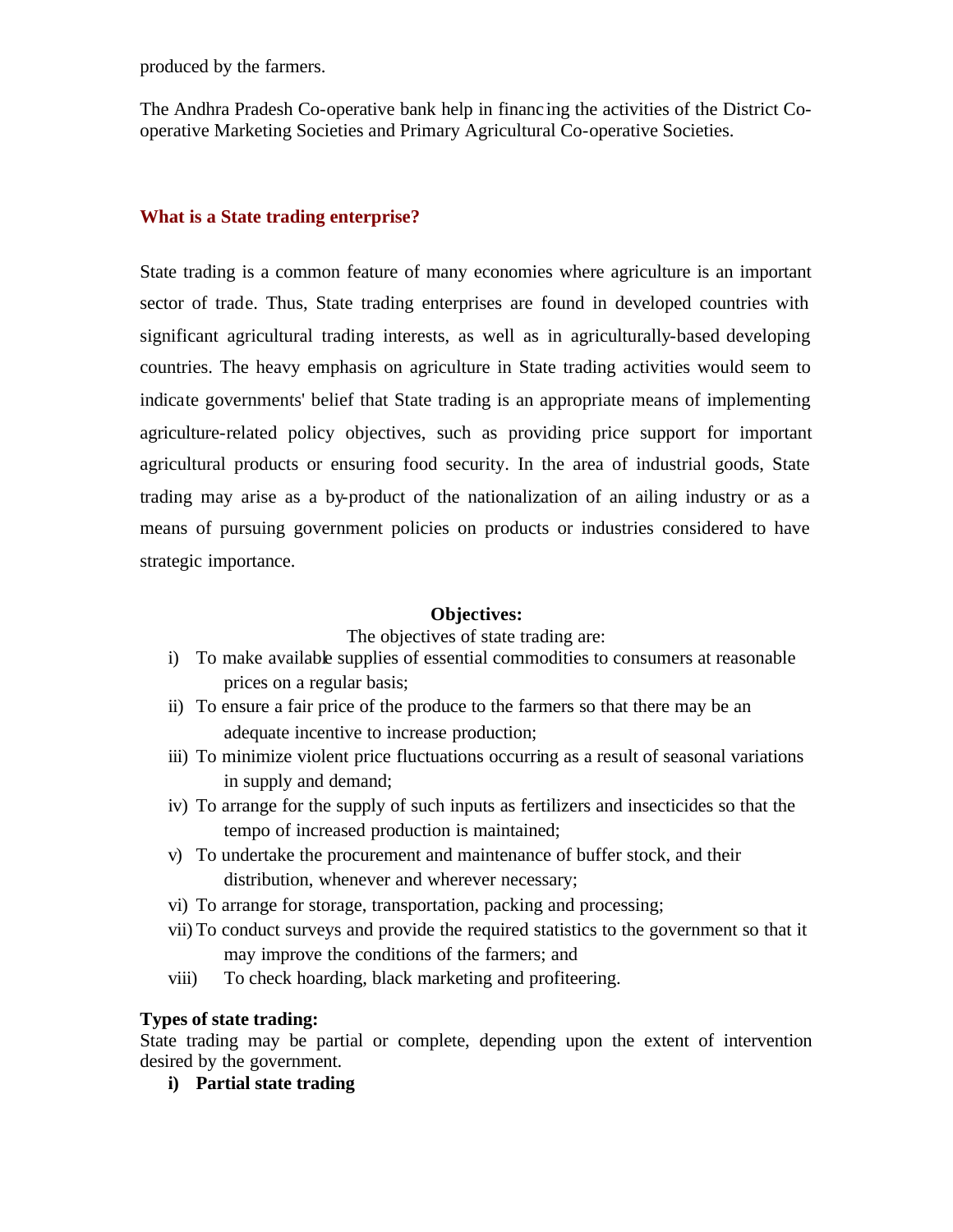In partial state trading, private traders and government coexist. Traders are free to buy and sell in the market. The government may place some restrictions on them, such as declaration of stocks, limits on the stock which can be held at a point of time and submission of regular accounts. The government enters the market for the purchase of commodity directly from producers at notified procurement price. It undertakes the distribution of commodities to consumer through a net work of fair price shops. In this way, it safeguards the interest of producers and consumers alike, and keeps a check on the undesirable activities of traders.

### **ii) Complete state trading**

This is extreme form of trading adopted by the government when partial state trading fails to ensure fair prices to producers and make goods available to consumers at responsible prices. The purchase and sale of commodities is undertaken entirely by the government or its agencies. Private traders are not allowed to enter the market for purchase or sale. The government remains the sole purchaser and distributor of the commodity.

Complete state trading necessitates the outlay of huge finance, and the provision of storage facilities at important production and consumption centers, and calls for appointment of efficient men so that the purchase and distribution functions of professional traders may be effectively taken over by a governmental agency. In India, complete whole sale trade in wheat was taken over by the government in 1973; but it had to be given up very soon.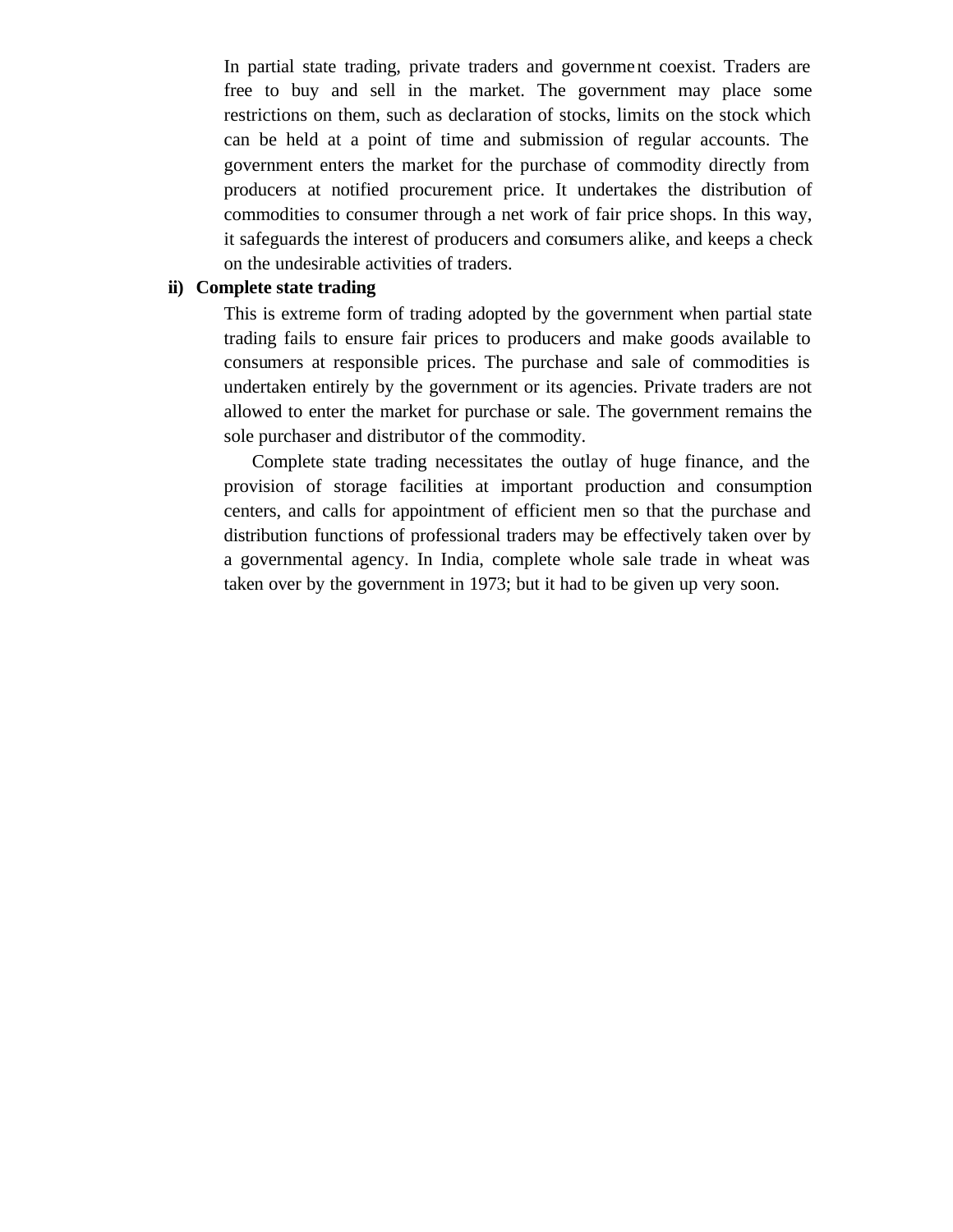### **Lecture No-8:**

**Warehousing-meaning- warehousing in india- Central Warehousing Corporation(CWC)- working of warehouses -advantages- State Warehousing Corporations (SWC)- Food Corporation of India(FCI)- objectives- functions**

### Meaning:

Warehousing: warehouses are scientific storage structures especially constructed for the protection of quantity and quality of stored products

 Warehousing may be defined as the assumption of responsibility for the storage of goods. It may be called the *protector of national health,* for the produce stored in warehouses is preserved and protected against rodents, insects and pests. and against the ill-effect of moisture and dampness.

The warehousing scheme in India is an integrated scheme of scientific storage, rural credit, price stabilization and market intelligence and is intended to supplement the efforts of co-operative institutions.

### **The important functions of warehouses are** :

**1.Scientific storage:** Here, a large bulk of agricultural commodities may be stored. The product is protected against quantitative and qualitative losses by the use of such methods of preservation as are necessary.

**2.Financing:** Nationalized banks advance credit on the security of Warehouse receipt issued for the stored products to the extent of 75 % of their value **3. Price stabilization:** Warehouses help in price stabilization of agricultural commodities by checking the tendency to making post-harvest sales among the farmers. Warehouse helps in staggering the supplies throughout the year. Thus helps in stabilization of agricultural prices.

**4. Market intelligence:** Warehouses also offer the facility of market information to persons who hold their produce in them. They inform them about the prices prevailing in the period, and advice them when to market their products.

This facility helps in preventing distress sales for immediate money needs or because of lack of proper storage facilities. It gives the producer holding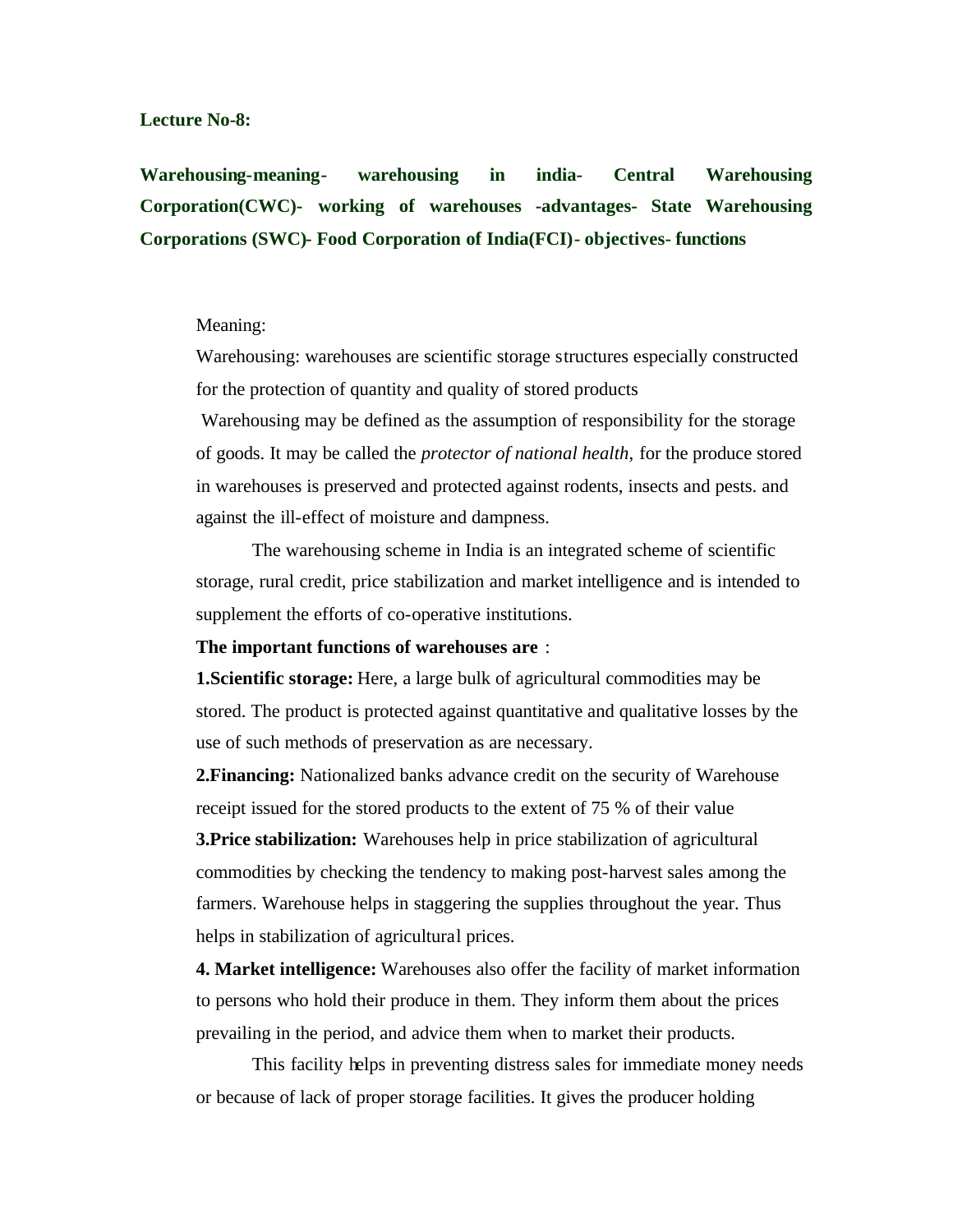power; he can wait for the emergence of favourable market conditions and get the best value for his product

### **Warehousing in India:**

In 1928, the Royal commission on agriculture underscored the need for a Warehousing system in India. The central banking enquiry committee, 1931, too, drew attention to this need. The Reserve bank of India emphasized the need for Warehouses as early as in 1944, and proposed that every state government enact legislation to regulate the functioning of warehouses. The All India Rural Credit Survey Committee of the Reserve Bank of India (set up in 1951 and submitted its report in 1954) also made comprehensive recommendations for the development of Warehousing as an integrated scheme of rural credit and marketing. As a result of the recommendations of the committee, the Government of India enacted the Agricultural produce (Development and Warehousing) corporation act, 1956. The act provided for:

- a) The establishment of a National Co-operative Development and Warehousing board ( which was set up on 1st September, 1956);
- b) The establishment of central Warehousing corporation (Which was established on 2 nd march, 1957); and
- c) The establishment of state Warehousing Corporation in all states in the country (which were established in various states between July 1957 and August 1958).

### **Central Warehousing Corporation:**

Central Warehousing Corporation(CWC) is a premier warehousing agency in India, established during 1957 providing logistics support to the agricultural sector, and one of the biggest public warehouse operators in the country offering logistics services to a diverse group of clients. CWC is operating 475 Warehouses across the country with a storage capacity of 10.3 million tonnes providing warehousing services for a wide range of products ranging from agricultural produce to sophisticated industrial products.

## **Warehousing activities of CWC include**

 $\triangleright$  foodgrain warehouses,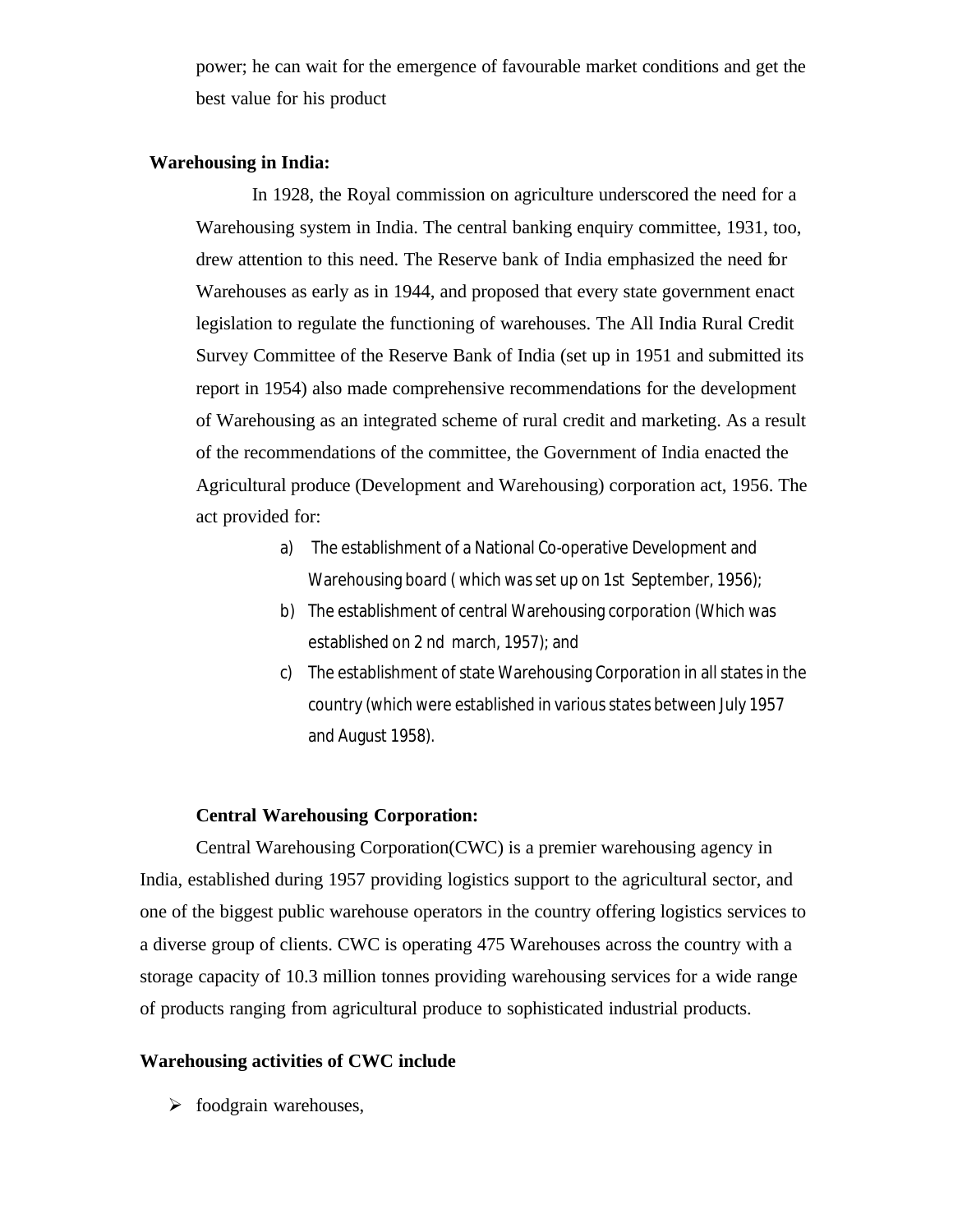- $\triangleright$  industrial warehousing,
- $\triangleright$  custom bonded warehouses,
- $\triangleright$  container freight stations,
- $\triangleright$  inland clearance depots and aircargo complexes.
- $\triangleright$  Apart from storage and handling, CWC also offers services in the area of clearing & forwarding, handling & transporation, procurement & distribution, disinfestation services, fumigation services and other ancillary activities.
- $\triangleright$  CWC also offers consultancy services/ training for the construction of warehousing infrastructure to different agencies.

## **Functions:**

 $\checkmark$  To acquire and build godowns and Warehouses at suitable places in India.

 To run Warehouses for storage of agricultural produce, seeds, fertilizers and notified commodities for individuals, co-operatives and other institutions.

- $\checkmark$  To act as an agent of the govt. for purchase, sale, storage and distribution of the above commodities.
- $\checkmark$  To arrange facilities for the transport of above commodities.
- $\checkmark$  To subscribe to the share capital of SWC.

**State Warehousing Corporation:** SWCs were operating1440 Warehouses with total capacity of over 131.38 lakh tones.The total share capital of the SWC is contributed equally by the concerned state govt. and CWC.The area of operation of the SWC are centres of district importance

 A.P**. State Warehousing Corporation**: The A.P.State Warehouse Corporation was established in August, 1958 under Sub-Section 1, Section 18 of the Warehousing Corporation Act, 1958 (Central Amended Act of 1962) enacted by the Parliament. APSWC is a Corporation having 50% Share Capital by Central Warehousing Corporation and 50% share capital by the Govt. of A.P. It has its Corporate Office at Hyderabad with 8 Regional Offices and 135 Warehouses scattered all over the state.

 $\triangleright$  The Warehousing Scheme envisages providing storage facilities for food grains and other agriculture commodities, seeds, manures and fertilizers to minimize losses and deterioration in storage.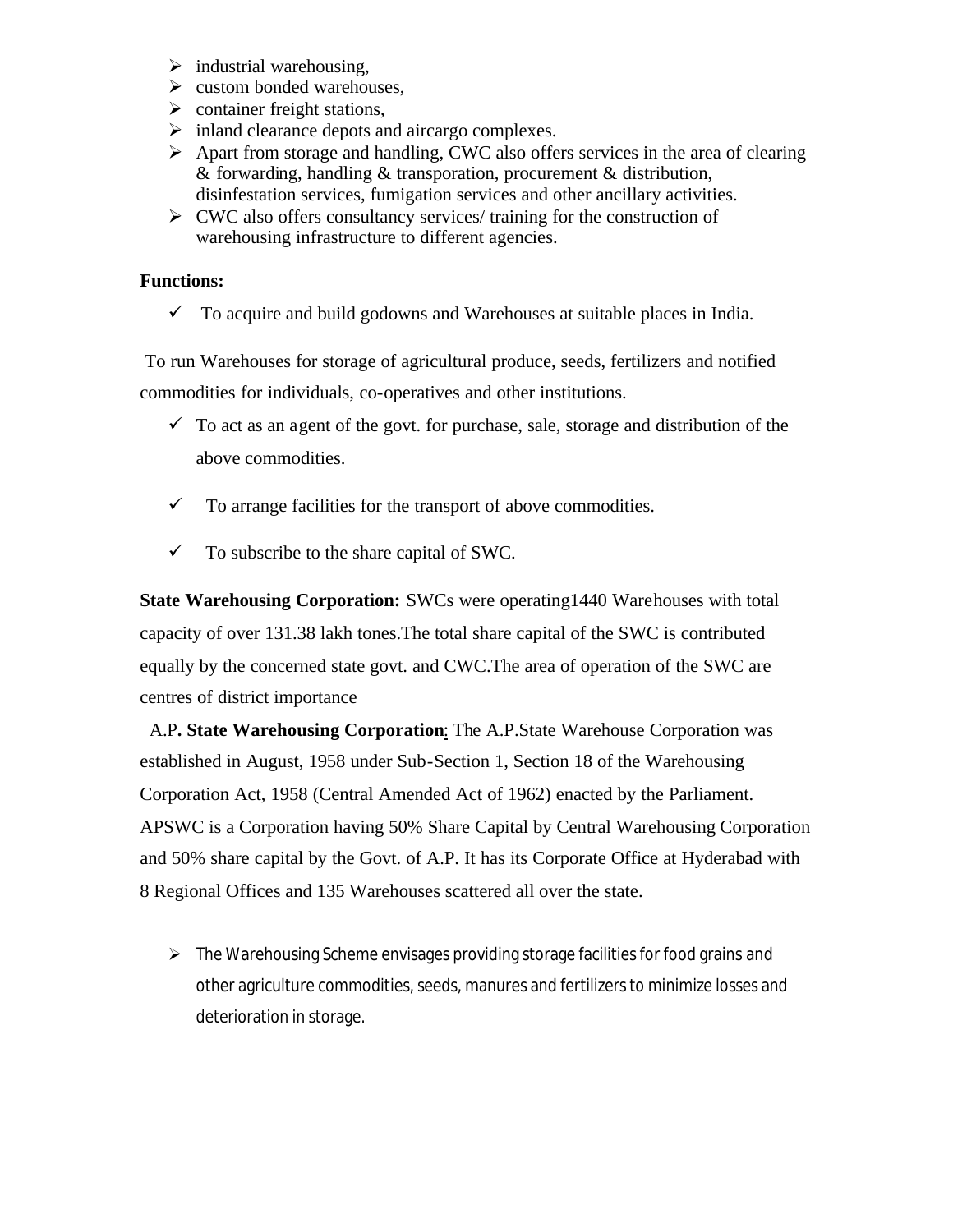- $\triangleright$  The scheme also aims to enable farmers to have easy and cheap credit facilities from Banks against pledge of the Warehouse Receipt to improve the holding capacity of the producer to avoid distress sales in harvesting seasons.
- $\triangleright$  To realize the above objectives, the Warehousing Corporation is empowered to a acquire and build Warehouses for storage of agricultural produce, seeds, fertilizers and other notified commodities .
- $\triangleright$  to act as an agent of the Central Warehousing Corporation or of the Government, for the purpose of purchases, sales storage, distribution etc., of agricultural commodities in time of need.

## ORGANIZATIONAL SET UP OF THE CORPORATION :

According to Section20(a) of the Warehousing Corporation Act 1962, the General Superintendence and Management of the affairs of the State Warehousing Corporation are vested in a Board consisting of 11 Directors of whom 5 are nominated by the Central Warehousing Corporation, The remaining 6 Directors are from the State. The Chairman of the Board is appointed by the State Government with the prior approval of the Central Warehousing Corporation.

## **FOOD CORPORATION OF INDIA**

An efficient management of the food economy with a view to ensuring an equitable distribution of grains of food grains at reasonable prices to the vulnerable sections of society is essential in the present socio-economic environment of the country. The government felt the necessity of an organization which can act as its main agency for handling food grains., acquire a commanding position in the food grain trade as a countervailing force to the speculative activities of private trades and, at the same time, work on commercial lines. Towards the end of 1964, Parliament decided to transfer the government's function of trading in food grains to the public sector. Legislation was enacted; and the food corporation India (FCI)WAS BORN ON January 1,1965.

Food Corporation of India was setup on 14th January 1965 under **Food Corporations Act 1964** to implement the following objectives of the National Food Policy :

i. Effective price support operations for safeguarding the interests of the farmers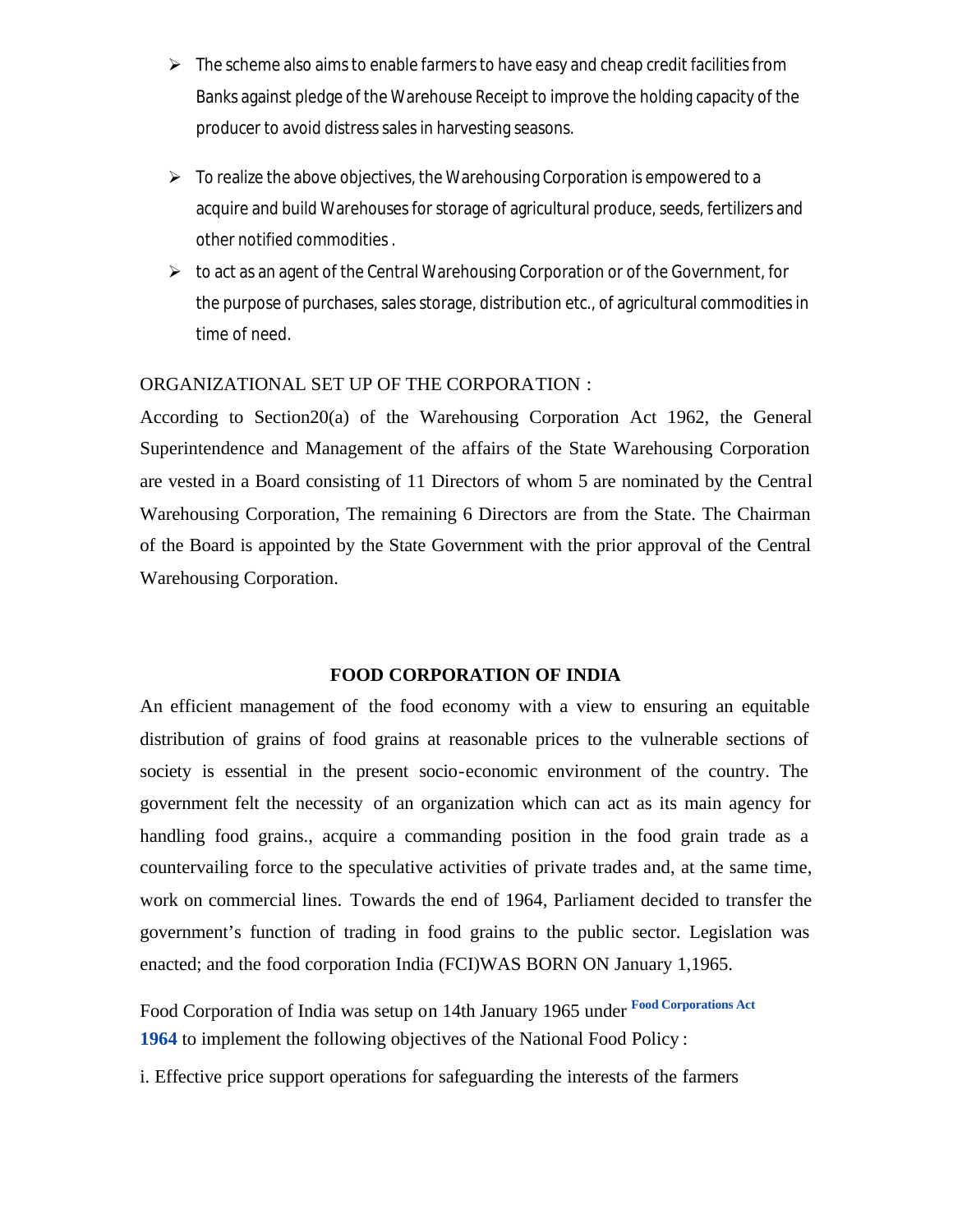ii. Distribution of foodgrains throughout the country for **Public Distribution System**

iii. Maintaining satisfactory level of operational and buffer stocks of foodgrains to ensure National Food Security

It is the largest Corporation in India and probably the largest supply chain management in Asia. It operates through 5 zonal offices and 24 regional offices. Each year, the Food Corporation of India purchases roughly 15-20 per cent of India's wheat output and 12-15 per cent of its rice output. The purchases are made from the farmers at the rates declared by the Govt. of India.

The Food Corporation of India initially operated in the southern part of the country. Later, it extended its services throughout the country. Today, the FCI is unrivalled food marketing agency, serving the interest of both the farmers and consumers. Its market operations prevent the speculative trader from acting against the interests of the farmers by assuring him a remunerative price for his produce, it ensures a prompt and uninterrupted supply of food grains to the vulnerable sections of the society all over the country. Operationally the FCI reaches the remotest corners of the country through its vast network of offices and storage centers. Financially, it is one of the largest public sector undertakings, with an annual turnover of over Rs.25400 crores.

## **FUCTIONS:**

## **The main functions of the Food Corporation of India are:**

- a) To produce a sizable portion of the marketable surplus of foodgrains and other agricultural commodities at incentive prices from the farmers on behalf the central and state governments
- b) To make timely releases of the stocks to public distribution system(Fair price shops and controlled item shops)so that consumer prices may not raise unduly and unnecessarily
- c) To minimise seasonal price fluctuations and inter regional price variation in agricultural commodities by establishing a purchasing and distribution network and
- d) To build up a sizable buffer stock of food grains to meet the situation that may arise as result of short falls in internal procurement and imports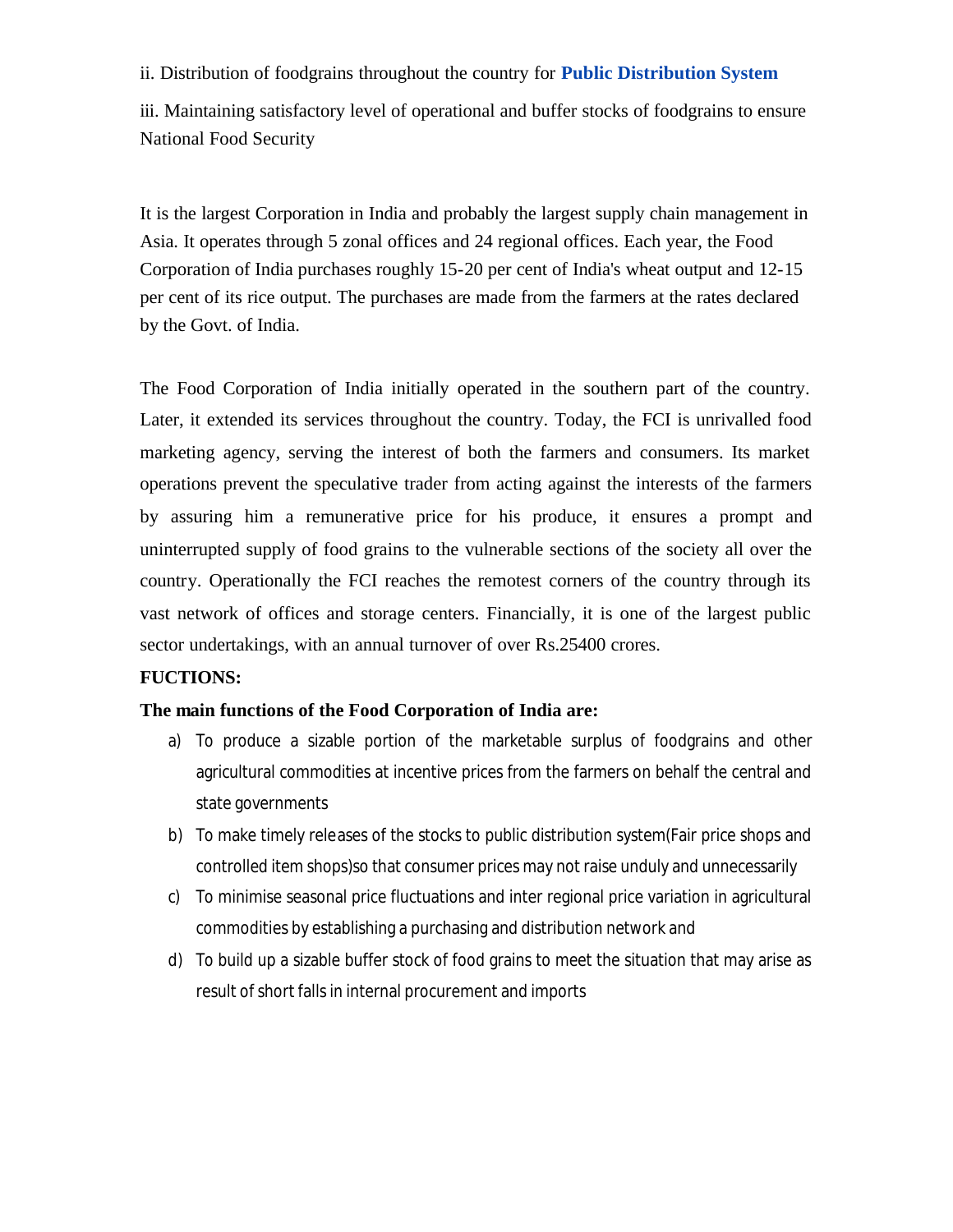# **Lecture No 9:**

**Quality control-Agricultural products-AGMARK-CODEX -need of CODEX** 

# **certification- Relevance**

**---------------------------------------------------------------------------------------------------------**

# **QUALITY CONTROL**

To ensure the confidence of consumers, it is essential that grading is done in accordance with the standards that have been set. For this purpose, the inspection of the goods at regular intervals by a third party is essential.

Inspection involves the testing of graded goods with a view to determining whether they conform to the prescribed standards. It ensures quality control. For the purposes of inspection, samples of product are drawn at various stages- from the manufacturer, the market middleman or the consumer at his door steps- and are tested in the laboratory. These inspections are carried out by inspectors appointed by the government, and not by a producer or a buyer.

Regular inspection creates confidence among the buyers. Producers, too, know that there is someone who checks the standards of the produce graded by them. This avoids the temptation of adopting such malpractices in the grading as mixing of the inferior grade produce, etc. after laboratory tests, if the produce is below standards, the licence of the grader is cancelled and legal action is initiated aga inst him.

There were 566 approved grading and/or testing laboratories in the country at end of March, 1984. Their number increased to 633 in 1990-91 and further to700 in 1991-92. Presently, there are111 state-owned grading laboratories, 549 laboratories of the licensees (private packers), nine laboratories in co-operative sector and 49 private and commercial laboratories with a total of 718 approved grading and/or testing laboratories in the country which are engaged in the analysis in the analysis and determination of AGMARK grades.

# **QUALITY CONTROL-** AGRICULTURAL PRODUCTS

The graded products according to the standards fixed by the Agriculture Marketing Advisor, Government of India, bear the label 'AGMARK'.

AGMARK is the abbreviation of Agriculture Marketing. It the quality certification marks under the Central Agricultural Produce (Grading and Marketing) Act, 1937. This label indicates that the purity and the quality of the product on the basis of the standards that have been laid down. The labels of different colours are used to indicate bthe grade of the product. The AGMARK labels are printed on the special quality paper and issued by the Agriculture Marketing Advisor. They are serially numbered, and the firm is required to maintain the account of the labels, which are issued to the grader, in a register. It is a voluntary scheme. Interested traders and manufacturers are given licence to grade their products under AGMARK quality certification mark.

AGMARK label is attached to the container of the product in such a way that it is not possible to remove the contents of the package with out tampering the AGMARK label. Each AGMARK package bears the date of the packing and date of expiry of the product. AGMARK products are pretested and certified for the quality. AGMARK products are of assured quality and different from adulterated and spurious goods. If any AGMARK product purchased by the consumer is found to be defective, the consumer gets the product replaced or gets the money back as per the procedure laid out.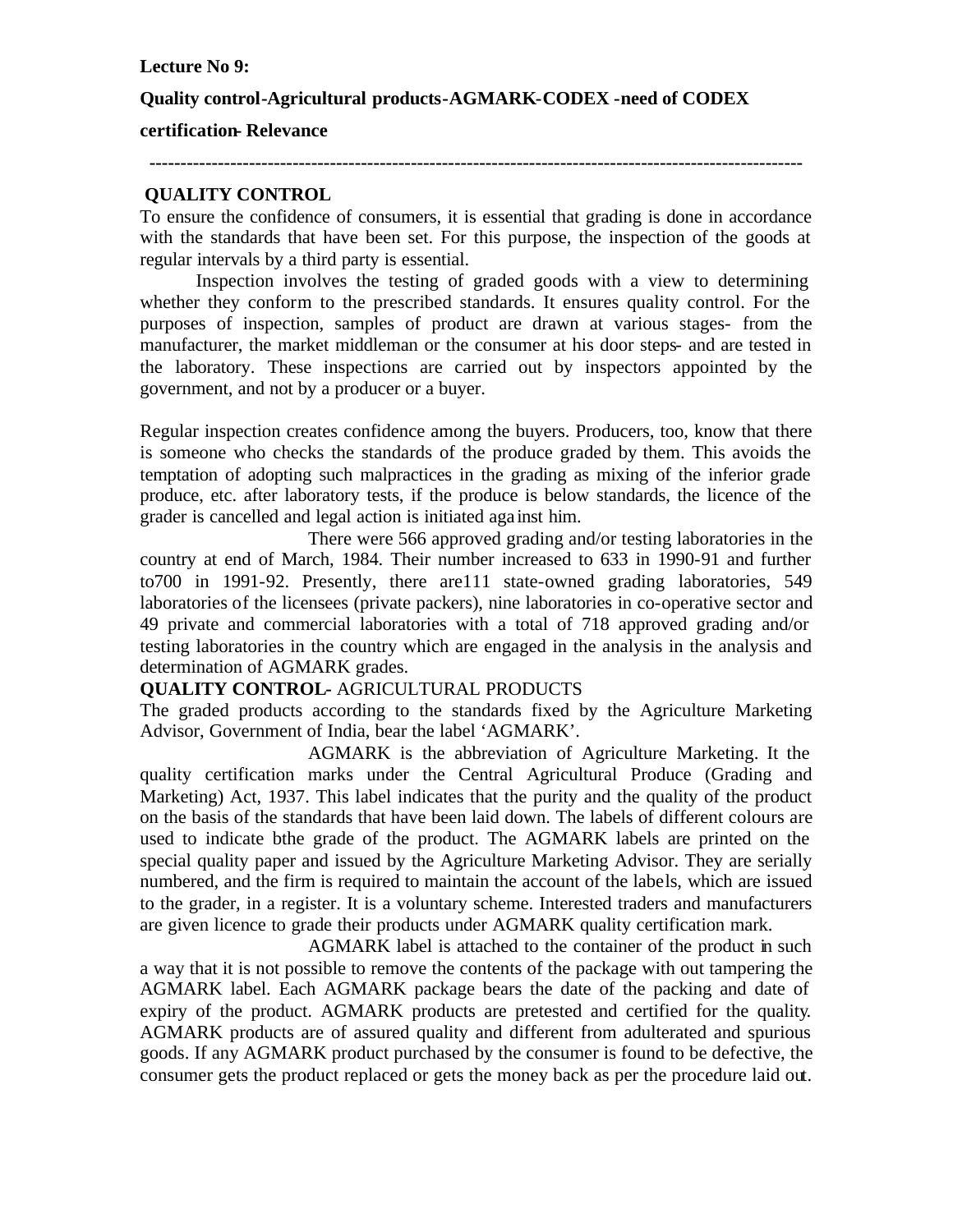There are about 14,000 licensees manufacturing and marketing their products under AGMARK quality certification marks.

- "Agmark grading" means grading of an article in accordance with the grade standards prescribed under the provisions of the Act;
- "Agmark label" means the label specifying name of commodity, grade designation and bearing prescribed insignia;
- "Agmark replica" means a grade designation mark in lieu of Agmark label consisting of prescribed design with the word "AGMARK" and the Certificate of Authorisation number;

 "Certificate of Agmark Grading" means a certificate in specified proforma issued by an authorised Officer of the Directorate of Marketing and Inspection or a person designated by the approved laboratory to issue the same in respect of agmark graded consignment meant for export.

# GROUPWISE LIST OF THE COMMODITIES FOR WHICH AGMARK GRADE STANDARDS HAVE BEEN FORMULATED UNDER THE AGRICULTURAL PRODUCE

(GRADING AND MARKING) ACT, 1937 (as on 31-03-2011)

# **Name of the Group: No. of commodities notified**

- 1. Food grain and allied products 30
- 2. Fruits and Vegetables 44
- 3. Spices and condiments 26
- 4. Edible Nuts 8
- 5. Oil Seeds 15
- 6. Vegetable Oils and Fats 19
- 7. Oil cakes 8
- 8. Essential oils 8
- 9. Fibre crops 5
- 10. Live stock, Dairy and 10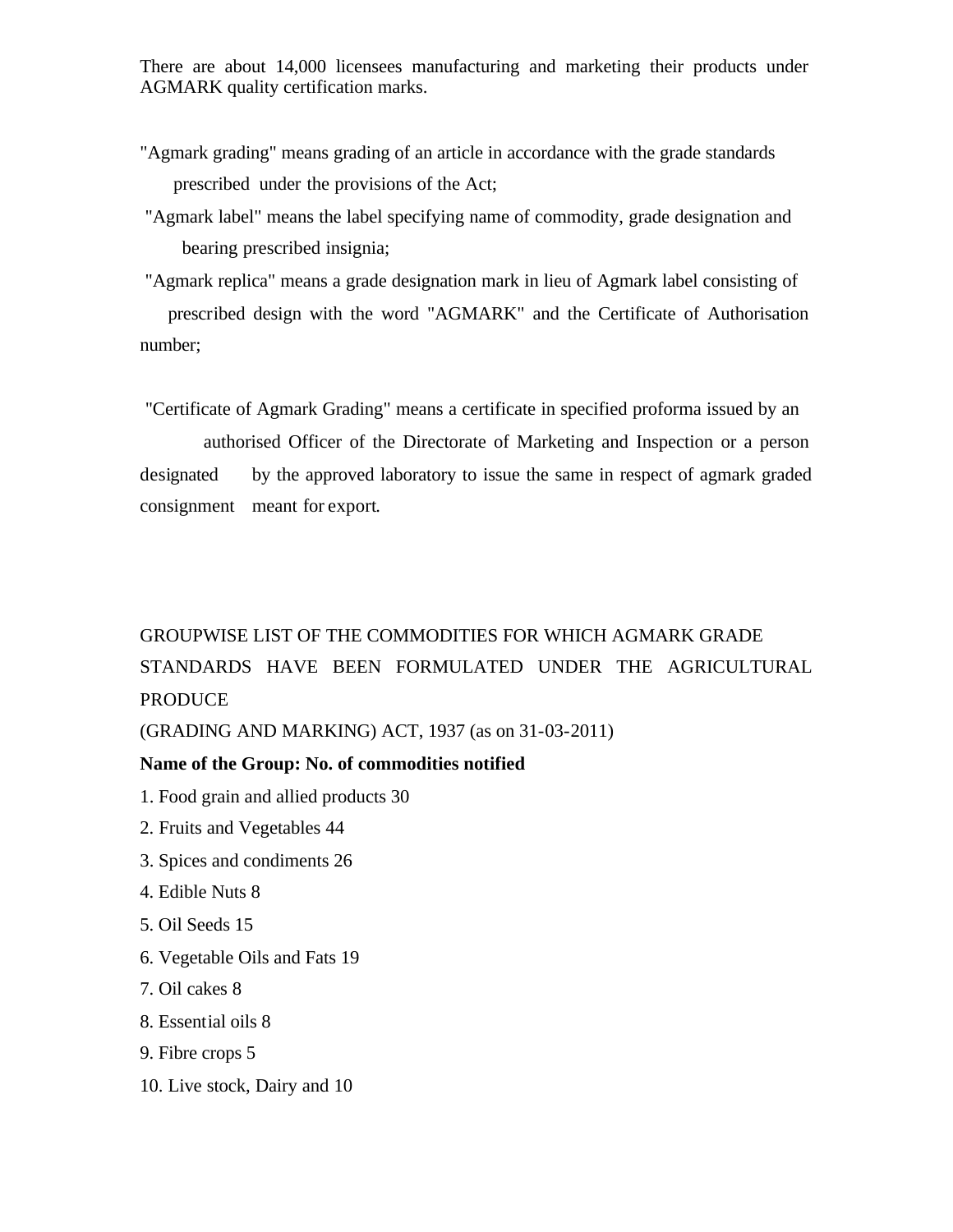poultry products

11. Other products 32

## **TOTAL 205**

## MANUFACTURED PRODUCTS

Manufactured products are grades in accordance with the standards laid down by the Indian Standards Institution, now Bureau of Indian Standards and bear the ISI label. Manufacturers have to use proper ingredients in specified proportions and follow the technique of manufacture given in the standards laid down by the Indian Standards Institution. The ISI label is an indicator of the good quality of the product.

## **Quality management in food:**

(a) HACCP

Indian manufacturers need to upgrade the quality of the products by adopting HACCP (Hazard Analysis and Critical Control Point), a food safety system, which is an internationally recognized auditing method. HACCP focuses on chemical, physical and microbial hazards.

HACCP and Risk Analysis is a modern concept of quality management applied to food items. The concept of HACCP gained recognition and acceptance globally as a system of choice for good safety due to following reasons:

- i. To identify food safety hazards for different farm products and their process of production.
- ii. To accept responsibility for food safety instead of relying upon compliance with official regulation and inspection by food safety inspectors.
- iii. Necessity of creating awareness among people to realize their role and responsibility for food safety.
- iv. To improve the design of food products and process for achieving safe food, and
- v. To prepare food companies for future HACCP bases food safety regulations and trade specifications.

International food safety standards are developed by the Codex Alimentarius Commission (CODEX) . This is a joint commission of FAO and WHO and recognizes HACCP based system for food. As per the WTO requirement, only Codex standards are acceptable for international trade. Therefore, Codex-HACCP is minimum international standard for trade among countries in future. Based on this analysis, appropriate action can be taken to ensure that the areas identified as critical control points are kept under control and are not allowed to endanger the items produced.

There are seven principles of Codex-HACCP:

- i. Conduct a hazard analysis
- ii. Determine the critical control points (CCPs)
- iii. Establish critical limit
- iv. Establish a system to monitor control the CCP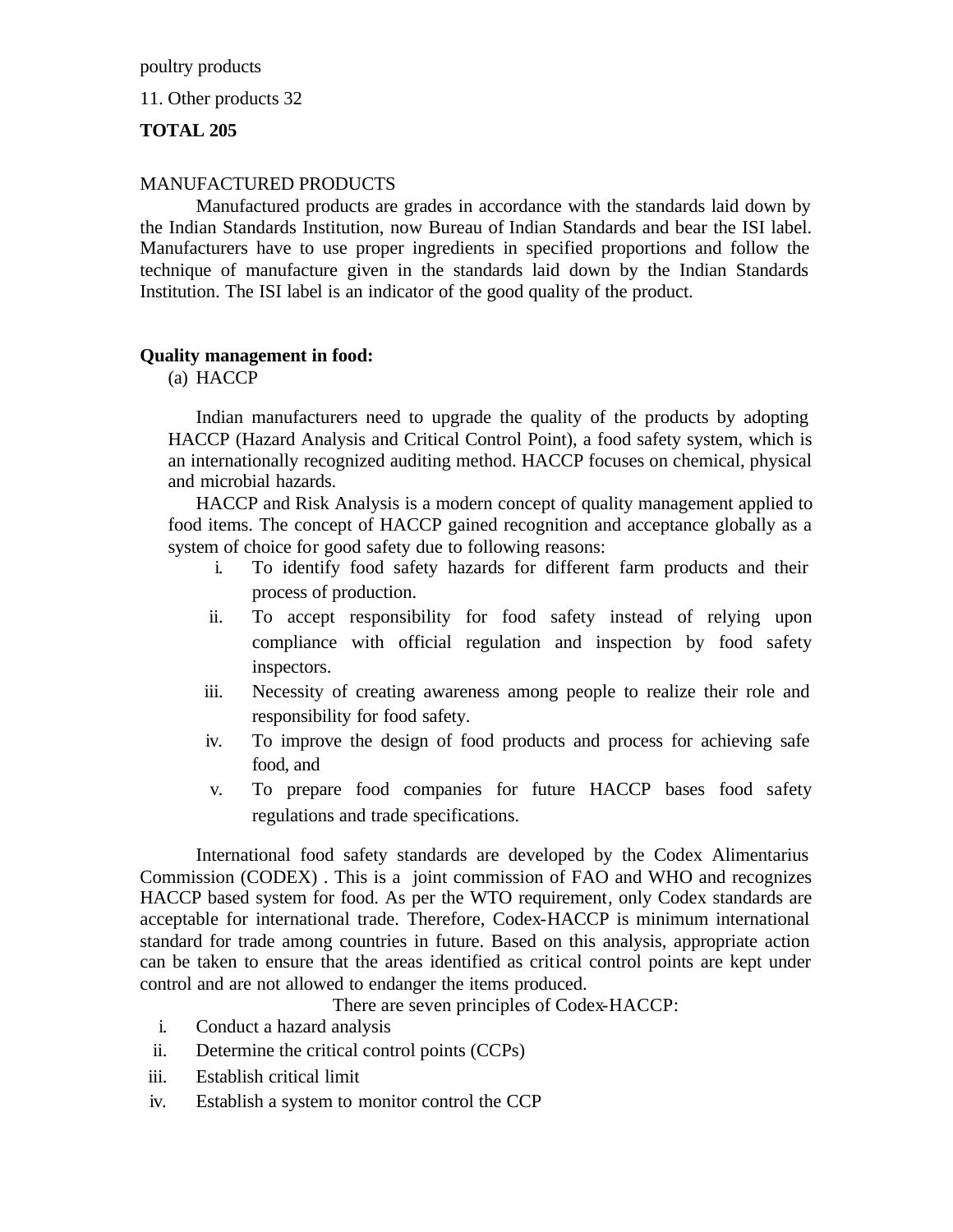- v. Establish the corrective action o be taken when the monitoring indicates that a particular CCP is not under control
- vi. Establish procedure for verification to confirm that the HACCP system is working effectively.

vii. Establish documentation concerning all procedures and records appropriate to these principles and their application. Food safety is analyzed in terms of hazards and risks. A hazard is the capacity of a thing to cause harm under certain conditions. The probability that a defined harm will occur is the risk associated with that hazard. The hazards may be physical, chemical or micro-biological and can occur at any stage from raw material to the consumption by the consumer.

The benefits of testing food by HACCP are:

- i. Avoids human sufferings;
- ii. Reduces burden form over burdened health care system;
- iii. Increases the export of food products;
- iv. Attracts more foreign tourists; and
- v. Increases earning potential of citizens.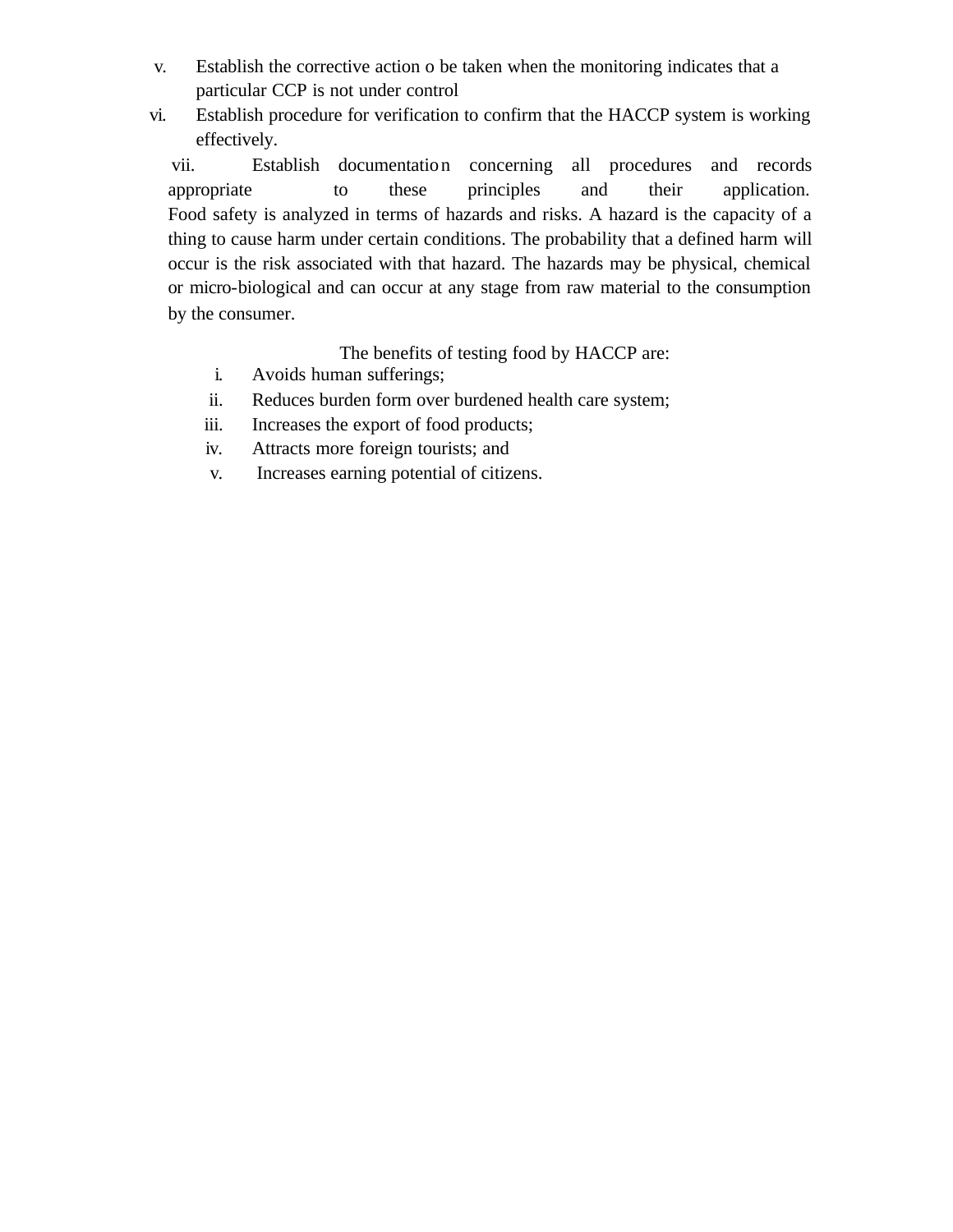**Producer's surplus- Meaning- Marketable surplus- Marketed surplus-importance-Factors influencing marketable surplus- Marketing channels- Definition**

**------------------------------------------------------------------------------------------------------------ ----**

### **PRODUCERS SURPLUS OF AGRICULTURAL COMMODITIES**

In any developing economy, the producer's surplus of agricultural product plays a significant rote. This is the quantity which is actually made available to the nonproducing population of the country. From the marketing point of view, this surplus is more important than the total production of commodities. The arrangements for marketing and the expansion of markets have to be made only for the surplus quanit6ty available with the farmers and not for the total production.

The rate at which agricultural production expands determines the pace of agricultural development, while the growth in the marketable surplus determines the pace of economic development. An increase in production must be accompanied by an increase in the marketable surplus for the economic development of the country. Though the marketing system is more concerned with the surplus which enters or is likely to enter the market, the quantum of total production is essential for this surplus. The larger the production of a commodity, the greater the surplus of that commodity and vice versa.

**The commodity, the marketed and marketable surplus helps the policy-makers as well as the traders in the following areas.**

(i) *Framing Sound Price Policies* : Price support programmes are an integral part of agricultural policies necessary for stimulating agricultural production. The knowledge of quantum of marketable surplus helps in framing these polices.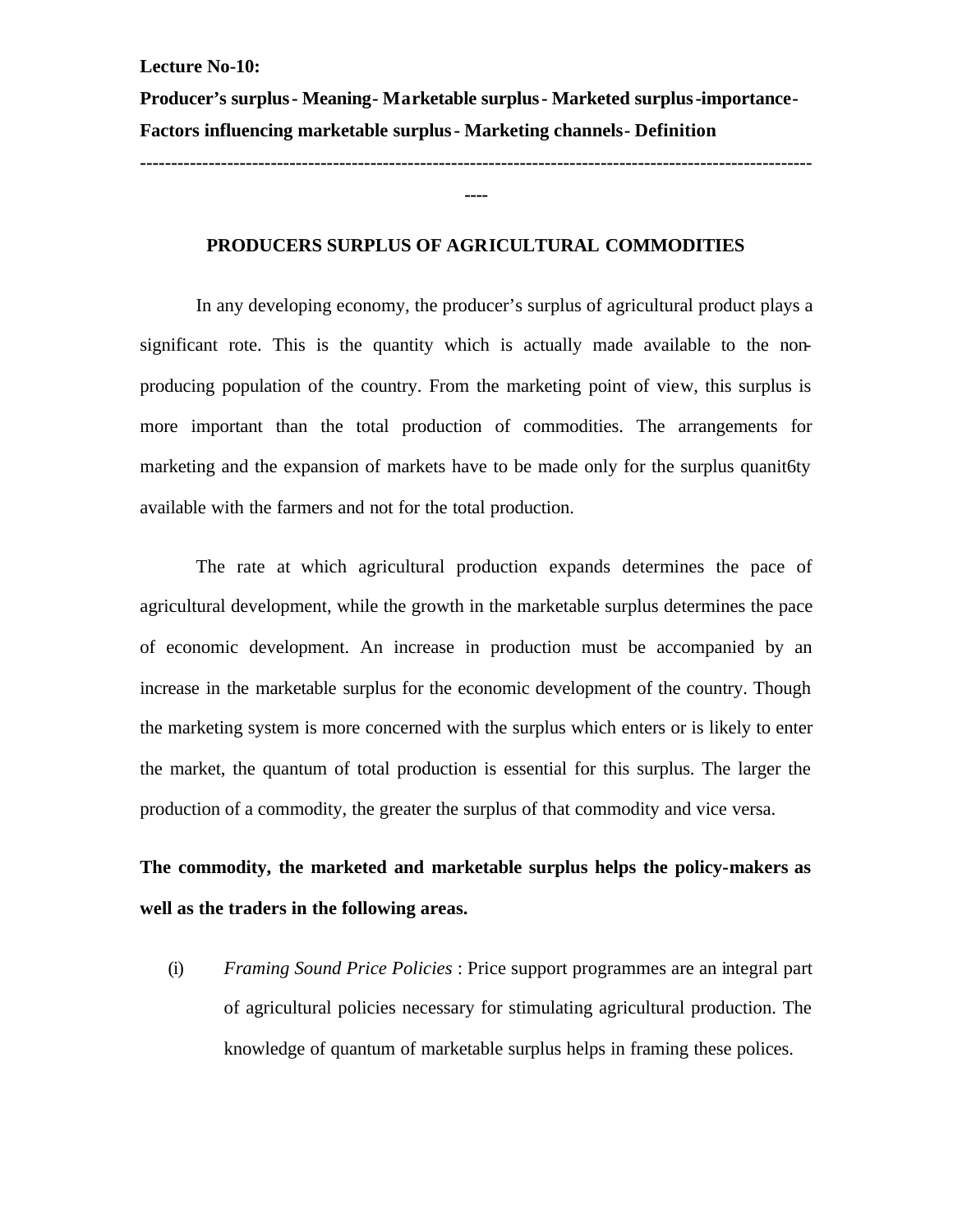- **(ii)** *Developing Proper Procurement and Purchase Strategies*: The procurement policy for feeding the public distribution system has to take into account the quantum and behaviour of marketable and marketed surplus. Similarly, the traders, processors and exporters have to decide their purchase strategies on the basis of marketed quantities.
- **(iii)** *Checking Undue Price Fluctuations :* A knowledge of the magnitude and extent of the surplus helps in the minimization of price fluctuations in agricultural commodities because it enables the government and the traders to make proper arrangements for the movement of produce from one area, where they are in surplus, to another area which is deficient.
- **(iv)** Advanced estimates of the surpluses of such commodities which have the potential of external trade are useful in decisions related to the export and import of the commodity. If surplus is expected to be less than what is necessary, the country can plan for imports and if surplus is expected to be more than what is necessary, avenues for exporting such a surplus can be explored.
- **(v)** Development of Transport and Storage System: The knowledge of marketed surplus helps in developing adequate capacity of transport and storage system to handle it.

## **MEANING AND TYPES OF PRODUCERS SURPLUS**

The producers surplus is the quantity of produce which is or can be made available by the farmers to the non-farm population. The producers surplus is of two types.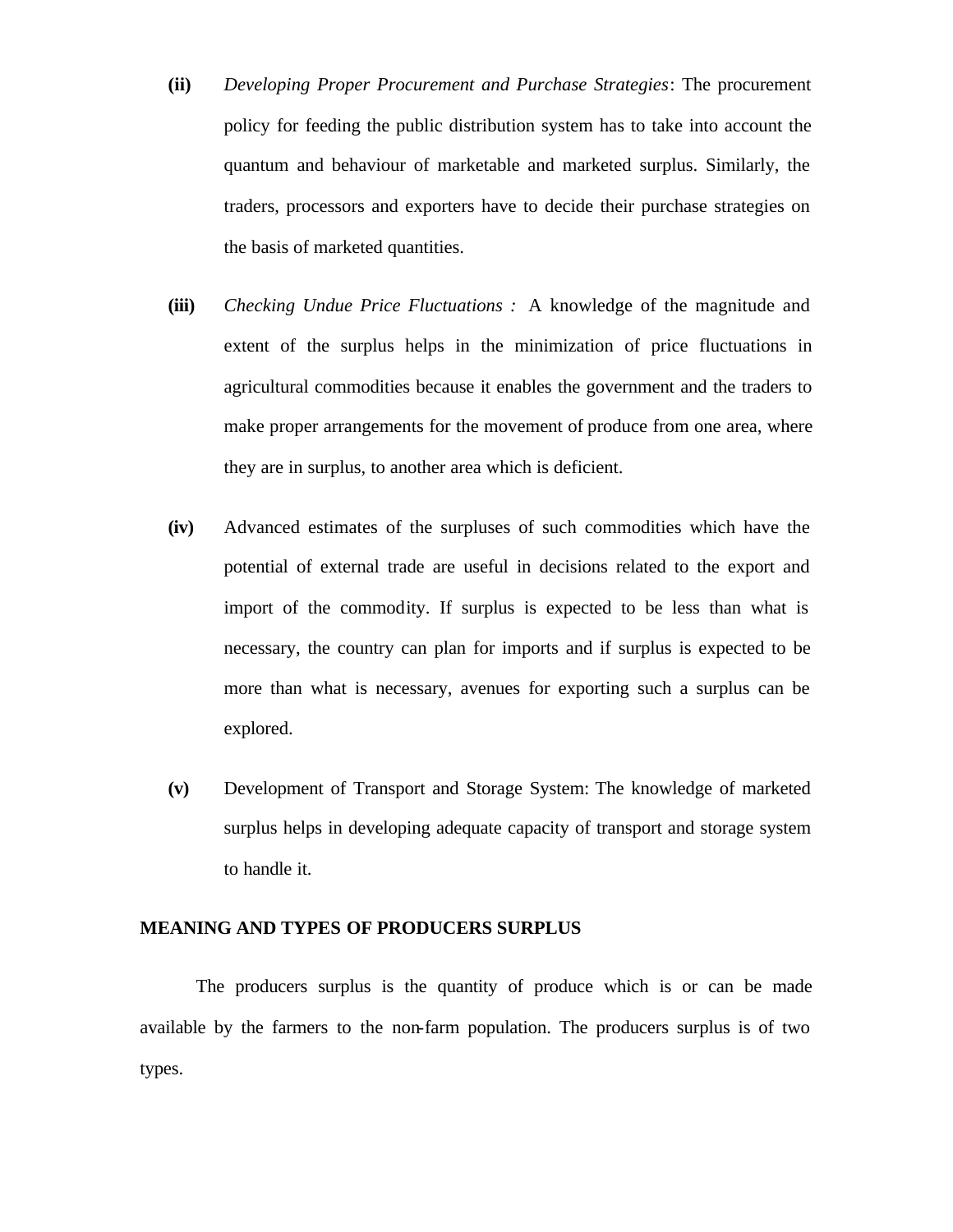### **1. Marketable Surplus**

The marketable surplus is that quantity of the produce which can be made available to the non-farm population of the country. It is a theoretical concept of surplus. The marketable surplus is the residual left with the producers farmers after meeting his requirement for family consumption, farm needs for seeds and feed for cattle, payment to labour in kind, payment to artisans, blacksmith, potter and mechanic payment to landlord as rent and social and religious payments in kind. This may be expressed as follows :

$$
MS = P - C
$$

where

$$
MS = \text{Marketable surplus}
$$

*P =*Total production, and

*C =* Total requirements (family consumption, farm needs, payment to labour, artisans, landlord and payment for social and religious work)

### **2. Marketed Surplus**

Marketed surplus is that quantity of the produce which the producer farmer actually sells in the market, irrespective of the requirements for family consumption, farm needs and other payments. The marketed surplus may be more, less or equal to the marketable surplus.

Whether the marketed surplus increases with the increase in production has been under continual theoretical security. It has been argued that poor and subsistence farmers sell that part of the produce which is necessary to enable them to meet their cash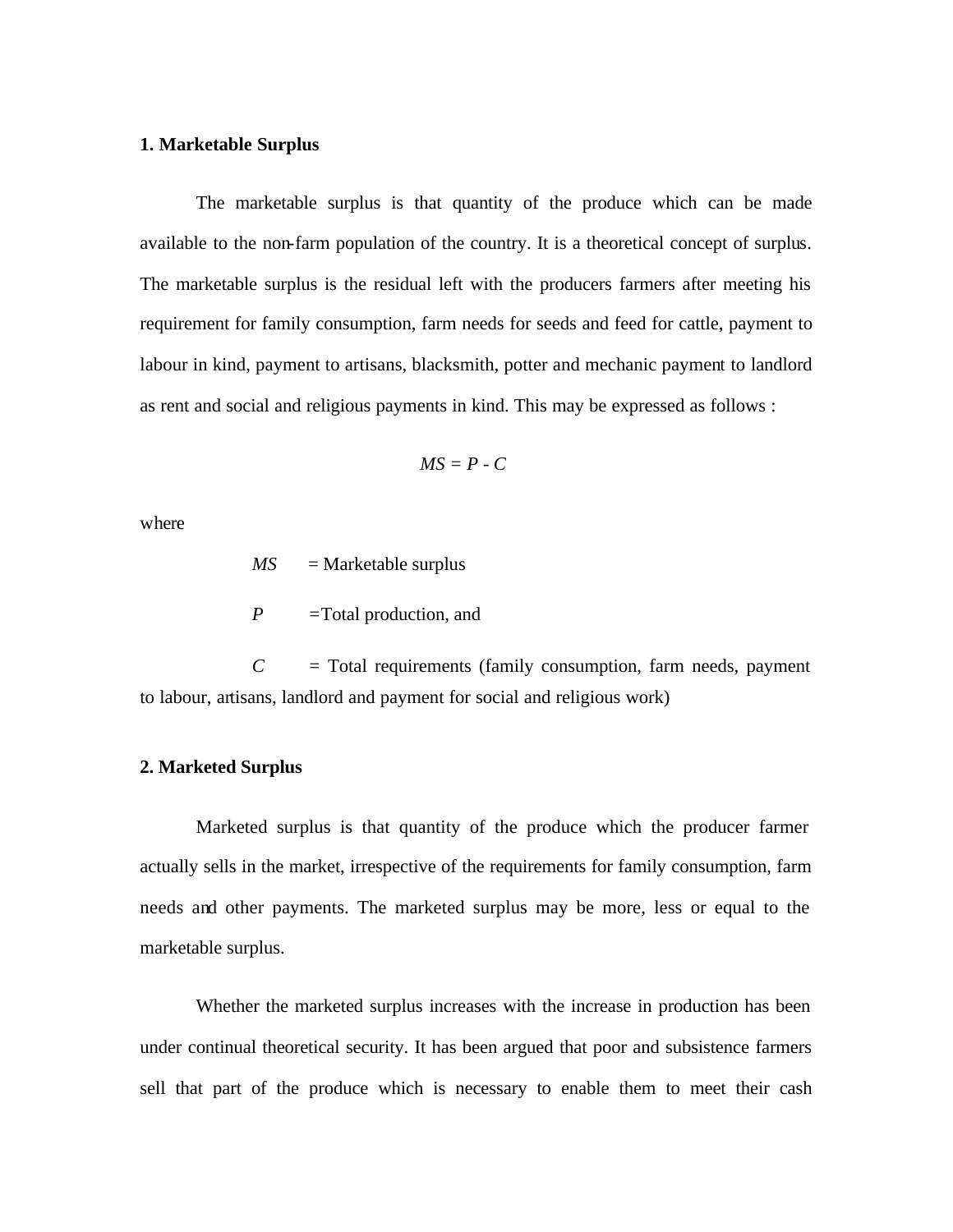obligations. This results in distress sale on some farms. In such a situation any increase in the production of marginal and small farms should first result in increased on-farm consumption.

An increase in the real income of farmers also has a positive effect on on-farm consumption because of positive income of farmers also has a positive effect on on-farm consumption because of positive income elasticity. Since the contribution of this group to the total marketed quantity is not substantial the overall effect of increase in production must lead to an increase in the marketed surplus.

# **RELATIONSHIP BETWEEN MARKETED SURPLUS AND MARKETABLE SURPLUS**

The marketed surplus may be more, less or equal to the marketable surplus, depending upon the condition of the farmer and type of the crop. The relationship between the two terms may be stated as follows.

 $>$ Marketed surplus  $\langle$  surplus  $=$ 

1. The marketed surplus is more than the marketable surplus when the farmer retains a smaller quantity of the crop than his actual requirements for family and farm needs. This is true especially for small and marginal farmers, whose need for cash is more pressing and immediate. This situation of selling more than the marketable surplus is termed as distress or forced sale. Such farmers generally buy the produce from the market in a later period to meet their family and/or farm requirements. The quantity of distress sale increased with the fall in the price of the product. A lower price means that a larger quantity will be sold to meet some fixed cash requirements.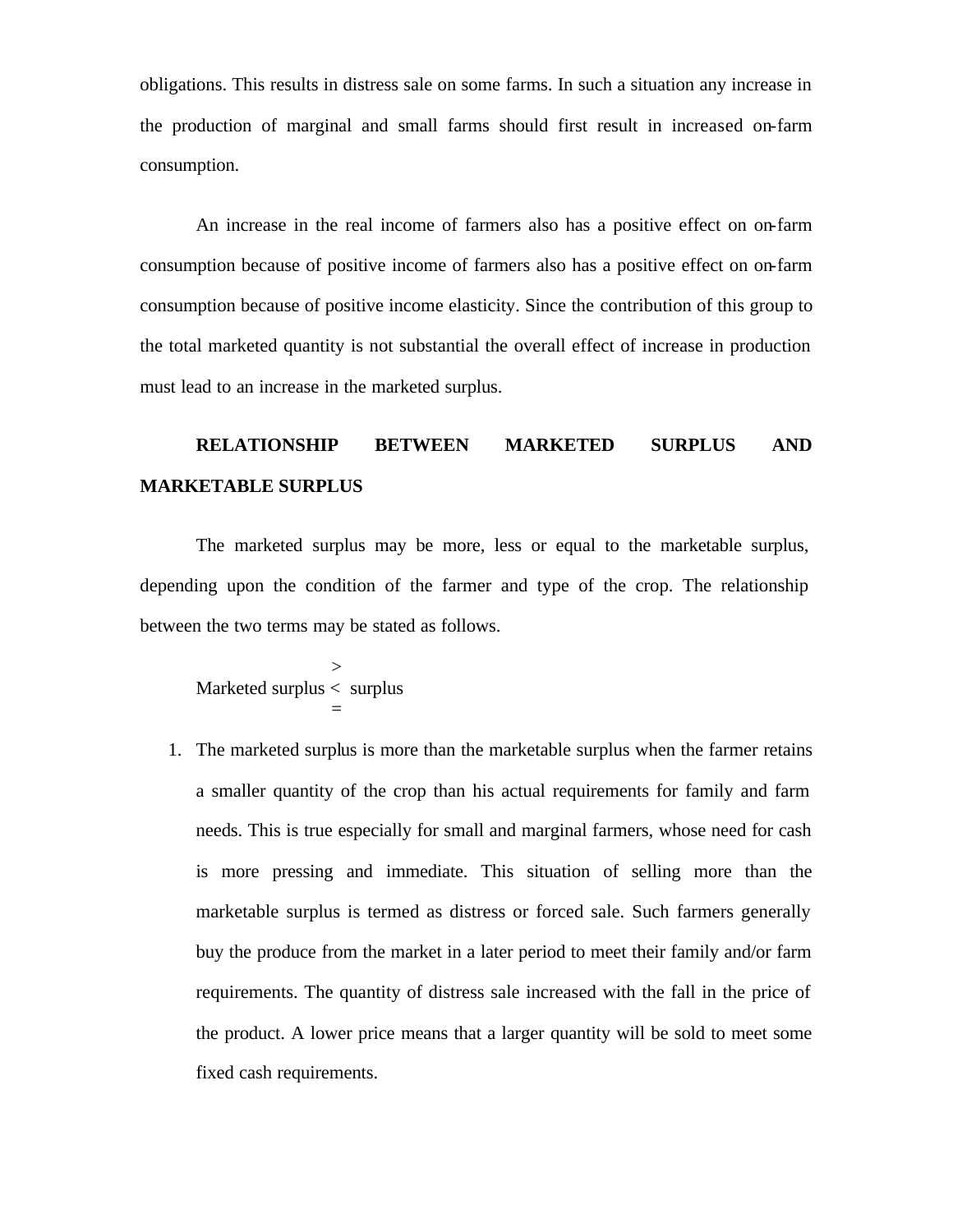- 2. The marketed surplus is less than the marketable surplus when the farmers retains some of the surplus produce. This situation holds true under the following conditions.
- (a) Large farmers generally sell less than the marketable surplus because of their better retention capacity. They retain extra produce in the hope that they would get a higher price in the later period. Sometimes, farmers retain the produce even up to the next production season.
- (b) Farmers may substitute one crop for another crop either for family consumption purpose or for feeding their livestock because of the variation in prices. With the fall in the price of the crop relative to a competing crop, the farmers may consume more of the first and less of the second crop.
- 3. The marketed surplus may be equal to the marketable surplus when the farmer neither retains more nor less than his requirement. This holds true for perishable commodities and of the average farmer.

## **FACTORS AFFECTING MARKETABLE SURPLUS**

The marketable surplus differs from region to region and within the same region, from crop to crop. It also varies from farm to farm. On a particular farm, the quantity of marketable surplus depends on the following factors.

- **i. Size of holding :** There is positive relationship between the size of the holding and the marketable surplus.
- **ii. Production :** The higher the production on a farm, the larger will be the marketable surplus and vice versa.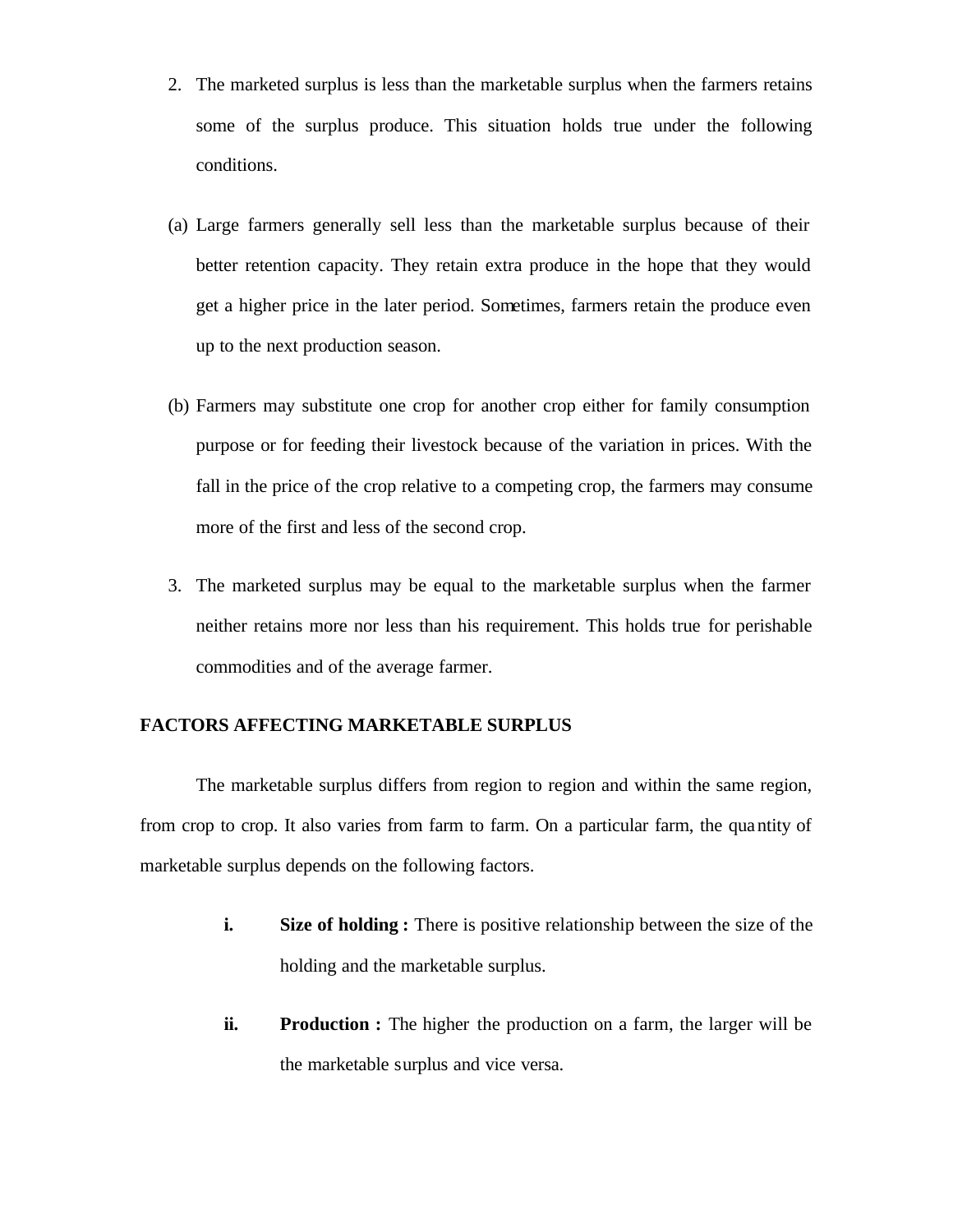- **iii. Price of the Commodity :** The price of the commodity and the marketable surplus have a positive as well as a negative relationship, depending upon whether one considers the short and long run or the micro and macro levels.
- **iv. Size of family :** The larger the number of members in a family the smaller the surplus on the farm.
- **v. Requirement of Seed and Feed :** The higher the requirement for these uses, the smaller the marketable surplus of the crop.
- **vi. Nature of Commodity :** The marketable surplus of non-food crops is generally higher than that for food crops. For example,in the case of cotton, jute and rubber, the quantity retained for family consumption is either negligible or very small part of the total output. For these crops, a very large proportion of total output is marketable surplus. Even among food crops, for such commodities like sugarcane, spices and oilseeds which require some processing before final consumption the marketable surplus as a proportion of total output is larger than that for other food crops.
- **vii. Consumption Habits :** The quantity of output retained by the farm family depends on the consumption habits, for example, in Punjab, rice forms a relatively small production of total cereals consumed by farm-families compared to those in southern or eastern states. Therefore, out of a given output of paddy/rice, Punjab farmers sell a greater proportion than that sold by rice eating farmers of other states.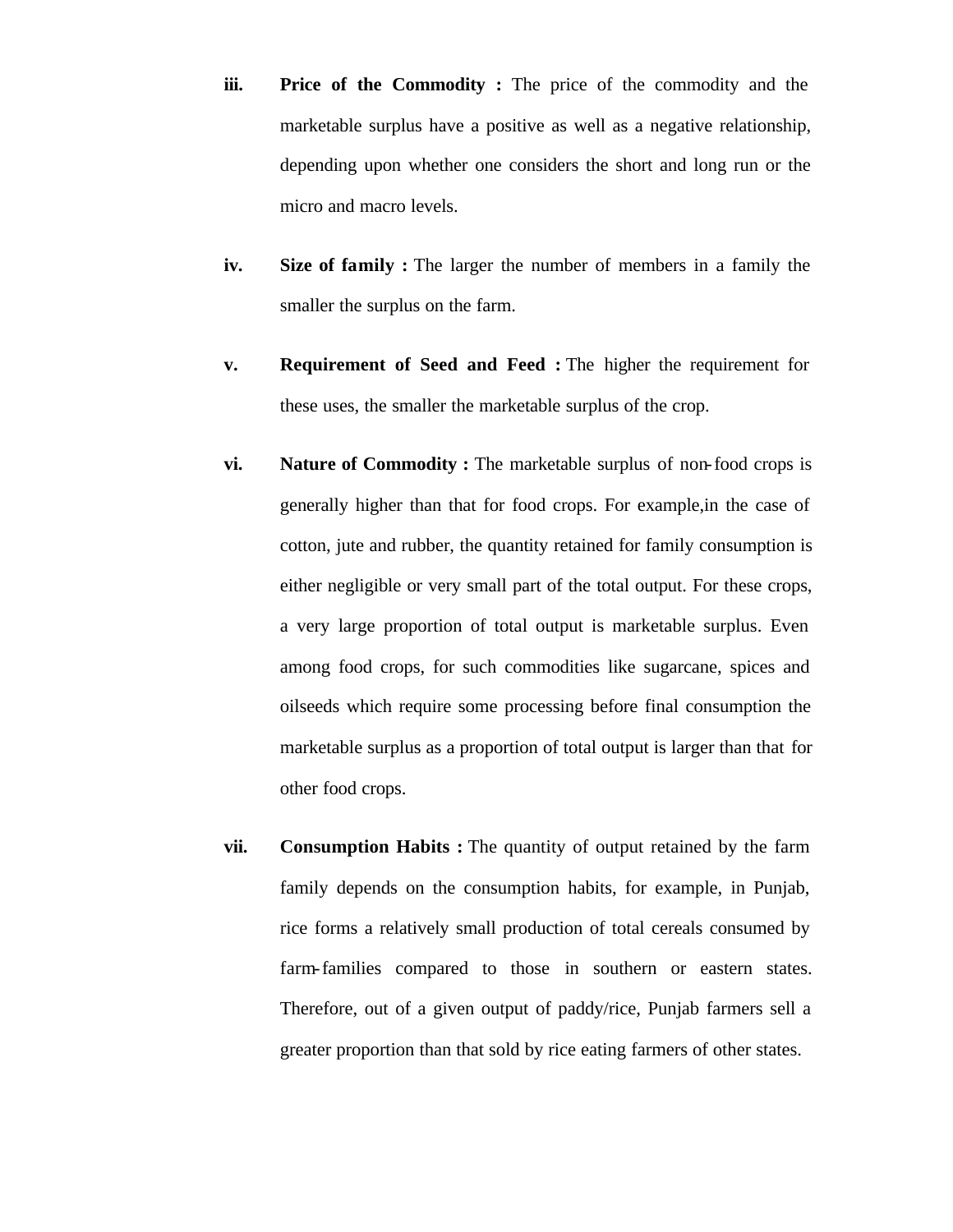The functional relationship between the marketed surplus of a crop and factors affecting the marketed surplus may be expressed as :

$$
M = f(x_1, x_2, x_3, \, \ldots \ldots)
$$

Where

| M               | $=$ Total marketed surplus of a crop in quintals |
|-----------------|--------------------------------------------------|
| $\mathcal{X}$ 1 | $=$ Size of holding in hectars                   |
| $\chi_2$        | $=$ Size of family in adult units                |
| $\chi_3$        | $=$ Total production of the crop in quintals     |
| $x_4$           | $=$ Price of the crop                            |

the other factors may be specified..

## **RELATIONSHIP BETWEEN PRICES AND MARKETABLE SURPLUS**

Two main hypotheses have been advanced to explain the relationship between prices and the marketable surplus of foodgrains.

**1. INVERSE RELATIONSHIP :** There is an inverse relationship between prices and the marketable surplus. This hypothesis was presented by P.N. Mathur and M. Ezetkiel. They postulate that the farmers cash requirements are nearly fixed and given the price level, the marketed portion of the output is determined. This implies that the farmers consumption is a residual and that the marketed surplus is inversely proportional to the price level. This behaviour assumes that farmers have inelastic cash requirements

The argument is that, in the poor economy of underdeveloped countries farmers sell that quantity of the output which gives them the amount of money they need to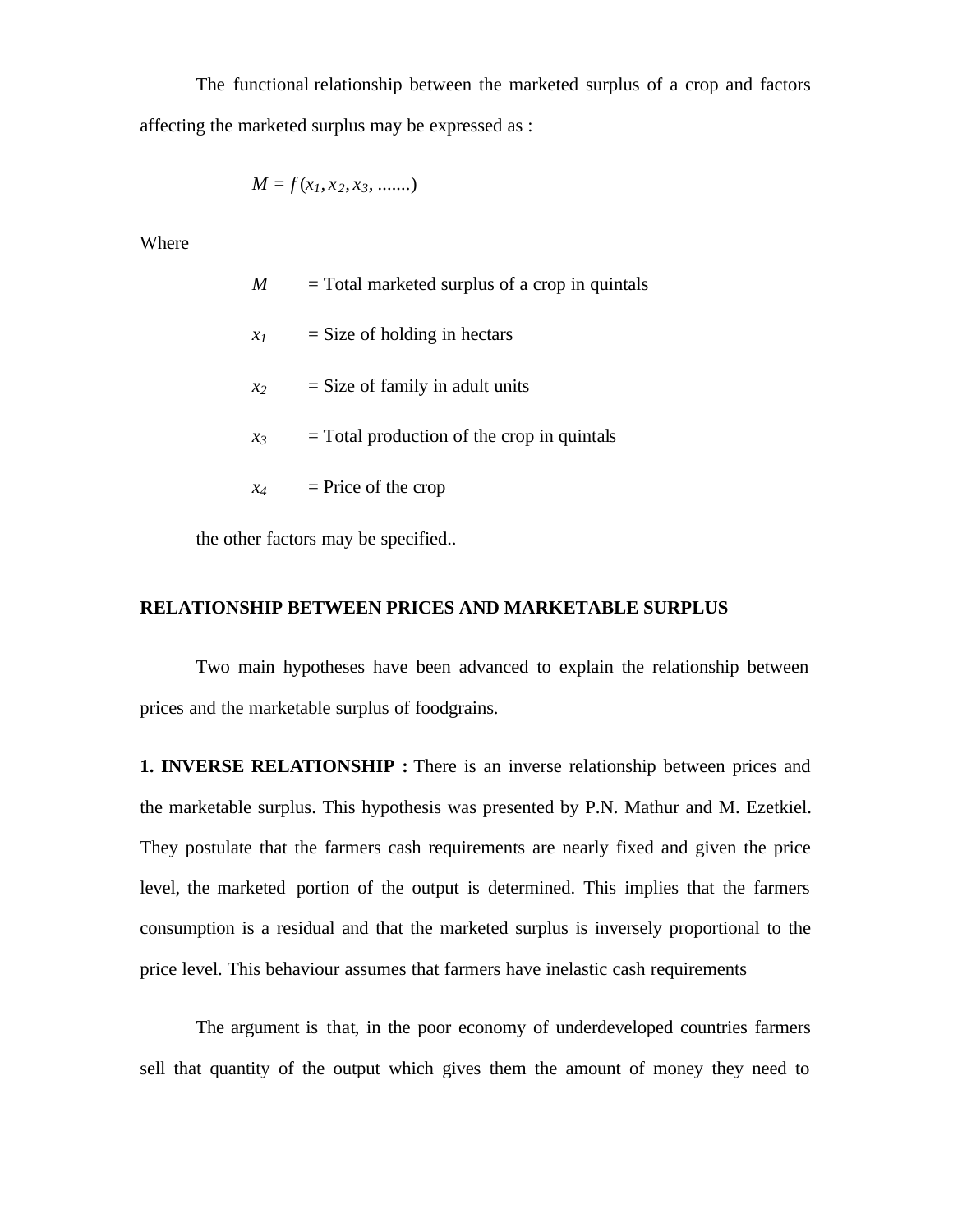satisfy their cash requirements ; they retain the balance of output for their own consumption purpose. With a rise in the prices of foodgrains, they sell a smaller quantity of foodgrains to get the cash they need and vice versa. In other words, with a rise in price, farmers sell a smaller, and with the fall in price they sell a larger quantity. Olson and Krishnan have argued that the marketed surplus varies inversely with the market price. They contend that a higher price for a subsistence crop may increase thte producers real income sufficiently to ensure that the income effect on demand for the consumption of the crop outweighs the price effect or production and consumption.

**POSITIVE RELATIONSHIP** : V.M. Dandekar and Rajkrishna put forward the case of a positive relationship between prices and the marketed surplus of foodgrains in India. This relationship is based on the assumption that farmers are price conscious. With a rise in the prices of foodgrains, farmers are tempted to sell more and retain less. As a result, there is increased surplus. The converse, too, holds true.

### **MARKETING CHANNELS**

Marketing channels are routes through which agricultural products move from producers to consumers. The length of the channel varies from commodity to commodity, depending on the quant9ity to be moved, the form of consumer demand and degree of regional specialization in production.

#### **DEFINITION**

A marketing channel may be defined in different ways according to Moore at al the chain of intermediaries through whom the various foodgrains pass from producers to consumers constitutes their marketing channels. Kohls and  $Uh/2$  have defined marketing channels as alternative routes of product flows from producers to consumers.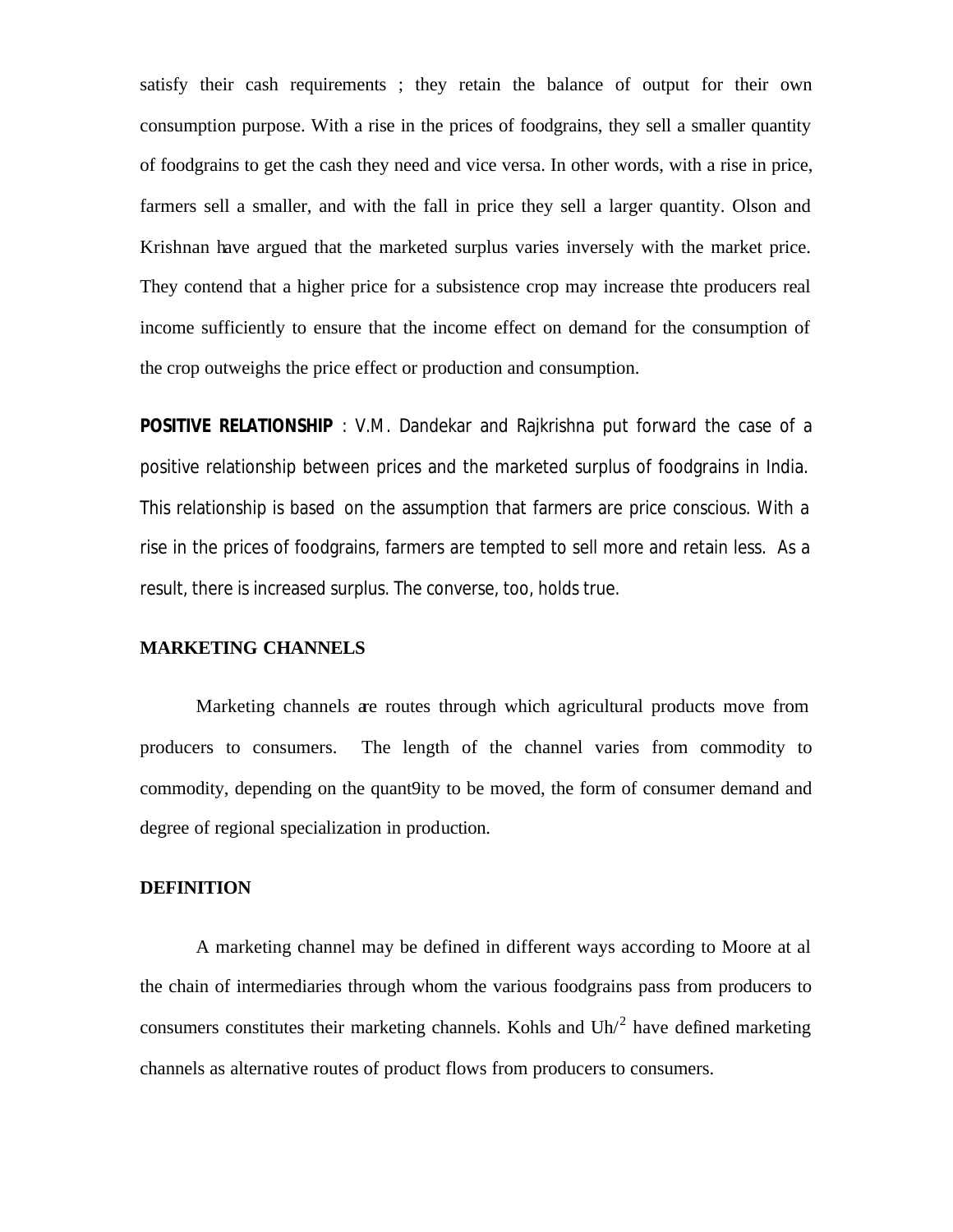### F**ACTORS AFFECTING LENGTH OF MARKETING CHANNELS**

Marketing channels for agricultural products vary from product to product country to country, lot to lot and time to time. For example, the marketing channels for fruits are different from those for foodgrains. Packagers play a crucial role in the marketing of fruits. The level of the development of a society or country determines the final form in which consumers demand the product. For example, consumers in developed countries demand more processed foods in a packed form. Wheat has to be supplied in the form of bread.

### **MARKETING CHANNELS OF DISTRIBUTION**

The course taken in the transfer of the title of a commodity constitutes its channel of distribution. (OR) It is the route taken by a product in its passage from its first owner i.e. producer to the last owner, the ultimate consumer.

Important channels of distribution :

- 1. Producer or manufacturer Retailer Consumer.
- 2. Producer or manufacturer Consumer.
- 3. Producer or manufacturer Wholesaler Retailer Consumer.
- 4. Producer Commission agent.

Wholesaler is most important functionary in the chain of distribution of goods.

### **Definitions of Marketing Channels**

- 1. According to Moore et al. "The chain of intermediaries through whom the various food grains pass from producers to consumers constitutes their marketing channels".
- 2. Kohls and Uhl have defined marketing channels as alternative routes of product flows from producers to consumers.

### **Factors considered while choosing a Channel:**

1. Nature of the product.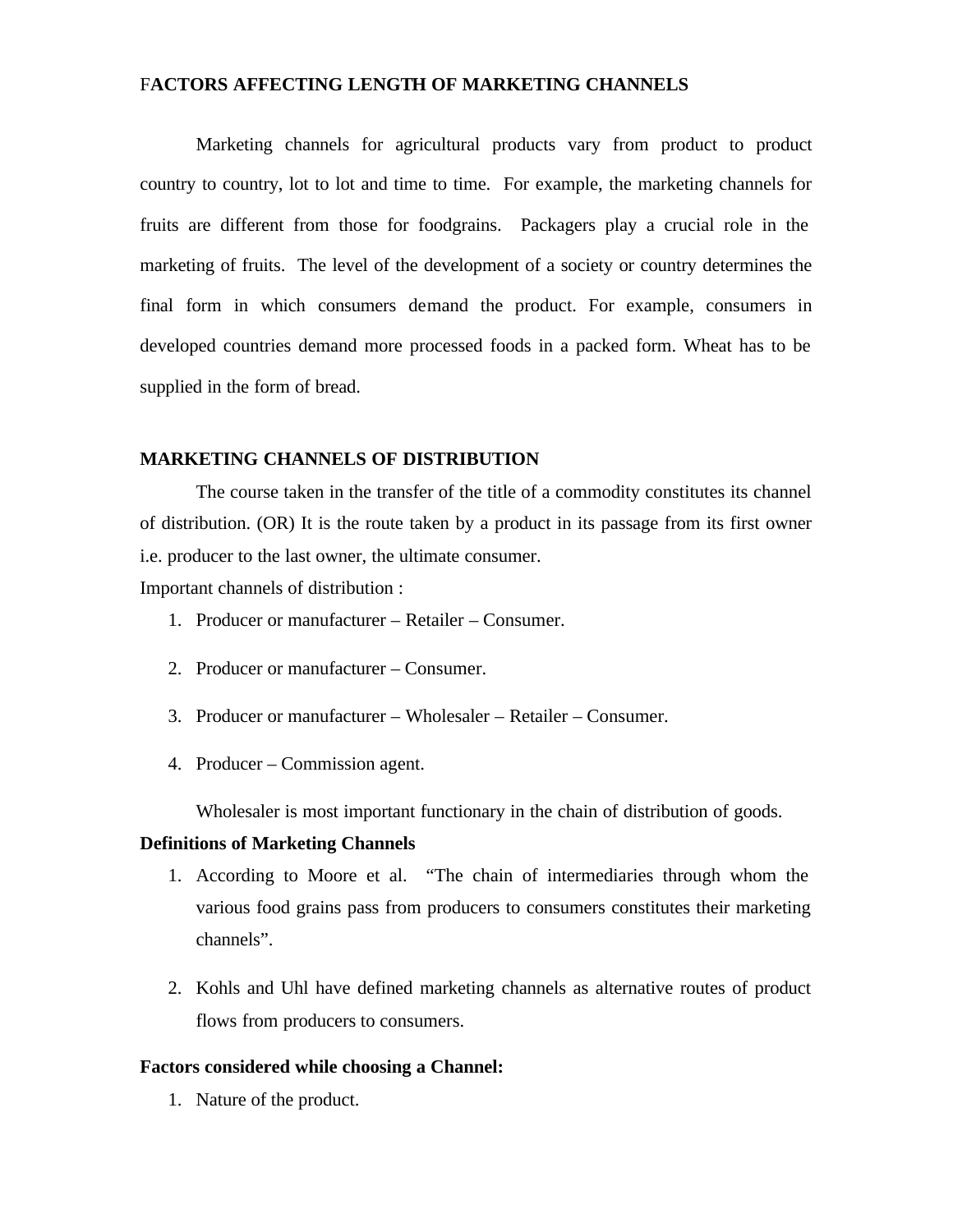- 2. Price of the product.
- 3. No. of units of sale.
- 4. Characteristics of the user.
- 5. Buyers and their buying units.
- $\triangleright$  Low priced articles with small units of sale are distributed through retailers.
- $\triangleright$  High price special items like radios, sewing machines etc are sold by manufactures and then agents.
- ÿ Public services like gas, electricity and transport are usually sold directly to the consumer.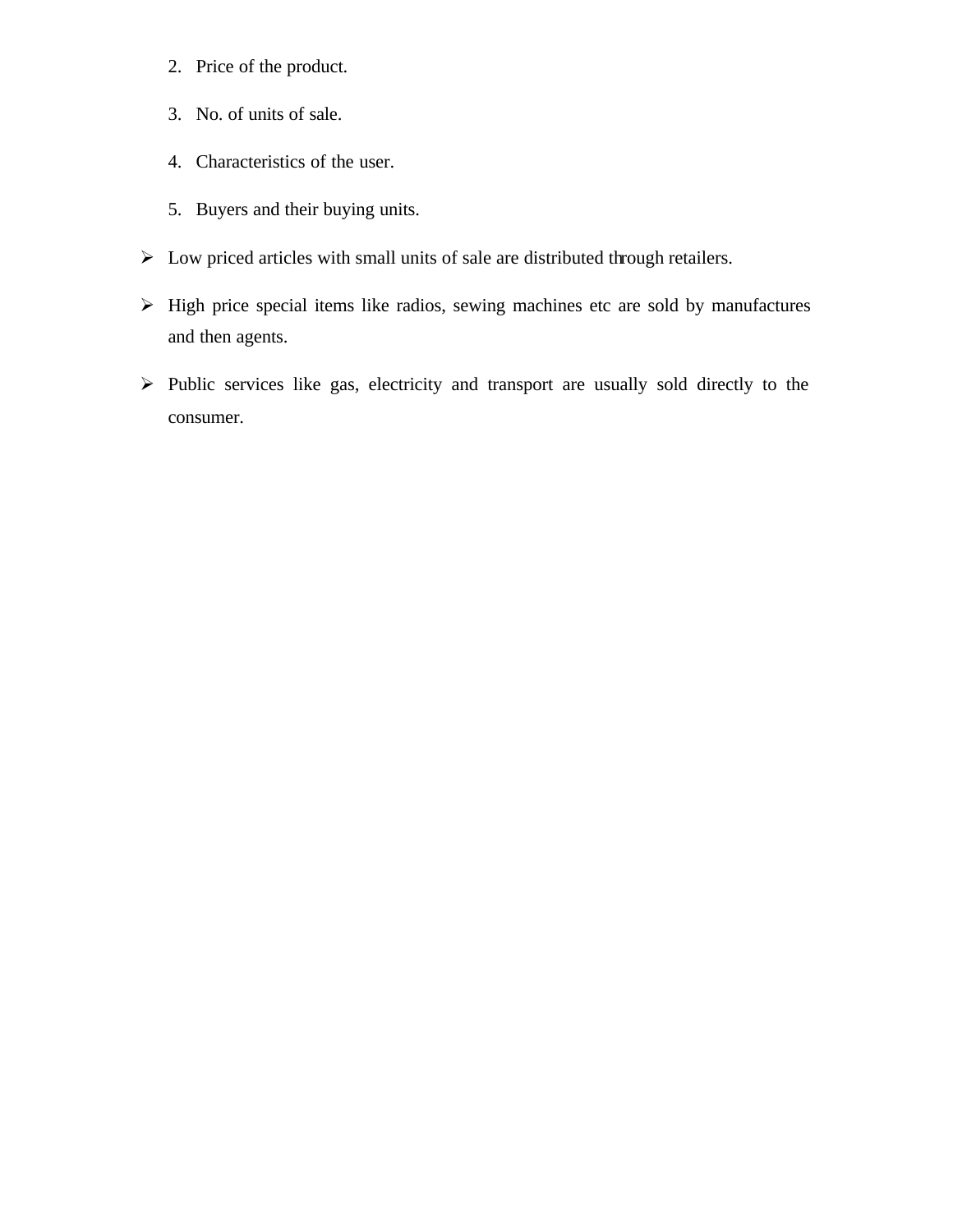## **Lecture : 11**

**Market integration-definition-types of market integration-horizontal, vertical and conglomeration-markeing efficiency-meaning-definitions-technical or physical or operational efficiency-pricing or allocative efficiency**

## **MARKET INTEGRATION**

Kohis and Uhl have defined "Market integration as process which refers to the expansion of firms by consolidating additional marketing functions and activities under a single management".

Eg: - 1. Setting up of milk processing plant.

- 2. Establishment of wholesale facilities by retailers.
- $\triangleright$  Integration shows the relationship of firms in a market.
- $\triangleright$  Integration influences market conduct of firms and consequently their marketing efficiency.
- $\triangleright$  Markets differ in the extent of integration.

## **Types of market integration :**

## **1. Horizontal integration :**

- $\triangleright$  When a firm gains control over other firms, performing similar marketing functions. Some marketing agencies (say, sellers) combine to form a union with a view to reducing their effective number and the extent of competition in the market.
- $\triangleright$  Horizontal integration is advantageous for the members who join the group.
- $\triangleright$  If farmers join hands and form cooperatives, they are able to sell their produce in bulk and reduce their cost of marketing.
- $\triangleright$  Horizontal integration of selling firms is not in the interests of consumers or buyers.

# **2. Vertical integration :**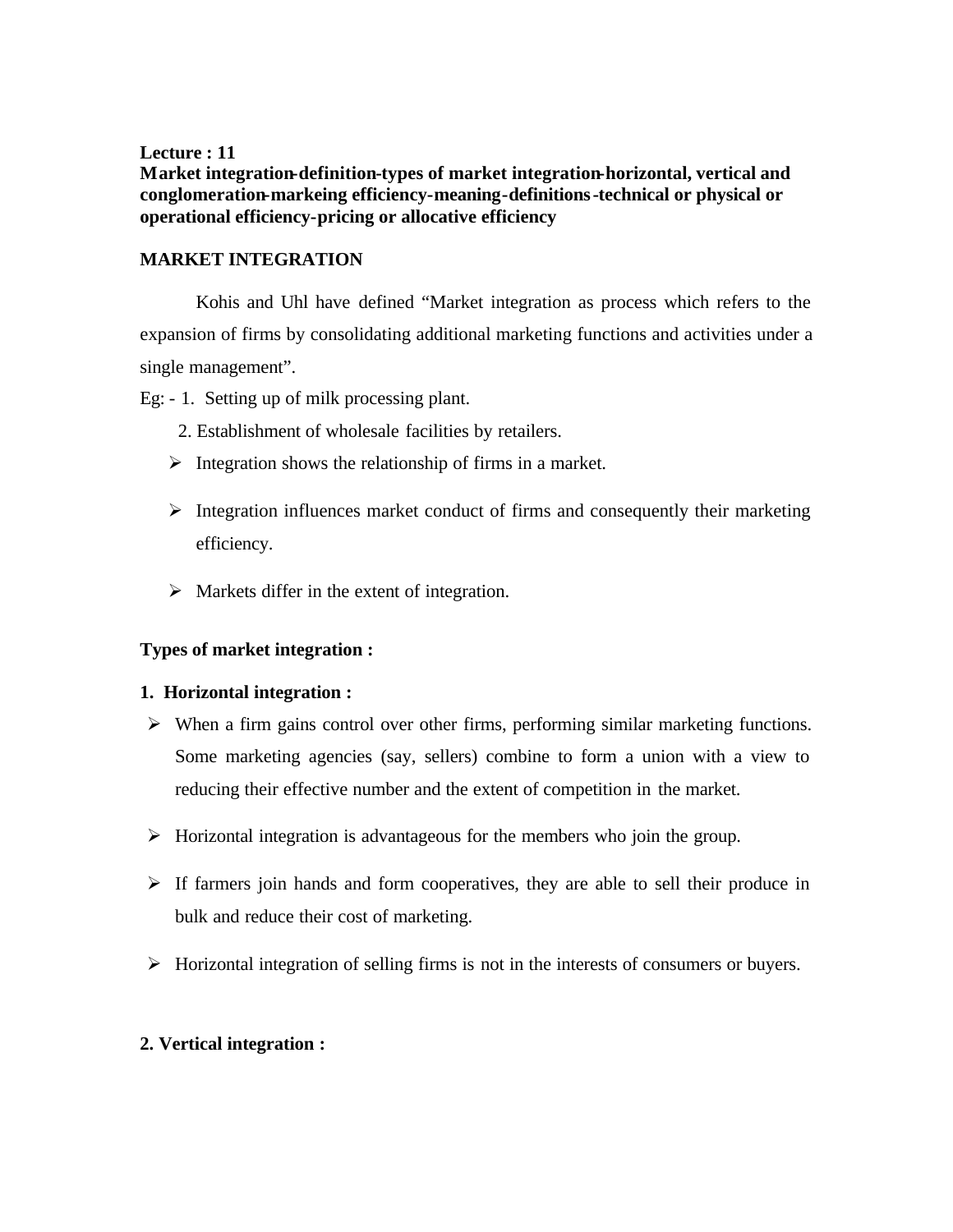- $\geq$  Occurs when a firm performs more than one activity in the sequence of the marketing process.
- $\triangleright$  It is linking together of two a more functions within a single firm or under a single ownership.
	- Eg: 1. If a firm assumes the functions of the commission agent as well as retailing.

2. Floor mill which engages in retailing activity as well.

- o Vertical integration leads to some economies in the cost of marketing.
- o Enjoys greater market power while reducing the number of middlemen.

# **There are two types of vertical integration**

a). Forward integration :

Eg: Wholesaler assuming the function of retailing i.e. assuming another function.

b). Backward Integration:

Eg: Processing firm assumes the function of assembling / purchasing the produce from villages.

Firms often expand both vertically and horizontally. Eg: Modern retail stocks.

Horizontal : Expanding either retail stores or number of commodities they deal.

Vertical : Operate their own wholesale, purchasing and processing establishment.

# **3. Conglomeration:**

A combination of agencies or activities not directly related to each other, may when it operates under a united management, be termed a conglomeration.

Eg: Hindustan Lever Ltd. Delhi cloth and General mill (cloth & vanaspati).

# **MARKETING EFFICIENCY**

Marketing efficiency is essentially the degree of market performance. It is a broad and dynamic concept.

Def: - If is the ratio of market output (satisfaction) to marketing input (cost of resources).

An increase in ratio represents improved efficiency and vice versa.

# **Components of marketing efficiency :**

1. Effectiveness with which a marketing service is performed.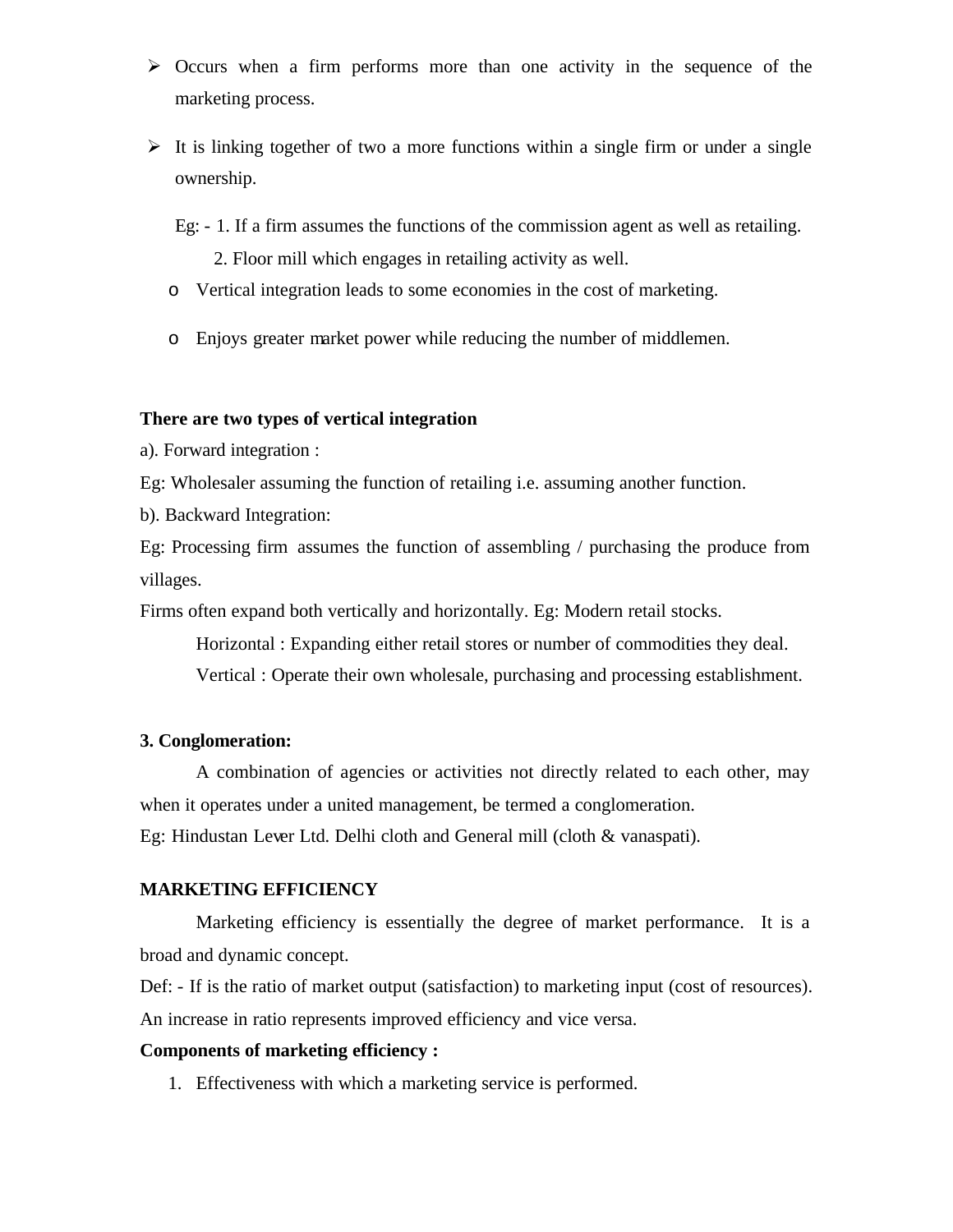- 2. The cost at which the service is provided.
- 3. The effect of this cost and the method of performing the service as production and consumption. i.e. effect of (1)  $\&$  (2), last two are more important.

### **Assessment of marketing efficiency :**

1. Technical or Physical or Operational efficiency: It pertains to the cost of performing a function; Efficiency is increased when the cost of performing a function per unit of out put is reduced.

Eg: - Storage processing, handling etc.

2. Pricing / Allocative efficiency : System is able to allocate farm products either over time, across the space or among the traders, processors and consumers at a point of time in such as way that no other allocation would make producers and consumers better off. This is achieved via pricing the product at different stages, places, times among different users. Pricing efficiency refers to the structural characteristics of the marketing system, when the sellers are able to get the true value of their produce and the consumers receive true worth of their money.

The above two types are mutually reinforcing in the long run.

## **Emperical Assessment of Marketing Efficiency :**

A reduction in the cost for the same level of satisfaction or an increase in the satisfaction at a given cost results in the improvement in efficiency. (Khols and Uhl.)

$$
E = \frac{O}{I} = 100
$$

 $E = level of efficiency$ 

 $O =$  value added to the marketing system.

 $I =$  real cost of marketing

Shepherd 's formula of marketing efficiency :

$$
ME = \begin{pmatrix} V \\ -- & -1 \\ I \end{pmatrix} 100
$$

 $ME = Index of marketing efficiency$ 

 $V =$  Value of the goods sold or price paid by the consumer (Retail price)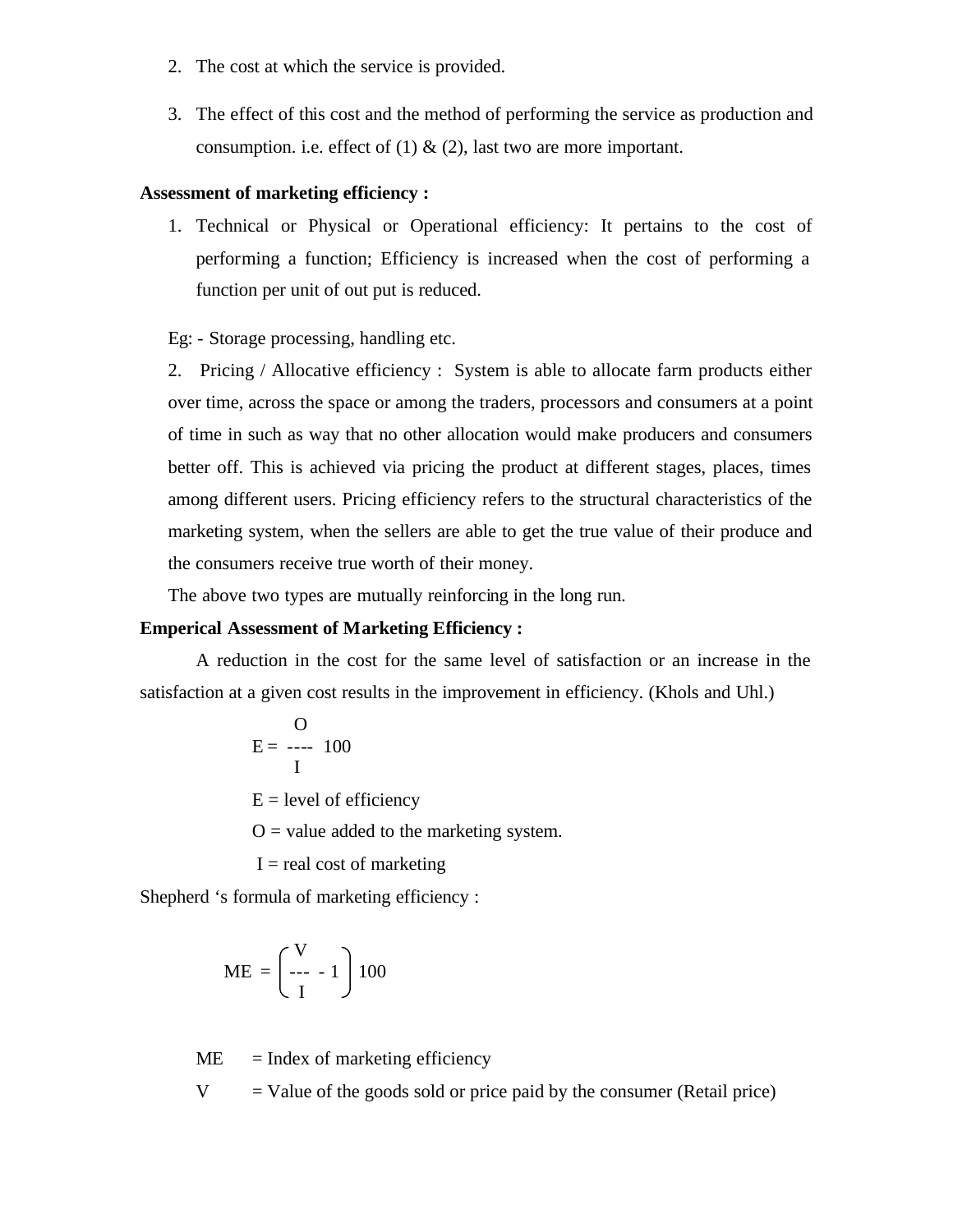$I = Total marketing cost or input of marketing.$ 

This method eliminates the problem of measurement of value added.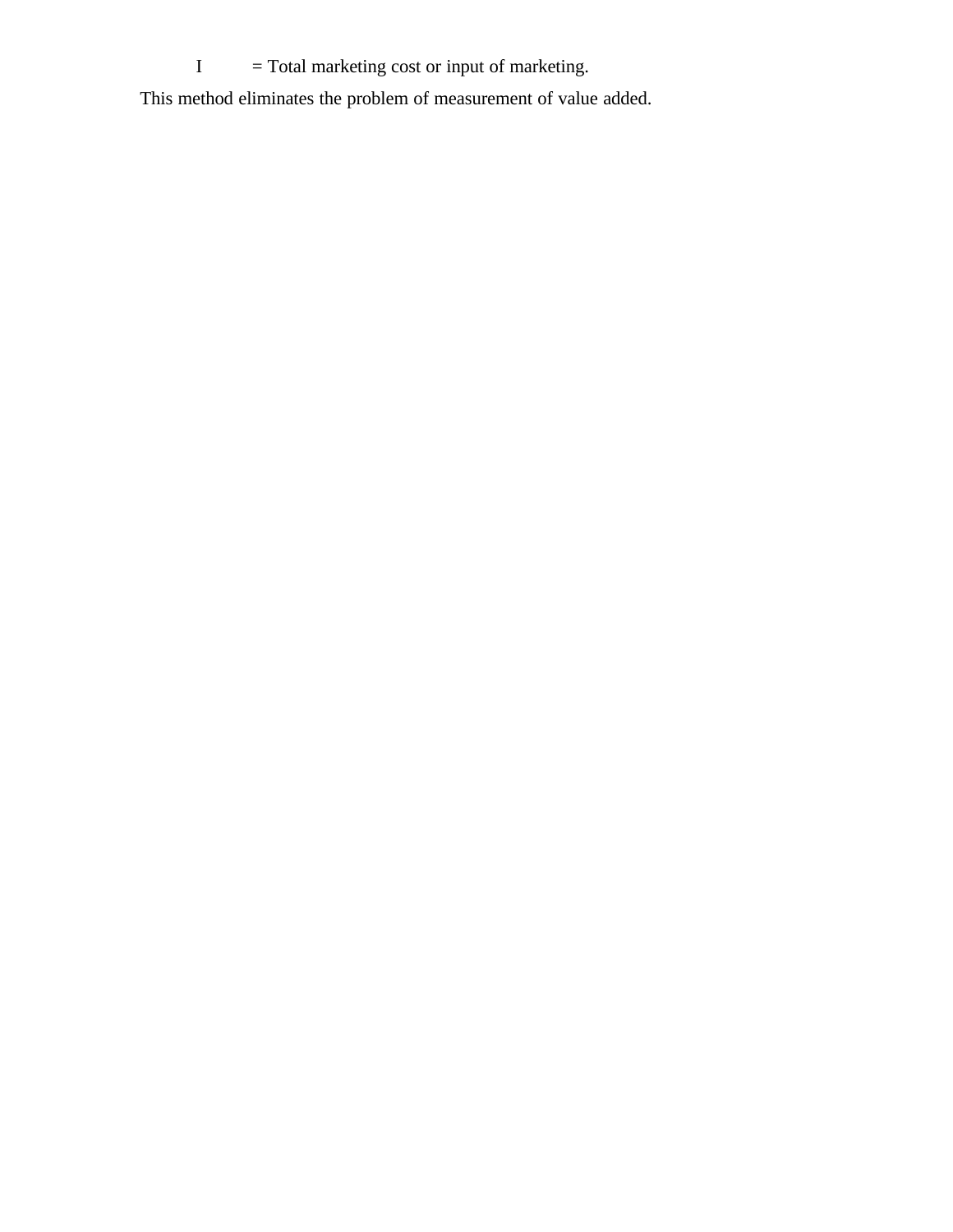### **Lecture : 12**

**Marketing cost-margins-price spreads-factors affecting the costs of marketingreasons for higher marketing costs of agricultural commodities- ways of reducing marketing costs for farm products.**

## **Marketing Costs**

The movement of products from the producers to the ultimate consumers involves costs, taxes, and cess which are called marketing costs. These costs vary with the channels through which a particular commodity passes through.

Eg: - Cost of packing, transport, weighment, loading, unloading, losses and spoilages.

## **Marketing costs would normally include :**

- i. Handling charges at local point
- ii. Assembling charges
- iii. Transport and storage costs
- iv. Handling by wholesale and retailer charges to customers
- v. Expenses on secondary service like financing, risk taking and market intelligence
- vi. Profit margins taken out by different agencies.
- vii. Producer's share in consumer's rupee :

$$
P_s = \begin{pmatrix} P_F \\ \frac{---}{P_r} \end{pmatrix} \times 100
$$

Where,

 $P_s$  = Producer's share

 $P_F$  = Price received by the farmer

 $P_r$  = Retail price paid by the consumer

Total cost of marketing of commodity,

 $C = C_f + C_{m1} + C_{m2} + \ldots + C_{mn}$ 

Where,  $C = Total cost of marketing of the commodity$ 

 $C_f$  Cost paid by the producer from the time the produce leaves till he sells it

 $C_{\text{mis}}$  Cost incurred by the  $i^h$  middlemen in the process of buying and selling the products.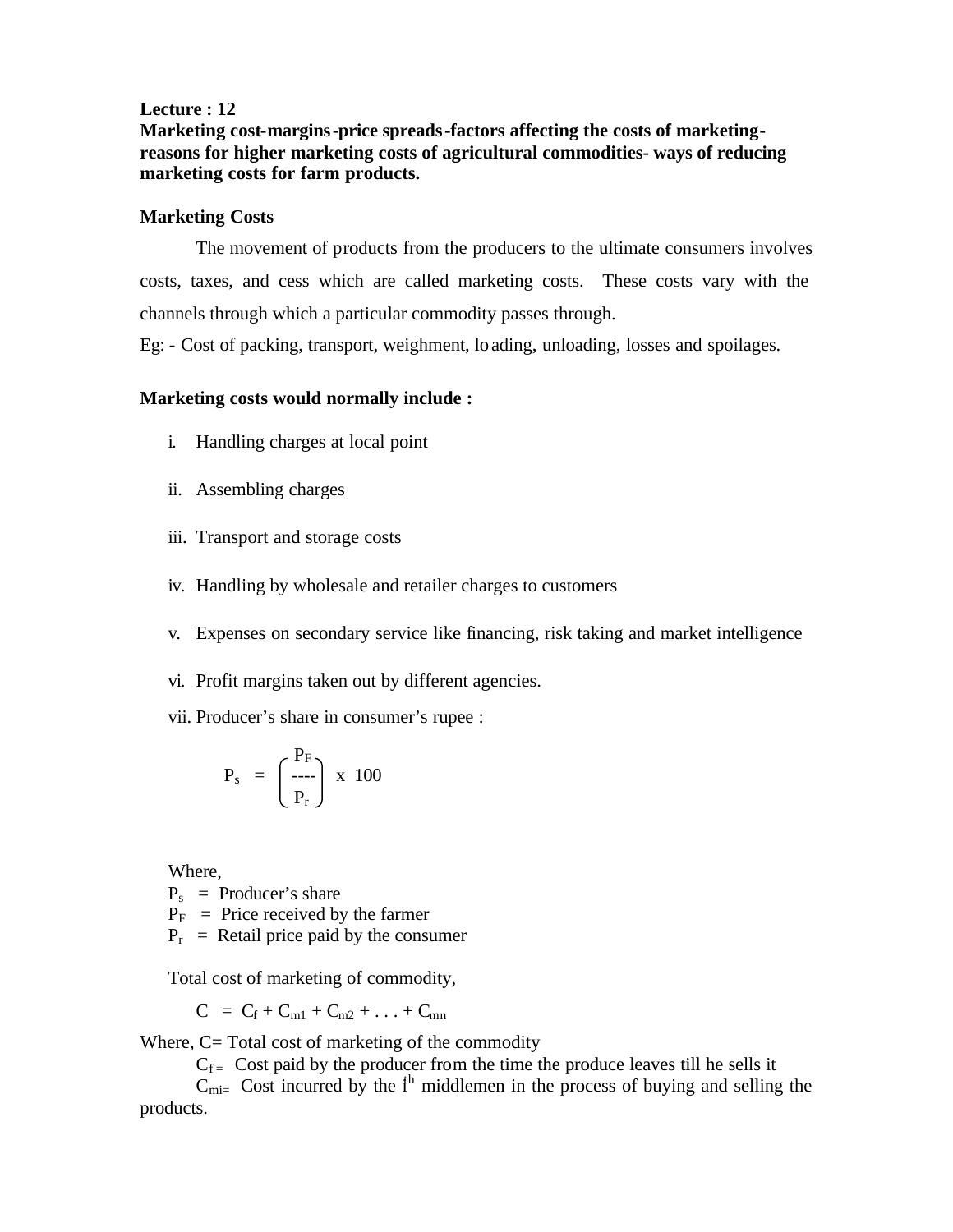## **Market Margins**

Margin refers to the difference between the price paid and received by a specific marketing agency, such as a single retailer, or by any type of marketing agency such as retailers or assemblers or by any combination of marketing agencies such as the marketing system as a whole.

Absolute margin is expressed in rupees. A percentage margin is the absolute difference in price (absolute margin) divided by the selling price.

Mark-up is the absolute margin divided by the buying price or price paid.

**Marketing margin of a Middleman :** There alternative measures may be used.

The three alternative measures which may be used in estimating market margins are.

(a) Absolute margin of  $i^{\text{th}}$  middlemen  $(A_{\text{mi}})$ 

$$
=\ P_{Ri}\ \left[P_{Pi}+C_{mi}\ \right]
$$

(b) Percentage margin of  $i<sup>th</sup>$  middlemen (P<sub>mi</sub>)

$$
\begin{array}{cc}\nP_{\text{Ri}} - (P_{\text{Pi}} + C_{\text{mi}}) \\
 & \dots \\
 & P_{\text{Ri}}\n\end{array}\n\quad X 100
$$

(c) Mark-up of  $i^{\text{th}}$  middleman (M<sub>2</sub>)

$$
\begin{array}{cc}\nP_{\text{Ri}} - (P_{\text{Pi}} + C_{\text{mi}}) \\
- \cdots \\
P_{\text{pi}} & X 100\n\end{array}
$$

Where,

 $P_{\text{Ri}}$  = Total value of receipts per unit (sale price)  $P_{pi}$  = Purchase value of goods per unit (purchase price)  $C_{\text{mi}}$  = Cost incurred on marketing per unit.

The margin includes profit to the middlemen and returns to storage, interest on capital, overheads and establishment expenditure.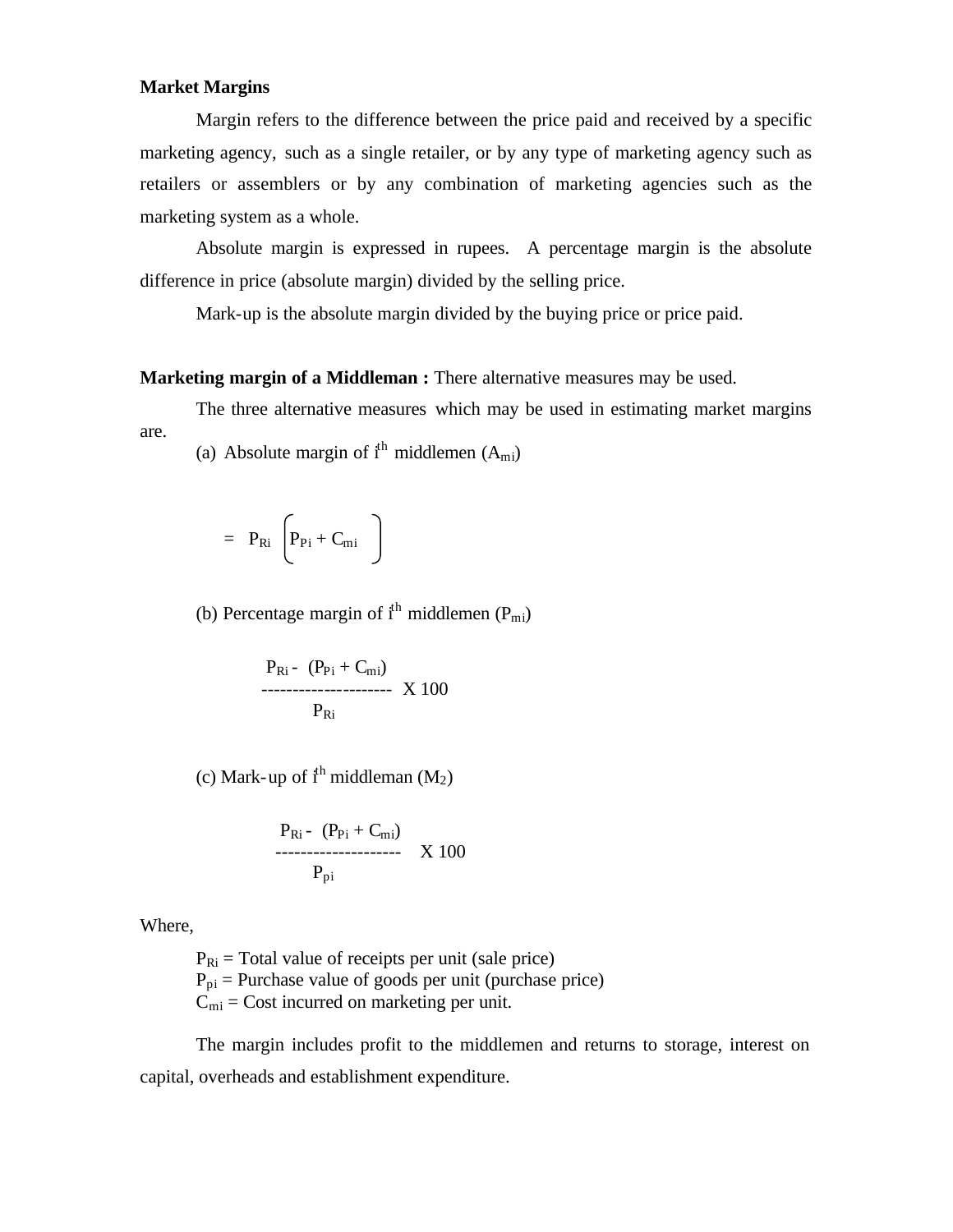### **Sum of Average Gross margins method :**

The average gross margins of all the intermediaries are added to obtain the total marketing margin as well as the break up of the consumer's rupee :

$$
M_T = \begin{array}{c} n \\ ? \\ i=1 \end{array} \begin{pmatrix} S_i - P_i \\ \hline O_i \end{pmatrix}
$$

 $M_T$  = Total marketing margin.

 $S_i$  = Sale value of a product for i<sup>th</sup> firm

 $P_i$  = value paid by the i<sup>th</sup> firm

- $Q_i$  = Quantity of the product handled by its firm
- $i = 1, 2, \ldots$  n (No. of firms involved in the marketing channel).

# **Concepts of Marketing Margins :**

- $\triangleright$  Complex because it is difficult to follow the path of the channel for a given quantity of the channel for a given quantity of the commodity.
- $\triangleright$  It is still difficult to estimate in respect of commodities subjected to processing.

Two methods are identified :

- 1. Concurrent margin method :
	- $\triangleright$  This method stresses on the difference in price that prevails for a commodity at successive stages of marketing at a given point of time.
- 2. Lagged Margin Method :
	- $\triangleright$  This method takes into account the time that elapses between buying and selling of a commodity by the intermediaries and also between the farmer and the ultimate consumer.
	- $\triangleright$  Lagged margin indicates the difference of price received by an agency and the one paid by the same agency in purchasing in equivalent quantity of commodity.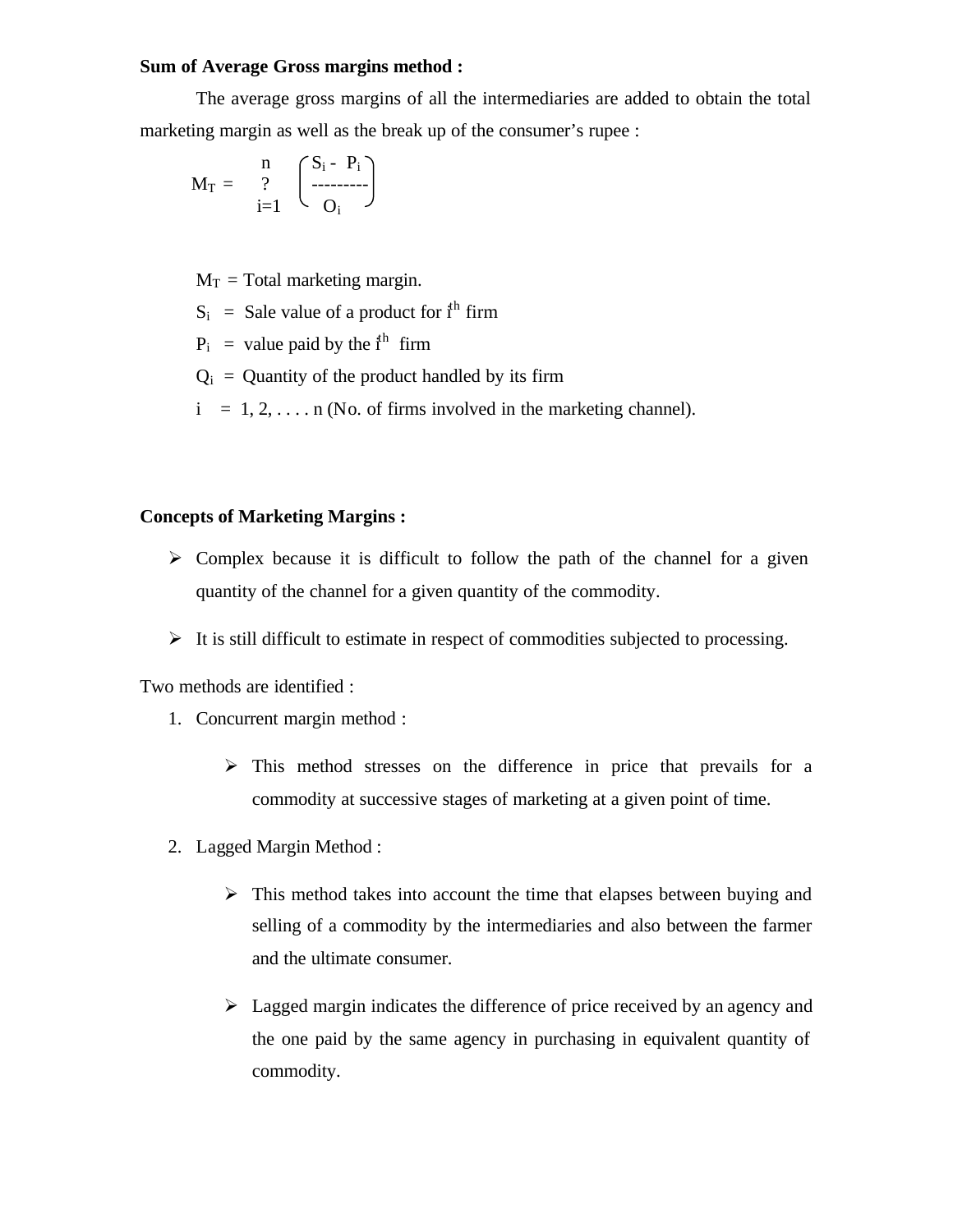# **PRICE SPREAD**

- $\triangleright$  The difference between the price paid by the consumer and price received by the farmer.
- $\triangleright$  It involves various costs incurred by various intermediaries and their margins.
- $\triangleright$  Marketing costs are the actual expenses required in bringing goods and services from the producer to the consumer.

**(Rs 1 q)**

### **Price Spread in Groundnut Marketing**

### **Marketing channel :**

**Producer – wholesaler – Decorticating unit – Oil miller – Retailer – Consumer :** 

|       |                           |                |               | (44.4)        |
|-------|---------------------------|----------------|---------------|---------------|
| S.No. | <b>Marketing channel</b>  |                | <b>Amount</b> | $\frac{0}{0}$ |
| 1.    | Producers sale price      | Rs/g           | 1119.50       | 80            |
| 2.    | Wholesaler                | Purchase price | 1119.50       |               |
|       |                           | Marketing cost | 3.5.25        | 2.51          |
|       |                           | Margin         | 71.00         | 5.06          |
| 3     | Decorticating unit        | PP             | 1225.75       |               |
|       |                           | <b>MC</b>      | 31.62         | 2.25          |
|       |                           | <b>MM</b>      | 40.0          | 2.85          |
| 4     | Oil miller                | PP             | 1297.35       |               |
|       |                           | <b>MC</b>      | 44.55         | 3.17          |
|       |                           | <b>MC</b>      | 32.50         | 2.32          |
| 5     | Retailer                  | PP             | 1374.40       |               |
|       |                           | MC             | 13.00         | 0.86          |
|       |                           | <b>MM</b>      | 16.80         | 1.20          |
| 6     | Consumer's purchase price |                | 1404.20       | 100           |

### **Objectives of Studying Marketing Costs :**

1. To ascertain which intermediaries are involved between producer and consumer.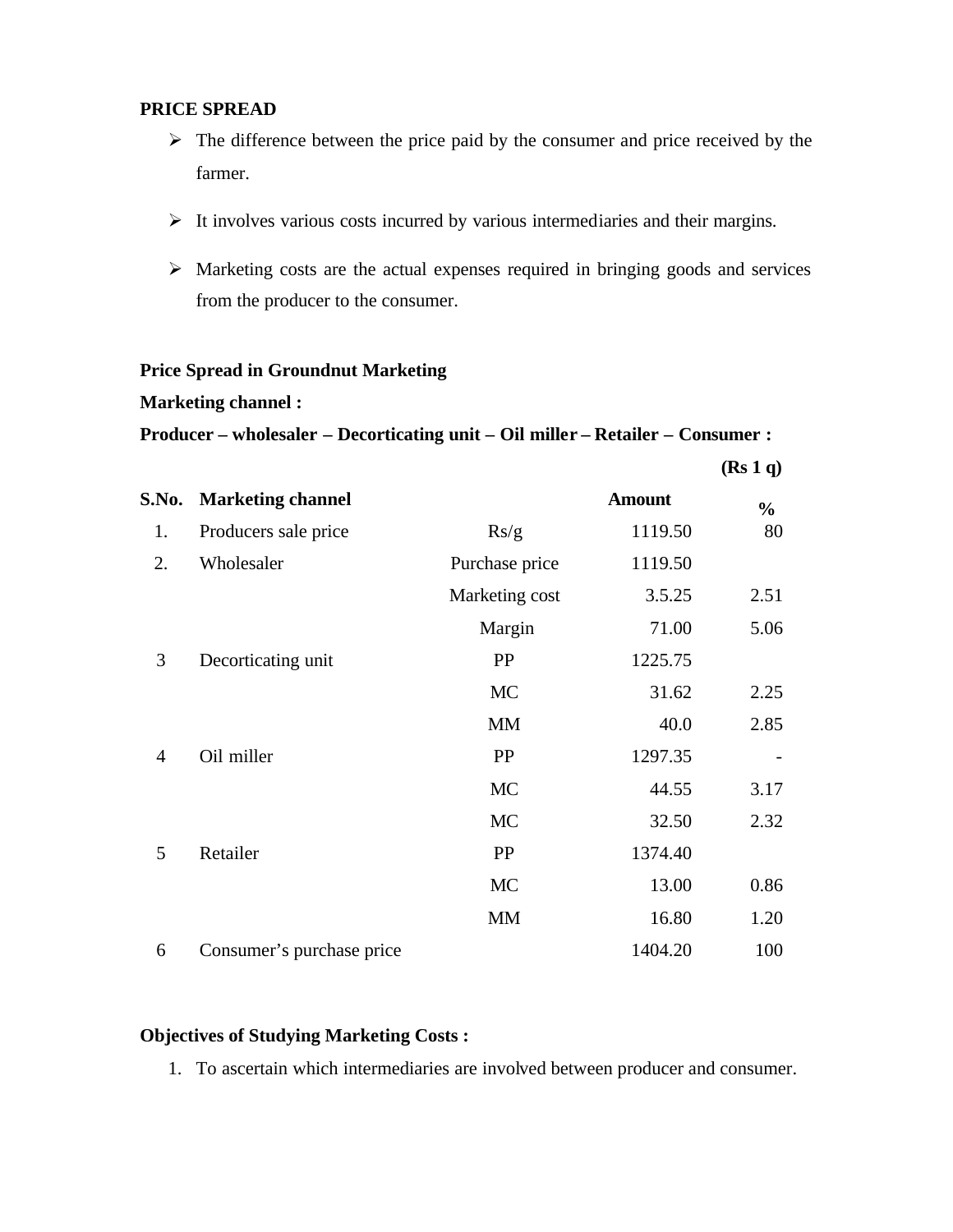- 2. To ascertain the total cost of marketing process of commodity.
- 3. To compare the price paid by the consumer with the price received by the producer.
- 4. To see whether there is any alternative to reduce the cost of marketing.

# **Reasons for High Marketing Costs :**

- 1. High transportation costs
- 2. Consumption pattern Bulk transport to deficit areas.
- 3. Lack of storage facilities.
- 4. Bulkiness of the produce.
- 5. Volume of the products handled.
- 6. Absence of facilities for grading.
- 7. Perishable nature of the produce.
- 8. Costly and inadequate finance.
- 9. Seasonal supply.
- 10. Unfair trade practices.
- 11. Business losses.
- 12. Production in anticipation of demand and high prices.
- 13. Cost of risk.
- 14. Sales service.

### **Factors Affecting Marketing costs**

- 1. Perish ability
- 2. Losses in storage and transportation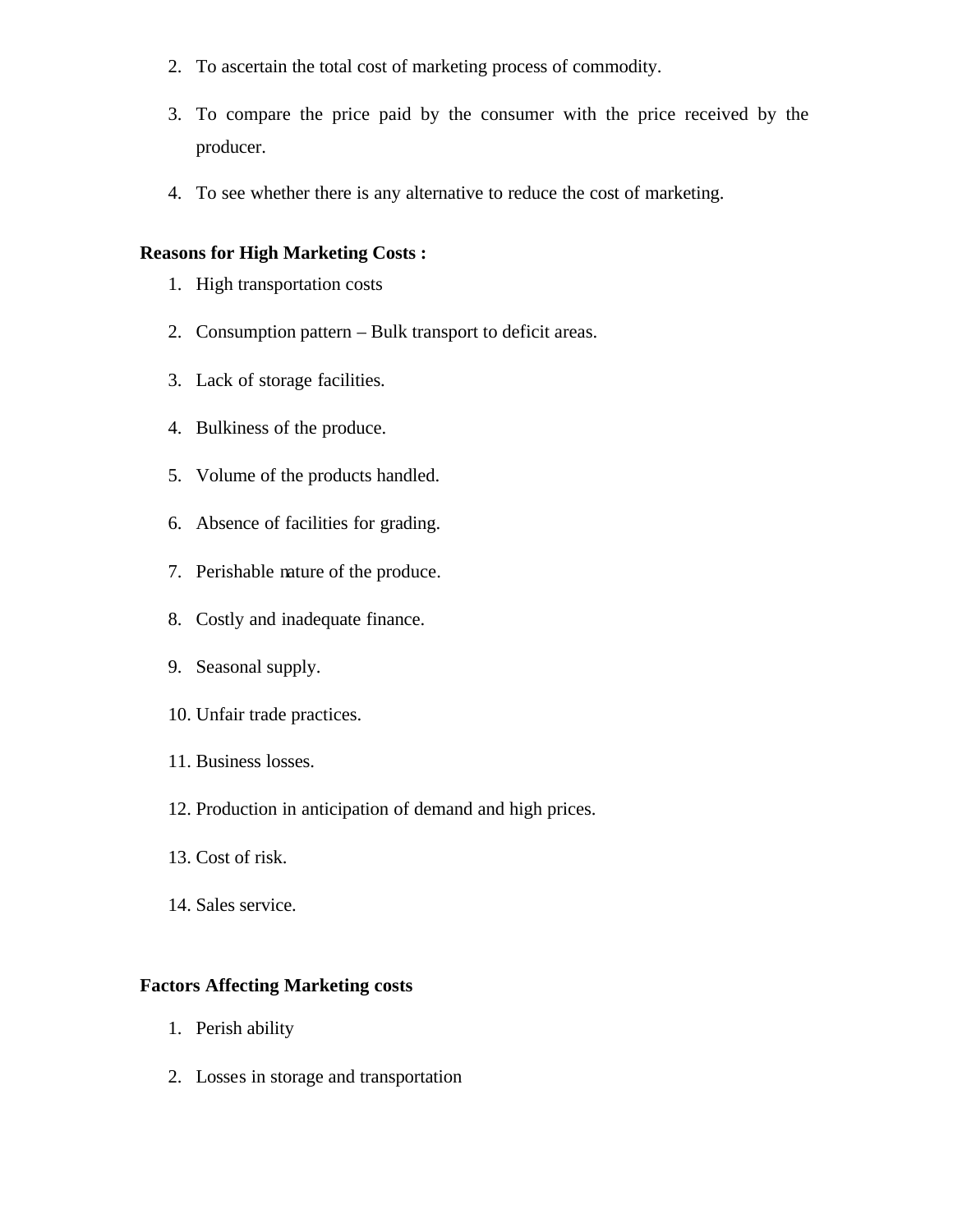3. Volume of the product handled

Volume of the More – less cost Volume of the Less – more cost

- 4. Regularity in supply : Costless irregular in supply cost is more
- 5. Packaging : Costly (depends on the type of packing)
- 6. Extent of adoption of grading
- 7. Necessity of demand creation (advertisement)
- 8. Bulkiness
- 9. Need for retailing : (more retailing more costly)
- 10. Necessity of storage
- 11. Extent of Risk
- 12. Facilities extended by dealers to consumers. (Return facility, home delivery, credit facility, entertainment)

# **Ways of reducing marketing costs of farm products.**

- 1. Increased efficiency in a wide range of activities between produces and consumers such as increasing the volume of business, improved handling methods in pre-packing, storage and transportation, adopting new managerial techniques and changes in marketing practices such as value addition, retailing etc.
- 2. Reducing profits in marketing at various stages.
- 3. Reducing the risks adopting hedging.
- 4. Improvements in marketing intelligence.
- 5. Increasing the competition in marketing of farm products.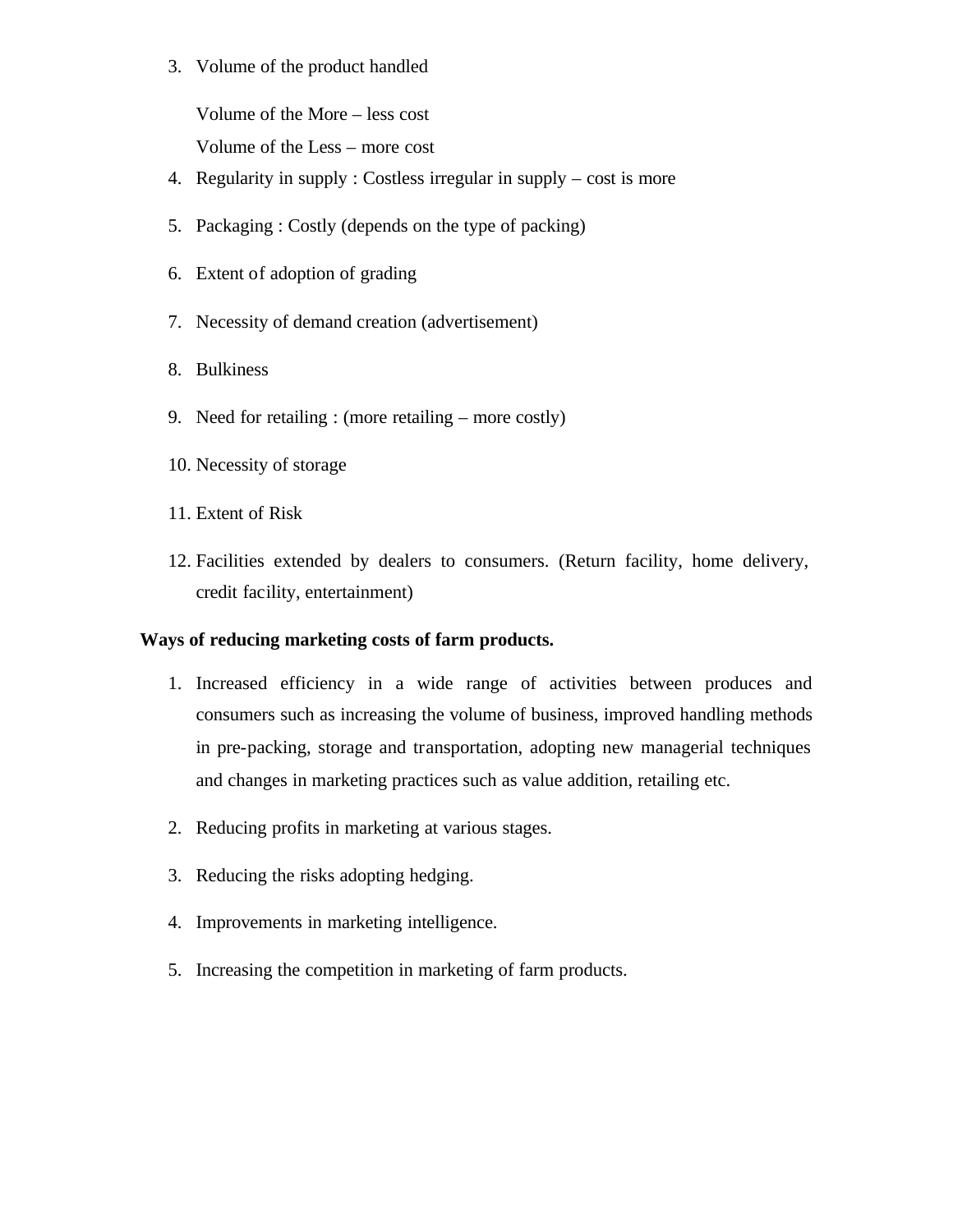# **Lecture : 13**

**Characteristics of agricultural product prices-agricultural price stabilization-need for agricultural price policy- commission for Agricultural cost and Prices (CACP) administered prices- minimum support price, procurement price and issue price.**

### **Characteristics of Agricultural product prices**

In agricultural based economies like India, prices of farm products undergo wide variations than in industrial goods. They have profound effect on the economy. The characteristics of agricultural product prices are presented below to design appropriate price policy.

- i. Production and supply of agricultural products cannot be adjusted quickly to changes in prices or demand.
- ii. Variability in cost of production from region to region.
- iii. Wide variation in quality of products and hence prices.
- iv. The prices of farm products in general exhibit co-movement at least within a group.
- v. The prices of farm products vary across space.
- vi. The prices of farm products in general remail low in the post-harvest period.
- vii. There are multiple prices in the same market at a point of time.

### **Agricultural Price Stabilization**

Price instability does great harm to agriculture. Government takes the responsibility to stabilize agricultural prices. The objectives of price stabilization assures reasonable level of living, keeping parity with other sectors, adjustment of production to demand as well as stabilization of general price level in relation to world prices. Concerned by the spiraling prices of agriculture and food articles, the government is likely to set up a price stabilisation fund along with a market intervention plan for key agricultural products. A proposal to this effect is currently under the consideration of the Ministry of Agriculture. This move by the government comes at a time, when inflation has been on a ten month high at 5.92%, mainly on account of rising food and agricultural products. With the proposed market intervention plan, the government would be able to step in when prices of a particular product rises beyond a threshold limit or fall below a floor price. Various state governments have similar plans for farm products.

### **Need for Agricultural Price Policy**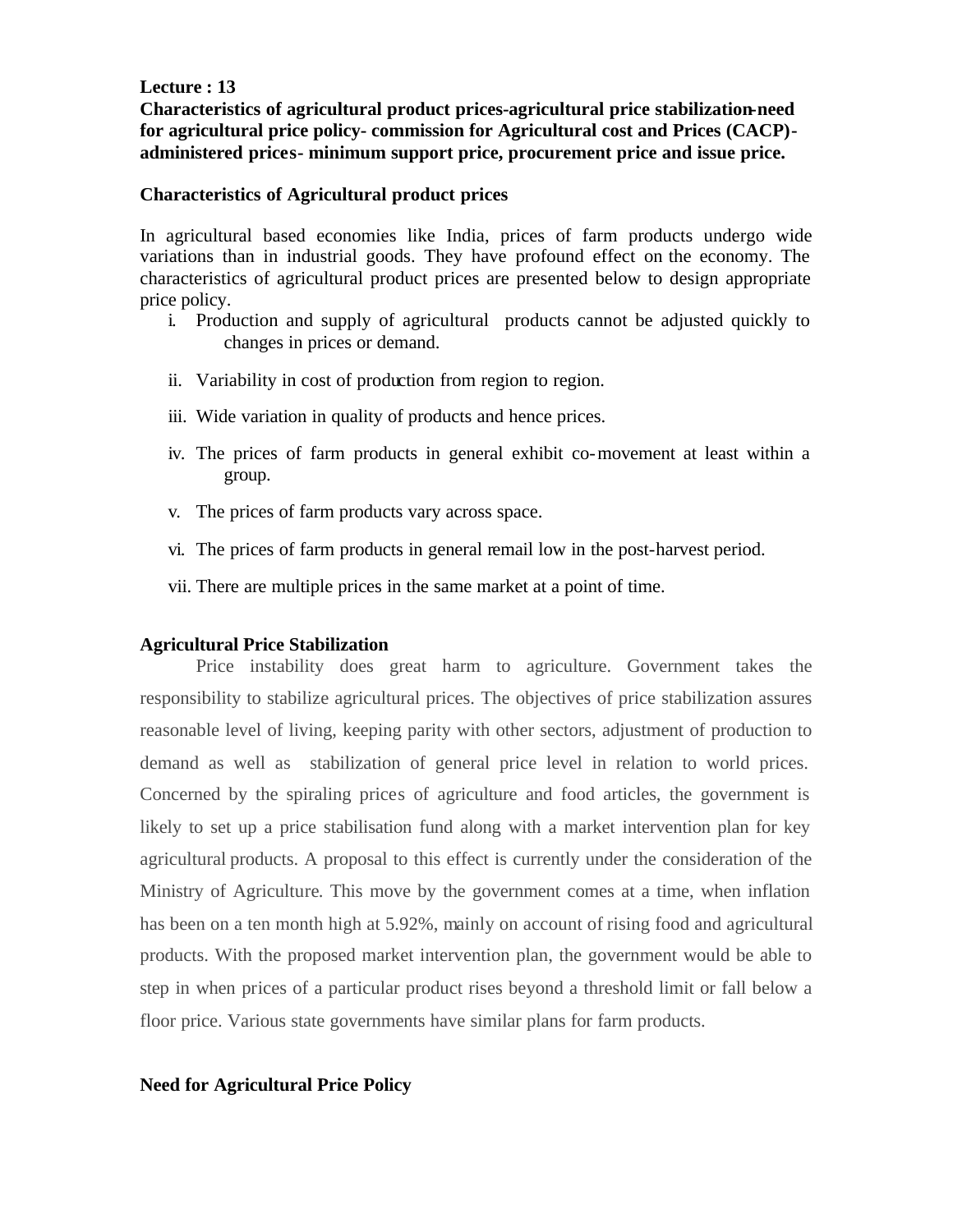Agricultural Price Policy has special significance when there is a maladjustment in demand and supply and jump up and down the equilibrium price level. Several government interventions were initiated to protect farmers and consumers. Government undertakes the following measures.

- 1. Procurement operations.
- 2. Public distribution at fixed issue prices, rationing, restrictions on movement of food grains from one place to another place i.e. state to state.
- 3. Maximum controlled prices, assured minimum prices, statutory minimum prices, ban on exports, stepping up of imports, regulation of futures trading.
- 4. Minimum price for sugarcane to sugar factories.
- 5. Floor and ceiling prices, controls on futures trading and imports have been the major policy measures taken for regulation of prices of raw cotton and jute.
- 6. History of Agricultural price policy :

Agricultural Price policy 1947 – 1965 i.e before setting up of APC

Food grains prices committee, was set up in 1964 to determine producer prices of rice & wheat on all India basis for 1964 season subsequently. Food grain policy committee, 1966 was established. The important aspects pertaing to foodgrains are : (i).Controls on the movement, (ii).Compulsory levy procurement (iii). Fixation of maximum statutory prices of food grains, (iv). Rationing, either statutory or informal. Other crops covered are sugarcane, cotton, jute and oil seeds.

### **CACP: Commission for Agricultural Costs and Prices,**

Agricultural Price Commission, APC was established in 1965 on the recommendations of Foodgrains Policy committee under the chairmanship of L.K. Jha. The APC has been renamed as CACP on similar lines as has been done to the industry in 1985. The significant contributions during 1965-77 were

a. **MSP :** Chief function is to set a floor to the downward fluctuations in the market prices. It is a insurance against price uncertainty.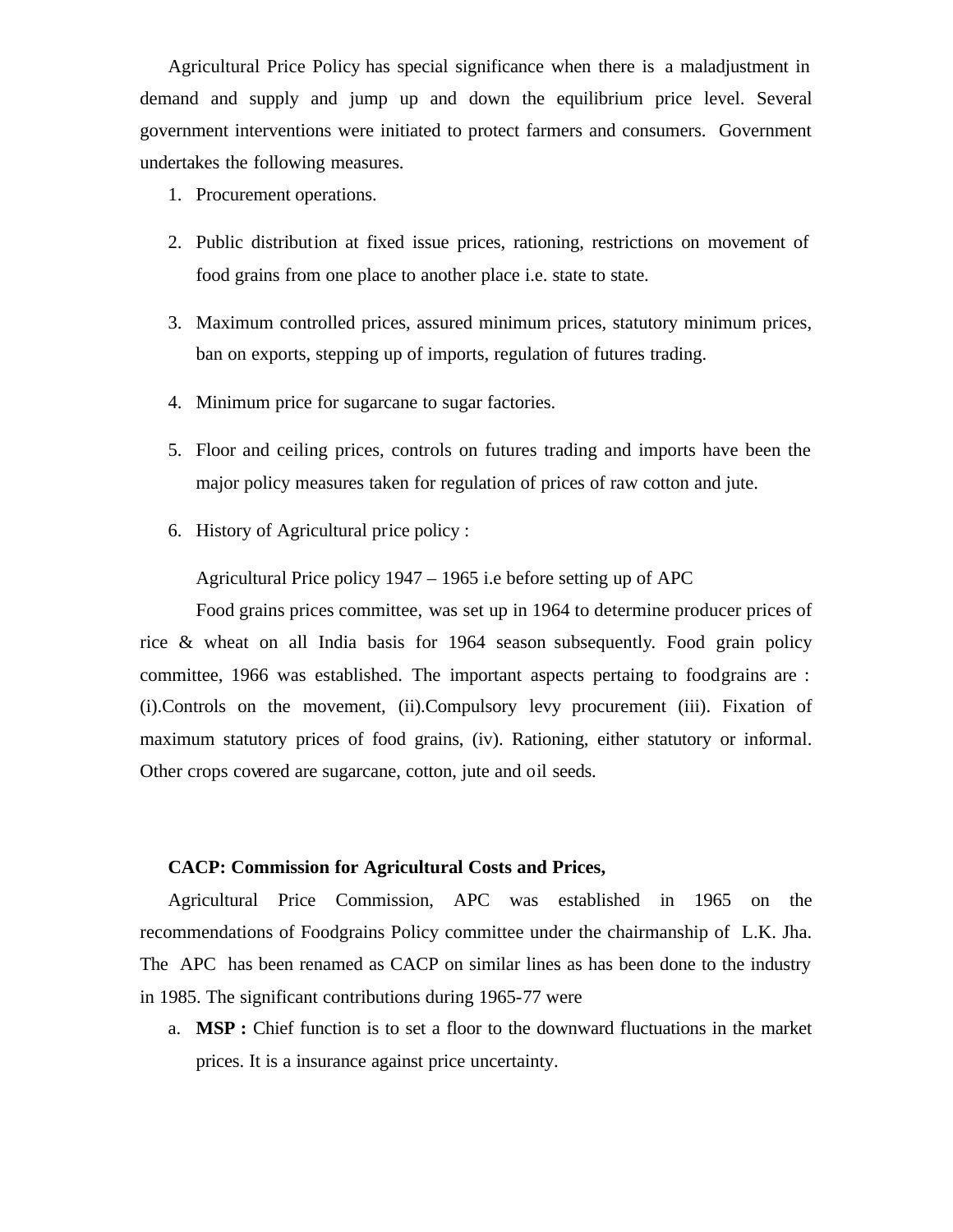b. **Maximum Ceiling Prices :** APC has not favoured maximum or ceiling prices for agricultural commodities. In the case of food grains, the **s**tates were unable to enforce legally fixed maximum prices. Private stocks tended to go underground.

**Cotton :** Price of several varieties ruled well above the ceiling prices in all the years.

- c. **Procurement Prices :** Always higher than MSP. Government procures for deficit states and vulnerable sections of population. APC takes into account market prices, minimum prices announced in the season, marketing and processing costs, the likely impact of levels of procurement prices on farmer's own cost of living, cost of production of the agricultural based industries, and the external competitiveness of the commodities concerned.
- d. **Issue Prices :** These are below open market prices and always higher than procurement prices. Food grains prices supplied through fair price shops and rationing at subsidized rates are issue prices. The practice led to several malpractices and uneconomic use of imported grains(wheat) shifted towards coarse grains. APC favoured levy on producers on acreage basis for procurement.

### **Administered Prices :**

Prices fixed by the government with the objective of protecting farmers against a decline in prices during the year of bumper production, protecting consumers from excessive price increases and ensuring procurement for buffer stocks or operation of PDS. These are three types :

- 1. **Minimum Support Price, (MSP) :** Price fixed by the government to protect farmers against excessive fall in prices.
- 2. **Procurement Price :** Refers to the price at which government procures from producers to maintain buffer stocks and feed Public Distribution System.
- 3. **Issue Price :** Price at which the commodity is made available to consumers at fair price shops. It is always higher than procurement price.

### **Determination of Administered Prices :**

Demand and supply forces determine market prices. Administered prices are the prices fixed by the government under varied circumstances. Government makes a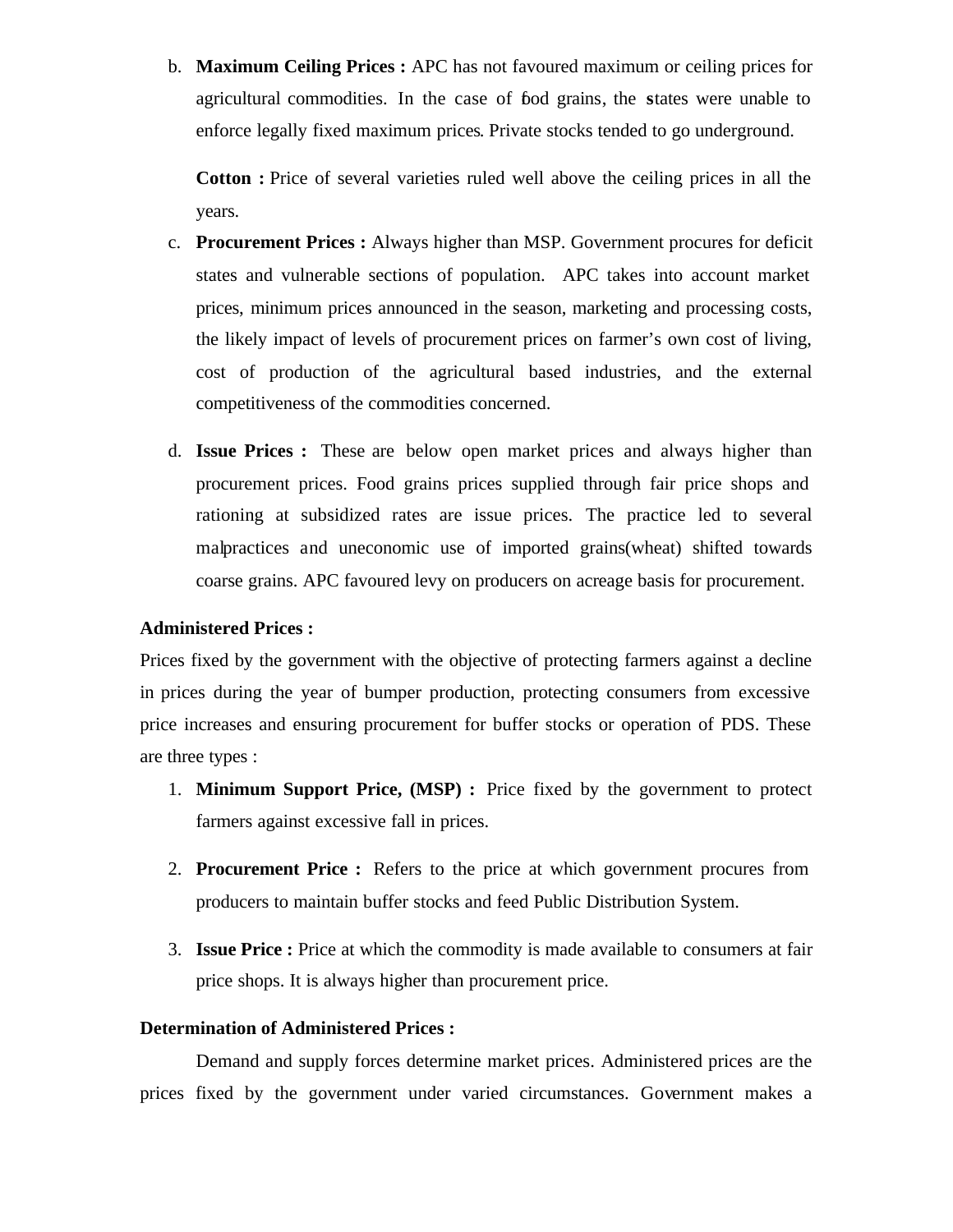commitment to purchase all the produce offered for sale through MSP. Government buys at its discretion without any compulsion to meet its obligation procurement price. When procurement is done under compulsion from the millers, the procurement price is called levy price. Government considers various issues suggested by CACP on fixation of prices.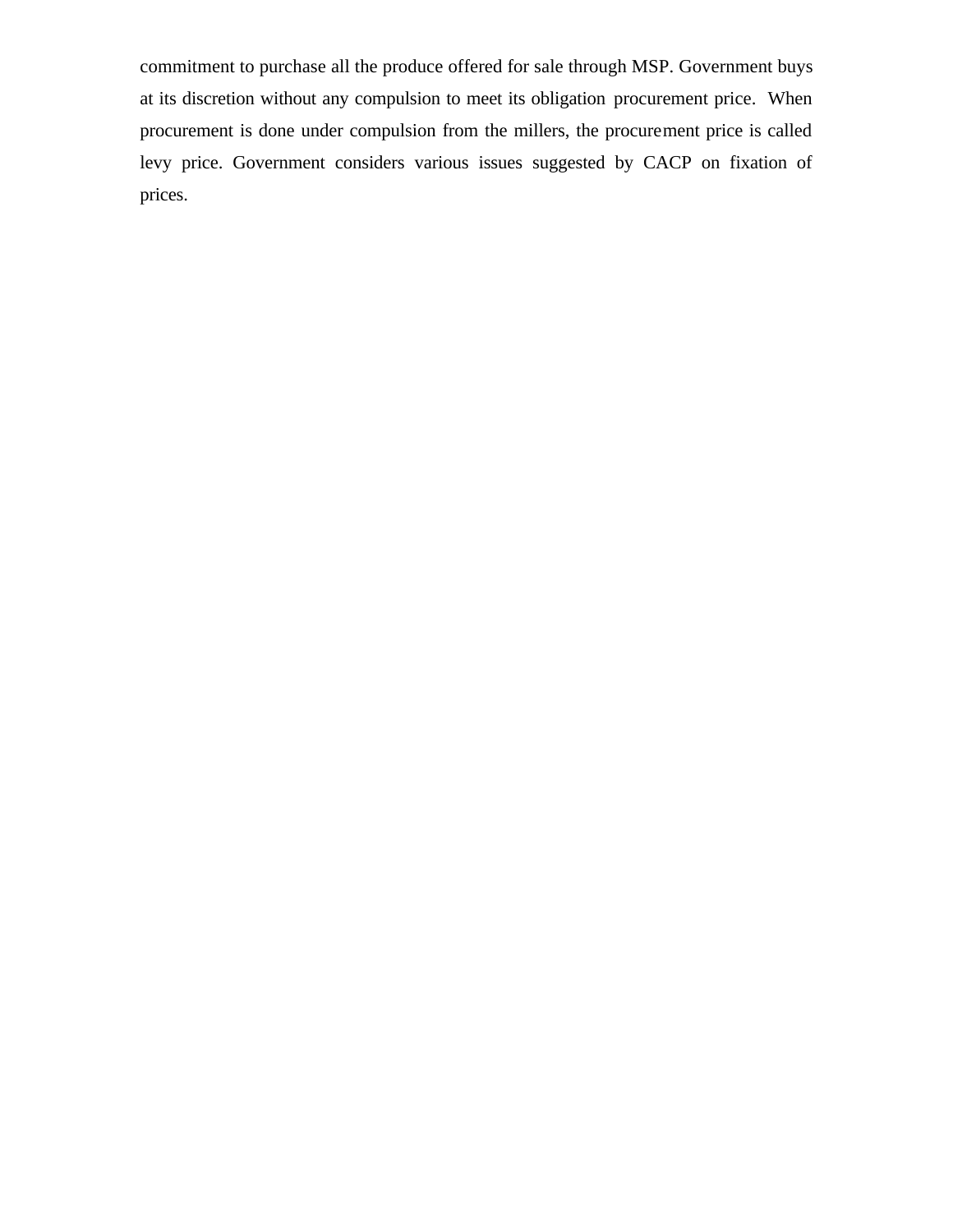### **Lecture : 14**

**Risks on marketing-meaning-types of risks- measures to minimize risksspeculation-hedging-future trading-meaning-commodities for future tradingservices rendered by a forward market-dangers of forward market-contract farming/contract farming-Price forecasting**

# **RISKS IN MARKETING**

Risk is inherent in all marketing transactions. Fire, rodents, quality deterioration, price fall, change in tastes, habits or fashion, placing the commodity in the wrong hands or area are all also associated with marketing risk. Hardy has defined risk as uncertainty about cost, loss or damage. The longer the time lags between production and consumption, the greater the risk. Most of the risk is taken by market middlemen. The bearer of the risk may be better off or worse-off. A risk cannot be eliminated because it also carries profit.

**Types of Risk :** The risks associated with marketing are of three types, namely physical risk, price and institutional risk.

- i. Physical risk includes loss of quantity and quality. It may be due to fire, flood, earthquake, rodents, pests, excessive moisture or temperature, careless handling, improper storage, looting or arson.
- ii. Price risk associates with fluctuation in price from year to year or within the year.
- iii. Institutional risks include the risks arising out of a change in the government budget policy, imposition of levies price controls etc.

# **Measures to Minimize Risks :**

- a. Reduction in Physical loss through fire proof storage, proper packing and better transportation.
- b. Transfer of physical losses to Insurance companies.
- c. Minimization of price risks through.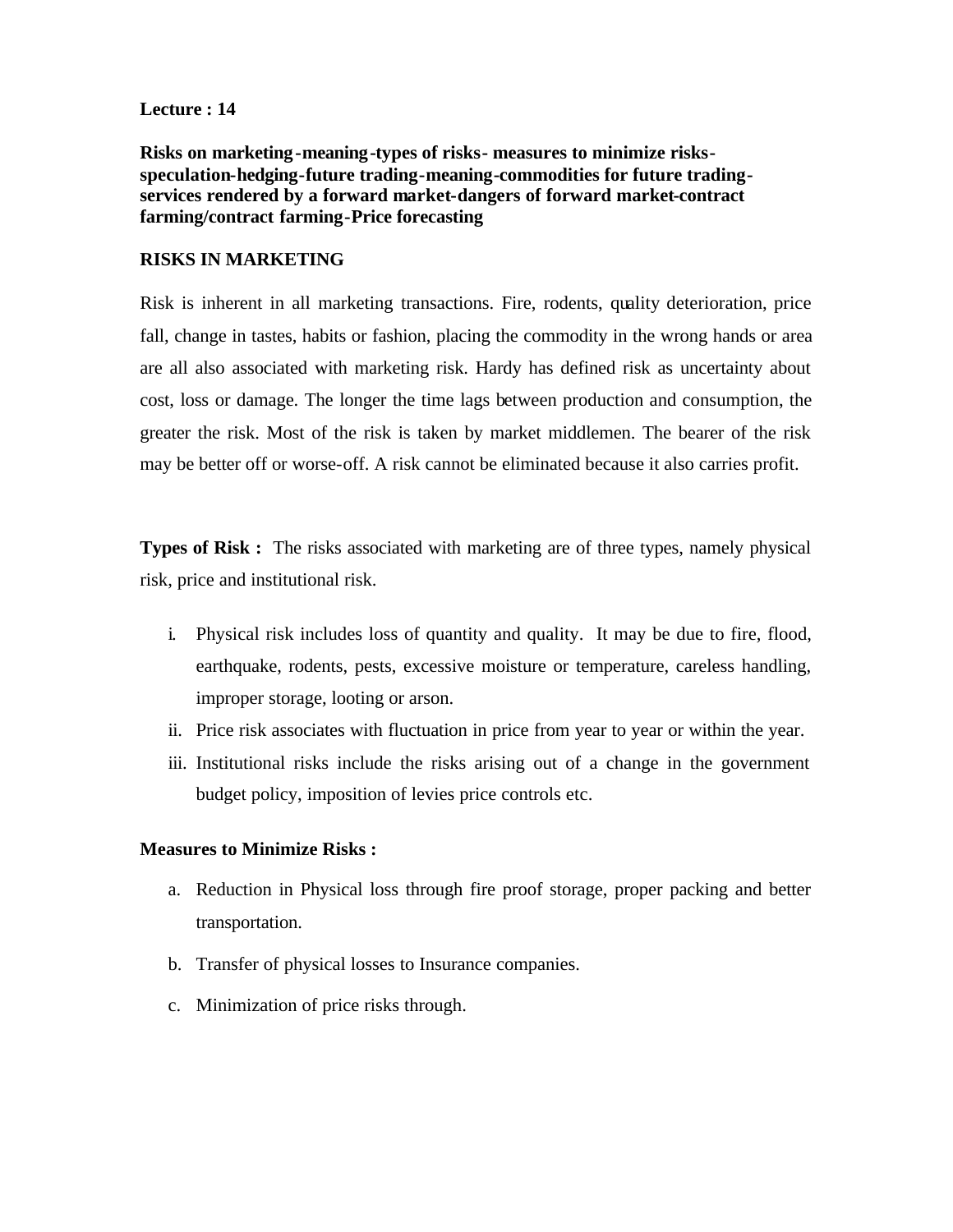- $\checkmark$  Fixation of minimum and maximum price by government.
- $\checkmark$  Dissemination of price information to all sections of society over space and time.
- $\checkmark$  Effective system of advertising and create a favourable atmosphere for the commodity.
- $\checkmark$  Operation of speculation and hedging : Futures trading, forward market, contract farming, contract marketing.

**Speculation :** Purchase or sale of a commodity at the present price with the object of sale or purchase at some future date at a favourable price.

**Hedging :** It is a trading technique of transferring the price risk. "Hedging is the practice of buying or selling futures to offset an equal and opposite position in the cash market and thus avoid the risk of uncertain changes in prices" (Hoffman).

**Futures Trading :** It is a device for protecting against the price fluctuations which normally arise in the course of the marketing of commodities. Stockicsts , processors or manufactures utilize the futures contracts to transfer the price risks faced by them.

### **Future trading includes both hedging and speculation.**

| S.No. | <b>Speculation</b>                     |                       | <b>Hedging</b>                                |
|-------|----------------------------------------|-----------------------|-----------------------------------------------|
| 1.    | Purchases and sales in the cash as     | $\ddot{\phantom{0}}$  | To protect oneself against excessive price    |
|       | well as in futures markets are made    |                       | fluctuation.                                  |
|       | with the objective of making profit    |                       |                                               |
| 2.    | The activities of buying and selling   | $\langle 1 \rangle$ . | Are always opposed to each other.             |
|       | are not necessarily opposed to each    |                       |                                               |
|       | other.                                 |                       |                                               |
| 3.    | It is not necessary that the two types | $\ddot{\phantom{a}}$  | If is obligatory to buy and sell the goods in |
|       | of transactions should be of equal     |                       | equal quantities in the two markets.          |
|       | quantity.                              |                       |                                               |
| 4.    | purchases<br>and sells<br>Speculator   | $\ddot{\phantom{a}}$  | The commodities are not stored by traders.    |
|       | goods when prices are as per his       |                       | Only the difference in the price is given or  |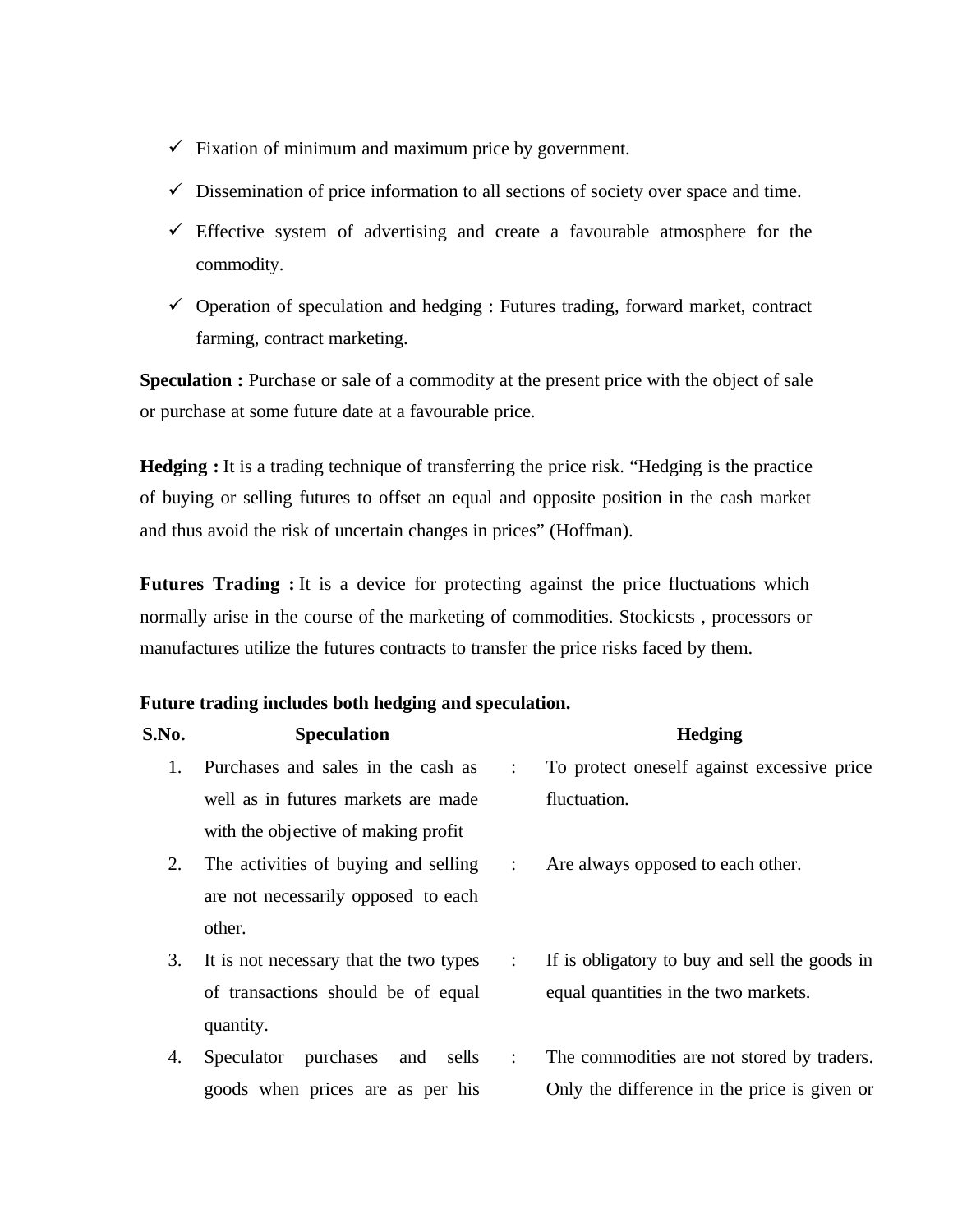expectations. taken on the due date.

# **Commodities for Futures Trading**

Commodities permissible under futures trading must satisfy the following conditions.

- 1. Plentiful supply of the commodity.
- 2. Must be storable.
- 3. Commodity should be homogeneous.
- 4. Commodity should have a large demand.
- 5. Supply of the commodity should not be controlled by a few large firms.
- 6. The price of a commodity should be liable to fluctuate over a wide range.

# **Forward Markets**

A market in which the purchase and sale of a commodity takes place at time 't' but the exchange of the commodity takes place on some specified date in future i.e. t+1.

Some times even on the specified date in the future,  $(t+1)$  there may not be any exchange of the commodity. Instead, the differences in the purchase and sale price are paid or taken.

# **Services Rendered by a Forward Market.**

- 1. Reduces price fluctuations so that the margin of profit may be small.
- 2. Ensures an even flow of goods, avoiding gluts in the peak season, and shortages in the slack seasons.
- 3. It brings about an integration of the price structure of commodities at different points of time.
- 4. Facilitates large purchases and sales at a short notice.
- 5. Brings coordination of the current and future expectations by rotating in the light of changing supply – demand situation.

# **Dangers of Forward Market**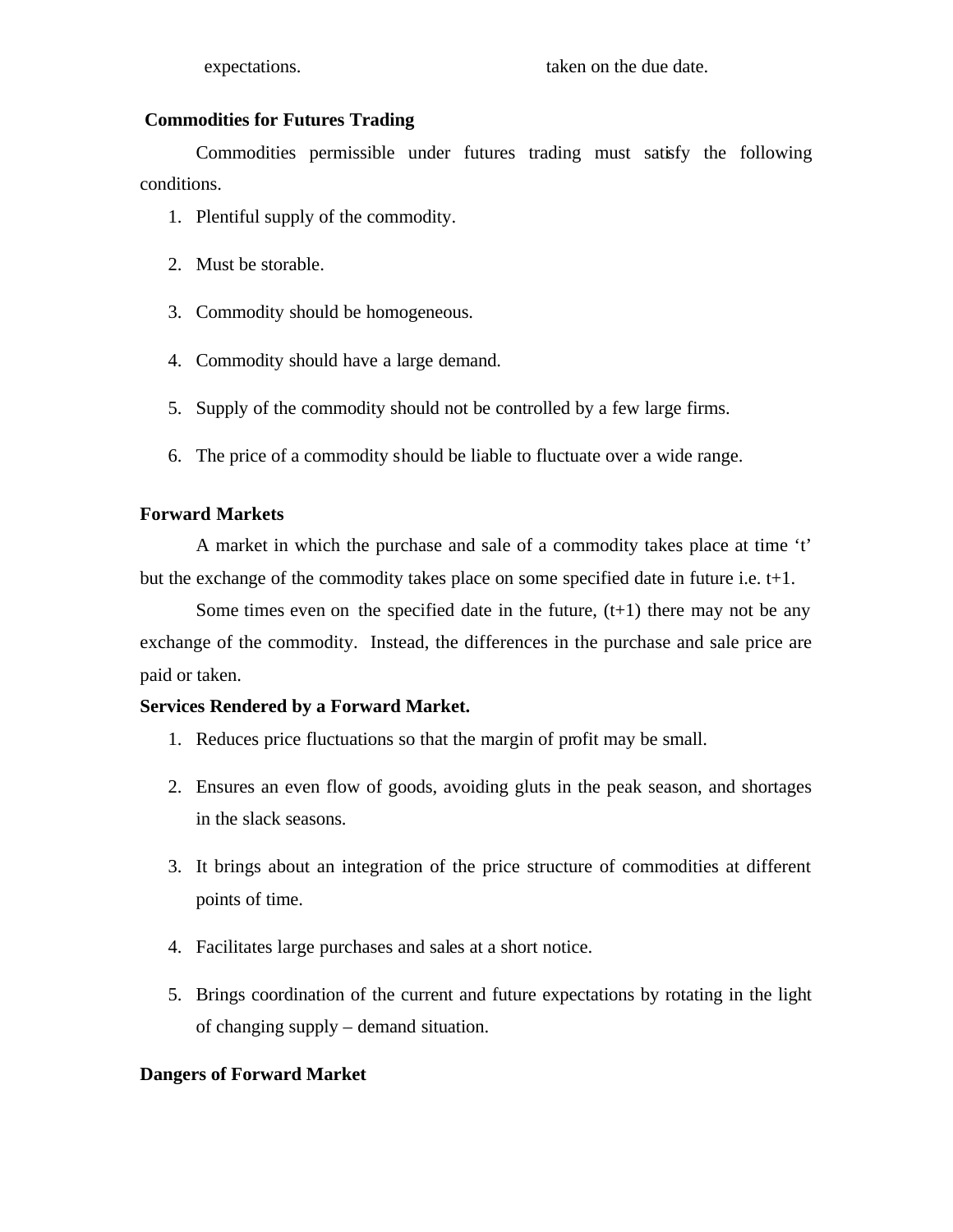- 1. Forward market opens out the way for a large number of persons with insufficient means, inadequate experience and information to enter into commitments which may be beyond their means. In such conditions market gets demoralized.
- 2. It enable unscrupulous speculators, with little interest in the actual supply of and demand for, a particular commodity, to corner the supplies and organize bear raids and bull raids on the market in the hope of making easy money for themselves. This results in violent fluctuations in prices.

# **Contract Farming/Marketing:**

Contract farming is evolving an institutional arrangement of alternative marketing in India. One of the brilliant ideas that are being thrown around is that of contract farming. Indian government, agriculture and commerce ministries, corporate interests, IMF, World Bank, Indian agricultural scientists,are keen on farming by contract. It is such a simple and benevolent idea thrown in by consultants of global repute. State like Punjab, Karnataka, Maharastra, Madhya Pradesh and Tamil Nadu have been front runners in this regard. Experience shows that there is considerable saving of inputs and rising profitability due to introduction of technology and effective extension service. It is also successful in crop diversification in many states such as tomato in Punjab and Haryana, cucumber in Andhra Pradesh, cotton in Tamil Nadu etc.

It is a bipartite agreement between farmer and industry to supply the agreed quantity at a specified date. Services provided by sponsoring firms range from supply of inputs, extension service, quality monitoring to purchase of output. However the absence of common legally binding contractual arrangement gives the way for violation the contract on both sides. Some successful cases are presented as follows.

| Successful Contract Farming Projects in Andhra Pradesh |  |  |  |
|--------------------------------------------------------|--|--|--|
|--------------------------------------------------------|--|--|--|

| Crop            | <b>Location</b> | <b>Company</b>  |
|-----------------|-----------------|-----------------|
| Cocoa           | EG, WG          | Cadburys India  |
| Oil palm        |                 | SICAL, Godrej,  |
|                 |                 | Palm tech       |
| Vegetables      | Kuppam          | <b>BHC</b>      |
| <b>Gherkins</b> | Chittoor,       | Global Green    |
|                 | Mehaboobnagar   | Capricorn Foods |
| Marigold        | Anantapur       | A.V. Thomas     |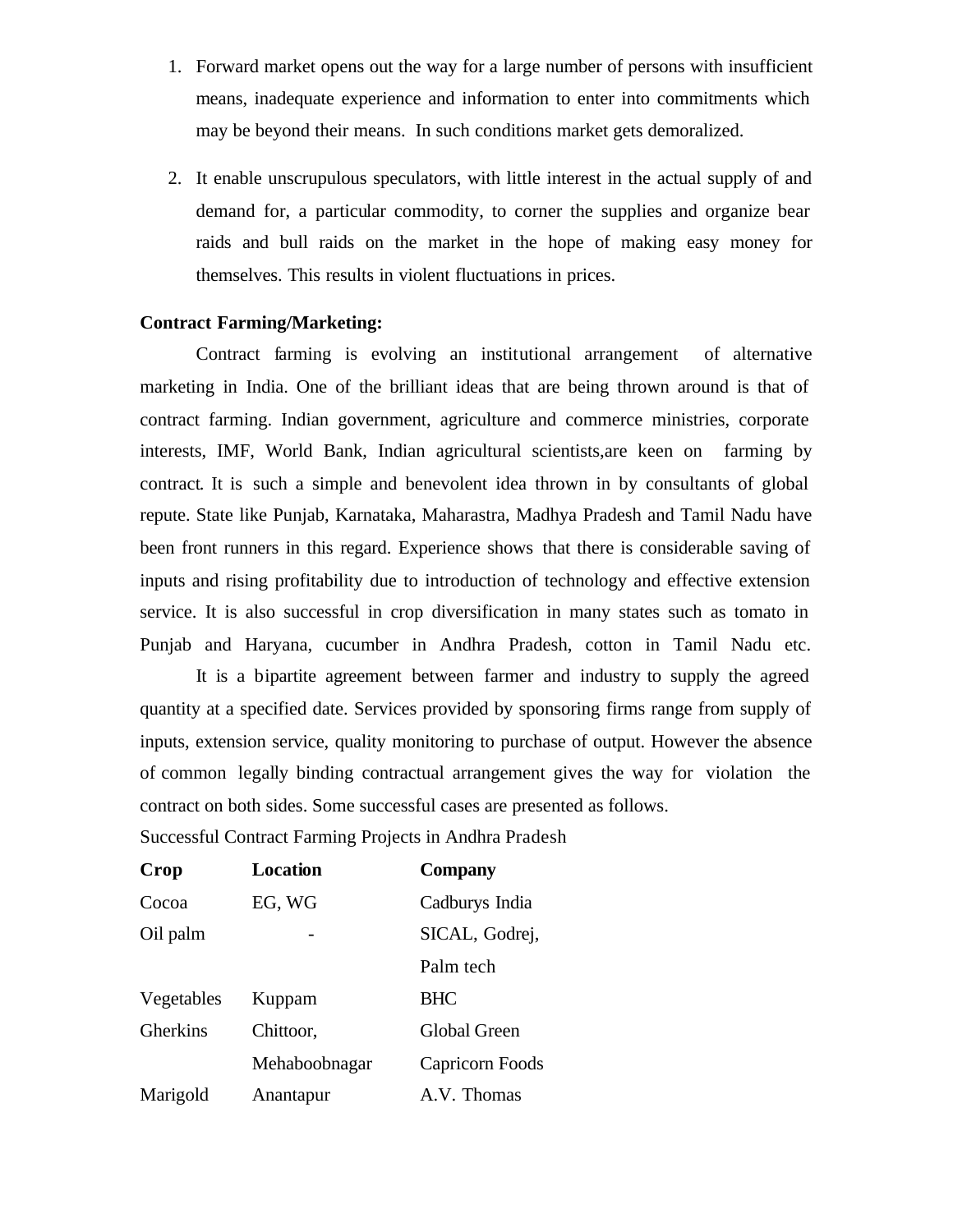| Indian Goosberry | <b>DABUR</b> |
|------------------|--------------|
|                  |              |

| Crop                                  | <b>Location</b>        | Area(ha) |
|---------------------------------------|------------------------|----------|
| 1.Chillies                            | Guntur                 | 52000    |
| 2.Sapota                              | Prakasam               | 2300     |
| 3.KP Onion                            | Kadapa                 | 3000     |
| 4.Tomato                              | Kurnool, Chittoor      | 34000    |
| 5.Citrus                              | Nalgonda, Anantapur    | 24000    |
| 6. Acid lime                          | Nellore                | 22000    |
| 7. Tapioka                            | East Godavari, Vizag   | 17000    |
| 8.Cashew                              | Srikakulam, Vizag,     |          |
|                                       | Vizianagaram           |          |
|                                       | East and West Godavari | 130000   |
| 9. Grapes                             | Ranga Reddy            | 1300     |
| 10. Papaya                            | Anatpur, Kadapa        | 15000    |
| 11Coconut                             | East and West Godavari | 70000    |
| 12Vegetables<br>Ranga Reddy, Chittoor |                        | 40000    |
| 13.Turmeric<br>Nizamabad, Karimnagar  |                        | 24000    |
| 14. Mango<br>Krishna, Chittoor        |                        | 230000   |
| 15. Pomegranate Anantpur              | 6000                   |          |

# **Potential areas of Contract farming in Andhra Pradesh.**

# **Price Forecasting**

Market information can be used by those involved in the marketing process to make better marketing decisions. The primary objective of a market information service is to increase the degree of knowledge of market participants (farmers, traders and consumers) about the market. Forecasting is the prediction of values of a variable. Forecasts also may be based on expert judgments, which in turn are based on historical data and experience.

# **I-Market information needs of farmers**

# **What crop or combination of crops to plant?**

In making this decision, farmers must take into consideration their physical resources, i.e. land quantity and topography, water availability and quality, soil fertility, labour, and capital. Progressive farmers, whose objective is profit maximization, are interested in knowing exactly which crop and specific variety would give them the highest returns in the market during a particular period time.

# **When to plant?**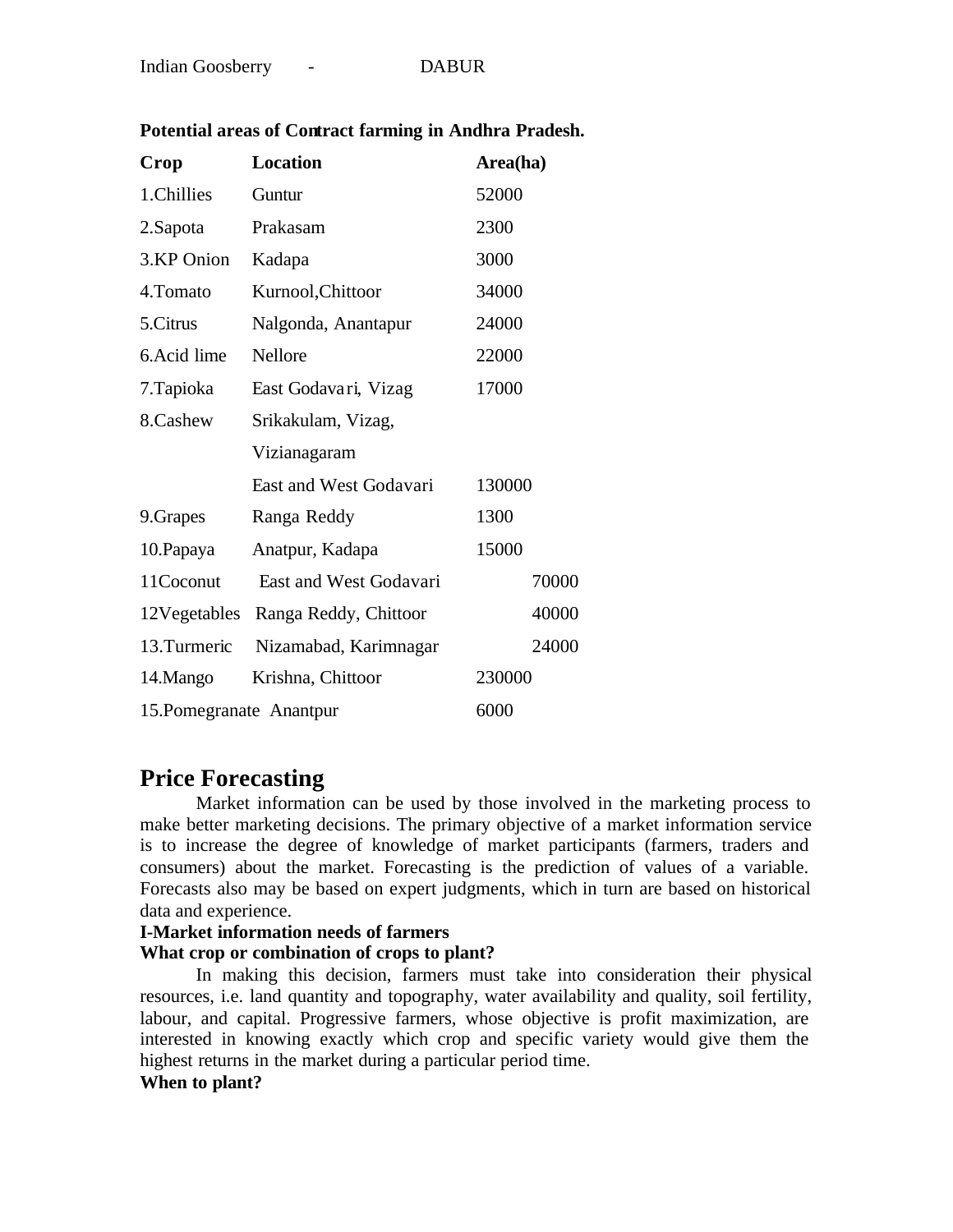Timing of planting is usually determined by seasonal factors. However even within these constraints there may be possibilities, through the use of improved varieties and irrigation, to vary planting schedules and produce in the off-season. For successful farmers, the decision on when to plant can therefore be seen as the decision on, when to harvest and sell to maximize returns.

# **Where to sell?**

A key consideration in making the decision, is the farmers' expectations of prices, which may be obtained in the different markets. In making the immediate decision on where to dispose of produce which has already been harvested or needs to be harvested in the near future, farmers need to be aware of the current prices for the produce in different markets. Knowledge of current market prices would also assist them in the bargaining process with traders.

The price forecasts are estimated using the historical modal prices of various farm commodities in important markets. Some of the commonly used price forecasting models are:

- 1. Simple Exponential Smoothing
- 2. Double Exponential Smoothing
- 3. Autoregressive Integrated Moving Average (ARIMA)
- 4. Artificial Neural Networks (ANN)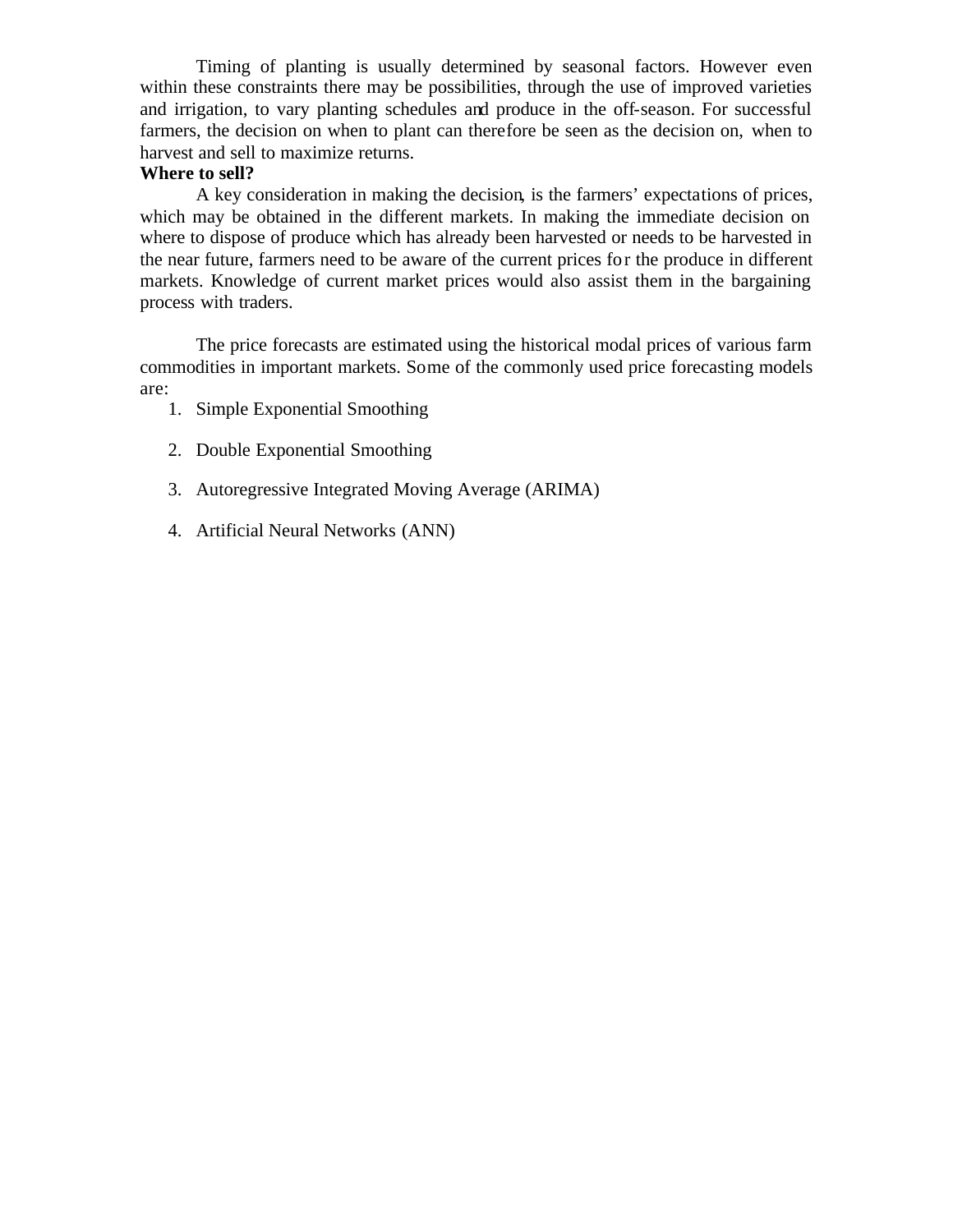### **Lecture :15**

# **International trade -definition-difference between international and inter-regional trade- free trade vs protection**

### **International Trade**

International trade is the exchange of goods and services between countries. This type of trade gives rise to a world economy. Trading globally gives consumers and countries the opportunity to be exposed to goods and services not available in their own countries. Almost every kind of product can be found on the international market: food, clothes, spare parts, oil, jewellery, wine, stocks, currencies and water. Services are also traded: tourism, banking, consulting and transportation. A product that is sold to the global market is an export, and a product that is bought from the global market is an import. Imports and exports are accounted for in a country's current account in the balance of payments.

Global trade allows wealthy countries to use their resources - whether labor, technology or capital - more efficiently. Because countries are endowed with different assets and natural resources (land, labor, capital and technology), some countries may produce the same good more efficiently and therefore sell it more cheaply than other countries. If a country cannot efficiently produce an item, it can obtain the item by trading with another country. This is known as specialization in international trade. We discuss an example in the following.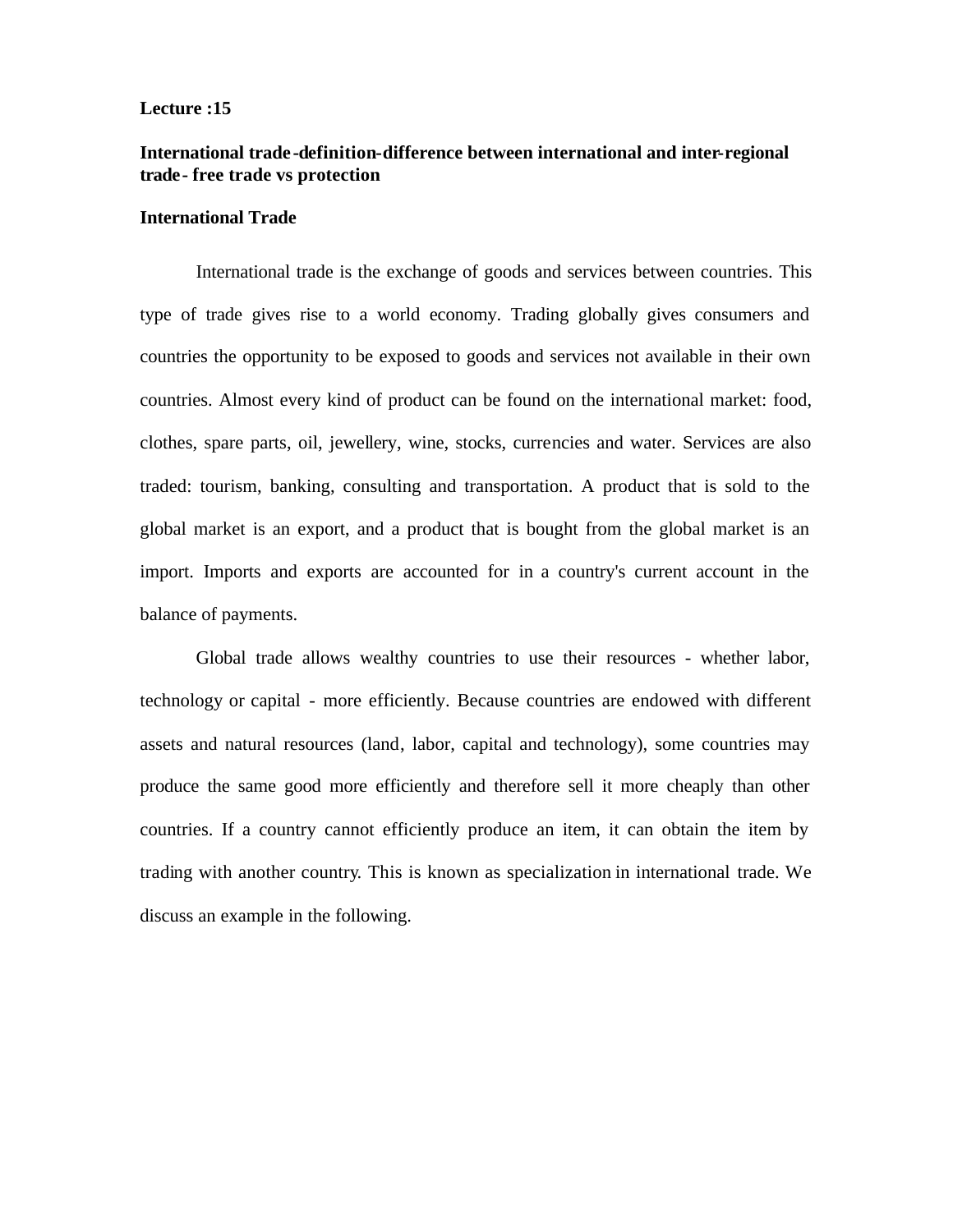#### **The basis of international trade**

| The comparative cost theory developed by David Ricardo illustrated it in 1817 by |  |
|----------------------------------------------------------------------------------|--|
| using two country, two commodity model.                                          |  |

| Country  | Labour units/unit of<br>cloth | Labour units/unit of<br>wine | Exchange ratio<br>between wine and<br>cloth |
|----------|-------------------------------|------------------------------|---------------------------------------------|
|          |                               |                              |                                             |
| England  | 100                           | 120                          | $1$ wine : $1.2$ cloth<br>120               |
| Portugal | 90                            | 80                           | 100<br>$1$ wine: $0.88$ cloth<br>80<br>90   |

Portugal has an absolute superiority in production of both cloth and wine.

Law of comparative advantage indicates that a country should specialise in the production of that commodity in which it is more efficient and leave the other commodity to other country. The two nations will then have more of both goods by engaging in trade.

Portugal has a greater comparative advantage over England in wine relating to cloth

80 90  
\n
$$
\frac{1}{20}
$$
  $\frac{90}{100}$ , i.e. 0.67 < 0.9

and import of cloth from England which has a comparative advantage in cloth production. England will gain by specializing in producing cloth and selling it in Portugal in exchange of wine.

The key to international trade lies in the theory of comparative advantage ie each nation specializes in the production of those commodities in which it has the highest productivity.

| Country | <b>Specialization</b> |
|---------|-----------------------|
| I IS    | Making computers      |
| Brazil  | Growing coffee        |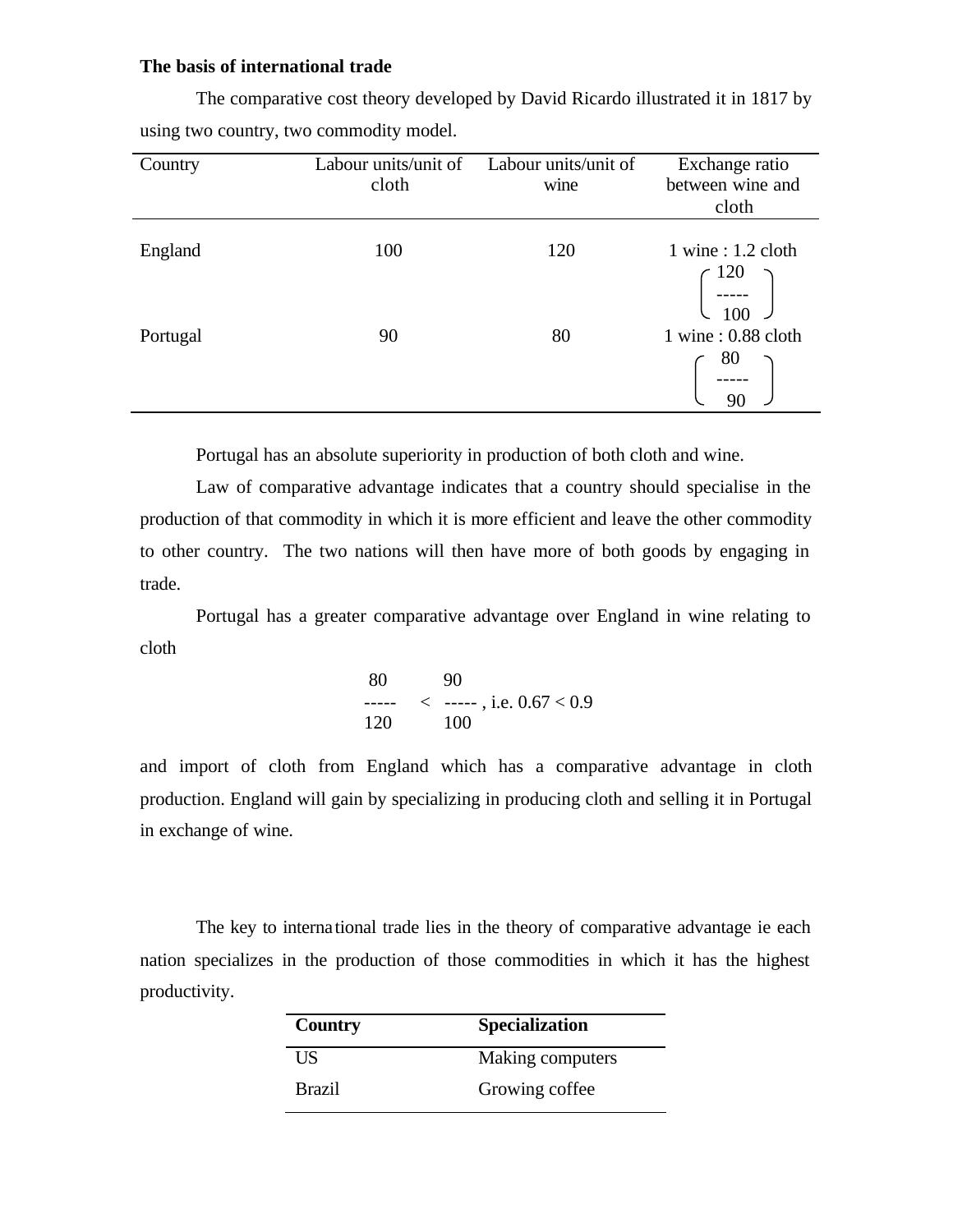The theory of comparative advantage states that international trade is mutually beneficial even when one of the countries can produce every commodity more cheaply than the other country.

The terms 'absolute' and comparative are key terms to understand this principle. Eg: A best lawyer is best typist in the town. A secretary is less efficient than lawyer

The benefit of international trade results in a more efficient employment of the productive forces of the world. (John Stuart Mill). Foreign trade expands a nation's consumption possibilities. The following table explains this fact.

| <b>Sells</b> | <b>Buys</b> | Good      | Foreign trade                                                                |
|--------------|-------------|-----------|------------------------------------------------------------------------------|
| Japan        | <b>US</b>   | Cameras   | By specializing, each nation ends up<br>consuming more than it could produce |
| US           | Australia   | Computers | alone.                                                                       |
| Australia    | Japan       | Coal      |                                                                              |

Two issues are involved in foreign trade:

- 1. Trade among different nations : Problem of Protectionism : (whether foreigners are discriminated or treated equally)
- 2. Different nations use different currencies (or monies).

### **Difference between Foreign trade and domestic trade.**

| S.No.                       |                       | Domestic trade   | Foreign trade                    |
|-----------------------------|-----------------------|------------------|----------------------------------|
|                             | Factors of            | Immobile         | Mobile                           |
|                             | production            |                  |                                  |
| $\mathcal{D}_{\mathcal{L}}$ | Currencies            | No difficulty    | The possibility of variations in |
|                             |                       |                  | exchange rates between different |
|                             |                       |                  | currencies in creases risk       |
| 3                           | Restrictions on trade | Relative ly less | Imposed by                       |
|                             |                       |                  | a. Custom duties                 |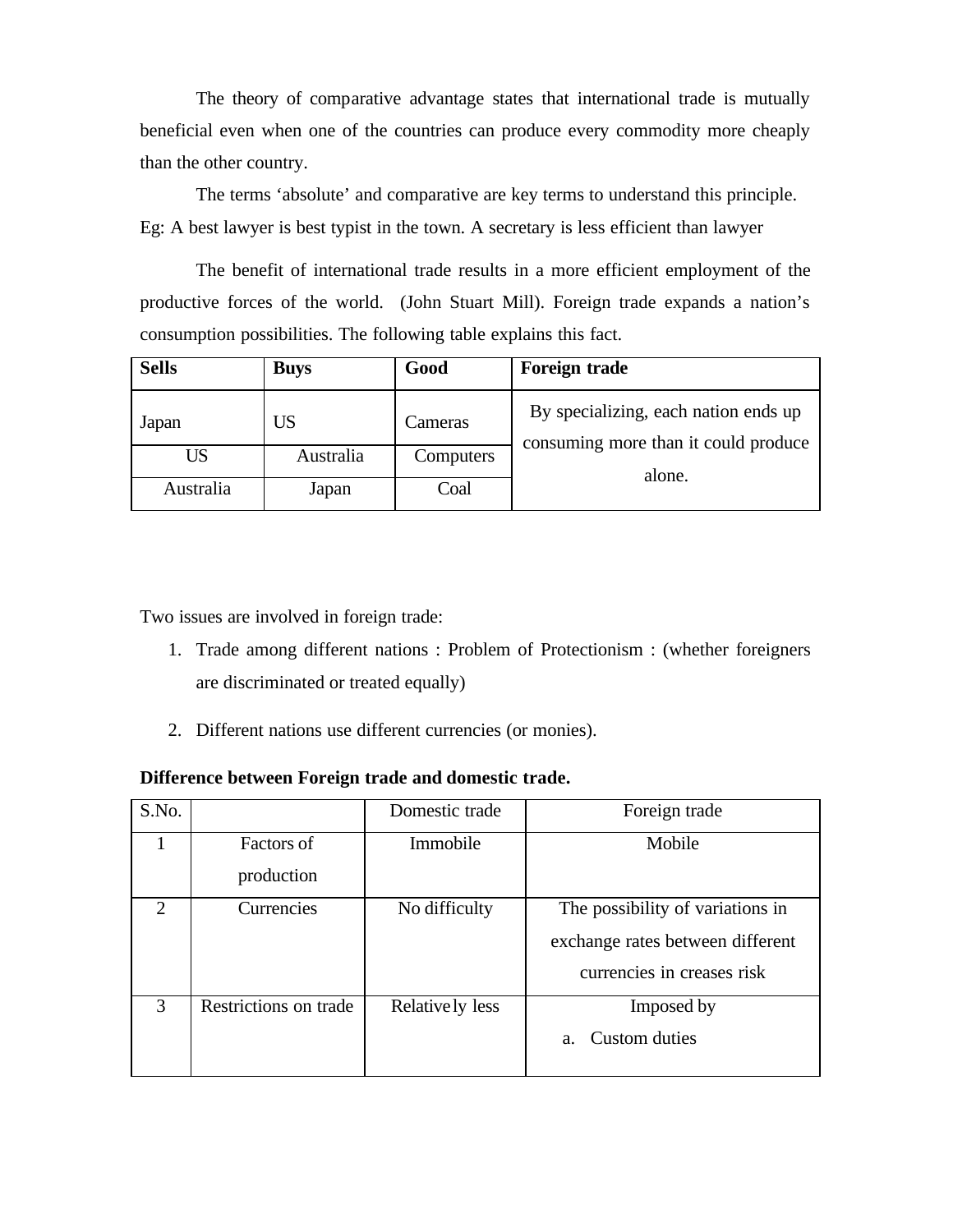|                |                      |                  | b. Fixed quotas                    |
|----------------|----------------------|------------------|------------------------------------|
|                |                      |                  | c. Tariff barriers                 |
|                |                      |                  | d. Exchange restrictions           |
| $\overline{4}$ | Ignorance            | Less ignorance   | Difference in culture, religion    |
|                |                      |                  | language etc.                      |
| 5              | Separate markets     | India uses right | Ethiopia uses left hand drive cars |
|                |                      | hand             |                                    |
|                |                      | drive cars       |                                    |
| 6              | <b>Transport</b> and | Less             | Impede international trade.        |
|                | insurance costs      |                  |                                    |

### **Free Trade vs. Protectionism**

 There are opposing views. International trade has two contrasting views regarding the level of control placed on trade: free trade and protectionism. Free trade is the simpler of the two theories: a laissez-faire approach, with no restrictions on trade. The main idea is that supply and demand factors, operating on a global scale, will ensure efficient production. Therefore, nothing needs to be done to protect or promote trade and growth because market forces will do so automatically.

 In contrast, protectionism holds that regulation of international trade is important to ensure that markets function properly. Advocates of this theory believe that market inefficiencies may hamper the benefits of international trade and they aim to guide the market accordingly. Protectionism exists in many different forms, but the most common are tariffs, subsidies and quotas. These strategies attempt to correct any inefficiency in the international market.

 **To conclude,** the opportunity for specialization and therefore more efficient use of resources, international trade has potential to maximize a country's capacity to produce and acquire goods. Opponents of global free trade have argued, however, that international trade still allows for inefficiencies that leave enveloping nations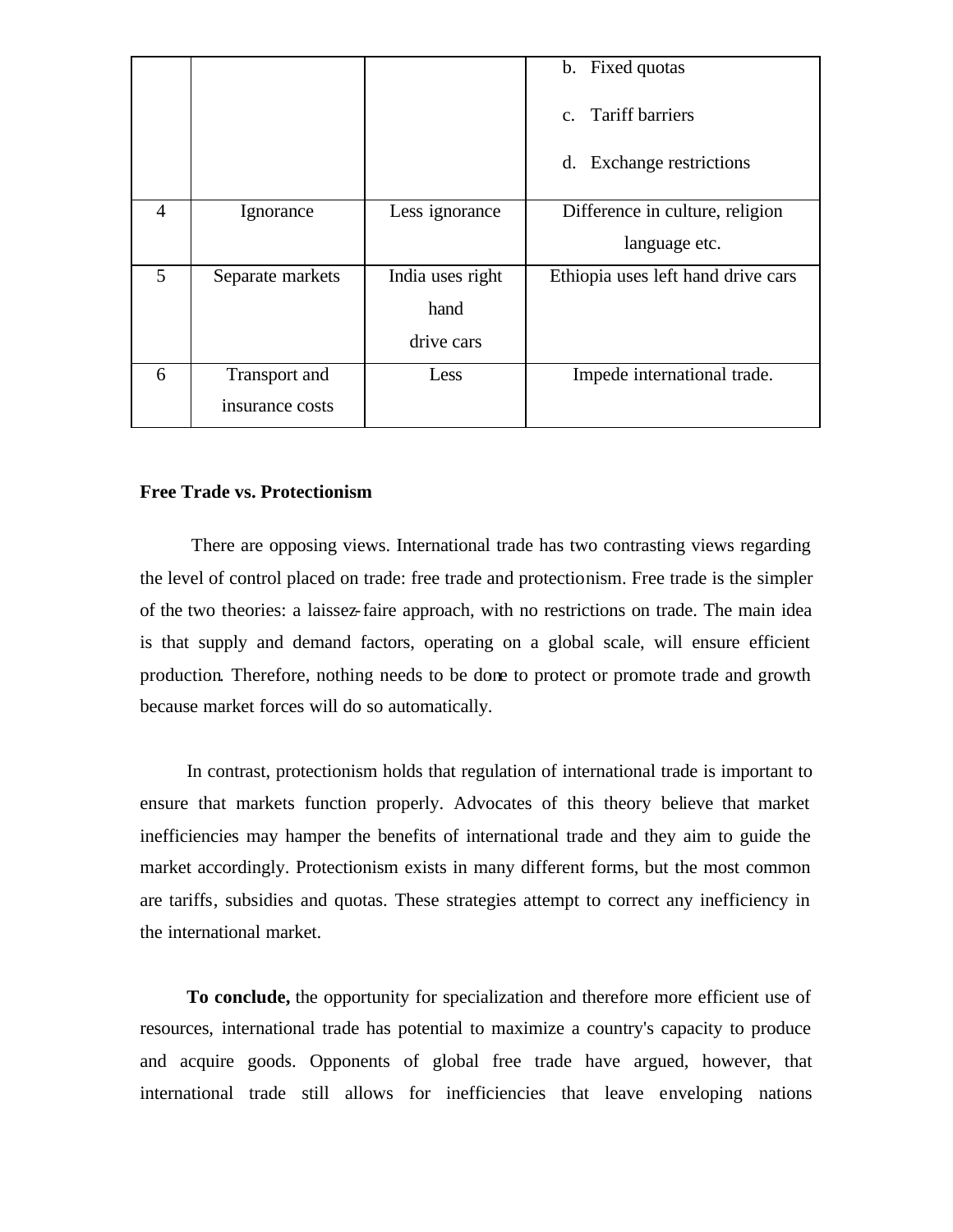compromised. What is certain is that the global economy is in a state of continual change and, as it develops, so too must all of its participants.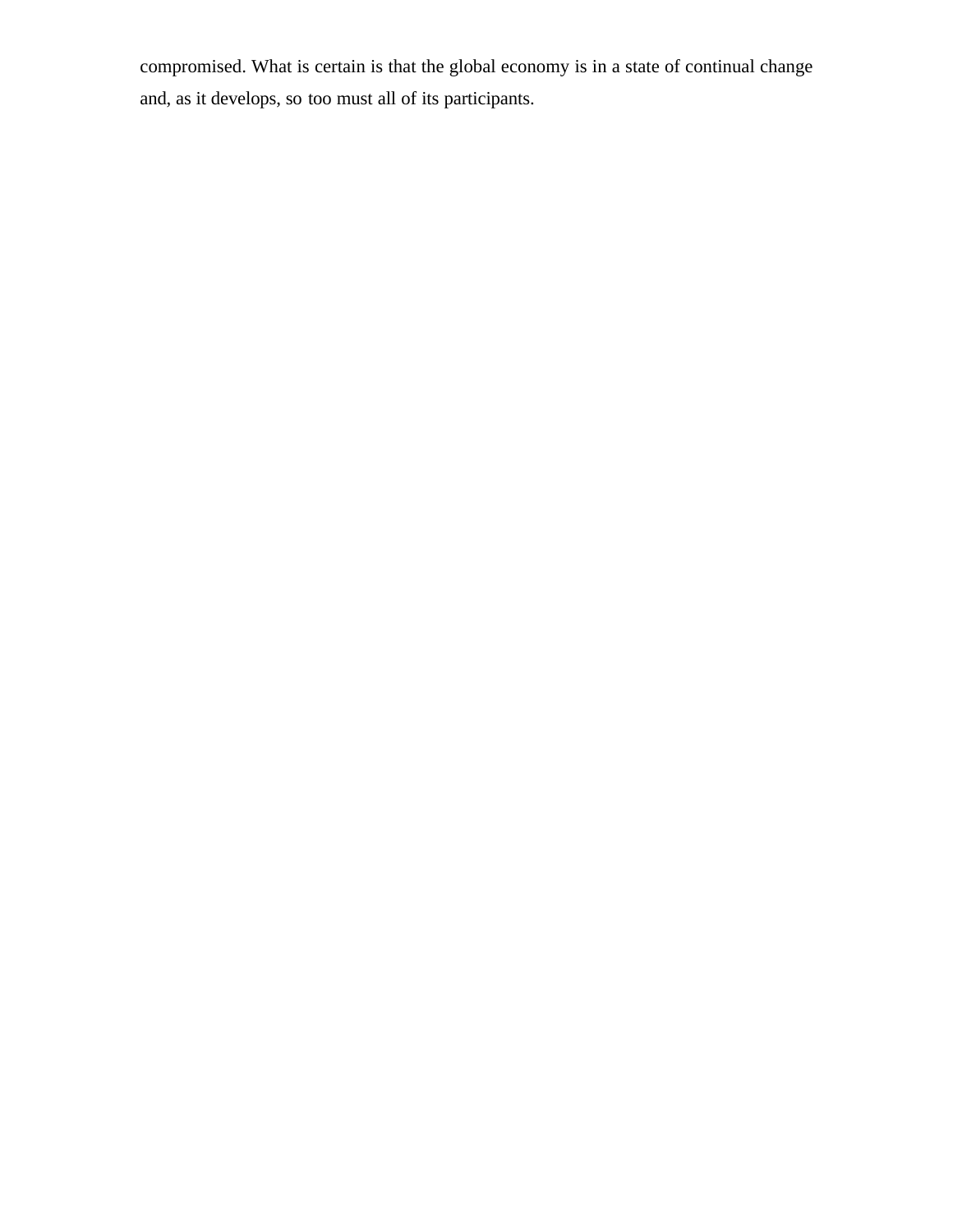# **Lecture : 16**

**The General Agreement on Trade and Tariffs(GATT)- World Trade Organization (WTO) Agreement on Agriculture (AOA)-Market access –Aggregate Measures of support (AMS)- export subsidies- Sanitary and Phyto-sanitary measures(SPS)- Trade Related Intellectual Property Rights(TRIPS)**

# **Genesis of GATT/ WTO**

- $\triangleright$  Brettonwood conference of 1944 recognized the need for an institution to oversee the liberalization of free trade.
- $\triangleright$  For facilitating world trade, General Agreement on Tariffs and Trade, (GATT) was established in 1947 at Geneva in Switzerland.
- $\triangleright$  India was founder member of GATT.
- $\triangleright$  There have been several rounds of negotiations between 1947-94..

# **Main features of GATT (General Agreement on Tariffs & Trade)**

- 1. Reduction in agricultural tariffs by 30% for all agricultural commodities from 1994.
- 2. Agricultural input subsidies are reduced by 30%, export subsidies by 36% and value of subsidized exports by 21%.
- 3. Trade liberalisation policies would bring about 2-10% rise for agricultural commodity prices in international markets resulting in a gain of \$200 billion.
- 4. As import tariffs are reduced, the domestic demand for imports increases putting pressure on trade balances. The developing countries have to resort to real exchange rate devaluation to increase their exports.
- 5. GATT reforms are more beneficial to developed countries because of high prices for export goods such as capital goods, machinery etc.
- 6. According to GATT, India can offer subsidy to increase its export competitiveness with out altering policy related to PDS, food security etc.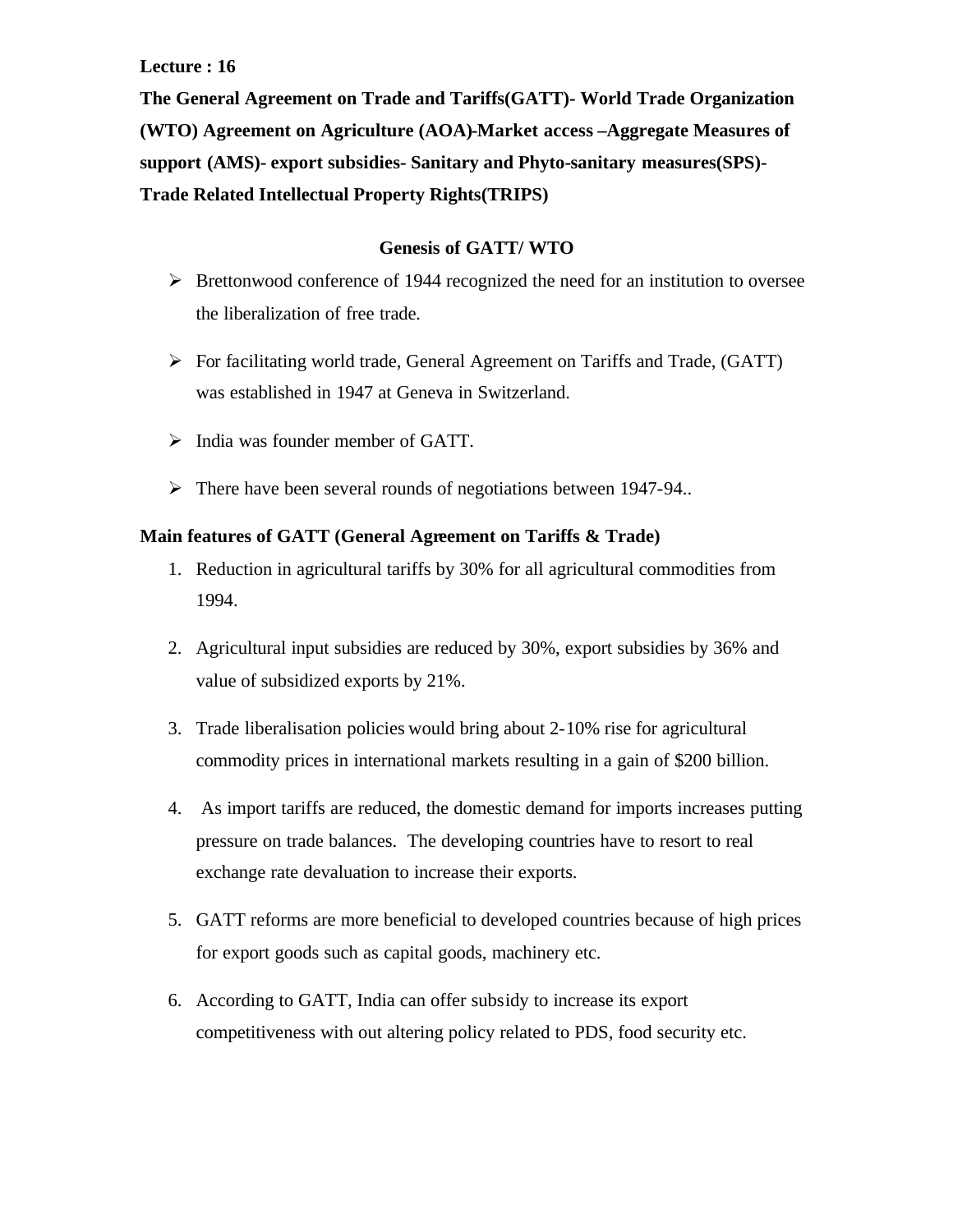- 7. Under TRIPS, seeds and plant varieties must be protected either by patents or by an effective system of its own or a combination of both.
- 8. All regulations, rules, restrictions (QRs), export duties, minimum export prices have to be removed to boost exports.

| $2nd$ round                      | 1948    | France  | Concentrated on Tariff, rules and trade |
|----------------------------------|---------|---------|-----------------------------------------|
|                                  |         |         | policies till 1964.                     |
| $3rd$ round                      | 1956    | England | $\epsilon$ ,                            |
| $4th$ round                      | 1956    | Geneva  | $\epsilon$                              |
| $\overline{5}^{\text{th}}$ round | 1960    | Dillon  | $\epsilon$ ,                            |
| $\overline{6}^{\text{th}}$ round | 1967    | Kenny   | Antidumping                             |
| 7th round                        | 1973-79 | Tokyo   | Framework of GATT arrangements.         |
| 8 <sup>th</sup><br>round         | 1986-93 | Uruguay | Boundaries were expanded to TRIPS,      |
|                                  |         |         | TRIMS, GATTS, Agricultural trade etc.   |
| round                            | 1994    | Morocco | WTO establishment on 01-01-1995.        |

9. TRIMS : No restrictions on quantum of foreign investment.

- $\triangleright$  Till 1964, negotiations were concentrated on tariff, rules, trade policies under GATT.
- $\triangleright$  In 1982, US suggested new items such as TRIPS, agriculture and service sectors for inclusion in the discussions. Several nations opposed the move initially. Ultimately every one was forced to accept.
- $\geq 1989-94$ , Dunkel draft was discussed. Lot of opposition including India, but signed in 1994 at Markesh in Morocco.
- $\triangleright$  On the recommendation of Dunkel draft, WTO was established on 1<sup>st</sup> January, 1995 with head quarters at Geneva. At present there are 153 member countries joined WTO as on 01-01-2010.

### **Three divisions of WTO:**

- 1. Ministerial level conference: Meet once in two years to take principal policy decisions.
- 2. General council : Consists of all members, handles day to day work of WTO.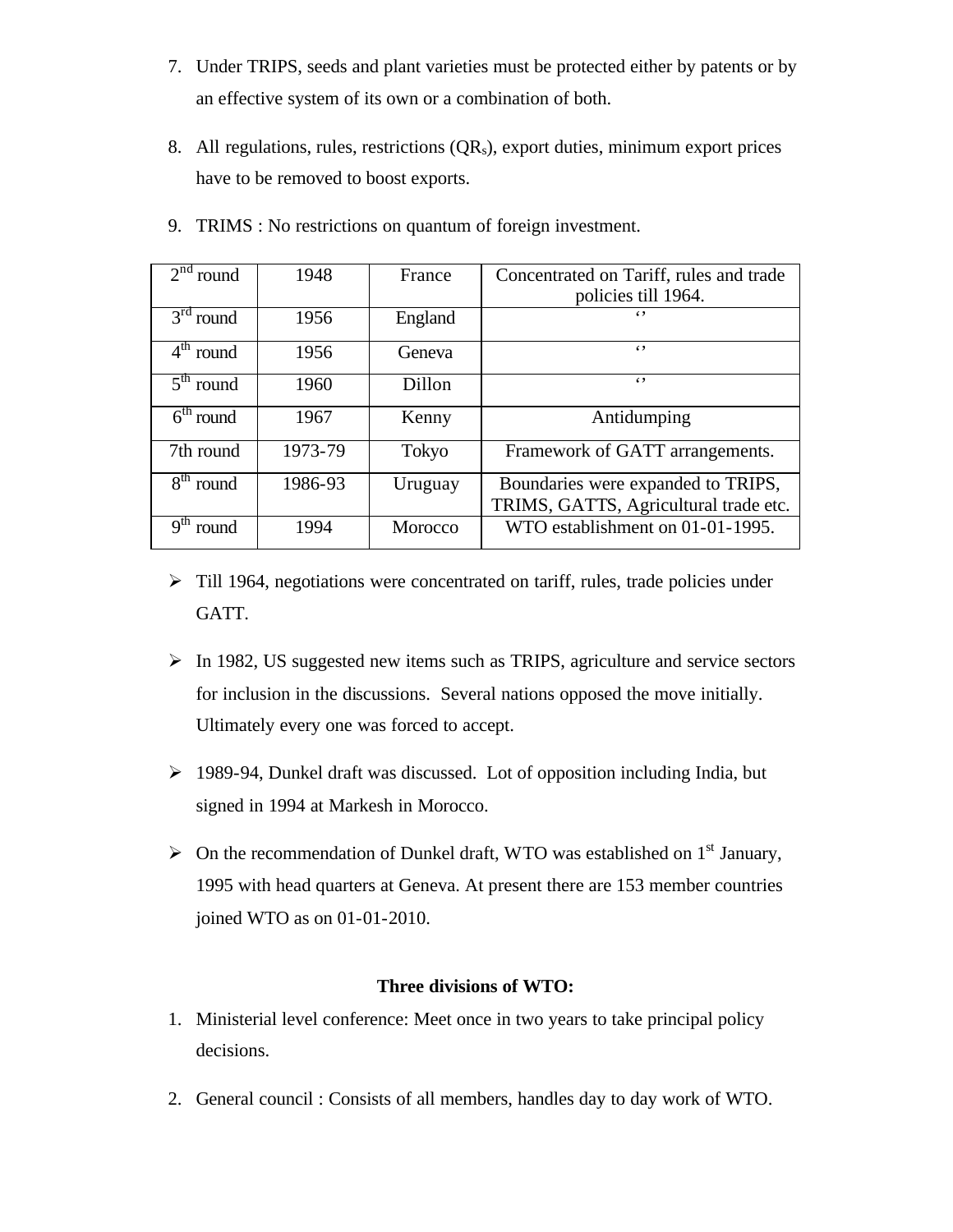3. Bodies : (a) Dispute settlement Body, (DSB). (b) Trade policy Review Body (TPRB).

# **Main Functions of WTO :**

- 1. In addition to goods, it covers trade in services, TRIPs and TRIMs.
- 2. Dispute settlement system is faster and more automatic aims at solving trade problems.
- 3. WTO has global states similar to IMF and World Bank.

# **Agreement on Agriculture (AoA)**

- ÿ AoA was signed as part of the Uruguay Round Agreement in April, 1994.
- $\triangleright$  It came into force with effect from 1<sup>st</sup> January, 1995.
- $\triangleright$  AoA covers three broad areas of agriculture and trade policy, namely.
	- i. Market Access
	- ii. Domestic Support, and
	- iii. Export subsidy
- 1. Developed countries have to reduce their tariffs by an average of 36% over a period of 6 years from 1995-2000, while developing countries to reduce by 24% in a span of 10 years from 1995 to 2004. Least developed countries are exempted.
- 2. India is under no obligation to reduce domestic support or subsidies currently extended to agriculture.
- 3. No export subsidy has been extended in India.

| Sl.No. | Pillars of AOA                                                    | Developed countries<br>$(1995 - 2000)$ | Developing<br>countries (1995-<br>2004) |  |  |
|--------|-------------------------------------------------------------------|----------------------------------------|-----------------------------------------|--|--|
|        | Market access: Tariff cuts for<br>agricultural products (Average) | 36%                                    | 24%                                     |  |  |
|        | (Base period : 1986-88) minimum                                   | 15%                                    | 10%                                     |  |  |

# **Market Access, Domestic subsidy and Export subsidy commitments under AOA :**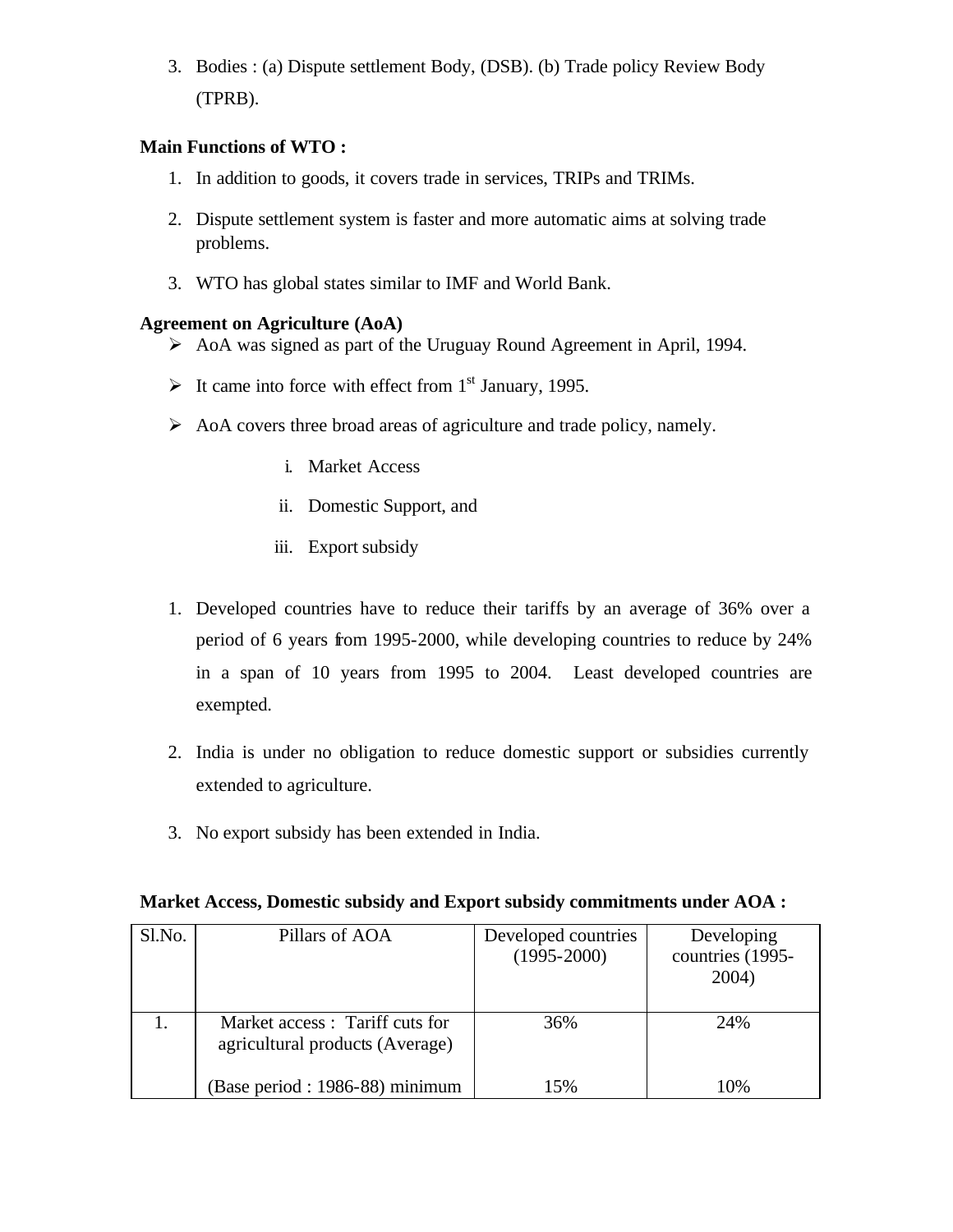|    | cut per product line                     |     |     |
|----|------------------------------------------|-----|-----|
| 2. | Domestic support (Base: 1986-<br>88) AMS | 20% | 13% |
| 3. | Export subsidies : (Base : 1986-<br>90)  | 36% | 24% |
|    | Subsidy volume:                          | 21% | 13% |
|    | Subsidised quantities (Volume)           |     |     |

# **Aggregate measure of support (AMS)**

- $\triangleright$  Subsidies are considered to be market distortions and have a reduction commitment based on product specific and non-product specific calculations of AMS, based on levels of 1986-88 expressed as a percentage and the value of the production of the relevant agricultural product or entire agricultural production.
- $\triangleright$  There was no requirement in the agreement for reduction commitment it the AMS was 5% for developed countries and 10% for developing and least developed countries.
- $\triangleright$  In other cases member countries were required to reduce their total AMS by 20% over 6 years by developed countries and 13.3% over 10 years by developing countries.
- $\triangleright$  Exemption from AMS calculations were granted to green box and blue box subsidies.
- $\triangleright$  Green box subsidies : Have minimal trade distorting effects such as research, extension, buffer stocks for food security purposes and other similar activities.
- $\triangleright$  Blue box subsidies consist of measures which have non-distorting and conditional on the limitation on production.
- $\triangleright$  Amber box subsidies : The reduction commitment applies only to the Amber box subsidies once exemption was given to green and blue box subsidies.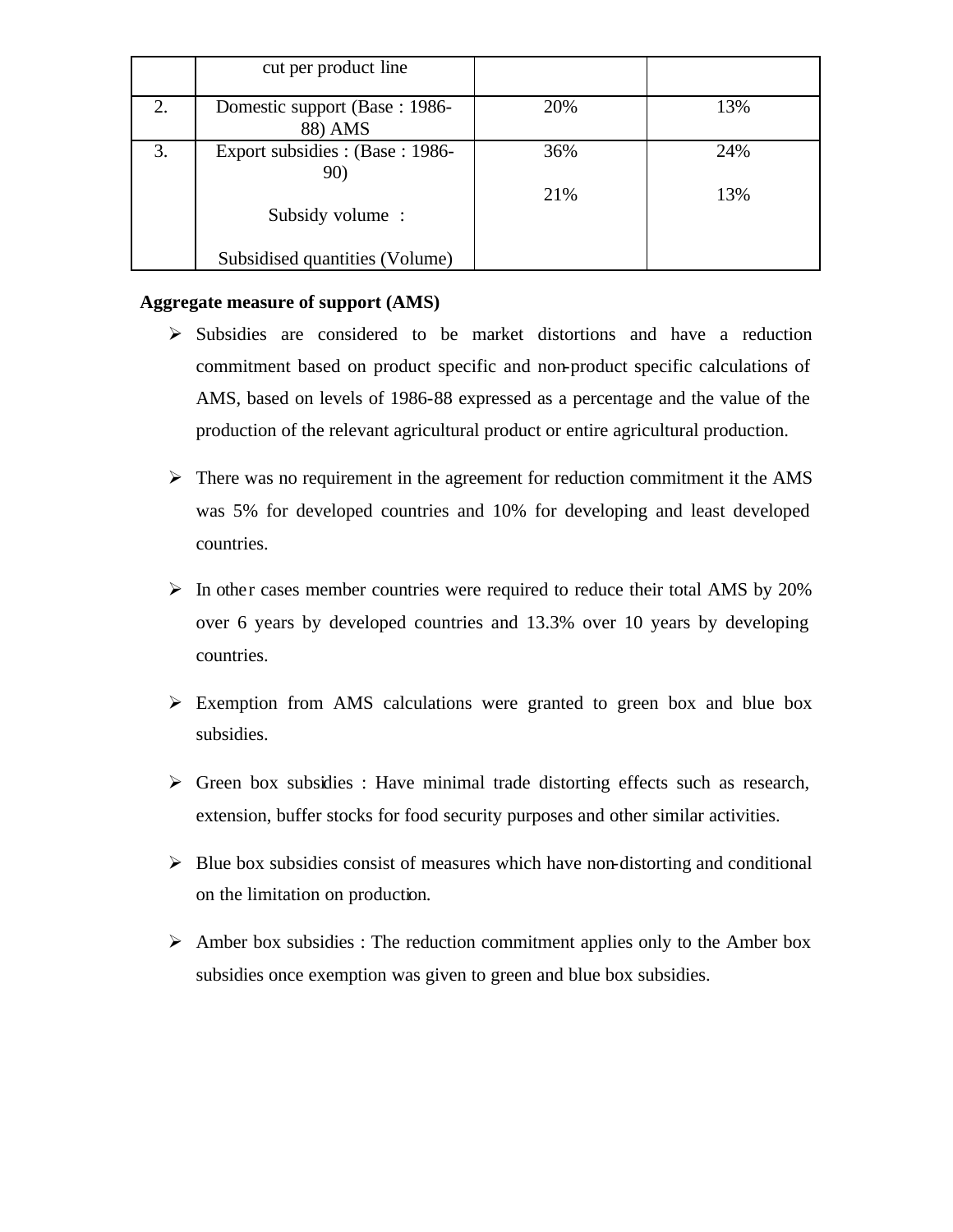### **Agreement on the Application of Sanitary and Phytosanitary Measure (SPS)**

SPS deals with standards for food safety and animal and plant health. WTO encourages member countries to use international standards or guidelines where they exist and names some examples are given below:

- 1. Codex Alimentative commission is named for food safety which is an inter governmental body of FAO & WHO.
- 2. International office of Epizootics for animal health.
- 3. FAO secretariat of the International plant protection convention for plant health.
- 4. Higher standards are based on scientific justification, which is based on "risk assessment".

### **Trade Related Intellectual Property Rights (TRIPs)**

Different form of intellectual property rights (IPR) identified by TRIPs Agreement governed by WTO are

- 1. Patents
- 2. Copyrights
- 3. Trade marks
- 4. Designs
- 5. Trade secrets
- 6. Geographical indications.

### **1. Patent :**

A patent is an exclusive right granted to the inventor to use and market the invention for a limited period of time in consideration of the disclosure of the invention.

The product must be (a) novel, (b) have industrial application and (c) must be useful for entitlement of a patent. Patents are given only for inventions. Inventions are solutions to specific problems in the field of technology. An invention may relate to a product or a process.

### **2. Copy Rights :**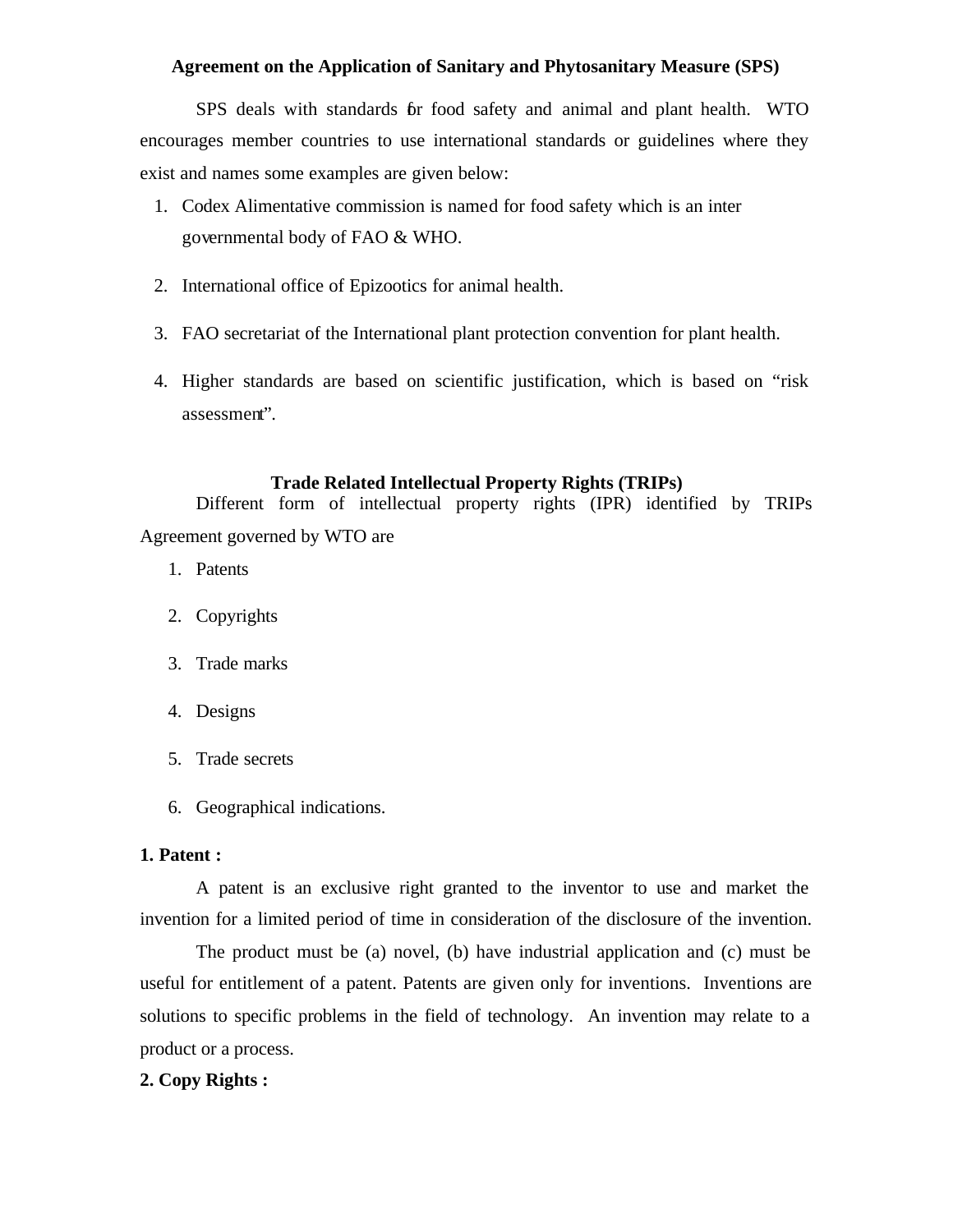Copy right law deals with the rights of intellectual creators. It is concerned with protecting creativity and ingenuity. It promotes and disseminates national cultural heritage. It is meant for original literary, dramatic, musical and artistic works, cinematographic films and softwares. Copy right is registered at Ministry of HRD which is valid for 60 years after author's death.

### **3. Trade mark :**

It is a sign that individualize the goods of a given enterprise and distinguishes them from the goods of its competitors. It is limited to word marks, abbreviations, names, figures and hologram.

# **4. Designs :**

A design includes features of structure, configuration, pattern, ornament, or composition of lines and colors applied to an article in 2 or 3 dimensional form by any technical process. The process or product can be manual, civil, electrical, chemical and mechanical or combination of all.

### **5. Trade secret :**

It is the agreement between the employer and employee to keep the research information secret or confidential. The employer can recover damages from the improper disclosure or use of his trade secret by the employee.

### **6. Geographical Indication :**

Place names used to identify products such as "Champagne", Roquefort cheese, Basmati rice etc. They provide legal means so that interested parties can stop the use of such geographical indications for products that do not originate from the used place name or do not have the usual characteristics associated with that place name.